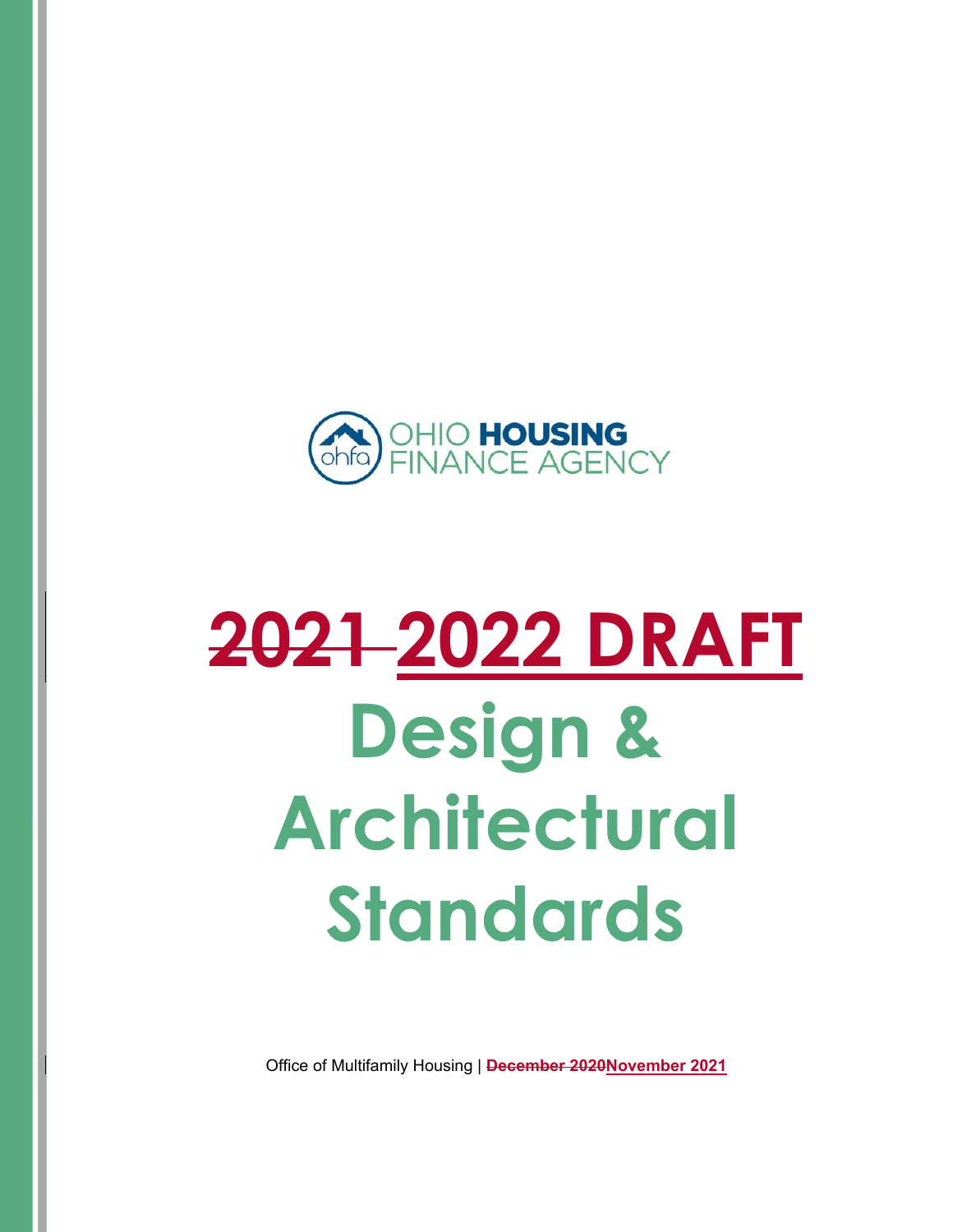# **Contents**

| Requirements for Rehabilitation projects unable to obtain the above certifications13 |  |
|--------------------------------------------------------------------------------------|--|
|                                                                                      |  |
|                                                                                      |  |
|                                                                                      |  |
|                                                                                      |  |
|                                                                                      |  |
|                                                                                      |  |
|                                                                                      |  |
|                                                                                      |  |
|                                                                                      |  |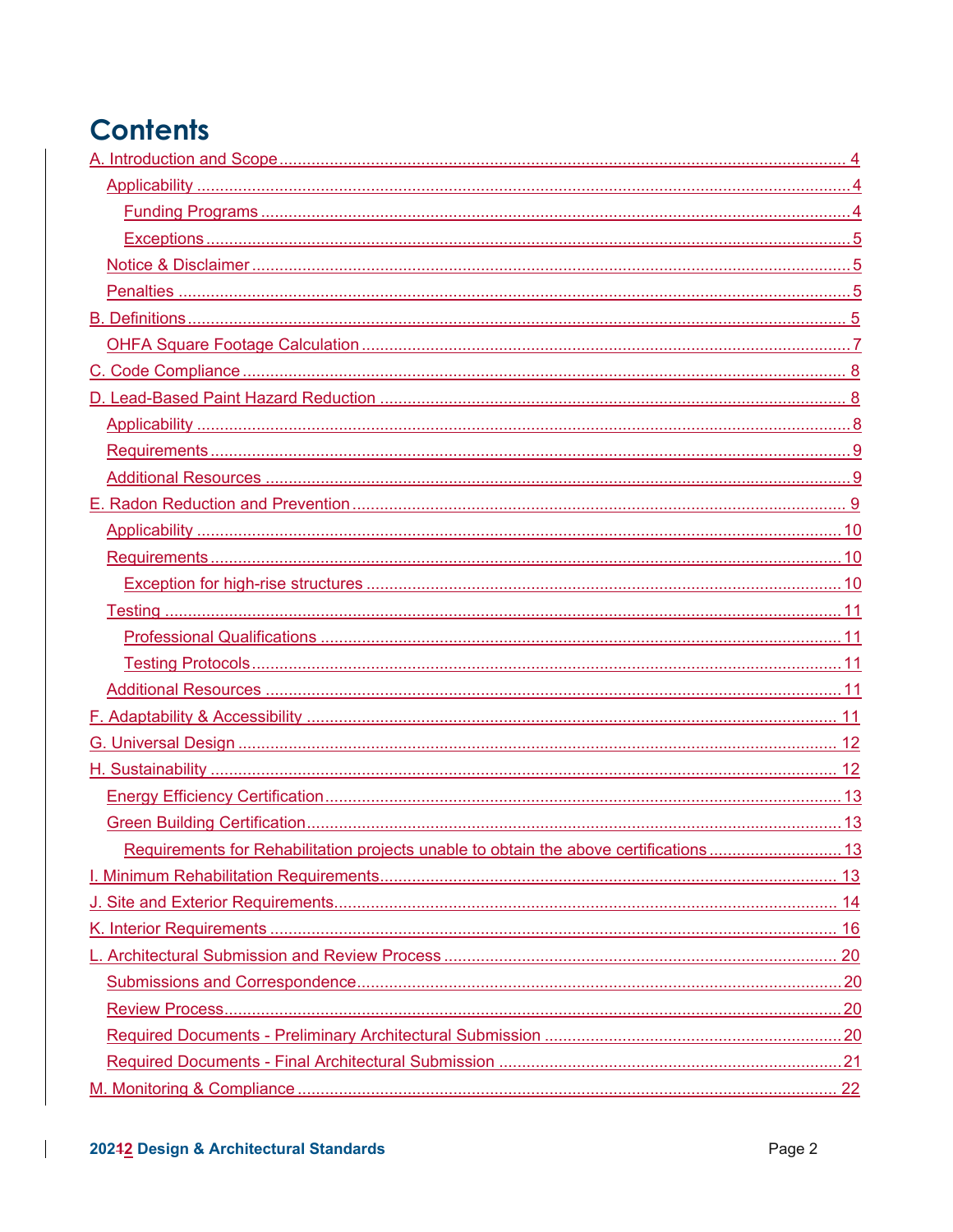| $-11$ |
|-------|
|       |
|       |
|       |
|       |
|       |
|       |
|       |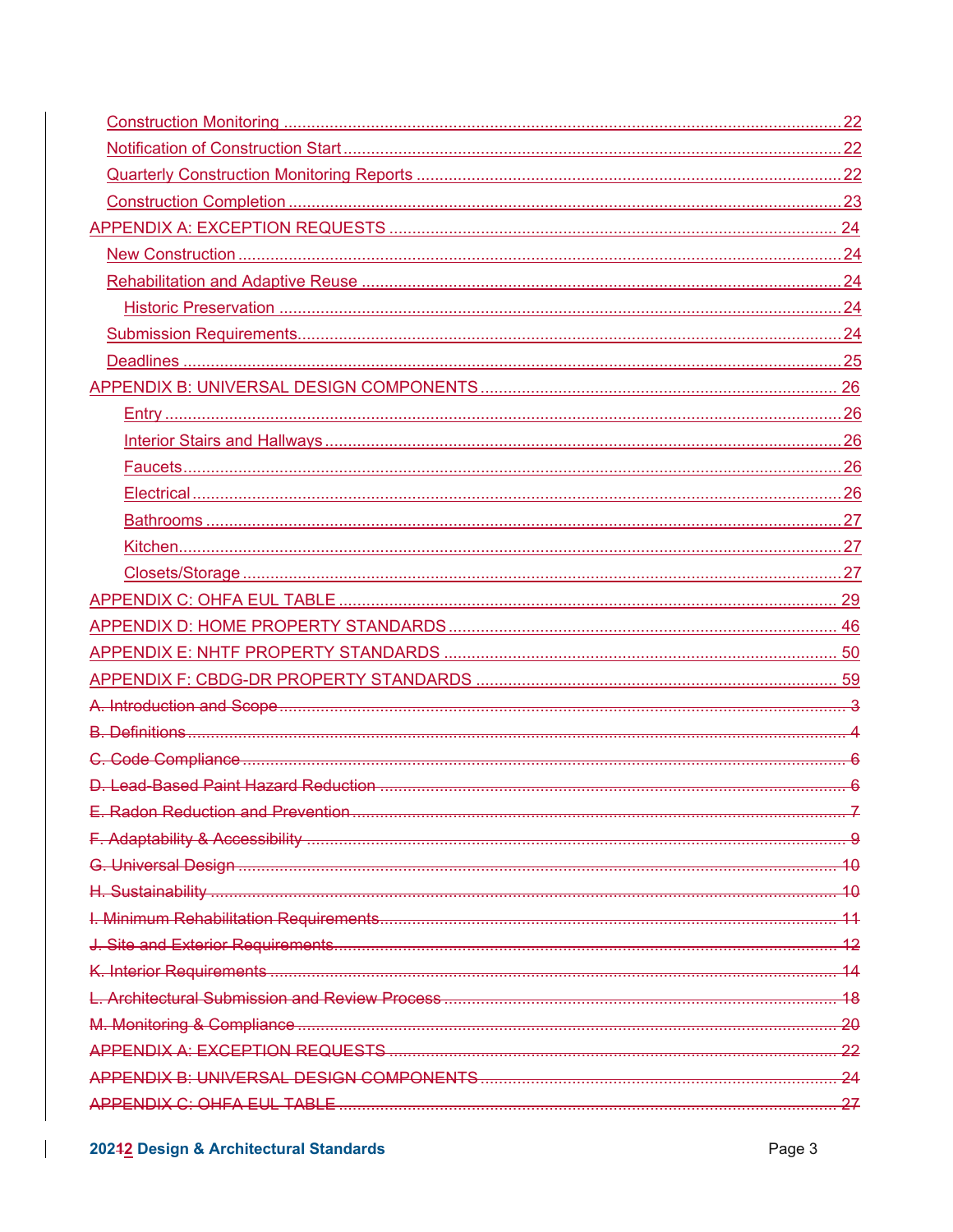| ADDENINIY D: HOME DRODERTY STANDARDS                                                                                                                                                                                                                                                                                                            |  |
|-------------------------------------------------------------------------------------------------------------------------------------------------------------------------------------------------------------------------------------------------------------------------------------------------------------------------------------------------|--|
| ADDENINIY E: NHTE DRODERTY STANDARDS                                                                                                                                                                                                                                                                                                            |  |
| ADDENNIY E: CRNC_NR DRODERTY STANNARNS<br><u> 1989 - Johann Stoff, amerikansk politiker (* 1908)</u><br>$\mathbf{X} = \mathbf{X}$ , and the contract of the contract of the contract of the contract of the contract of the contract of the contract of the contract of the contract of the contract of the contract of the contract of the con |  |

# **A. Introduction and Scope**

The following Design and Architectural Standards ("the Standards") apply to all Ohio Housing Finance Agency (OHFA) multifamily affordable housing developments including but not limited to those funded with the Housing Tax Credit and Housing Development Assistance Programs (HDAP). Unless otherwise stated, tThese Standards represent the minimum requirements necessary to receiving OHFA funding. Standards may be increased or modified by programmatic requirement or incentive; applicants shall-should consult the relevant program guidelines for further information. Development teams are encouraged to exceed these Standards and implement creative solutions to best serve residents' needs.

The intent of these Standards is to:

- Ensure consistency in the design approval process;
- Promote the use of durable materials that reduce long-term maintenance costs;
- Create a healthy living environment for residents of all backgrounds and abilities;
- Provide options for meeting requirements that can be tailored to location and population being served;
- Enhance energy efficiency to reduce operating costs; and
- Appropriately balance high quality materials with cost containment principles.

# **Applicability**

## *Funding Programs*

These Standards apply to all new construction, rehabilitation, and adaptive reuse developments seeking funding through any of the programs administered by the OHFA Office of Multifamily Housing.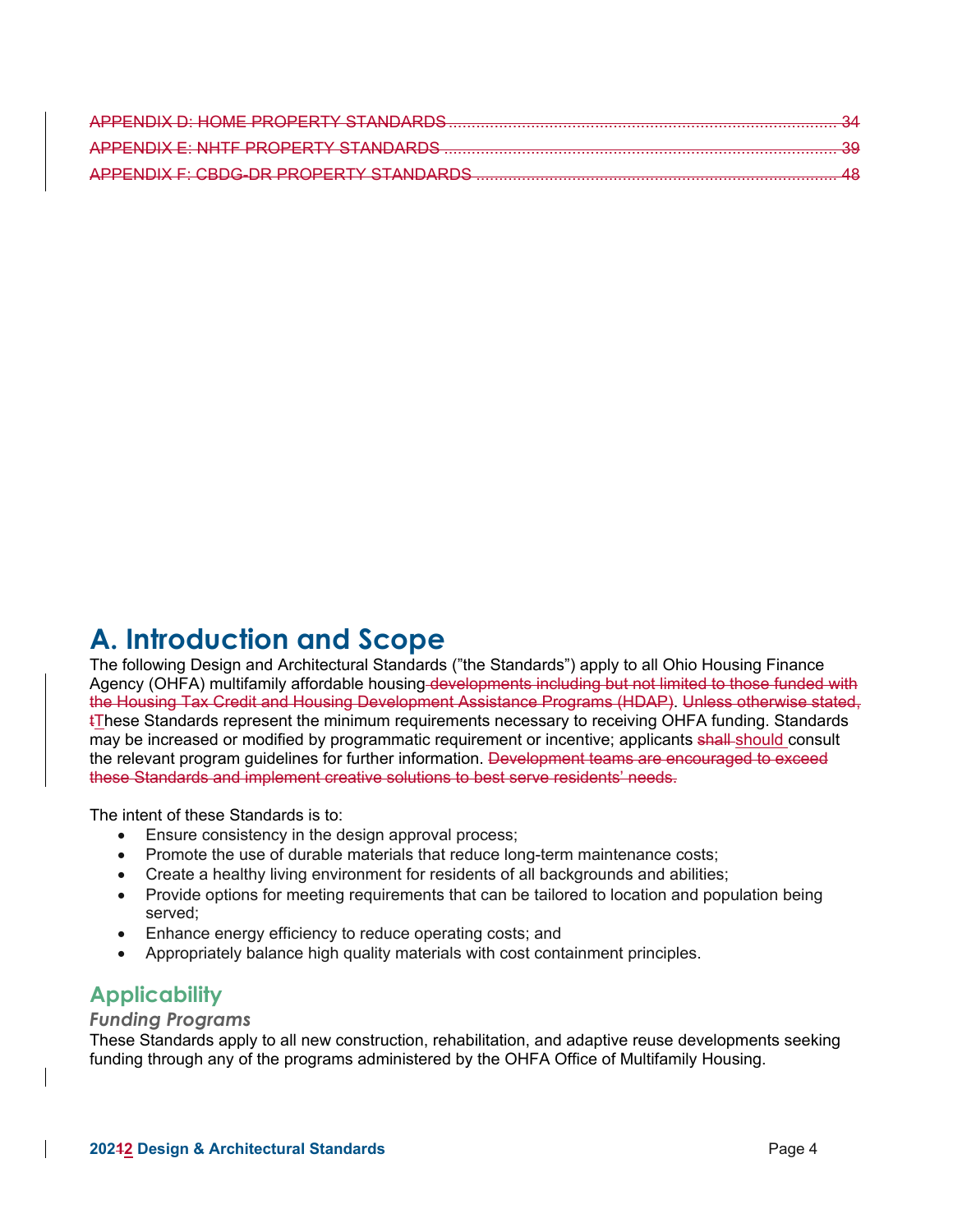If a standard as noted in this document is not required for a specific funding program, it will be noted as such.

#### *Exceptions*

All program participants shall-must conform to these requirements unless waived by OHFA in writing. OHFA will accept requests for exception to specific requirements as noted throughout the document and as summarized in Appendix A. Additionally, OHFA will evaluate certain aspects of the Standards that may require modification in order to meet the unique site, design or use of the development. In this event, OHFA will consider modification requests on a case by case basis.

All requests for exceptions shallmust be submitted using the OHFA Exception Request form, shall-must include reasonable justification for the exception, and shall-must be submitted to OHFA on or before the date indicated in the respective program calendar. The OHFA staff architect will review requests and make a recommendation to the management team to accept, deny, or modify the exception. A final determination will be made by OHFA by the date indicated in the program calendars.

# **Notice & Disclaimer**

All requirements enumerated herein-are exclusive of federal, state, and local law or regulation that may further dictate design requirements. If there is a conflict between the requirements of applicable codes and/or these Standards, the most stringent requirement will prevail. During the construction process, owners/developers and/or architects will be asked to certify compliance with applicable regulations.

Nothing in these Standards shallmust be construed to waive, override, modify, or extinguish any legal or regulatory responsibility, including those governing accessibility issues. OHFA will not certify project adherence to building code or other legal or design requirements. OHFA shallmust not, by the execution or performance of any architectural review function, assume liability or otherwise become responsible for any owner, developer, architect, construction contractor or other person's obligation; applicants and funding recipients are explicitly advised to seek independent legal advice regarding non-OHFA design and construction requirements particularly as they relate to accessibility.

# **Penalties**

Violations of the requirements set forth in these Standards, failure to honor commitments made in the application process, or other instances of noncompliance with OHFA requirements may result in any or all of the non-exhaustive sanctions as outlined in the 2020-2021 Qualified Allocation Plan2022-2023 Qualified Allocation Plan.

# **B. Definitions**

Unless otherwise noted, all definitions shallmust be the same as the building code applicable to the construction type.

**Adaptive Reuse:** The renovation and reuse of an existing structure for a purpose other than that which it was originally built or designed for.

**Circulation Space:** The minimum path inside a building for access to living units, storage areas, common areas, ingress and egress areas, and other spaces designed for resident use.

Examples: Hallways, stairways, and areas that lead to other rooms

**Common Space:** A room or space outside the residential living unit designed for resident use that does not impose a usage fee or participation in an activity for free enjoyment of the space.

• Examples: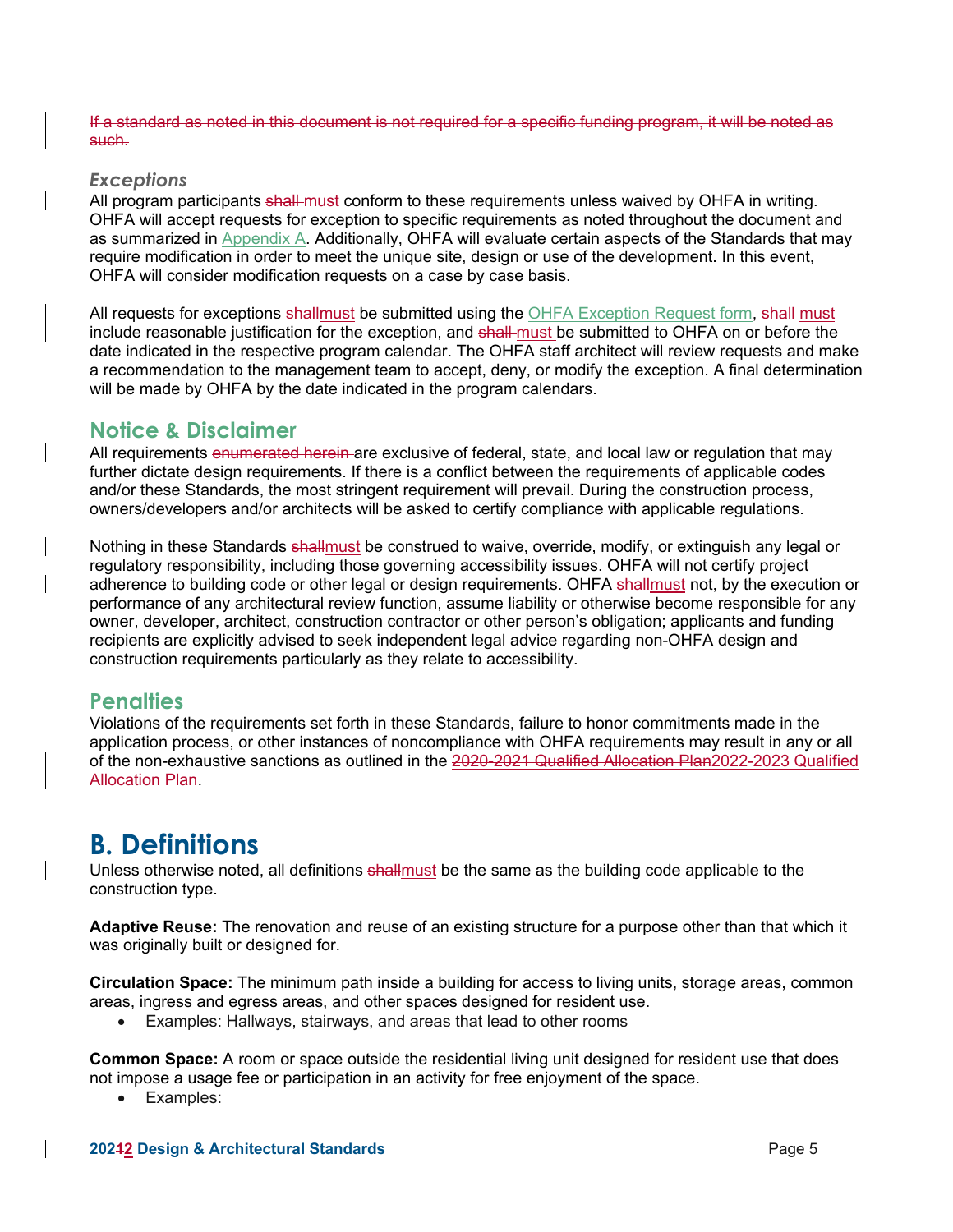- o Circulation space- hallways, elevators, lobby, etc.
- $\circ$  Community space- meeting rooms, community rooms, multipurpose rooms, fitness center, etc.
- o Property management space- management offices

**Components:** A portion of a building system, piece of equipment, or building element.

**Dedicated Program Space:** A room or space outside the residential living unit designed exclusively for tenant use that has a fixed, program-driven purpose. These spaces are not considered part of Common Space.

Examples: Counseling space, wellness and health clinic areas, day care centers

**Design and Construction Features Form (DCFF):** The form submitted with the application that states all of the design-related features that will be included in the project. Compliance throughout the rest of the project period is checked against this information. The DCFF can be found on OHFA's Guidelines, Applications, and Forms webpage.

**Expected Useful Life (EUL):** The average amount of time in years that an item, component or system is estimated to function without material repair when installed new and assuming routine maintenance is practiced. EUL values are used in a capital needs assessment when assessing the current condition and remaining useful life of a system or component.

**Major Building Component (MBC):** Major refers to the importance of the component and the extent of the replacement (i.e. roof structures, wall or floor structures, foundations and plumbing, central heating and air conditioning, or electrical systems). The element must be significant to the building and its use, normally expected to last the useful life of the building, and not minor or cosmetic. Total replacement is not required but the greater part (at least 50%) must be replaced. The term provides a great deal of latitude, and good judgement is necessary and expected. OHFA architectural staff and OHFA Multifamily Development Staff will make the determination.

**Major Building Systems (MBS):** Interacting or independent components or assemblies, which form single integrated units that comprise a building and its site work, such as structural, thermal/moisture envelope, plumbing, HVAC, electrical, etc.

MBS contain components and/or subcomponents. More than 50% of each SYSTEM'S components/subcomponents must need replacement before an MBS is eligible for replacement. The OHFA EUL table is grouped by typical MBS and their subcomponents.

**Net Rentable Area:** The sum of the unit area, balcony area, and tenant storage area.

**New Construction:** Site preparation for, and construction of, entirely new structures whether or not the site was previously occupied.

**Physical Capital Needs Assessment (PCNA):** An inspection and resulting plan for a property that provides detail on the property's current overall physical condition and identifies immediate physical needs, significant deferred maintenance, and an opinion of costs to remedy physical deficiencies.

**Remaining Useful Life (RUL):** Subjective estimate based upon observations, or average estimates of similar items, components, or systems, or a combination thereof, of the number of remaining years that an item, component, or system is estimated to be able to function in accordance with its intended purpose before warranting replacement. Such period of time is affected by the initial quality of an item, component,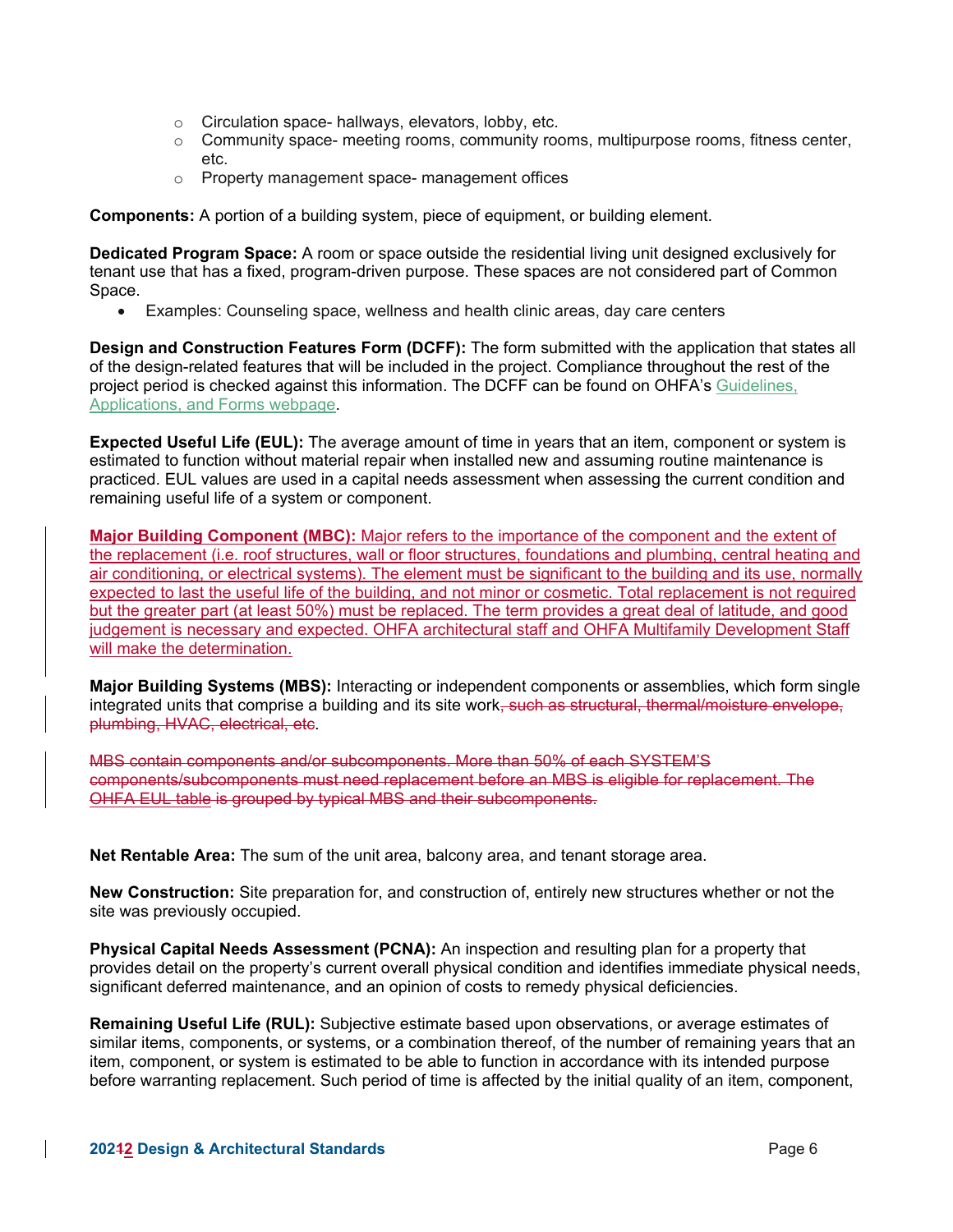or system, the quality of the initial installation, the quality and amount of preventive maintenance exercised, climatic conditions, extentand extent of use, etc..

**Safe Harbor:** An objective and recognized standard, guideline, or code that, if followed without deviation, ensures compliance with specific requirements. For purposes of the Standards, the term safe harbor is used in the context of the standards used for compliance with design and construction requirements of the Fair Housing Act and the standards used for compliance with Section 504.

**Substantial Rehabilitation:** To be considered substantial rehabilitation the following conditions must be met: 1) when the required repairs, replacements, and improvements involve the replacement of two or more major building components, and 2) the hard construction dollars of rehabilitation per unit equals \$40,000 or more. Required repairs, replacements, and improvements that involve the replacement of two or more major building systems that have demonstrated need for replacement. The need to replace items must be documented in the PCNA and accepted by OHFA. An item's EUL/RUL cannot be the sole factor in demonstrating need to repair or replace. Total replacement is not required, but the greater part (at least 50 percent) must be replaced and that part must have used at least 75% of its EUL or have only 25% RUL.

**Support Space:** A room or space outside the residential living unit that is not intended for resident use.

Examples: Mechanical areas, janitor closets, supply and mechanical storage areas

# **OHFA Square Footage Calculation**

Developments must use the following standards for measuring square footage:

- **Multifamily buildings**
	- o Building Owners and Managers Association (BOMA) Multi-Unit Residential Standard, Gross Method
- **Single-family, 1, 2, or 3-family dwelling, or townhome buildings**
	- o BOMA Gross Areas Standard

The area calculations for either of the above must include 100% of the building in which the project is contained regardless of whether that space is leased or condominimized to another entity, and includes:

- All buildings, including those with HUD Building Identification Numbers (BINs)
- Free-standing community buildings
- Maintenance buildings and sheds
- Picnic shelters/gazebos
- Garages
- **Carports**
- Porches
- Commercial space
- Market rate unit space
- Manager unit space
- Common space
- Dedicated Program Space
- Tenant storage

The calculation should not include:

- Trash enclosures
- Concrete patios without roofs
- **Sidewalks**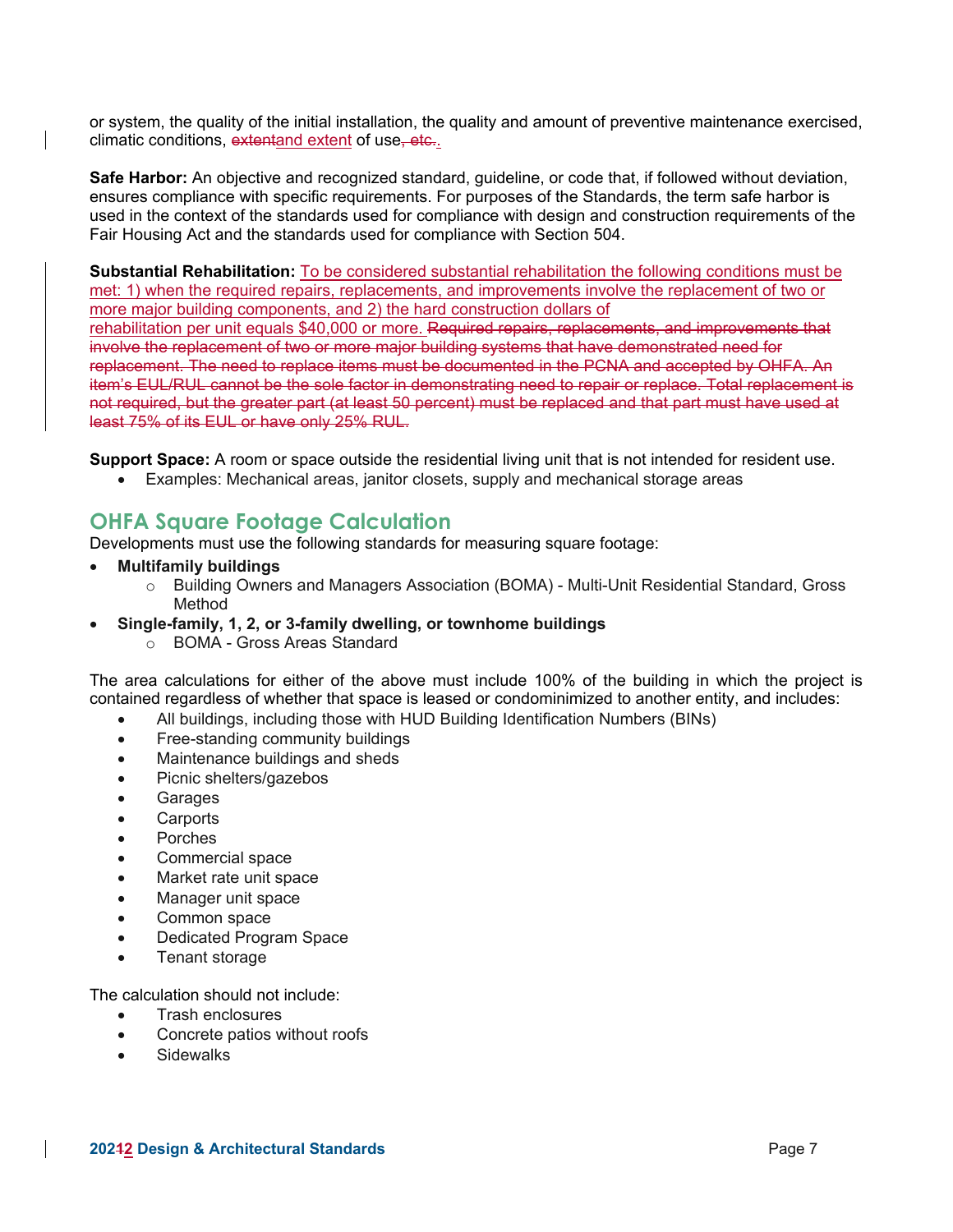All square footages must be calculated and certified in the Affordable Housing Funding Application (AHFA) or Gap Financing Application (GFA) by the Architect of Record.

# **C. Code Compliance**

All developments shalldevelopments must-conform to the below requirements:

- **Developments with four or more units:** 
	- o Ohio Administrative Code 4101:1 Board of Building Standards: Ohio Building Code, including any and all referenced codes
- **Developments with three or fewer units:** 
	- o Ohio Administrative Code 4101:8 Board of Building Standards: Residential Code of Ohio, including any and all referenced codes

All developments must also conform to the requirements set forth in the following, as applicable:

- Ohio Development Services Agency Residential Rehabilitation StandardsOhio Department of Development Residential Rehabilitation Standards
- Local codes, zoning codes, and fire codes as required by the jurisdiction or funding source.
- If receiving funding from the **HOME Investment Partnerships Program**, developments must meet all requirements as outlined in 24 CFR §92.251 – Property Standards (also Appendix D).
- If receiving funding from the **National Housing Trust Fund**, developments must meet all requirements as outlined in 24 CFR §93.301 – Property Standards (also Appendix E).
- If receiving funding from the **Community Development Block Grant Disaster Recovery program**, developments must meet all requirements as outlined in 83 FR 5844 (also Appendix  $E$ ).

# **D. Lead-Based Paint Hazard Reduction**

OHFA is committed to the reduction of lead-based paint hazards in housing throughout Ohio. Deteriorating lead-based paint and its resulting lead dust are the most common causes of elevated blood lead levels in children in Ohio. Because of Ohio's aging housing stock, many residents are susceptible to lead hazards. 27%Over 25% of housing units in Ohio were built before 1950, when the first laws banning lead-based paint were enacted. 67%Over two-thirds of housing units in Ohio were built in 1979 or earlier, pre-dating the federal ban on lead in house paint.

# **Applicability**

The requirements in this section apply to all properties seeking OHFA funding for rehabilitation of a pre-1978 structure.

Certain properties may be exempt and are able to seek an exception to this requirement:

- 1. Properties found not to have lead-based paint during earlier testing that meets the requirements of prior evaluations.
- 2. Properties where all lead-based paint has been identified and removed using approved methods.
- 3. Properties in an area where state and local governments banned lead-based paint prior to January 1, 1978.

Additionally, certain federal and state funding sources already require developments utilizing their funding to adhere to program-specific requirements for the reduction of lead-based paint hazards. Developments subject to these program-specific requirements should continue to follow the applicable guidance related to lead-based paint.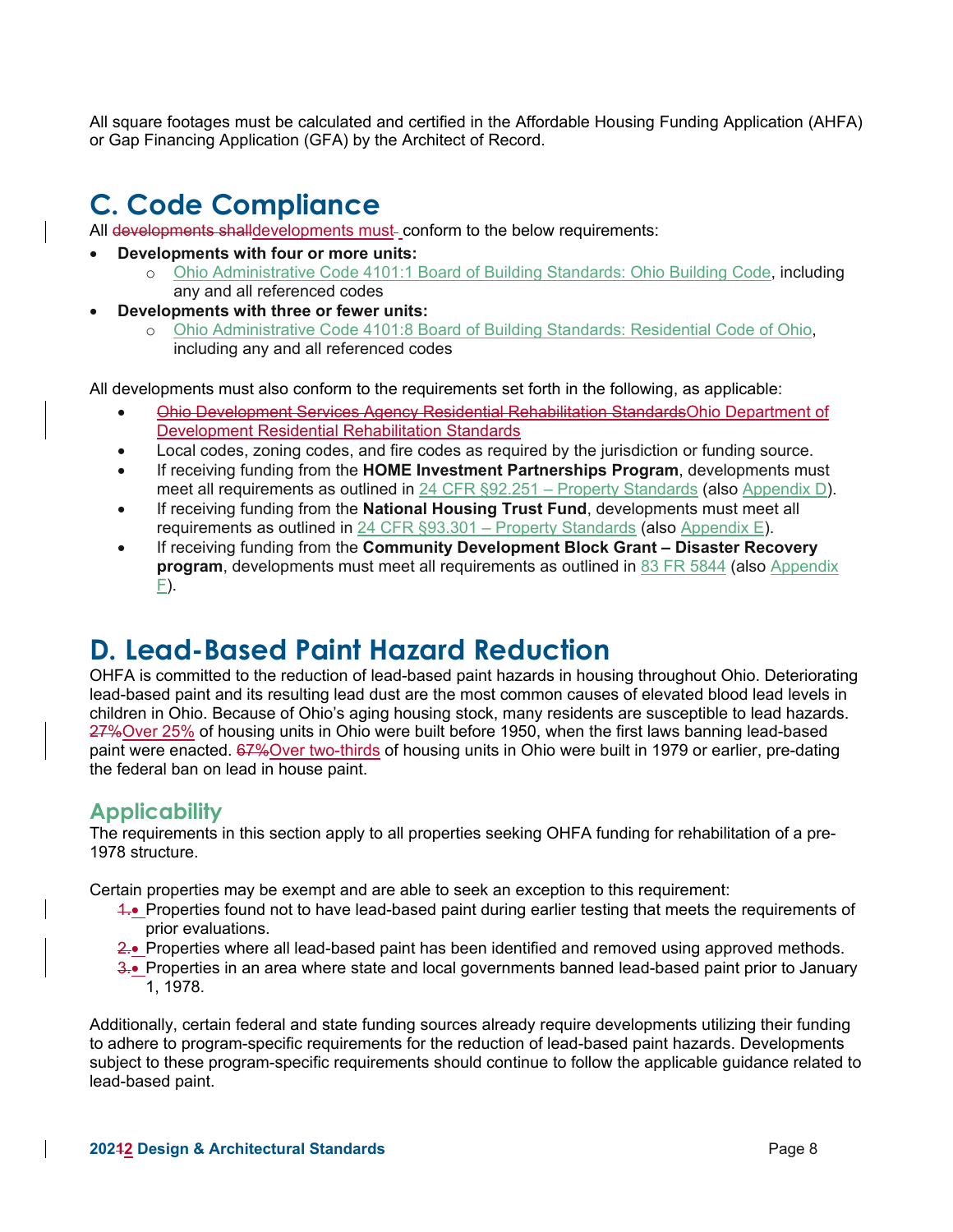# **Requirements**

Developments must comply with the requirements outlined in the HUD Lead Safe Housing Rule (24 CFR 35), specifically subparts A, B, J, and R as well as any other subparts applicable to the project. In general, this means projects must:

- 1. Conduct an evaluation of lead-based paint hazards (i.e., a risk assessment, paint inspection, or a combination of the two).
	- $4_{\odot}$  For properties in good condition, a lead hazard screen risk assessment may be performed first to determine whether a full risk assessment is necessary.
- 2. Control identified lead hazards per Ohio Department of Health and HUD hazard reduction requirements.
- **3.•** Pass clearance testing of work area prior to re-occupancy.
- Inform occupants of evaluation and hazard control activities and results, and provide the HUD/EPA Lead Hazard information disclosure pamphlet. 4.

Develop a lead hazard control plan for the property which includes an ongoing lead-safe maintenance program.

Additionally, developments must meet all other local, state, and federal requirements related to lead-based paint as may apply including those related to disclosure, professional qualifications, lead-safe work practices, etc.

# **Additional Resources**

- **1.** HUD Lead Safe Housing Rule (24 CFR 35)
- 2. HUD Guidelines for the Evaluation and Control of Lead-based Paint in Housing
- **3.** HUD/EPA Lead Disclosure Rule
- **4.** EPA's Lead Renovation, Repair and Painting Rule (RRP) Rule
- **5.** OAC Chapter 3701-32: Lead Hazard Abatement
- **6.** ORC 5302.30: Property disclosure form required for all residential real property transfers
- **7.** ODSA's Residential Rehab Standards (RRS): Chapter 7 The Elimination of Lead-Based Paint Hazards and Appendix 7-A Lead-Based Paint Requirements and GuidanceODOD's Residential Rehab Standards (RRS): Chapter 7 - The Elimination of Lead-Based Paint Hazards and Appendix 7-A Lead-Based Paint Requirements and Guidance

# **E. Radon Reduction and Prevention**

Radon is a cancer-causing, radioactive gas. It comes from the natural (radioactive) breakdown of naturallyoccurring elements such as uraniumuranium, thorium, or radium in rock, soil and water. Radon can get into the air in buildings by traveling through the ground and through seams, joints, utility penetrations and cracks in building foundations and slabs. Eventually, it decays into radioactive particles that can become trapped in the lungs when inhaled. As these particles decay, they release radiation that can damage lung tissue and lead to lung cancer.

The U.S. Environmental Protection Agency (EPA) has divided states and counties into three radon risk zones.

- Zone 1: Counties with predicted average indoor radon screening levels greater than 4 pCi/L
- Zone 2: Counties with predicted average indoor radon screening levels from 2 to 4 pCi/L
- Zone 3: Counties with predicted average indoor radon screening levels less than 2 pCi/L

Elevated levels of radon can be found in any of the three zones, but buildings in Zone 1 are at particularly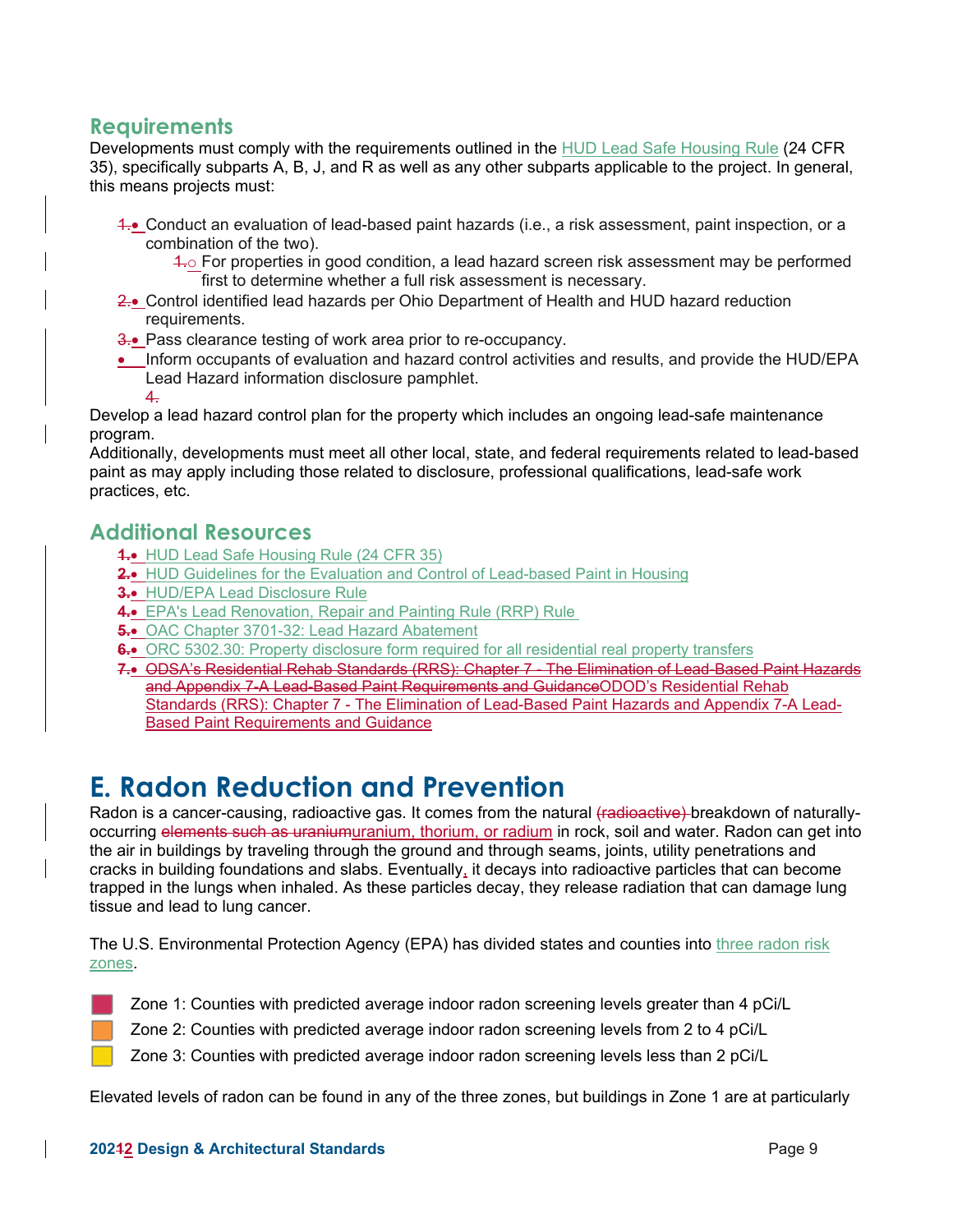high risk for having elevated levels, and the need for addressing radon in those locations is of greatest importance. As seen in the map, all of Ohio falls into either Zone 1 or Zone 2.

The EPA has developed an action level for radon of 4 picocuries per liter of air (pCi/L). A picocurie is a measure of radioactivity. If a building's indoor radon concentration is at or above 4 pCi/L, mitigation is recommended. If the concentration is between 2-4 pCi/L, mitigation should be considered.

# **Applicability**

The requirements in this section apply to all OHFA-funded developments, including both new construction and rehabilitation/adaptive reuse.

Additionally, certain federal and state funding sources already require developments utilizing their funding to adhere to program-specific requirements for radon testing and mitigation (for example, any development subject to HUD's environmental review regulations at 24 CFR Part 50 and Part 58). Developments subject to these program-specific requirements should continue to follow the applicable guidance related to radon.

# **Requirements**

Developments must incorporate radon-resistant construction techniques into their project. Radon-resistant construction techniques include:

- $\uparrow$  a gas permeable layer such as gravel beneath the lowest building floor slab,
- $2.$  a vapor retarding layer on top of the permeable layer,
- $\frac{3}{2}$  a vertical vent pipe from the permeable layer through the roof to vent outside,
- 4. sealing and caulking of all cracks, joints and penetrations in the slab or basement, and
- 5. installation of a junction box in the attic or highest interior space for use with an in-line vent fan if one is required for future active removal of radon.

Once construction/renovation is complete, but prior to occupancy, radon testing must be conducted in accordance with ANSI/AARST MAMF-2017, or the most current testing standardmost current testing standard for the applicable structure. This includes testing in 100% of all ground-contact dwelling units and non-residential ground-contact rooms, as well as 10% of the upper floor dwelling units (with at least one unit tested on each floor) to determine the need for installation of exhaust fans (i.e. "active" removal).

If any sample result from the post-construction sampling meets or exceeds 4.0 pCi/L of radon, exhaust fans must be installed to convert the passive radon removal systems to active removal systems. Any area with test results above the action level must be retested after installation of fans until satisfactory results are obtained.

## *Exception for high-rise structures*

For projects involving the rehabilitation of a high-rise building, pre-construction radon testing may be conducted first to determine the need for a radon mitigation system.

- 1. If any result of the pre-construction testing is at or above the threshold (4.0 pCi/L), installation of a radon mitigation system will be required.
- $2.$  If the highest result of testing conducted before construction is between 2 and 4 pCi/L, the project can install a radon mitigation system building-wide or test again after construction is complete but prior to occupancy.
- 3. If all results are less than 2 pCi/L before construction or less than 4 pCi/L after construction, no mitigation system is required.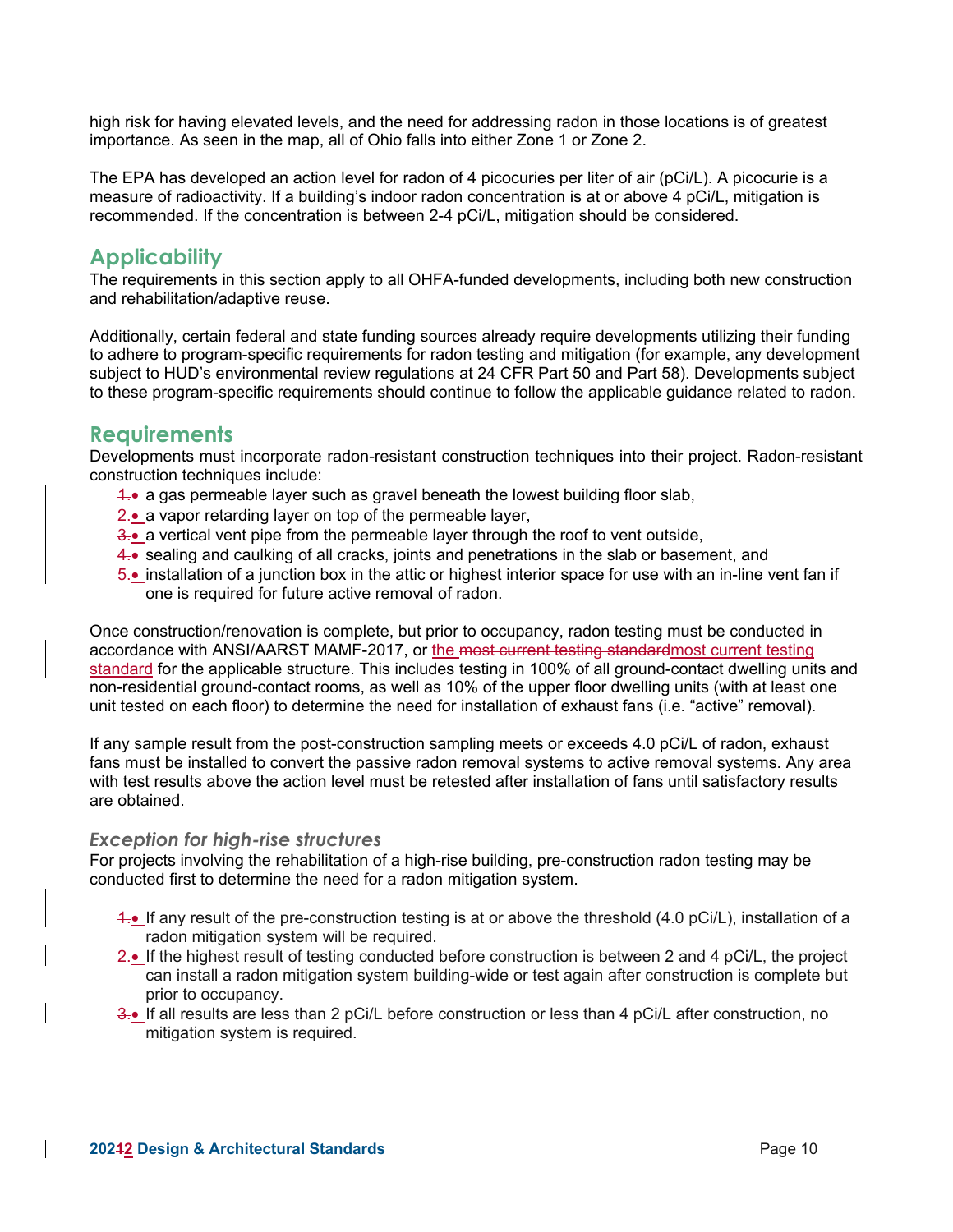# **Testing**

# *Professional Qualifications*

Ohio Administrative Code, Chapter 3701-69 sets forth all requirements for qualification as a radon tester, mitigation specialist, or mitigation contractor, as well as standards of conduct for each type of qualified professional. Radon testing, mitigation, and laboratory work for developments to be funded with OHFA resources must be performed by individuals who meet the certification and licensure requirements as outlined in OAC 3701-69.

## *Testing Protocols*

Radon testing must be performed according to OAC 3701-69-07, *Standards of conduct for radon testers*, as well as current testing protocols for the applicable building type. The current testing protocol for multifamily buildings is the ANSI/AARST "Protocol for Conducting Radon and Radon Decay Product Measurements in Multifamily Buildings (MAMF-2017)", but the most current testing standard for the applicable building type, as of the date the testing occurs, should be followed.

Current testing protocols and standards can be found on the EPA's Current Radon Standards of Practice webpage.

# **Additional Resources**

EPA provides the following helpful resources for radon-resistant construction:

- **1.** Radon-Resistant Construction Basics and Techniques
- **2.** Builder and Contractor Resources for Radon-Resistant New Construction (RRNC)
- **3.** Building Codes and Standards for Radon-Resistant New Construction (RRNC)

The following are resources for radon mitigation systems in existing buildings:

- Radon Mitigation Standards for Multifamily Buildings (RMS-MF 2018)
- ASTM E2121 13: Standard Practice for Installing Radon Mitigation Systems in Existing Low-Rise Residential Buildings

# **F. Adaptability & Accessibility**

Developments may be subject to one or more of the below laws, depending on the date of construction, type of space, funding sources utilized, and other project-specific information. The burden of compliance rests with the person or persons who design and construct covered multifamily dwellings. In the application, during the construction process, and at project closeout owners/developers and/or architects will be required to certify compliance with applicable regulations.

## **Fair Housing Amendments Act of 1988 (FHA)**

- Applicable to all new multi-family housing consisting of four or more dwelling units per building built for first occupancy after March 13, 1991.
- If applicable, applicant must state in the AHFA which safe harbor will be used to demonstrate compliance with the Act's design and construction requirements.

## **Americans with Disabilities Act (ADA), Title II and Title III**

- Applicable to common areas open for public use, such as a property management or rental office.
- If applicable, applicant must verify in the AHFA that the project will be constructed in accordance with the 2010 ADA Standards for Accessible Design.

## **Section 504 of the Rehabilitation Act of 1973 (Section 504)**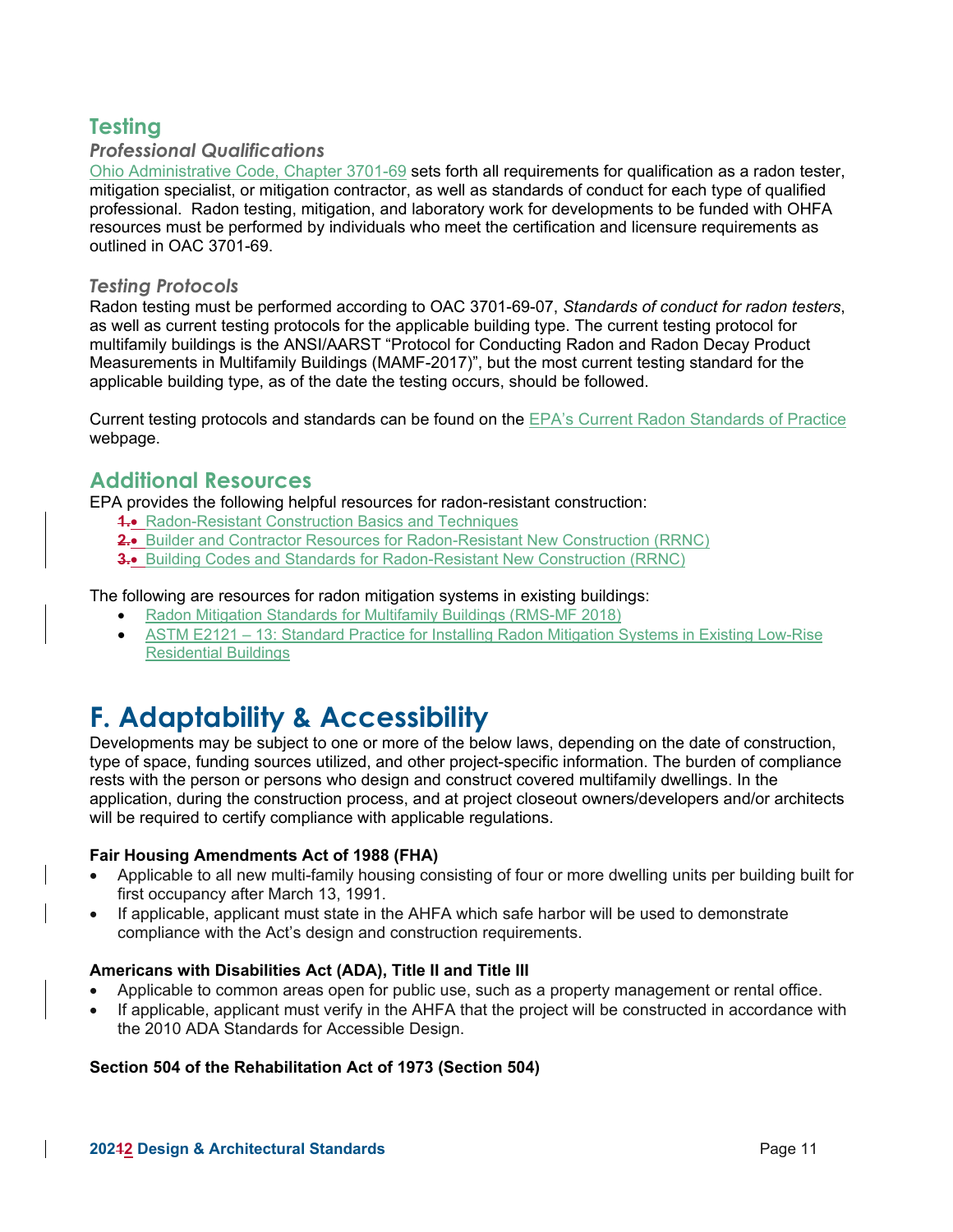- Applicable to recipients of federal financial assistance, however, OHFA requires that all developments receiving OHFA funding meet the accessibility requirements of Section 504. This includes, but is not limited to:
	- a.o Providing 5% of the dwelling units (10% of units in Competitive HTC developments), or at least one unit, whichever is greater, as accessible for persons with mobility disabilities;
	- $\theta_{\Gamma}$  Providing an additional 2% of the dwelling units, or at least one unit, whichever is greater, as accessible for persons with hearing or visual disabilities;
	- $\epsilon$  Providing accessible units in a variety of unit configurations and distributed throughout the development and buildings; and
	- d. Ensuring accessible units have comparable features to non-accessible units, such as kitchen and bathroom storage.
	- $e_{\rm c}$  Providing accessible site features and common areas including but not limited to dumpsters, outdoor grills, parking, play areas, and community shelters.
		- $\frac{1}{1}$ . An accessible route to the dumpster is not required if the building includes an interior trash chute or trash room for residents, and residents are therefore not required to take their trash to a dumpster outside of the building.
- Applicant must state in the AHFA which standard will be used to demonstrate compliance with the requirements of Section 504 (Uniform Federal Accessibility Standards, 2010 ADA Standards, or an equivalent standard as defined in HUD's Deeming Notice).

When more than one law and accessibility standard applies, it is currently necessary for the recipient to determine on a section-by-section basis which standard affords greater accessibility.

Additionally, all projects must to comply with the accessibility requirements as outlined in the **Ohio Building Code, Chapter 4101:1-11**, which includes the use of **ICC/ANSI A117.1-2009** for the design and construction of accessible units.

# **G. Universal Design**

As defined by the Center for Universal Design, Universal Design is the design of products and environments to be usable by all people, to the greatest extent possible, without the need for adaptation or specialized design. OHFA recognizes the need to create housing that includes Universal Design features while maintaining aesthetics and affordability.

**Certain elements of Universal Design is encouraged but notare required in all OHFA-funded HTC developments.** For developments seeking points for Universal Design in the Competitive HTC program only, aA list of mandatory and optional Universal Design components can be found in Appendix B of these Standards, and in Appendix D of the 2020-2021 QAP2022-2023 QAP. Applicants will designate which, if any, components of Universal Design will be incorporated into the development in the AHFA. The architect will also be required to clearly identify the location of each component in the architectural drawings. Before issuance of Form 8609, the applicant will be required to provide documentation to OHFA evidencing the required number of units meet the Universal Design commitment made in the application.

# **H. Sustainability**

In addition to meeting all energy efficiency requirements as stated in the Ohio Building Code or Residential Code, all multifamily developments must obtain one of the below energy efficiency or green building certifications. All HTC developments must obtain one of the listed green building certifications.

Evidence of final certification from a Home Energy Rating System (HERS) rater or the applicable green building rating system is required upon construction completion. At OHFA's discretion, exceptions may be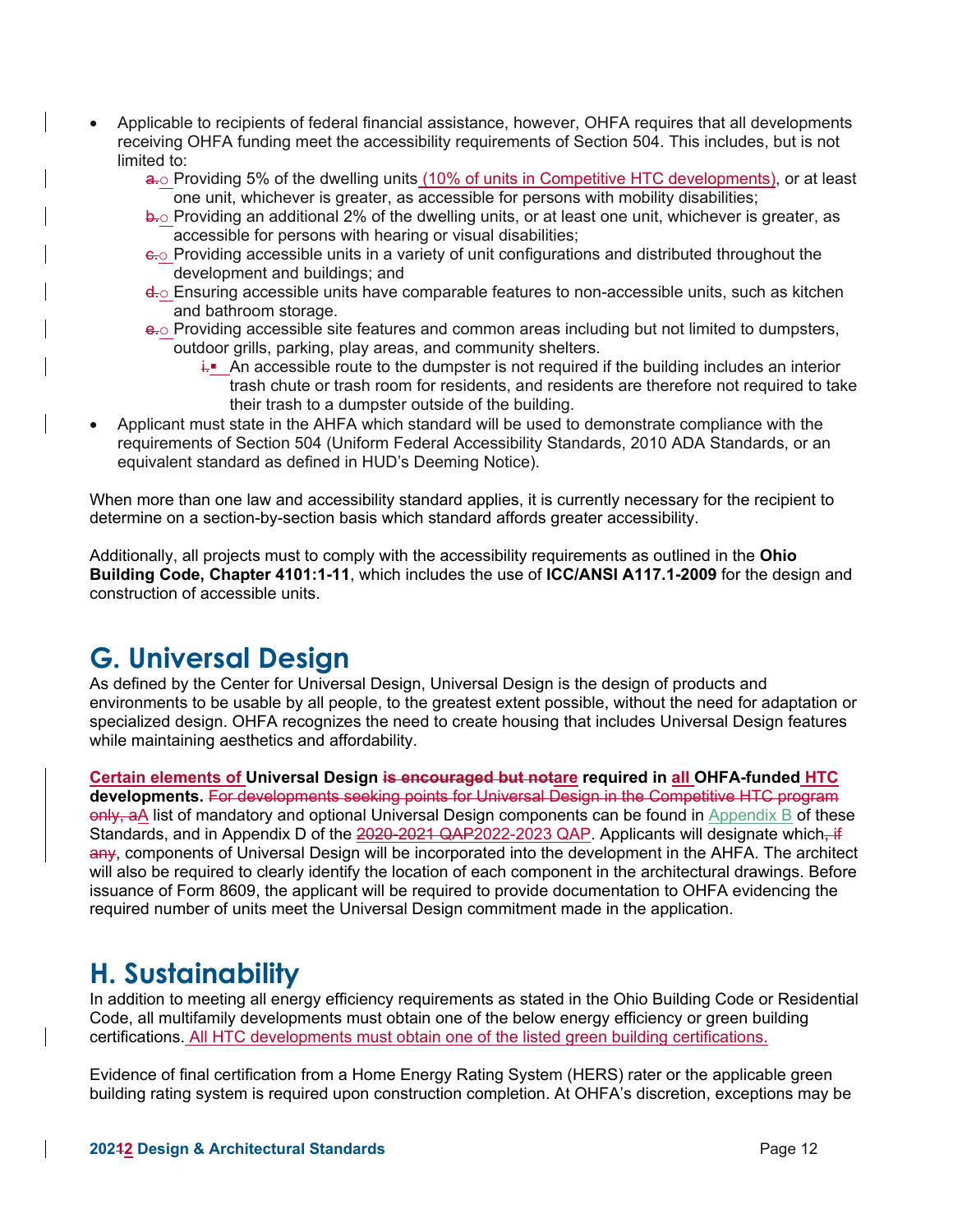granted for an otherwise qualified and licensed professional to verify compliance with these standards in projects unable to retain a HERS rater in their area.

# **Energy Efficiency Certification**

- ENERGY STAR certification, buildings permitted prior to 1/1/2021:
	- ENERGY STAR Multifamily High Rise program (Performance Path or Prescriptive Path);
	- **ENERGY STAR Certified Homes program; or**
	- ENERGY STAR Multifamily New Construction program, National Version 1.
- ENERGY STAR certification, buildings permitted on or after 1/1/2021:
	- ENERGY STAR Multifamily New Construction program, National Version 1

# **Green Building Certification**

Developments must utilize the most current version of the below certifications. The current version is the version applicable at the time of project application to the certifying body.

- Enterprise Green Communities
- Leadership in Energy & Environmental Design (LEED)
- ICC 700 National Green Building Standard (NGBS)

*Requirements for Rehabilitation projects unable to obtain the above certifications*  For projects that consist of rehabilitation and that are unable to meet the requirements to obtain one of the

above energy efficiency or green building certifications, the project may use the OHFA Limited Scope Rehabilitation Sustainability Standards ("Limited Scope Standards" or "LSS") as an alternative to meeting OHFA's requirements for sustainability.

For Competitive HTC projects selecting this option, the following are required in addition to the above:

- Certification by a HERS rater of the following:
	- $\circ$  The development meets or exceeds the higher of either the Overlay criteria or the current Ohio adopted standard; and
	- o The post-construction blower door test demonstrates 150% improvement over the prerehabilitation test, up to 12 ACH.

# **I. Minimum Rehabilitation Requirements**

Any rehabilitation projects seeking HTC (competitive or non-competitive), must meet the definition of Substantial Rehabilitation as stated in the Definitions section of this document. and below.

*Substantial Rehabilitation: Required repairs, replacements, and improvements that involve the replacement of two or more major building systems that have demonstrated need for replacement. The need to replace items must be documented in the PCNA and accepted by OHFA. An item's EUL/RUL cannot be the sole factor in demonstrating need to repair or replace. Total replacement is not required, but the greater part (at least 50 percent) must be replaced and those constituent parts must have used at least 75% of its EUL or have only 25% RUL.* 

Major Building Systems (MBS) and their components/subcomponents are listed in Appendix C: OHFA EUL Table. At least 50% of each MBS' components/subcomponents must need replacement before an MBS is eligible for replacement. Please note, however, that each component listed in the OHFA EUL Table is not necessarily equal in weight in terms of achieving at least 50% of the MBS. Applicants should contact the OHFA Architect if there are questions about a project's eligibility.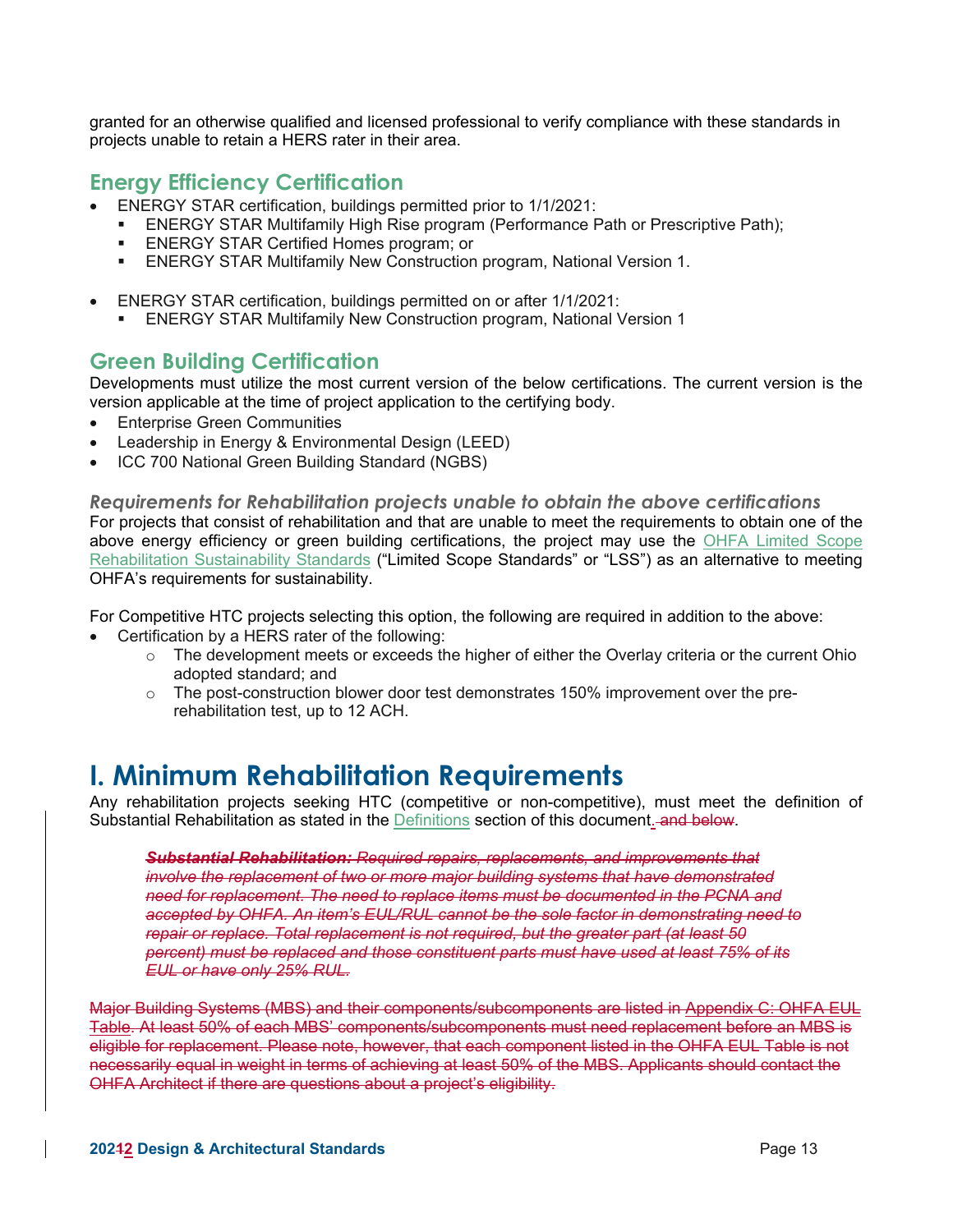**NOTE:** The MBS categories of Interiors and Accessibility do NOT count toward meeting the requirement for Substantial Rehabilitation. These MBS must be evaluated in the PCNA and included in the scope of work, but they do not count toward meeting the requirement for Substantial Rehabilitation.

OHFA will utilize the PCNA<sub>1</sub>-and scope of work, and AHFA submitted by the applicant to verify the project meets the definition of Substantial Rehabilitation. Applicants must clearly identify the following in their application submission:

- 1. The components/subcomponents needing replacement and what MBS they fall under (Structural, Exterior Envelope, etc.);
- 2. The EUL/RUL of the identified components/subcomponents counting toward the substantial rehabilitation requirement; and
- 3. The page numbers of the PCNA that notes each identified components/subcomponents as needing replacement (this is separate from the EUL/RUL).

OHFA may require the applicant to adjust the scope of work if the proposed scope of work does not meet the definition and requirements for Substantial Rehabilitation.

# **J. Site and Exterior Requirements**

The below requirements apply to all projects. However, rehabilitation and adaptive reuse projects may request exceptions to the following:

- Durable Materials Exterior
- Main Entry
- Sidewalks
- Outdoor Recreational Features

These requirements are specific to OHFA. They are in addition to all other applicable local and state codes, including those governing accessibility.

## **1. Durable Materials – Exterior**

- 1.1. The elements in this section are required to be constructed with the following:
	- 1.1.1. Materials that have a 30-year Expected Useful Life (EUL) or longer, as defined by the OHFA EUL table found in Appendix C;
	- 1.1.2. Materials that have a 30-year warranty that covers 75% or more of material replacement cost; or
	- 1.1.3. Any of the below pre-approved materials.
- 1.2. Materials that do not fall into any of the above categories must be approved by the OHFA architect.
- 1.3. Materials with a RUL of 50% or more or items in which the RUL of 50% equates to seven years or less, may be replaced with OHFA's approval through the Exception Request process.
- 1.4. If a conflict between any of the required durable materials and a green certification requirement exists, the highest durability standard that is compatible with certification shallmust prevail.
- 1.5. Pre-Approved Materials
	- 1.5.1. Exterior Walls
		- 1.5.1.1. Wood stud
		- 1.5.1.2. Brick or block
		- 1.5.1.3. Manufactured stone
		- 1.5.1.4. Metal stud framing
	- 1.5.2. Exterior Veneers
		- 1.5.2.1. Vinyl siding 0.042-0.055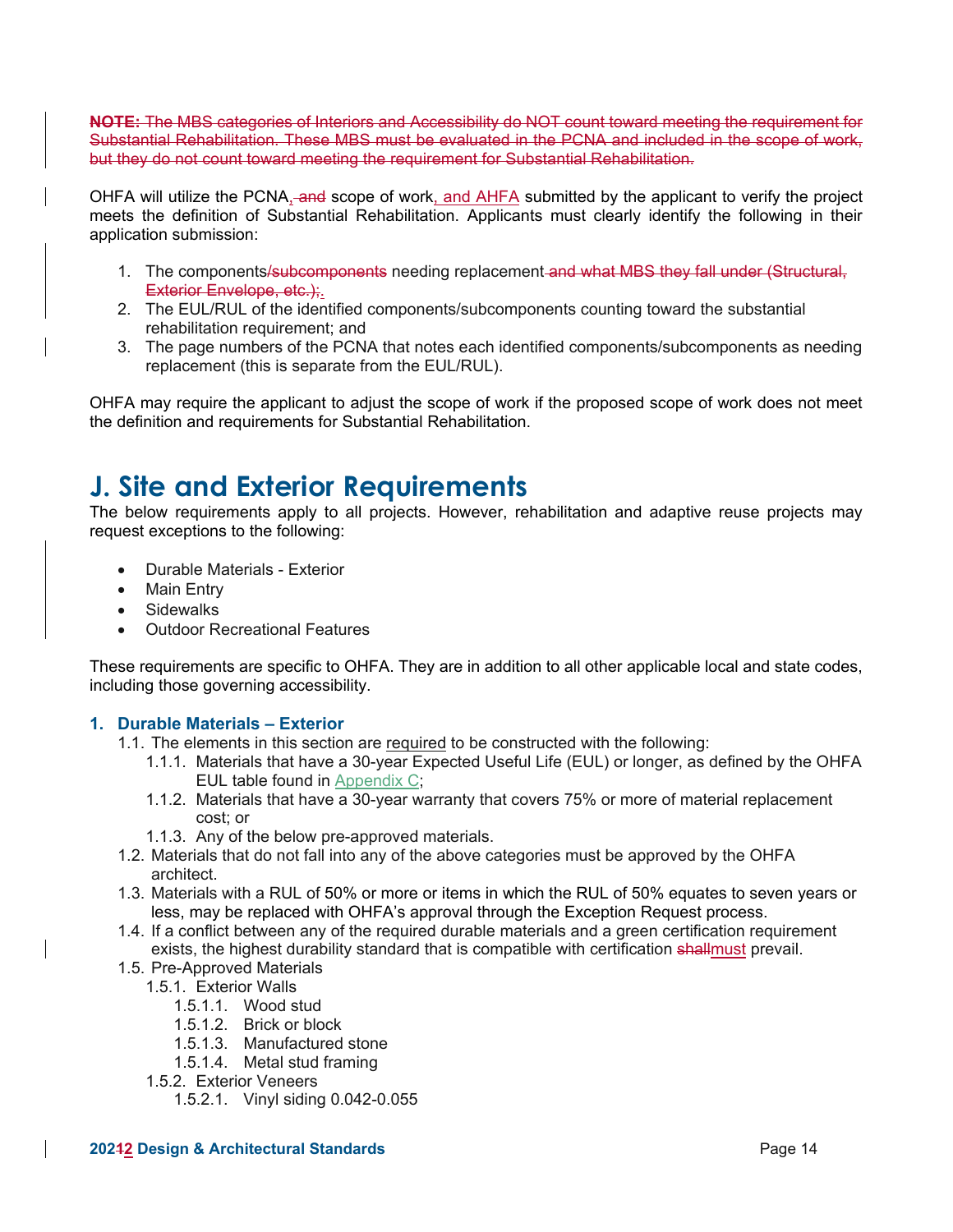- 1.5.2.2. Portland cement stucco (EIFS prohibited)
- 1.5.2.3. Fiber cement board
- 1.5.2.4. Brick
- 1.5.2.5. Thin stone
- 1.5.2.6. Thin brick (Thin brick must be mud set and may not have a metal grid system. Thin brick systems must have 40 year+ warranty that matches OHFA EUL for brick veneer.)
- 1.5.2.7. Laminated metal panels
- 1.5.3. Roofing
	- 1.5.3.1. Preformed metal
	- 1.5.3.2. 30-year asphalt shingles
	- 1.5.3.3. 20-year membrane roof (EPDM, PVC, TPO)
- 1.5.4. Insulation
	- 1.5.4.1. Must meet ASHRAE 90.1-2012 (or current Ohio adopted standard)
- 1.5.5. Windows & Exterior Doors
	- 1.5.5.1. New and replacement windows and exterior doors must be Energy Star rated for zone 5 and wind rated for 90mph or DP-20 minimum
	- 1.5.5.2. Exterior doors shallmust be insulated core

## **2. Community Integration**

- 2.1. Developments should coordinate with or complement the local architecture and promote resident integration with the broader neighborhood. They should be culturally appropriate for the population being served and the community in which they are situated. Design should promote community safety to the greatest extent practicable.
- 2.2. Street networks and sidewalks that are internal to the development site should connect to municipal or surrounding streets and sidewalks wherever feasible.

## **3. Gutters and Downspouts**

3.1. All downspouts shallmust empty onto concrete splash blocks with a positive slope away from the building or be piped to an appropriate location, unless an alternative design is dictated by the local code.

## **4. Main Entry**

4.1. All main entries shallmust have a roof or awning over the entry area.

## **5. Parking**

5.1. Where parking is provided, areas must be paved and graded for proper drainage as set forth in the HUD Minimum Property Standards.

## **6. Sidewalks**

6.1. All sidewalks along the accessible route must be a minimum of 5-feet in width.

## **7. Dumpsters**

- 7.1. Refuse collection stations must be screened with permanent enclosures.
- 7.2. Paved areas adjacent to the collection stations must be designed to provide adequate bearing for heavy garbage trucks.

## **8. Outdoor Recreational Features**

- 8.1. All developments are encouraged to contain or be located in close proximity to play space, walking paths, or other recreational features and amenities appropriate to the population being served.
- 8.2. If provided, play areas for younger children shallmust not be in isolated areas and shallmust be located to maximize safety.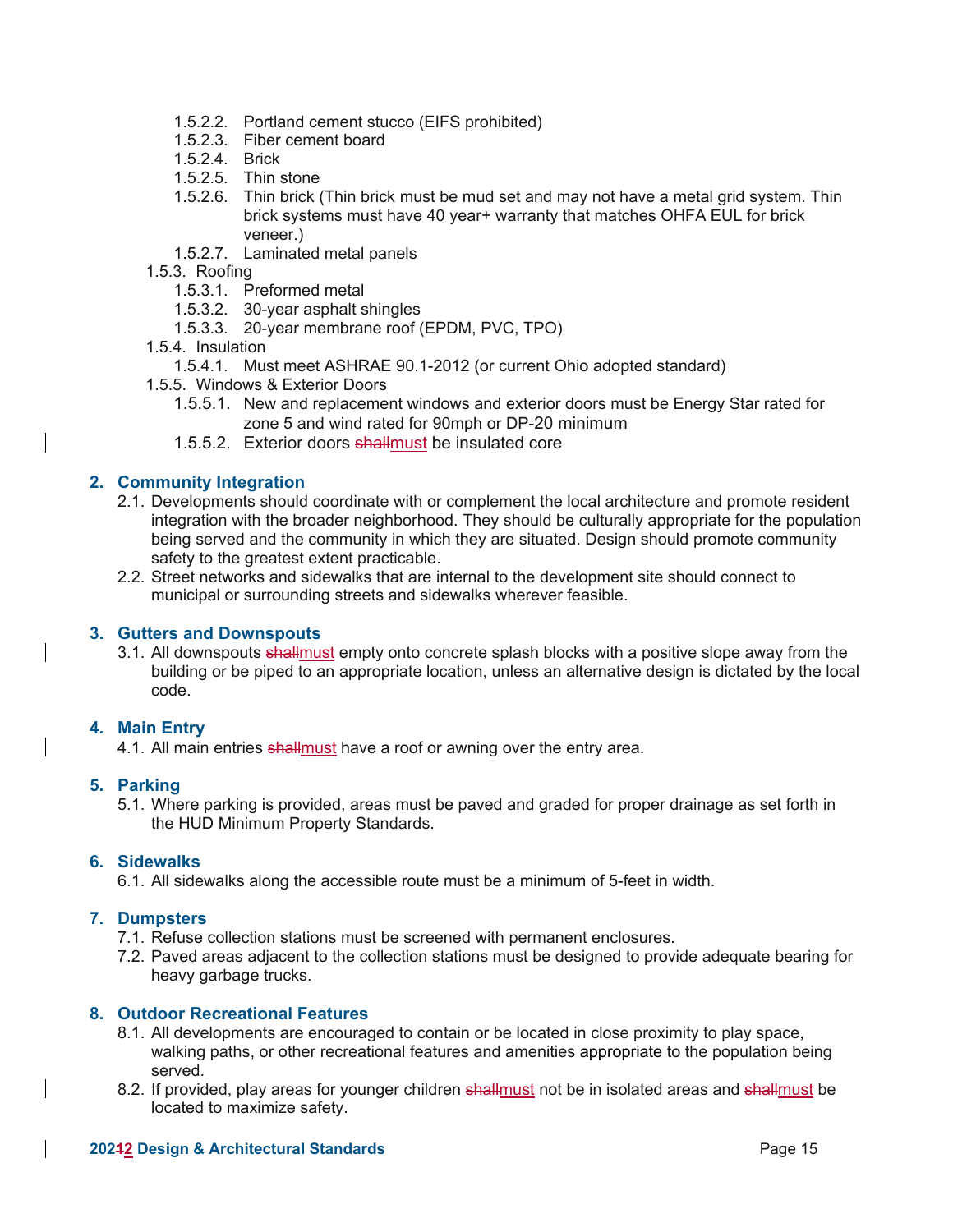8.3. For single family dwellings, yard space must be maximized for outdoor activities/play areas. Sidewalks or other walkways must be located at the edge of the yard space to the extent feasible.

## **9. Retention/Detention Ponds**

8.3.9.1. Retentions/detention ponds must be clearly marked with "No Trespassing" signs; forbidding trespassing, swimming, skating, fishing, or boating.

# **K. Interior Requirements**

The below requirements apply to all projects. However, rehabilitation and adaptive reuse projects may request exceptions to the following:

- Durable Materials Interior
- Major Building Components
- Common Areas
- Elevators
- Interior Doors
- Floor Coverings
- Unit Sizes
- Bedroom Sizes
- Bathrooms
- Kitchen & Appliances
- Laundry Facilities

These requirements are specific to OHFA. They are in addition to all other applicable local and state codes, including those governing accessibility.

## **1. Durable Materials – Interior**

- 1.1. The elements in this section are required to be constructed with the following:
	- 1.1.1. Materials that have a 30-year Expected Useful Life (EUL) or longer, as defined by the OHFA EUL table found in Appendix C;
	- 1.1.2. Materials that have a 30-year warranty that covers 75% or more of material replacement cost; or
	- 1.1.3. Any of the below pre-approved materials.
- 1.2. Materials that do not fall into any of the above categories must be approved by the OHFA architect.
- 1.3. Materials with a RUL of 50% or more or items in which the RUL of 50% equates to seven years or less, may be replaced with OHFA's approval through the Exception Request process.
- 1.4. If a conflict between any of the required durable materials and a green certification requirement exists, the highest durability standard that is compatible with certification shall must prevail.
- 1.5. Pre-Approved Materials
	- 1.5.1. Countertops
		- 1.5.1.1. Plastic laminate on moisture resistant, high-density fiberboard substrates
	- 1.5.2. Cabinets and Drawers
		- 1.5.2.1. Cabinet materials shall must be in accordance with the requirements of ANSI A161.1 "Minimum Construction Performance Standards for Kitchen Cabinets" and must also include:
			- 1.5.2.1.1. Solid wood doors/fronts
			- 1.5.2.1.2. Wood stile with plywood panel
			- 1.5.2.1.3. Plywood frame
	- 1.5.3. Residential Living Unit Floors
		- 1.5.3.1. Ceramic tile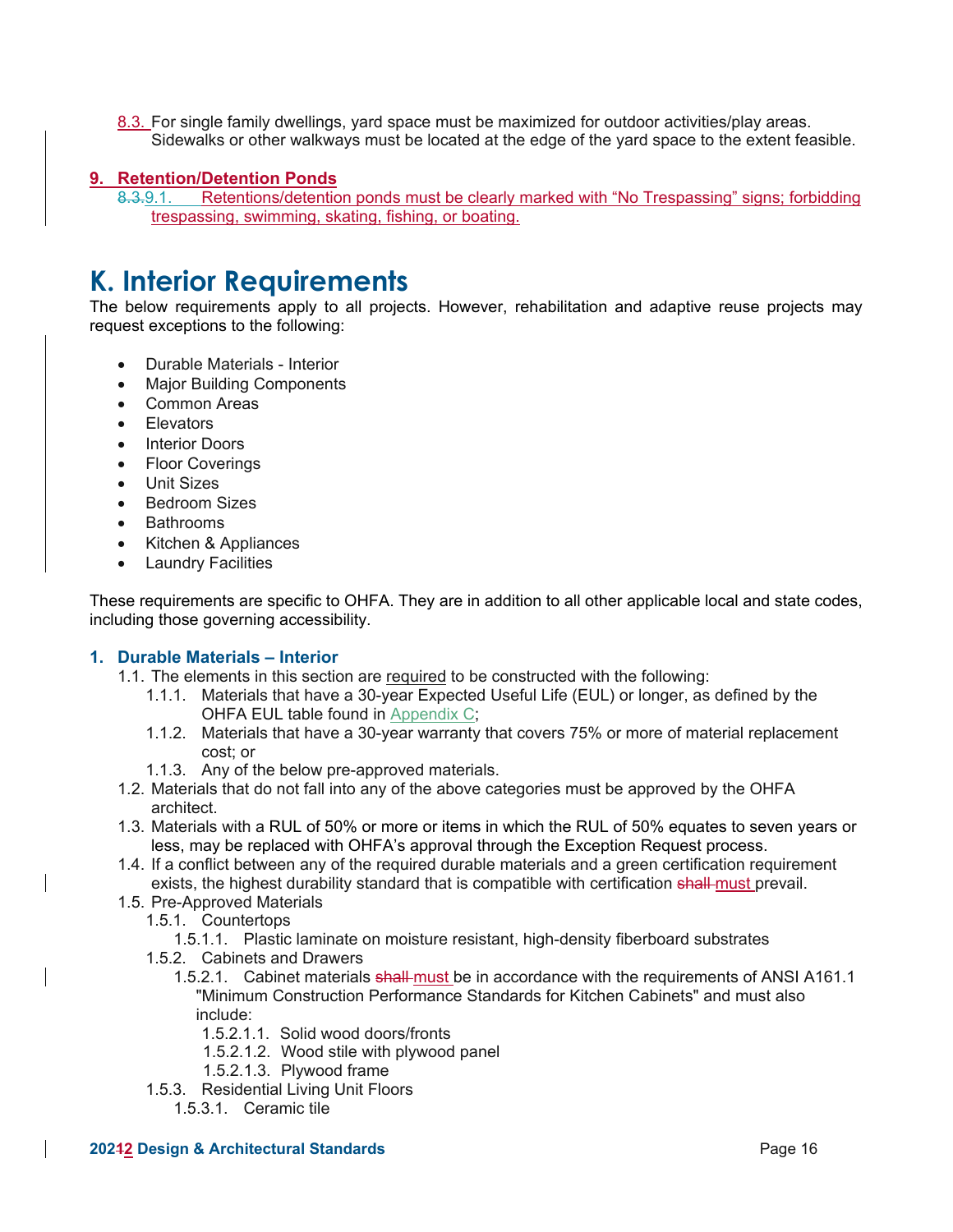- 1.5.3.2. Wood
- 1.5.3.3. Vinyl plank or tile
- 1.5.3.4. Sheet vinyl
- 1.5.3.5. Stained concrete
- 1.5.3.6. Carpet, only if solution-dyed nylon with closed-cell and antimicrobial and water resistant backing. If a pad is required, a high-density pad shall must be used.
- 1.5.4. Drywall
	- 1.5.4.1. Moisture-resistant gypsum board ("paperless board") or equivalent must be used on all vertical and horizontal surfaces that are within four feet of any water sources where the drywall can be splashed, such as kitchen sink, next to water heater, and/or clothes washer.
	- 1.5.4.2. Water-resistant gypsum, when used on ceilings must be rated for the span.

# **2. Major Building System Subcomponents**

#### 2.1. Water Heaters

- 2.1.1. Must meet ASHRAE 90.1-2012 or current Ohio adopted standard.
- 2.2. HVAC systems
	- 2.2.1. Must be Energy Star-rated and/or meet the specific energy efficiency requirements of the applicable green building certification.
	- 2.2.2. Must meet ASHRAE 90.1-2012 or current Ohio adopted standard.
	- 2.2.3. Package Terminal Air Conditioning (PTAC) units are permitted only in rehabilitation projects in which they currently exist. Sleeves must be replaced with composite nonconductive energy efficient type. PTAC ducts may not block controls or windows.
	- 2.2.4. All affordable units must be air conditioned.
	- 2.2.5. Stacked mechanical units, if used, must allow for the access, service, and replacement of one unit without the removal of another (for example, a furnace must be able to be repaired without the removal of an adjacent water heater).
- 2.3. Electrical components
	- 2.3.1. All light bulbs shall must have a 10,000-hour minimum life.
	- 2.3.2. Residential fixtures shall use common lamp base type fixtures such as A-19 or tube bi-pin. Bases such as GU24 and similar specialty bases are prohibited in residential areas and discouraged in multitenant buildings as well. LED lights are encouraged and required in all unheated areas.
	- 2.3.3. Obsolete electrical panels must be replaced. This includes electrical panels that contain components that are not readily and commonly available at a reasonable cost. The PCNA must document panel size, make and manufacturer. Replacement panels must show load calculations with major load change such as HVAC.
	- 2.3.4. In developments serving a family population, electrical outlets must be tamper resistant.

## **3. Common Areas**

- 3.1. Community facilities such as offices, dining, mail pick-up, and other necessary functions shallmust be situated where they can be easily found by the residents. Most of these facilities shall be centrally located in close proximity of the primary entrance.
- 3.2. The maximum common area, using the Common Space definition for what constitutes common area, shallmust not exceed 20 percent of the total gross building square footage.
	- 3.2.1. This requirement *does not apply* to single-family homes, 1, 2, or 3-family dwellings, and townhomes, if the common area space is exclusively for use of the individual resident.
	- 3.2.2. This requirement *does not apply* to existing rental units, unless the footprint of the original building is expanded.
	- 3.2.3. Developments serving seniors or a PSH population may submit an exception request to exceed 20 percent.
- 3.3. Hallways must be a minimum of 42" in width (new construction only).

## **4. Elevators**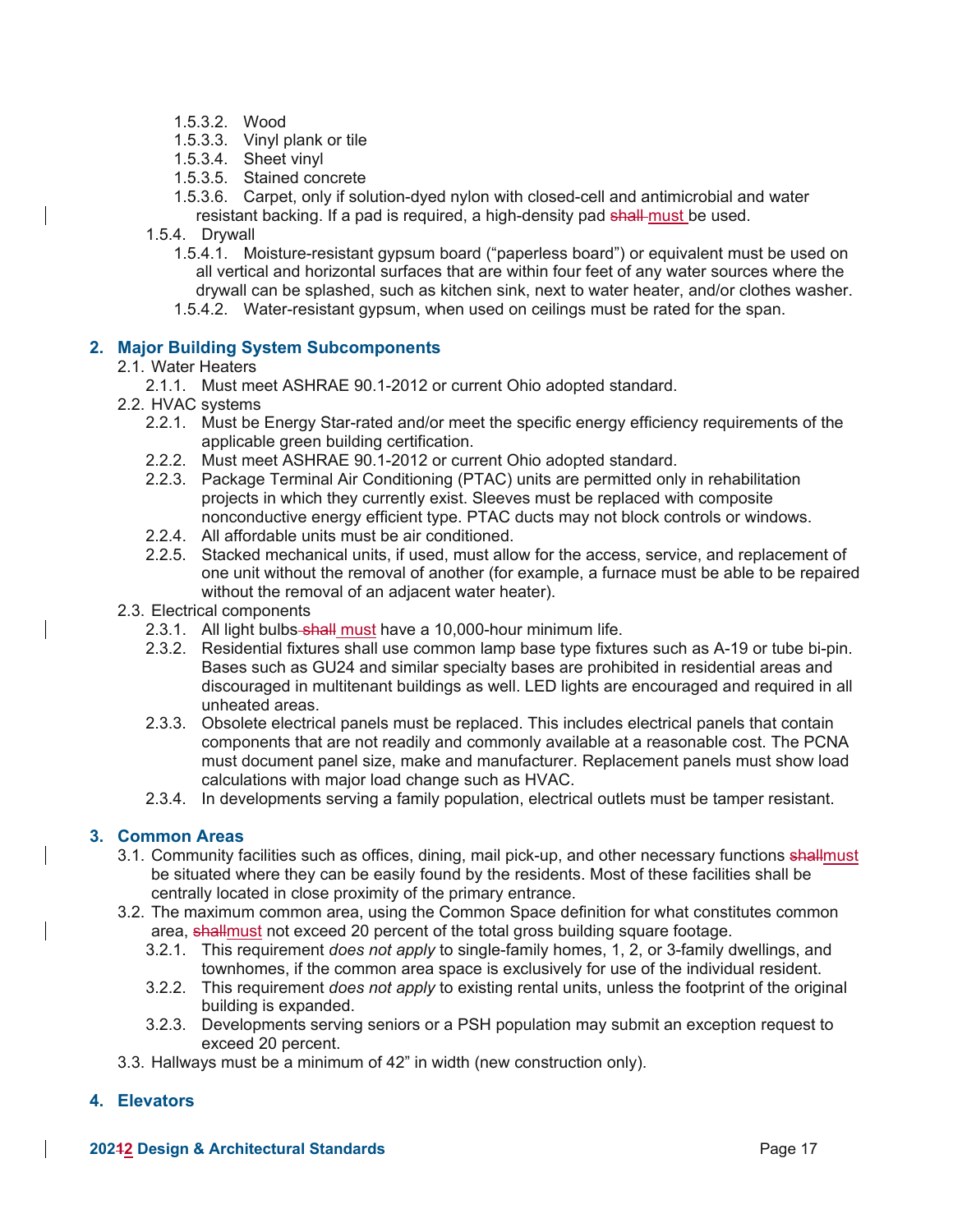- 4.1. All developments that exceed three stories must have an elevator accessible to all residents.
- 4.2. Developments serving seniors or a PSH population shallmust not exceed one story unless the building has an elevator accessible to all residents.
	- 4.2.1. This requirement *does not apply* to single family homes, 1, 2, or 3-family dwellings, or townhouses.

## **5. Interior Doors**

- 5.1. In projects involving new construction, interior doors shallmust meet the following requirements:
	- 5.1.1. Minimum 32" in width
	- 5.1.2. Solid wood or solid core (ex: particle board core, foam core)
	- 5.1.3. Lever-style handles
- 5.2. In projects involving rehabilitation or adaptive reuse, interior doors shallmust meet the following requirements:
	- 5.2.1. Existing doors, if replaced, shallmust be replaced with solid wood or solid core doors (ex: particle board core, foam core).
- 5.3. These requirements *do not apply* to closet or pantry doors.

## **6. Floor Coverings**

- 6.1. Floor coverings shallmust be non-glare and slip resistant.
- 6.2. Carpet is **only** permitted in the following development types and locations:
	- 6.2.1. Management and social service office areas;
	- 6.2.2. Bedrooms in residential living units (except for Service Enriched housing developments);
	- 6.2.3. In senior developments, carpet is permitted in living/dining rooms only if a walk-off area is provided in front of any exterior/entry door.

## **7. Storage Space**

- 7.1. All affordable units shallmust include adequate storage space for unit residents. OHFA recognizes that adequacy will vary by population served and construction type.
- 7.2. Storage space in accessible units must be equivalent to storage space in non-accessible units.

## **8. Unit Sizes**

8.1. All affordable units shallmust meet the following minimum size requirements:

- 8.1.1. 0-bedroom/Efficiency units (i.e. studio, efficiency): 450 square feet
	- 8.1.1.1. New Construction: 450 square feet
	- 8.1.1.2. Rehabilitation: 450 square feet
	- 8.1.1.3. Assisted Living: 350 square feet
- 8.1.2. 1-bedroom units:
	- 8.1.2.1. New Construction: 550 square feet
	- 8.1.2.2. Rehabilitation: 500 square feet
	- 8.1.2.3. Service Enriched: 450 square feet
	- 8.1.2.4. Assisted Living: 450 square feet, or all HTC 1-bedroom units combined must average 500 square feet
- 8.1.3. 2-bedroom units:
	- 8.1.3.1. New Construction: 750 square feet
	- 8.1.3.2. Rehabilitation: 700 square feet
- 8.1.4. 3-bedroom units: 950 square feet
- 8.1.5. 4+ bedroom units: 1,100 square feet
- 8.2. Single-room occupancy units (SROs) are not permitted.
- 8.3. Senior Developments may not have any unit larger than two bedrooms.
- 8.4. Single-family homes must contain three or more bedrooms.
- 8.5. OHFA reserves the right to limit the size of units during the application review process.

## **9. Bedroom Sizes**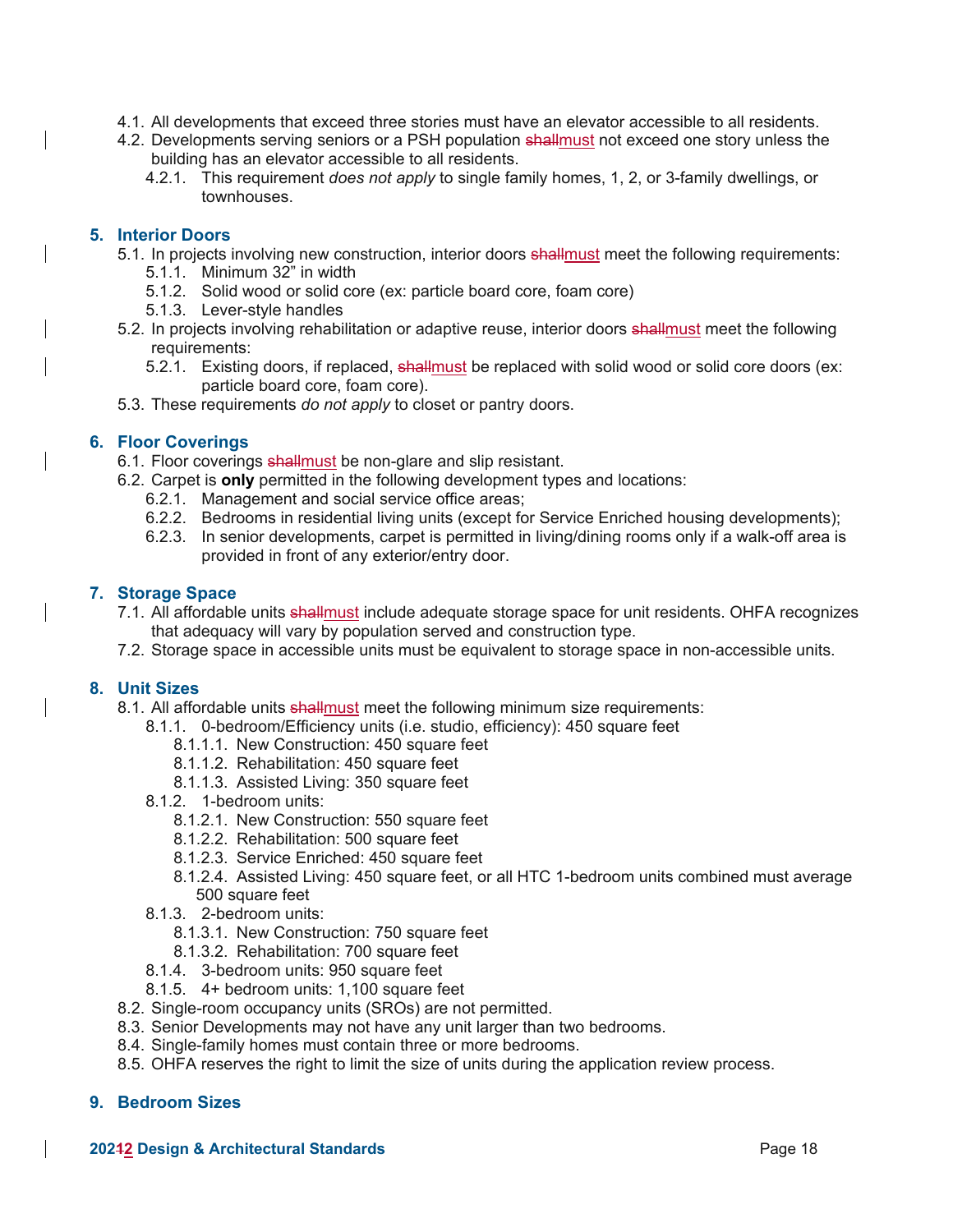- 9.1. All affordable unit bedrooms shallmust meet the following minimum size requirements:
	- 9.1.1. First Primary bedroom: 120 square feet
	- 9.1.2. Secondary bedrooms: 100 square feet
	- 9.1.3. Third+ bedroom: 100 square feet
- 9.2. OHFA encourages bedrooms on accessible floors wherever practical.
- 9.3. At a minimum, three- and four-bedroom affordable units shallmust support double occupancy in each bedroom under local zoning and building requirements.

## **10. Bathrooms**

- 10.1. For new construction only, affordable units must provide the following number of bathrooms based on unit size:
	- 10.1.1. 0-bedroom units: 1 full bathroom
	- 10.1.2. 1-bedroom units: 1 full bathroom
	- 10.1.3. 2-bedroom units: Either 1 full bathroom or 4.5 bathroomsmore
	- 10.1.4. 3-bedroom units: Either 1.5 bathrooms or 2 full bathroomsmore
	- 10.1.5. 4+ bedroom units: 2 full bathrooms or more
- 10.2. All plumbing fixtures must have lever-style handles.
- 10.3. Any wall-hung sinks must have concealed floor and stud-braced carriers.
- 10.4. New construction multi-story townhomes must have an accessible bathroom or accessible halfbathroom on the accessible floor.
- 10.5. At least 50% of the 504 mobility units provided must have one roll-in shower.
- 10.6. Sink cabinets may be removable in accessible units. If removable cabinets are used, the flooring and walls underneath the cabinet must be finished.

#### **11. Kitchen & Appliances**

- 11.1. All affordable unit kitchens shallmust include:
	- 11.1.1. Either a stand-alone range that is at least 30-inches wide or a cooktop and wall oven;
	- 11.1.2. An Energy Star-certified refrigerator (under-counter refrigerators will not be accepted);
	- 11.1.3. An Energy-Star certified dishwasher (if provided); and
	- 11.1.4. Plumbing fixtures with lever-style handles.
- 11.2. All kitchen appliances that are replaced or installed shallmust be new.
- 11.3. Kitchens in accessible units must have at least a 12" x 15" appliance-free counter-space adjacent to all appliances.
- 11.4. Sink cabinets may be removable in accessible units. If removable cabinets are used, the flooring and walls underneath the cabinet must be finished.
- 11.5. Kitchens in accessible units must have a work surface that does not exceed 34" in height, including the stove/cooktop.
- 11.6. Assisted Living units must be hard wired for a stove and located such that adding it does not require modification to the countertop or cabinet layout. A hood must be provided. Stove must be installed and made available at owner expense if requested by the resident and if doing so would not pose a health or safety risk to the requesting resident.

## **12. Laundry Facilities**

12.1. All affordable units must include washer and dryer hookup unless laundry facilities are provided on-site.

12.1.1. This requirement *does not apply* to Service Enriched, Assisted Living, or 0-bedroom units.

12.2. All clothes washers and clothes dryers provided by the property owner shallmust be Energy Star certified, excluding common area laundry facilities.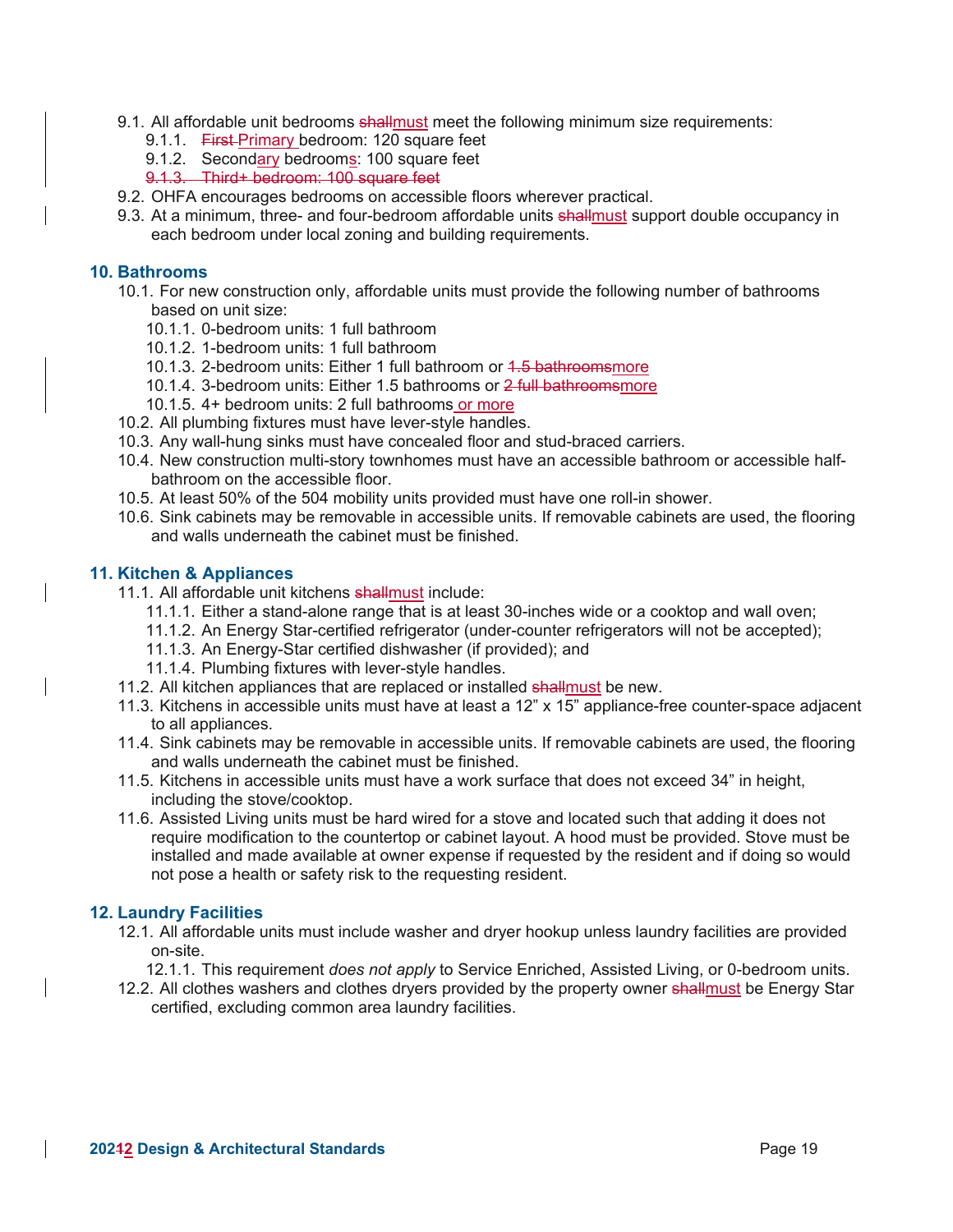# **L. Architectural Submission and Review Process**

# **Submissions and Correspondence**

All communications related to the architectural review, including submission of architectural plans, must be sent to arch@ohiohome.org. State the project name as it appears in the AHFA/GFA and OHFA tracking number in the subject line, and carbon copy the project's development analyst on the email. If documents are too large to be sent via email, they must be submitted on a compact disc. **OHFA is not able to accept submissions through any of the following: external file transfer protocol (FTP) sites, Dropbox, Box, Google Drive, or OneDrive.** 

All drawings and specifications must be prepared under direct supervision of an Ohio Licensed (active and current) Architect in accordance with the Architectural Practice Act, bear the license number of the architect, and if the architect is part of any business structure other than a sole proprietorship, he or she must include the Project Design Firm registration number on the drawings. The drawings are required to be signed and sealed by the design architect ("Architect of Record").

# **Review Process**

It is highly recommended that OHFA staff be involved in the design concept at the earliest stage possible to provide guidance through the review process.

Applicants must receive design approval from OHFA before proceeding with any element of construction or rehabilitation. OHFA will review plans for conformity to the requirements contained herein which include but are not limited to appropriateness for occupancy served, functionality, life safety, durability, quality of life, and scope of work. The development shallmust not change, convert, modify, reconfigure, or otherwise alter the number of bedrooms and the size of those bedrooms without prior written approval from OHFA.

OHFA may complete a joint architectural review with any other governmental entity involved in the project, including but not limited to USDA, HUD, SHPO, and local governments.

Decisions made by the OHFA Staff Architect may be appealed to the Operations–Tax Credit Manager in writing. Appeals must be specific and, where appropriate, cite to the governing regulation that conflicts with the Staff Architect decision.

# **Required Documents - Preliminary Architectural Submission**

At minimum, the proposal application architectural submission must include all of the following:

- The Design and Construction Features Form (DCFF), including Construction Certification, completed, signed and submitted as a pdf.
- Exception Request form(s), if applicable.
- Preliminary drawings, which shallmust include all of the following:
	- $\circ$  Cover sheet with name of development, development address, development team, drawing index, code information, and table indicating unit schedule (including accessible, adaptable and sensory impaired units), types and sizes;
	- o Site plan, including parking data and layouts;
	- o Landscape plan;
	- o Dimensioned floor plans with room designations and proposed finishes;
	- o Exterior elevations with material notations;
	- o Typical wall sections (new construction only); and
	- $\circ$  Schematic Drawings and/or specifications for HVAC, plumbing, and electrical or similar items included in the scope of work.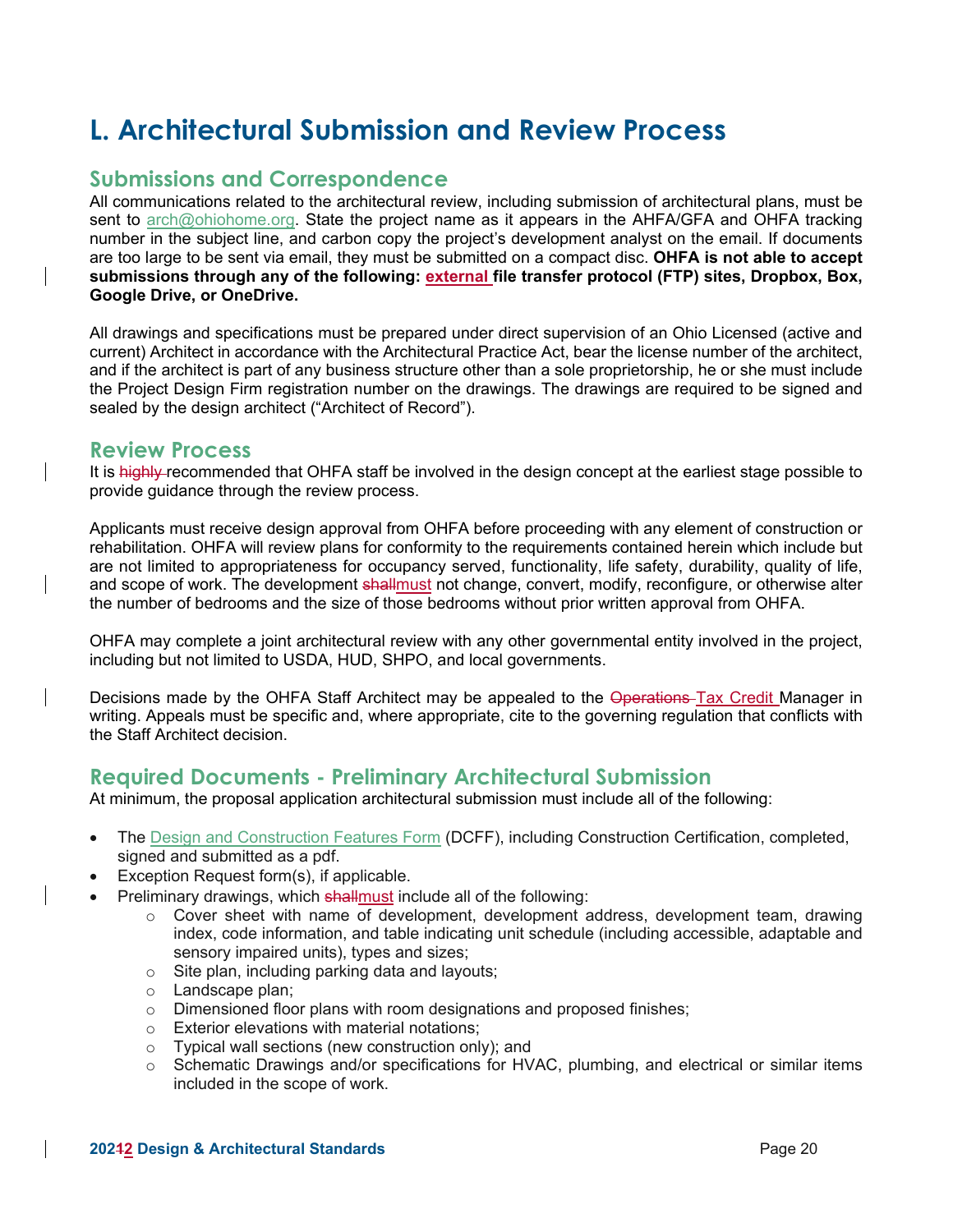Preliminary drawings, described above, shallmust be submitted in all of the following formats:

- Electronic format (pdf)
	- o Single PDF file for all drawings specified above.
	- o Separate PDF for specifications.
- Hard copy
	- o Full set of architectural plans, 11"x17" scaled to fit. **Full-size architectural plans will be rejected.**

Upon request only, preliminary drawings shallmust be submitted in DXF R-14 format or DWG AutoCAD R-14 format.

# **Required Documents - Final Architectural Submission**

Final applications must include 80 percent complete permit sets, including final plans for all trades. Unless approved by OHFA, the plans must include the project name as submitted with the proposal application and OHFA tracking number. The submission must show conformity to the preliminary submittal, including the information included within the Design and Construction Features Form.

At minimum, the final application architectural submission must include all of the following:

- The DCFF included/incorporated into the front of the 80% plan sets. The DCFF must include:
	- $\circ$  Updated information, if needed, from the proposal application submission, matching the information in the 80% plans;
	- o The signed Construction Certification pages;
	- $\circ$  Completed verifications, as applicable, that the drawings comply with any and all accessibility, energy efficiency, universal design, and/or green building requirements required for the development or committed to in the application for funding.
- Asbestos, mold, lead-based paint considerations as required.
- Items required to be completed per Phase I or II Environmental Site Assessment, or per applicable Environmental Review performed by OHFA.
- Plan sets, which shallmust include all of the following:
	- o Site plans
	- $\circ$  Interior and Exterior elevations
	- o Dimensioned floor plans
	- o Wall sections (if applicable)
	- o Structure (if applicable)
	- o Finishes
	- o Details
	- o Mechanical plans
		- Drawings must have a dimensioned plumbing plan and control points located for roughin site verification. All pipes-through-floor and the walls they are intended to be located within must be dimensioned relative to the foundation where they must align with walls and/or islands above.
		- OHFA strongly encourages a surveyor to locate wall and through-slab pipe penetrations. Foundation over dig must be filled with insulation or forms and then back filled.

Plan sets, described above, shallmust be submitted in all of the following formats:

- Electronic format (pdf)
	- $\circ$  Separate, single PDF files for drawings including all site plans, dimensioned floor plans, elevations, wall sections, structure, finishes, details and mechanical plans.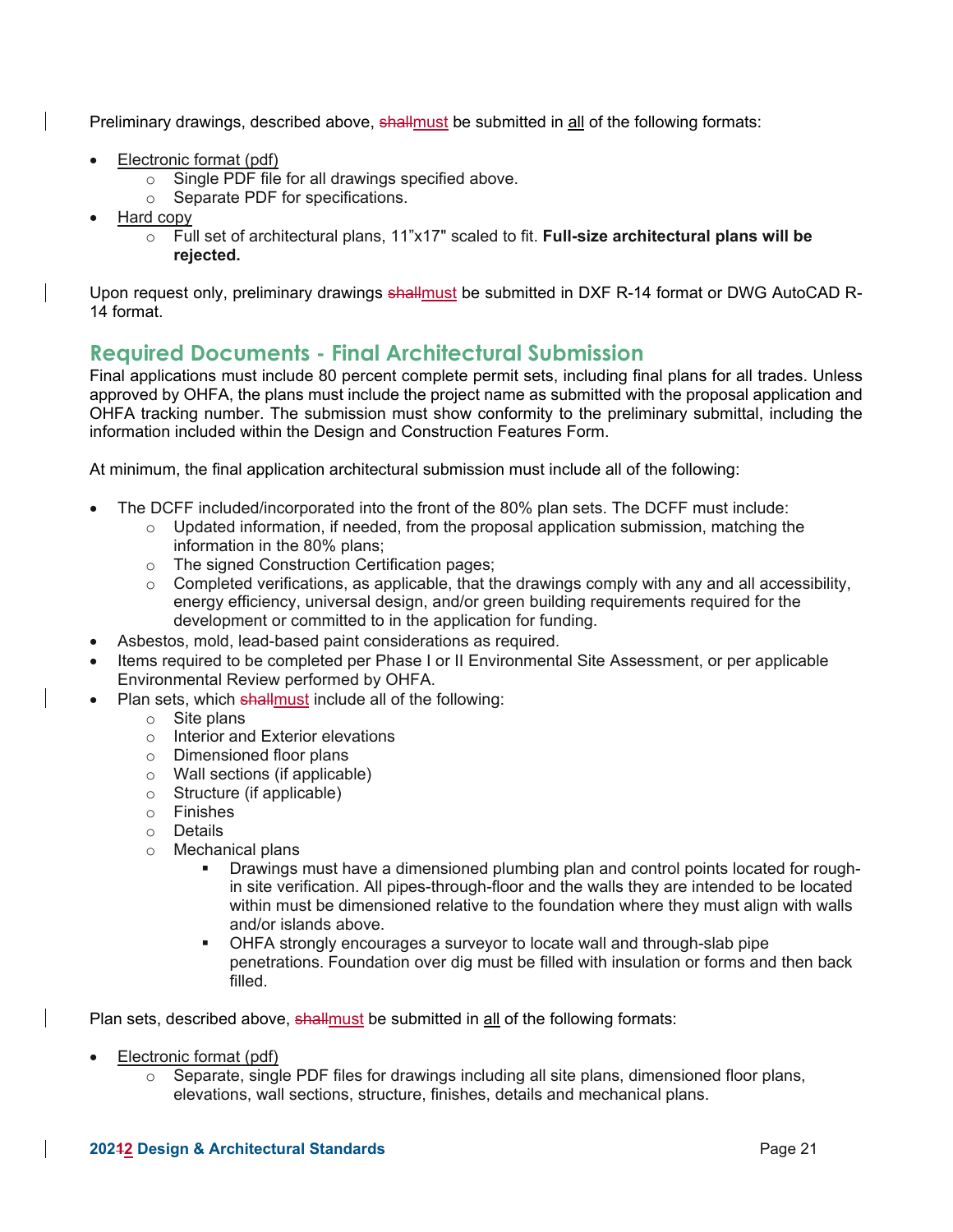- o Separate PDF file for specifications.
- Electronic format (AutoCAD)
	- $\circ$  Dimensioned floor plans only, submitted in DXF or DWG AutoCAD R-14 format.
		- It is preferred that the project architect's polyline area lines be included.
		- If drawings are externally referenced (xref), submissions must be bound (xbind) prior to creating files for OHFA.
		- Proprietary authorship information such as title blocks, Architecture seals, etc. should be removed.
		- DXF should be generated from the base file and not a plan sheet file.
- Hard copv
	- o Full set of architectural plans, 11"x17" scaled to fit. **Full-size architectural plans will be rejected.**

# **M. Monitoring & Compliance**

# **Construction Monitoring**

The OHFA Project Administration team ensures that construction progresses according to schedule and that the recipient fulfills all terms of the funding agreements and related policies. Staff will conduct periodic site visits during construction to provide technical assistance, verify that the project is on schedule to meet required deadlines, and to ensure requirements of the various funding sources are being met.

For projects utilizing HDAP funds, staff will also review construction costs, progress, third-party inspection reports and change orders as part of each request for funds. OHFA may request copies of change orders if additional information is needed to verify project costs or to verify that commitments made by the recipient during the application process will still be met.

The development shallmust notify OHFA of any substantial changes in plans, scope, or materials that are contemplated after submitting 80 percent plans and throughout construction of the project. This includes any damages, fires, or environmental issues that adversely impact the project, project completion or occupancy. Notifications shallmust be made through the existing Quarterly Construction Monitoring report form, which will be updated to include an option for Notification of Construction Changes. OHFA staff will provide a response within two weeks.

# **Notification of Construction Start**

Projects shallmust notify OHFA when construction begins and should invite an OHFA representative Project Administration Staff to any pre-construction meetings, if held. Regular communication with the Project Administration team ensures that projects meet all the necessary requirements and are completed on time.

# **Quarterly Construction Monitoring Reports**

All developments utilizing HTC or HDAP funds are required to complete the OHFA Quarterly Construction Monitoring Report (the Report), available on the OHFA Project Administration webpage. The Report must be submitted quarterly beginning the first quarterly reporting period following either OHFA Board approval or actual construction start, whichever is earlier. Reports are due January 1, April 1, July 1, and October 1 of each year until the project is placed into service. OHFA reserves the right to suspend disbursement of funds if the Report is not submitted.

# **Additional Documentation required for HOME and NHTF**

Starting with 2021 awards, all HOME and NHTF awards must complete documentation to comply with Section 3 requirements. Documentation at minimum includes identifying the total hours, Section 3 hours, and Section 3 targeted hours for all contractor employees working on the project on the Monthly Section 3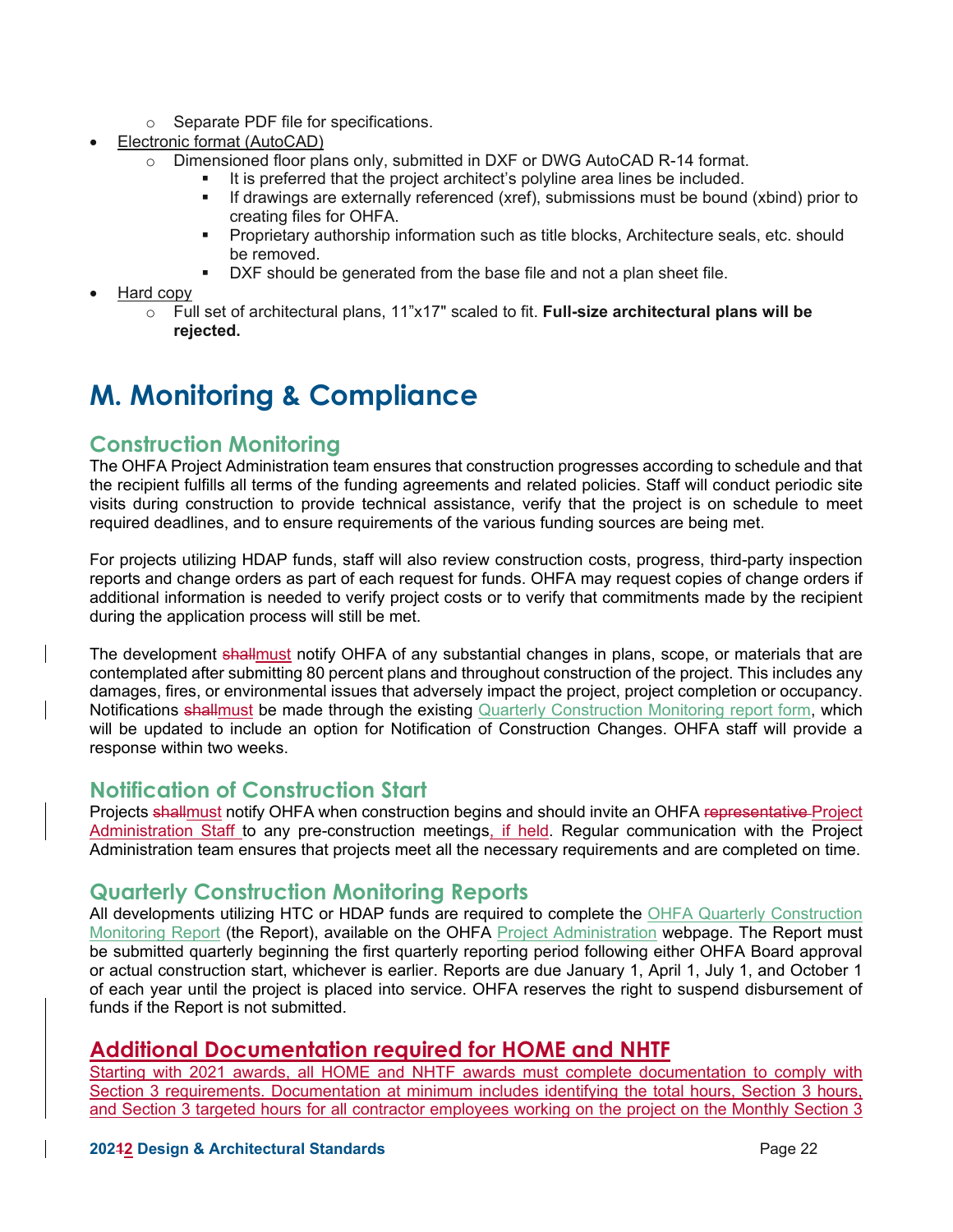Utilization Report, identification of if the contractor has Section 3 business concern status, and to the greatest extent feasible meet or exceed the following benchmark goals.

- 1. Section 3 workers are 25% or more of the total number of labor hours worked by all workers on a Section 3 project.
- 2. Targeted Section 3 workers are 5% or more of the total number of labor hours worked by all workers on a Section 3 project

Please note that contractors also have to submit Section 3 Worker Status Certification forms (for each worker) and a Contractor Workforce Section 3 Certification form to OHFA with the first Monthly Section 3 Utilization Report. Review Policy 21-04 for details on compliance including when the benchmarks aren't met to complete "Qualitative efforts".

For additional details on all Section 3 requirements review the Ohio Department of Development resource page. All Section 3 submissions to OHFA can be attached to the OHFA Quarterly Construction Monitoring Form. Contact your Project Administration Analyst with any questions.

# **Construction Completion**

OHFA Project Administration staff will conduct a construction closeout visit once construction is substantially complete to verify all required and committed components have been constructed and that the development meets life safety requirements.

In addition, the following documents are required to be submitted to OHFA with the request for HDAP project closeout and/or issuance of Form 8609:

- Certificate(s) of Occupancy (or Final Inspection from the governing jurisdiction, if applicable);
- AIA G704 Certificate of Substantial Completion;
- Evidence of final certification from Energy Star, Enterprise Green Communities, LEED, or NGBS;
- Verification that architectural/design requirements that were committed to as part of the Competitive HTC process, such as Exceptional Development criteria, exercise and wellness features, aging in place components, or universal design components, have been completed; and
- Verification that any unresolved site-specific mitigations as specified in the project's environmental review clearance letter from OHFA have been completed (HDAP and 811 only).

Project closeout and issuance of Form 8609 will not occur until the above have been submitted and reviewed by OHFA and any remaining issues have been resolved.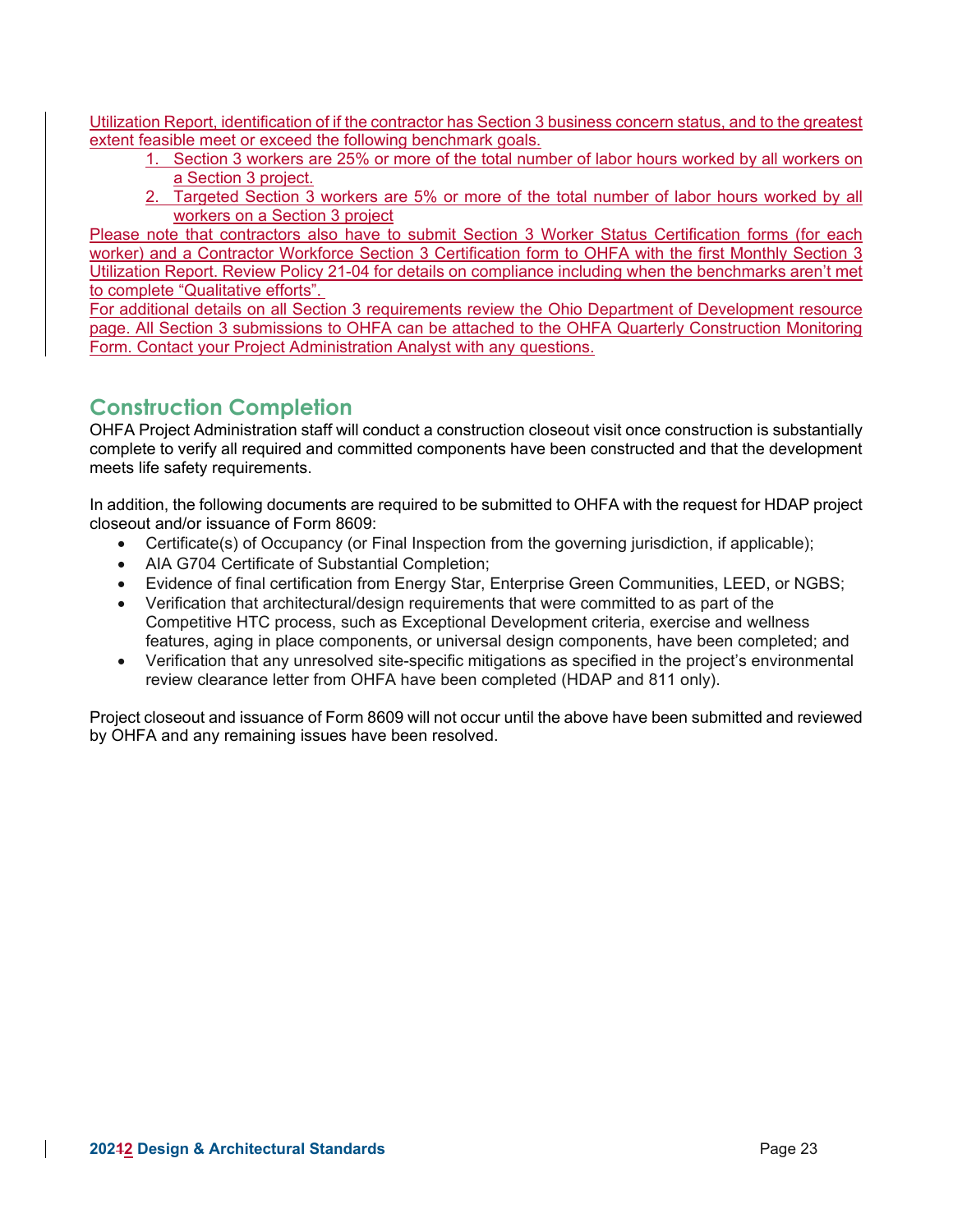# **APPENDIX A: EXCEPTION REQUESTS**

# **New Construction**

All items in the Site and Exterior Requirements and Interior Requirements sections are **required** for developments involving new construction. Requests for exceptions may only be submitted for the following:

- Items that are subject to non-OHFA (such as local codes or design standards, funding source, etc.) requirements that may conflict with these Standards; or
- Items that are unable to be complied with for a compelling reason, as fully described by the applicant in the Exception Request form.

Exception requests will be reviewed on a case-by-case basis and must include supporting documentation to justify the request. As noted in the Exceptions section, The OHFA staff architect will review requests and make a recommendation to the management team to accept, deny, or modify the exception. A final determination will be made by OHFA by the date indicated in the program calendars.

# **Rehabilitation and Adaptive Reuse**

Projects involving rehabilitation or adaptive reuse may seek an exception to certain requirements in the Site and Exterior Requirements and Interior Requirements sections as noted below if able to evidence that incorporating a specific element is infeasible. The exception request must include adequate supporting documentation to demonstrate how incorporation of the element is infeasible.

- Durable Materials Exterior
- Main Entry
- Sidewalks
- Outdoor Recreational Features
- Durable Materials Interior
- Major Building Components
- Common Areas
- **•** Elevators
- Interior Doors
- Floor Coverings
- Unit Sizes
- Bedroom Sizes
- Bathrooms
- Kitchen & Appliances
- Laundry Facilities
- Rehabilitation and adaptive reuse projects may also request exceptions to the following:
	- Universal Design mandatory components (if seeking competitive points through the Competitive HTC program)
	- Items with 75% or more RUL (if replacement required for green certification)
	- Accessibility requirements (if compliance is technically infeasible)

## *Historic Preservation*

If a project's development budget includes federal and/or state historic tax credits, the applicant is not required to submit an Exception Request form for approval in advance of the proposal application.

The Exception Request form must still be completed only to identify those areas in which the project cannot meet OHFA's requirements. The form shallmust be submitted with the proposal application, physically attached to the preliminary plans. OHFA will work with the State Historic Preservation Office (SHPO) to ensure those OHFA requirements that can be met, will be met.

# **Submission Requirements**

Applicants will be required to submit the request using the OHFA Exception Request form found on the OHFA website and must provide supporting documentation as necessary to justify the request. All exception requests must include concise supporting documentation such as an applicable section of code, site plan, floor plan, etc. as is applicable.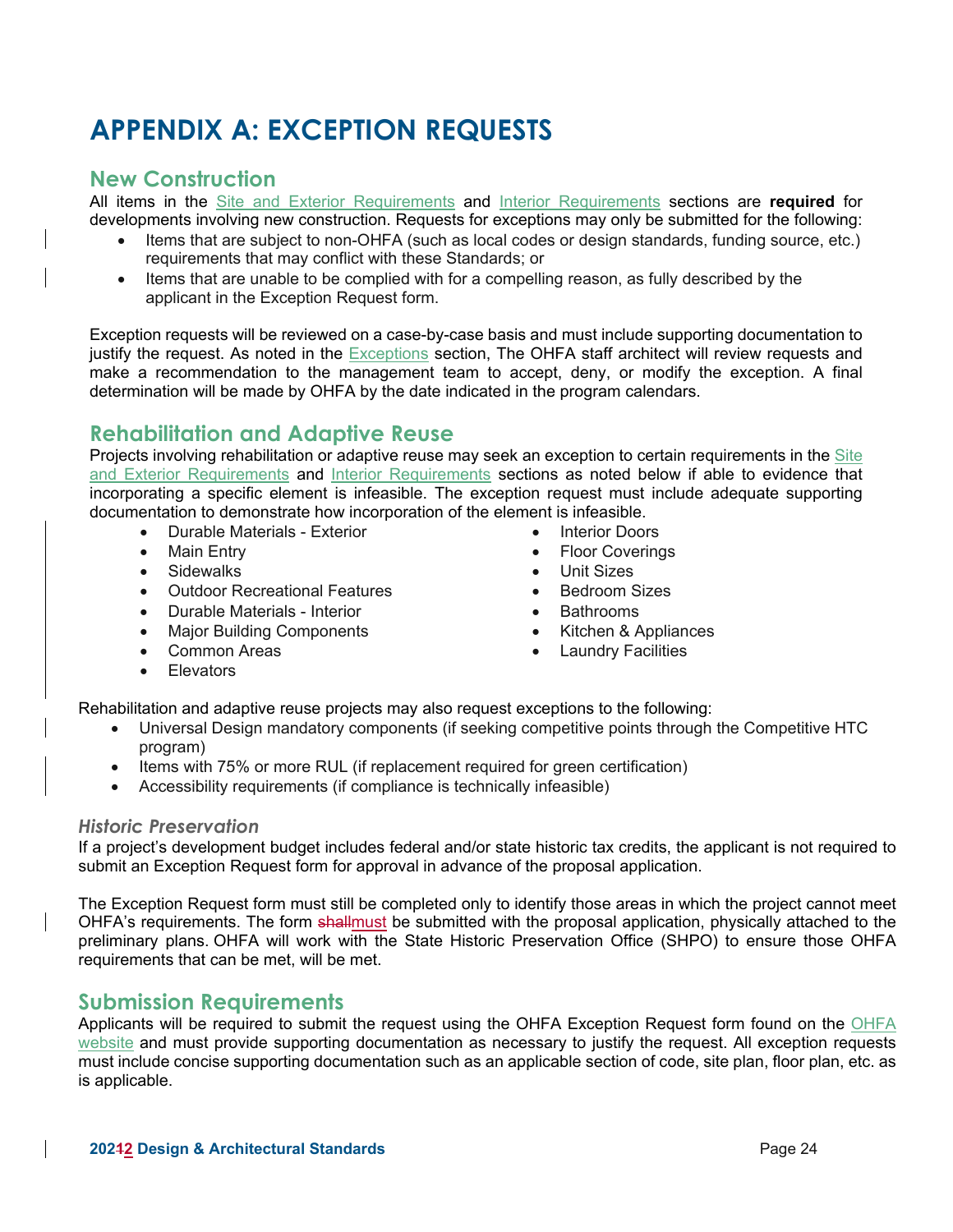# **Deadlines**

Applicants must reference the applicable program guidelines to determine when exception requests are due. All requests for design exceptions are due prior to the applicable application deadline, *with the exception of the following which may be submitted with the application*:

- Developments utilizing federal or state historic tax credits; or
- Developments applying for 4% tax credits only (non-BGF); or
- Existing multifamily rental rehabilitation developments seeking an exception to minimum unit size and/or minimum bedroom size requirements.

In the above cases, the Exception Request form for these items must still be completed but shallmust be submitted with the application instead of in advance, physically attached to the preliminary plans.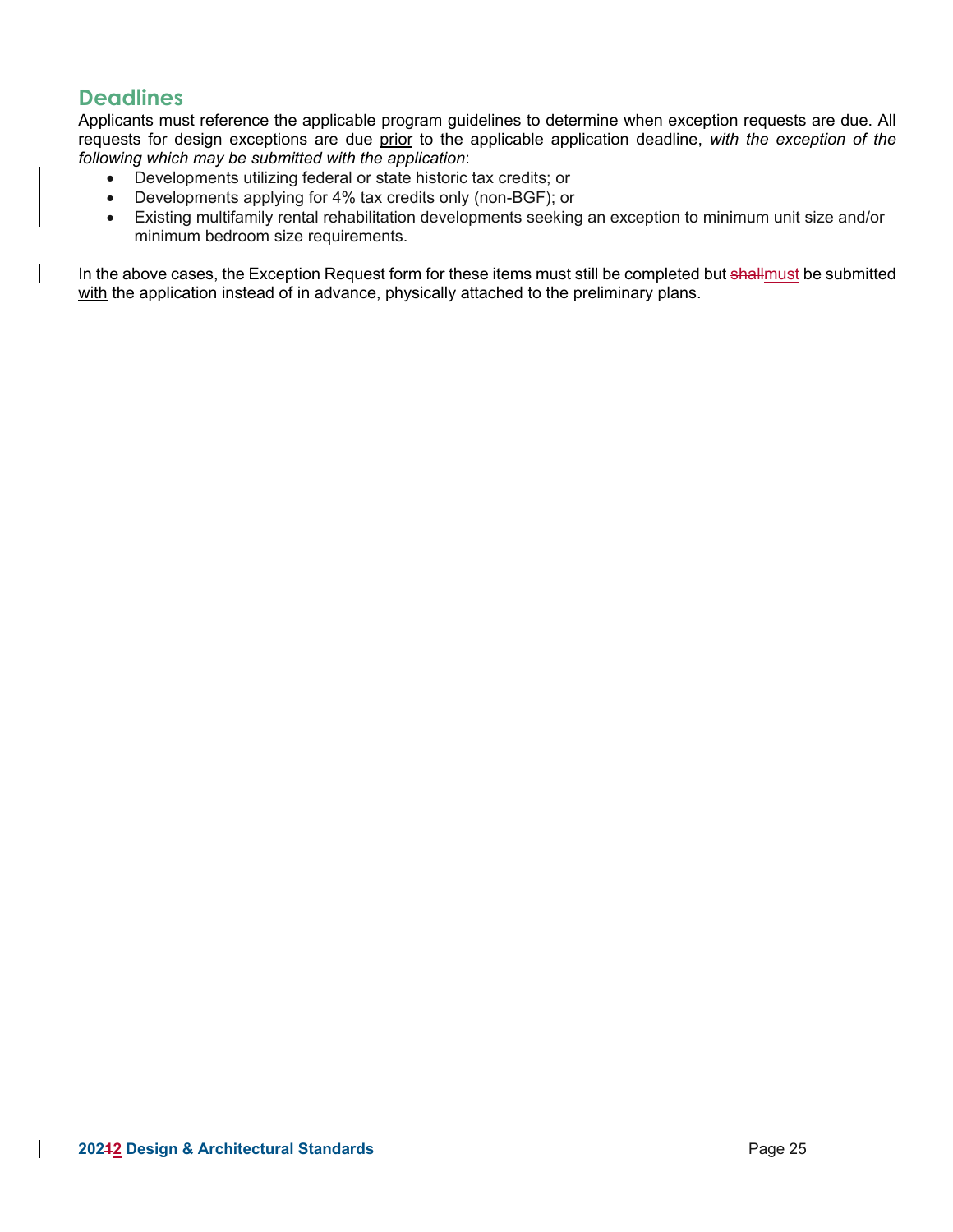# **APPENDIX B: UNIVERSAL DESIGN COMPONENTS**

**Competitive HTC only:** Developments seeking points for Universal Design as outlined in the QAP**All HTC developments** must incorporate all mandatory components (marked with an asterisk) in all units, as well as the specified number of additional components-required for points. Exception requests for mandatory components will be accepted for rehabilitation projects.

OHFA will accept proposed universal design features beyond the provided list relevant and necessary to the applicant's development. The applicant will be required to clearly describe the additional feature and provide justification for the necessity of its inclusion. The evaluation, acceptance, and classification of universal design proposals is the sole discretion of OHFA.

# **Entry**

- $\checkmark$  \*36"-wide (minimum) entry door with lever-style handle (mandatory for NC only)
- $\checkmark$  \*Minimum 5' x 5' level clear space inside and outside entry door
- $\checkmark$  \*Adequate non-glare lighting at walkways, accessible routes, and exterior spaces
- $\checkmark$  \*Adequate lighting both inside and outside the building and unit entrance
- $\checkmark$  \*High visibility address numbers (both building and exterior units)
- $\checkmark$  \*Overhead weather protection at entrances (mandatory for NC only)
- □ Built-in shelf/bench/ledge located outside the door
- □ Nonslip surfaces on walkways and entryways
- □ Primary unit entry with an accessible/dual peephole and backlit doorbell
- $\Box$  Door locks that are easy to operate, such as keyless locks with remote control or keypad
- $\Box$  No-step entry (1/2" or less threshold) at main entrance

# **Interior Stairs and Hallways**

- $\checkmark$  \*Adequate lighting to illuminate all stairway(s), landings, and hallway(s)
- $\checkmark$  \*Hallways with a minimum width of 42"
- $\checkmark$  \*Anti-slip strips on front edge of steps in color-contrast material
- $\Box$  Color contrast between stair treads and risers
- $\Box$  Handrails on both sides of interior stairs

# **Interior Doors**

- $\checkmark$  \*34"-wide (minimum) doors leading to habitable room, allowing for a 32" minimum clearance
- $\checkmark$  \*Lever-style door hardware on all interior doors
- $\checkmark$  \*Interior maximum door threshold of  $\frac{1}{4}$  inch beveled or flush
- D Pocket doors with easy-to-grip handles

# **Faucets**

- $\checkmark$  \*Anti-scald faucets with lever handle for all sinks, bathtubs, and showers
- $\checkmark$  \*Pressure balanced faucets

# **Electrical**

- $\checkmark$  \*Thermostat and control panels that are easy to read and simple to operate
- $\checkmark$  \*Rocker, touch light, or hands-free switches
- $\checkmark$  \*Extra electrical outlets (for medical equipment or rechargeable items, etc.) placed 18" to 24" above finished floor (bedroom only)
- $\Box$  Lighted switches visible in the dark

## **20212 Design & Architectural Standards** Page 26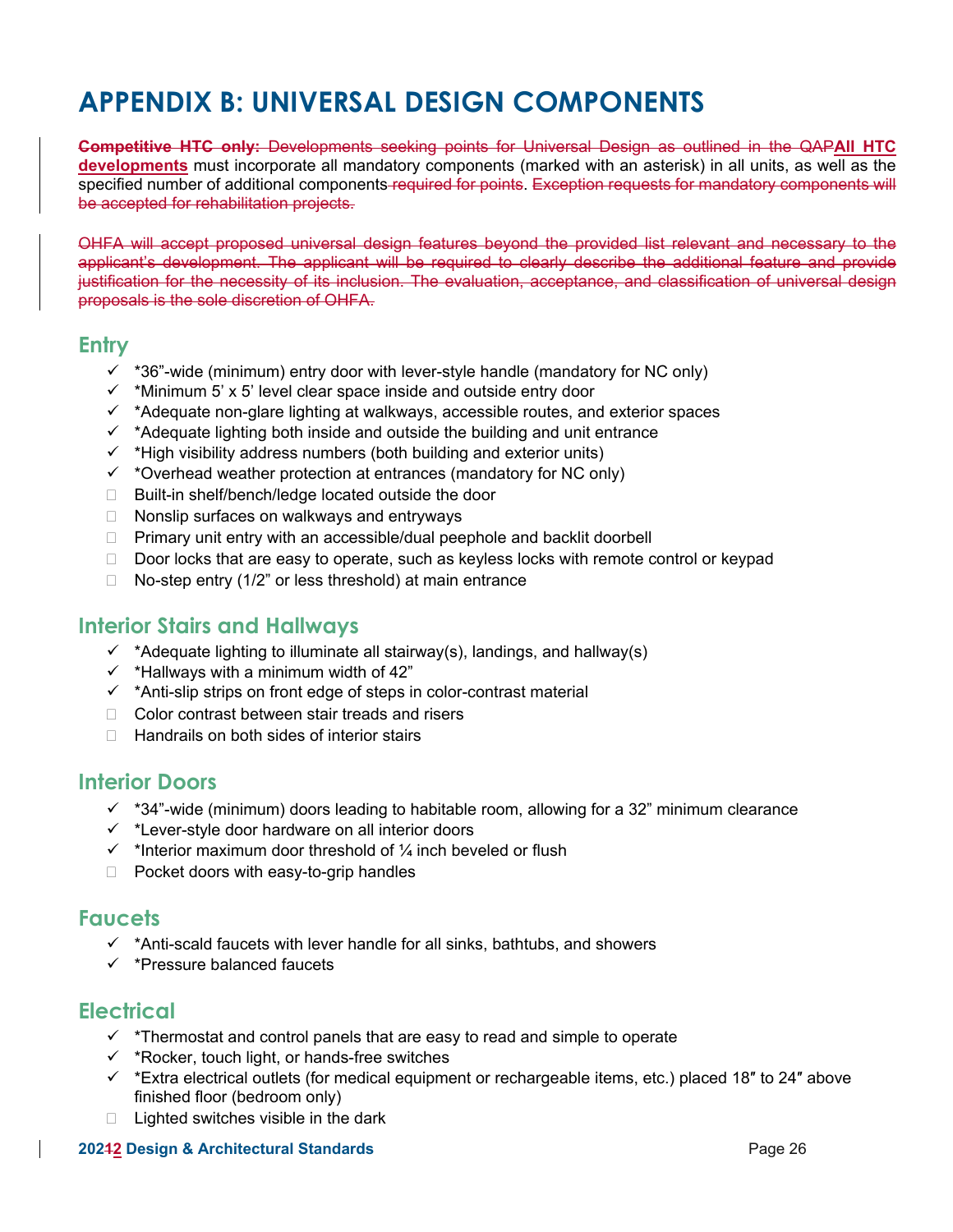- $\Box$  Switched outlets for lamps, etc. to be turned on with wall switch
- $\Box$  Electrical outlets, phone jacks, and data ports at least 18" above finished floor
- □ Light switches between 44"-48" above finished floor; thermostats no more than 48" above finished floor
- $\Box$  Clear access space of 30" by 48" in front of switches, outlets, and controls
- □ Audible and visual alarms for smoke/fire/carbon monoxide in all code-required accessible areas and all units

# **Bathrooms**

- $\checkmark$  \*Countertops with beveled/radiused corners. Outside corners are suggested to be a two-inch corner radius, waterfall edge with one-inch radius, or two-inch chamfer.
- $\checkmark$  \*Adjustable-height showerhead or hand-held showerhead with flexible hose and easily operable controls
- $\checkmark$  \*Non-glare lighting at vanities
- $\Box$  A full- or half-bath on the main floor with clear floor space of 30" x 48"
- □ Overhead light fixture in tub/shower
- $\Box$  Mirror(s) placed for both standing and sitting, such as a full-length or tilting mirror
- □ Toilet centered at least 18" from any side wall, tub, or cabinet
- $\Box$  In at least one bathroom per unit:
	- $\circ$  Low-threshold or curbless shower at least 5' x 3' OR ADA bathtub with seat
	- $\circ$  Clear knee space (at least 27" high) under sink. May be open knee space or achieved by means of removable vanity or fold-back or self-storing doors. Pipe protection panels must be provided to prevent contact with hot or sharp surfaces.
	- $\circ$  Grab bars, or wall-blocking for future installation of grab bars, in tub/shower, and toilet. Grab bars must be properly anchored and supported.

# **Kitchen**

- $\checkmark$  \*At least 15" clear space/"landing zone" on each side of stove and sink, and at least one side of refrigerator. This is countertop clear space and may be shared with another appliance and/or required work surface if applicable.
- $\checkmark$  \*Loop handles on drawers and cabinets
- $\checkmark$  \*Non-glare task lighting to illuminate sink, stove, and work areas
- $\Box$  Adjustable height shelves in wall cabinets
- $\Box$  Base cabinets with pull out drawers
- $\Box$  Pull-out work surface near the oven, refrigerator and/or microwave.
- $\Box$  Visual contrast at front edge of countertop or between the countertop and the cabinets
- □ Side-by-side refrigerator-freezer
- $\Box$  Cooktop/range with front or side-mounted controls (senior units only)
- $\Box$  Extra outlets for small appliances, electronics, etc.
- $\Box$  Clear knee space (at least 27" high) under sink, counters, and/or cook tops. If under sink, pipes must have protection and may not be in the required knee space. May be open knee space or achieved by means of removable base cabinets or fold-back or self-storing doors.

# **Closets/Storage**

- $\Box$  Area is well-lit with a switch located outside the space
- $\Box$  Doors and handles that are easy to operate. No bi-fold or accordion-type doors.
- $\Box$  Adjustable-height shelving and/or closet rods OR clothes rods installed at multiple heights
- $\Box$  Pull out-shelves, rollout cabinets, and other easy to access storage components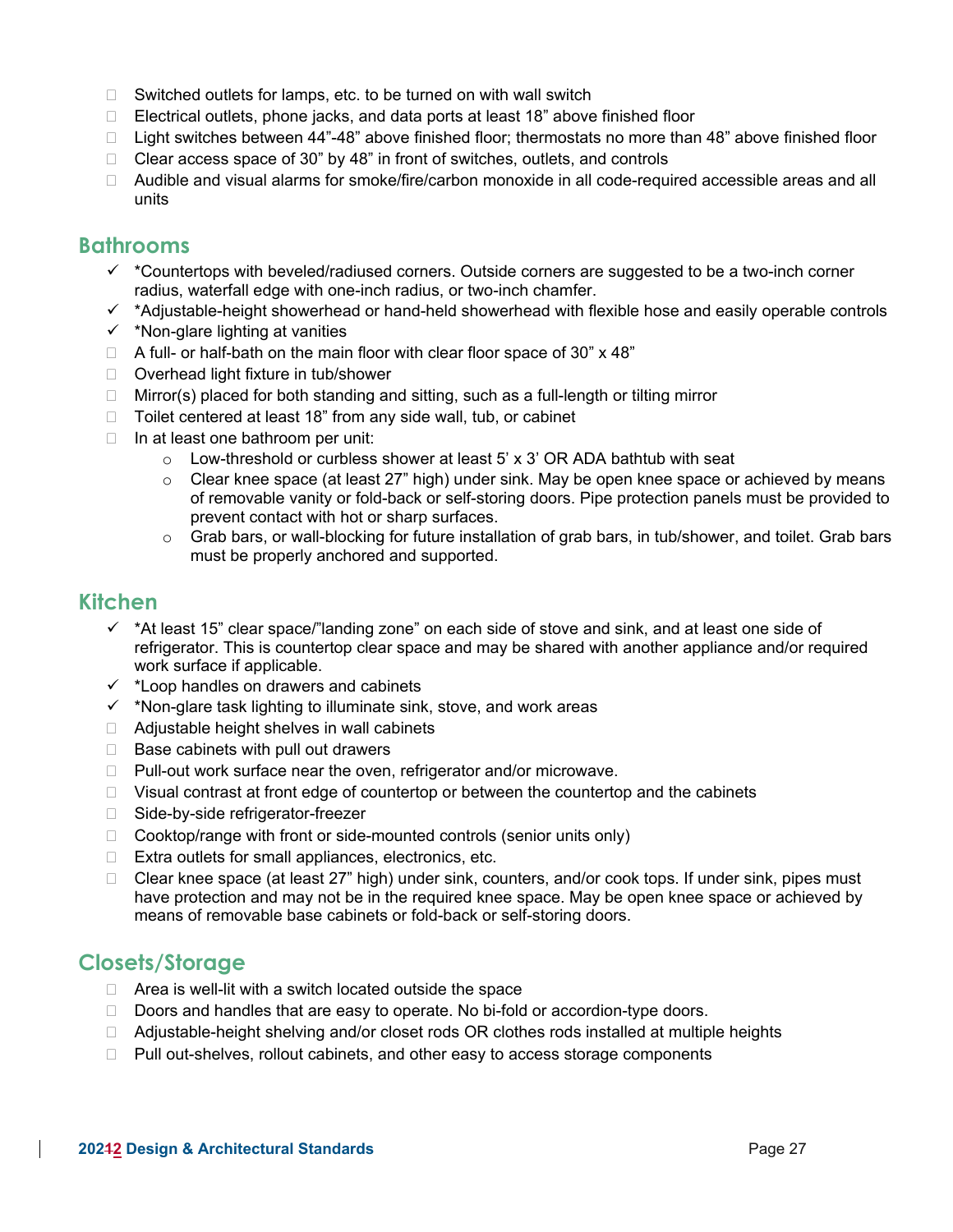$\mathbf{I}$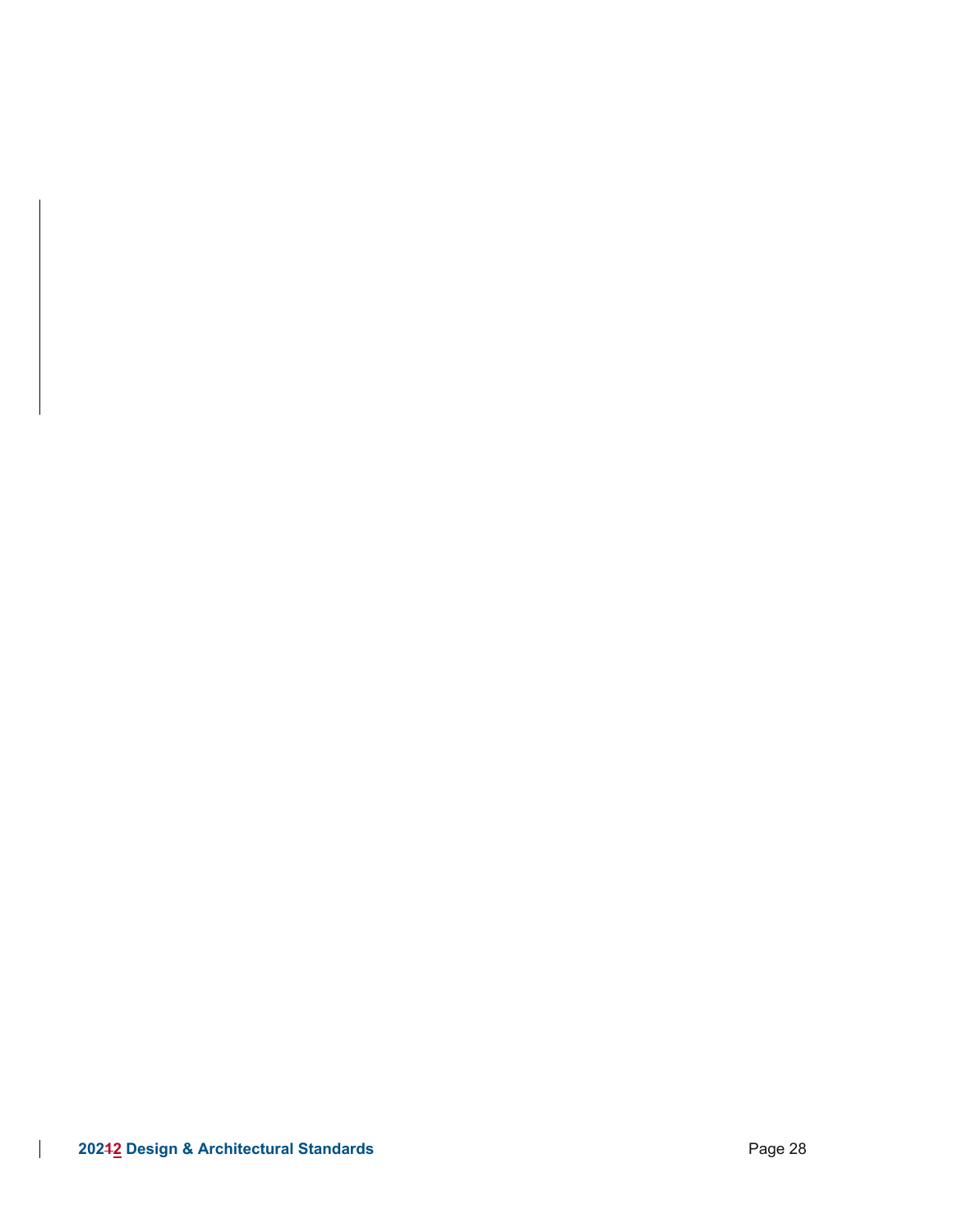# **APPENDIX C: OHFA EUL TABLE**

| ×.<br><b>SYSTEM: SITE</b><br>3.2<br>×,<br>3.2.1<br>Topography<br>÷.<br>×,<br><b>Storm Water Drainage</b><br>3.2.2<br>ä,<br>$\sim$<br>Catch basins, inlets, culverts<br>3.2.2.1<br>$\equiv$<br>$\bar{\phantom{a}}$<br>50<br>50<br>$\overline{\phantom{a}}$<br>3.2.2.2<br>Marine or stormwater bulkhead<br>35<br>35<br>÷<br>3.2.2.3<br>Earthwork, swales, drainways, erosion controls<br>50<br>50<br>$\blacksquare$<br>$\blacksquare$<br>3.2.2.4<br>Storm drain lines<br>50<br>50<br>$\blacksquare$<br>$\blacksquare$<br>3.2.2.5<br>Stormwater mgmt ponds<br>50<br>50<br>$\equiv$<br>$\blacksquare$<br>Fountains, pond aerators<br>3.2.2.6<br>L.<br>15 <sub>15</sub><br>$\equiv$<br>15<br>$\blacksquare$<br>3.2.3<br><b>Access and Egress</b><br>Security gate - lift arm<br>3.2.3.1<br>÷<br>10 <sup>°</sup><br>10 <sup>°</sup><br>Security gate - rolling gate<br>3.2.3.2<br>15<br>15 <sub>1</sub><br>$\overline{\phantom{a}}$<br><b>Paving, Curbing and Parking</b><br>3.2.4<br>÷.<br>÷.<br><b>Asphalt Pavement</b><br>3.2.4.1<br>25<br>25<br>$\blacksquare$<br>$\overline{\phantom{a}}$<br><b>Asphalt Seal Coat</b><br>3.2.4.2<br>L.<br>$\overline{5}$<br>5<br>L,<br>3.2.4.3<br><b>Concrete Pavement</b><br>50<br>50<br>$\blacksquare$<br>$\blacksquare$<br>3.2.4.4<br><b>Curbing, Asphalt</b><br>25<br>25<br>$\blacksquare$<br>$\overline{\phantom{a}}$<br>3.2.4.5<br>Curbing, Concrete<br>50<br>50<br>$\blacksquare$<br>$\blacksquare$<br>Parking, Gravel Surfaced<br>3.2.4.6<br>15<br>15<br>$\equiv$<br>÷<br>Permeable Paving Systems (brick, concrete<br>3.2.4.7<br>÷,<br>$\blacksquare$<br>30<br>30<br>pavers)<br><b>Striping and Marking</b><br>3.2.4.8<br>$\overline{a}$<br>15<br>15<br>$\blacksquare$<br>$\overline{\phantom{a}}$<br>Signage, Roadway / Parking<br>3.2.4.9<br>15<br>15<br>Ē,<br>$\overline{\phantom{a}}$<br>Carports, wood frame<br>3.2.4.10<br>L.<br>$\equiv$<br>$\equiv$<br>30<br>30<br>3.2.4.11<br>Carports, metal frame<br>40<br>40<br>$\blacksquare$<br>3.2.5<br>Flatwork (walks, plazas, terraces, patios)<br>3.2.5.1<br><b>Asphalt</b><br>25<br>25<br>$\equiv$<br>$\blacksquare$<br>3.2.5.2<br>Concrete<br>$\Box$<br>50<br>50<br>$\equiv$<br>$\blacksquare$<br>3.2.5.3<br>Gravel<br>$\overline{a}$<br>15<br>$\equiv$<br>$\blacksquare$<br>15<br>3.2.5.4<br>Permeable Paving (brick, concrete pavers)<br>L.<br>÷,<br>30<br>30 <sub>2</sub><br><b>Landscaping and Appurtenances</b><br>3.2.6<br>٠<br>Fencing, chain-link<br>3.2.6.1<br>40<br>40<br>÷<br>÷<br>Fencing, wood picket<br>3.2.6.2<br>$\blacksquare$<br>$\equiv$<br>15<br>20<br>Fencing, wood board (=>1"x 6")<br>3.2.6.3 | <b>System</b><br><b>Description</b> | <b>Overall</b><br><b>General</b><br><b>Description</b> | Comp. | Sub-<br>Comp. | <b>Component Description</b>       | <b>Family</b> | <b>Senior</b> |
|-------------------------------------------------------------------------------------------------------------------------------------------------------------------------------------------------------------------------------------------------------------------------------------------------------------------------------------------------------------------------------------------------------------------------------------------------------------------------------------------------------------------------------------------------------------------------------------------------------------------------------------------------------------------------------------------------------------------------------------------------------------------------------------------------------------------------------------------------------------------------------------------------------------------------------------------------------------------------------------------------------------------------------------------------------------------------------------------------------------------------------------------------------------------------------------------------------------------------------------------------------------------------------------------------------------------------------------------------------------------------------------------------------------------------------------------------------------------------------------------------------------------------------------------------------------------------------------------------------------------------------------------------------------------------------------------------------------------------------------------------------------------------------------------------------------------------------------------------------------------------------------------------------------------------------------------------------------------------------------------------------------------------------------------------------------------------------------------------------------------------------------------------------------------------------------------------------------------------------------------------------------------------------------------------------------------------------------------------------------------------------------------------------------------------------------------------------------------------------------------------------------------------------------------------------------------------------------------------------------------|-------------------------------------|--------------------------------------------------------|-------|---------------|------------------------------------|---------------|---------------|
|                                                                                                                                                                                                                                                                                                                                                                                                                                                                                                                                                                                                                                                                                                                                                                                                                                                                                                                                                                                                                                                                                                                                                                                                                                                                                                                                                                                                                                                                                                                                                                                                                                                                                                                                                                                                                                                                                                                                                                                                                                                                                                                                                                                                                                                                                                                                                                                                                                                                                                                                                                                                                   | 3.1                                 |                                                        |       |               | <b>Overall General Description</b> |               |               |
|                                                                                                                                                                                                                                                                                                                                                                                                                                                                                                                                                                                                                                                                                                                                                                                                                                                                                                                                                                                                                                                                                                                                                                                                                                                                                                                                                                                                                                                                                                                                                                                                                                                                                                                                                                                                                                                                                                                                                                                                                                                                                                                                                                                                                                                                                                                                                                                                                                                                                                                                                                                                                   |                                     |                                                        |       |               |                                    |               |               |
|                                                                                                                                                                                                                                                                                                                                                                                                                                                                                                                                                                                                                                                                                                                                                                                                                                                                                                                                                                                                                                                                                                                                                                                                                                                                                                                                                                                                                                                                                                                                                                                                                                                                                                                                                                                                                                                                                                                                                                                                                                                                                                                                                                                                                                                                                                                                                                                                                                                                                                                                                                                                                   |                                     |                                                        |       |               |                                    |               |               |
|                                                                                                                                                                                                                                                                                                                                                                                                                                                                                                                                                                                                                                                                                                                                                                                                                                                                                                                                                                                                                                                                                                                                                                                                                                                                                                                                                                                                                                                                                                                                                                                                                                                                                                                                                                                                                                                                                                                                                                                                                                                                                                                                                                                                                                                                                                                                                                                                                                                                                                                                                                                                                   |                                     |                                                        |       |               |                                    |               |               |
|                                                                                                                                                                                                                                                                                                                                                                                                                                                                                                                                                                                                                                                                                                                                                                                                                                                                                                                                                                                                                                                                                                                                                                                                                                                                                                                                                                                                                                                                                                                                                                                                                                                                                                                                                                                                                                                                                                                                                                                                                                                                                                                                                                                                                                                                                                                                                                                                                                                                                                                                                                                                                   |                                     |                                                        |       |               |                                    |               |               |
|                                                                                                                                                                                                                                                                                                                                                                                                                                                                                                                                                                                                                                                                                                                                                                                                                                                                                                                                                                                                                                                                                                                                                                                                                                                                                                                                                                                                                                                                                                                                                                                                                                                                                                                                                                                                                                                                                                                                                                                                                                                                                                                                                                                                                                                                                                                                                                                                                                                                                                                                                                                                                   |                                     |                                                        |       |               |                                    |               |               |
|                                                                                                                                                                                                                                                                                                                                                                                                                                                                                                                                                                                                                                                                                                                                                                                                                                                                                                                                                                                                                                                                                                                                                                                                                                                                                                                                                                                                                                                                                                                                                                                                                                                                                                                                                                                                                                                                                                                                                                                                                                                                                                                                                                                                                                                                                                                                                                                                                                                                                                                                                                                                                   |                                     |                                                        |       |               |                                    |               |               |
|                                                                                                                                                                                                                                                                                                                                                                                                                                                                                                                                                                                                                                                                                                                                                                                                                                                                                                                                                                                                                                                                                                                                                                                                                                                                                                                                                                                                                                                                                                                                                                                                                                                                                                                                                                                                                                                                                                                                                                                                                                                                                                                                                                                                                                                                                                                                                                                                                                                                                                                                                                                                                   |                                     |                                                        |       |               |                                    |               |               |
|                                                                                                                                                                                                                                                                                                                                                                                                                                                                                                                                                                                                                                                                                                                                                                                                                                                                                                                                                                                                                                                                                                                                                                                                                                                                                                                                                                                                                                                                                                                                                                                                                                                                                                                                                                                                                                                                                                                                                                                                                                                                                                                                                                                                                                                                                                                                                                                                                                                                                                                                                                                                                   |                                     |                                                        |       |               |                                    |               |               |
|                                                                                                                                                                                                                                                                                                                                                                                                                                                                                                                                                                                                                                                                                                                                                                                                                                                                                                                                                                                                                                                                                                                                                                                                                                                                                                                                                                                                                                                                                                                                                                                                                                                                                                                                                                                                                                                                                                                                                                                                                                                                                                                                                                                                                                                                                                                                                                                                                                                                                                                                                                                                                   |                                     |                                                        |       |               |                                    |               |               |
|                                                                                                                                                                                                                                                                                                                                                                                                                                                                                                                                                                                                                                                                                                                                                                                                                                                                                                                                                                                                                                                                                                                                                                                                                                                                                                                                                                                                                                                                                                                                                                                                                                                                                                                                                                                                                                                                                                                                                                                                                                                                                                                                                                                                                                                                                                                                                                                                                                                                                                                                                                                                                   |                                     |                                                        |       |               |                                    |               |               |
|                                                                                                                                                                                                                                                                                                                                                                                                                                                                                                                                                                                                                                                                                                                                                                                                                                                                                                                                                                                                                                                                                                                                                                                                                                                                                                                                                                                                                                                                                                                                                                                                                                                                                                                                                                                                                                                                                                                                                                                                                                                                                                                                                                                                                                                                                                                                                                                                                                                                                                                                                                                                                   |                                     |                                                        |       |               |                                    |               |               |
|                                                                                                                                                                                                                                                                                                                                                                                                                                                                                                                                                                                                                                                                                                                                                                                                                                                                                                                                                                                                                                                                                                                                                                                                                                                                                                                                                                                                                                                                                                                                                                                                                                                                                                                                                                                                                                                                                                                                                                                                                                                                                                                                                                                                                                                                                                                                                                                                                                                                                                                                                                                                                   |                                     |                                                        |       |               |                                    |               |               |
|                                                                                                                                                                                                                                                                                                                                                                                                                                                                                                                                                                                                                                                                                                                                                                                                                                                                                                                                                                                                                                                                                                                                                                                                                                                                                                                                                                                                                                                                                                                                                                                                                                                                                                                                                                                                                                                                                                                                                                                                                                                                                                                                                                                                                                                                                                                                                                                                                                                                                                                                                                                                                   |                                     |                                                        |       |               |                                    |               |               |
|                                                                                                                                                                                                                                                                                                                                                                                                                                                                                                                                                                                                                                                                                                                                                                                                                                                                                                                                                                                                                                                                                                                                                                                                                                                                                                                                                                                                                                                                                                                                                                                                                                                                                                                                                                                                                                                                                                                                                                                                                                                                                                                                                                                                                                                                                                                                                                                                                                                                                                                                                                                                                   |                                     |                                                        |       |               |                                    |               |               |
|                                                                                                                                                                                                                                                                                                                                                                                                                                                                                                                                                                                                                                                                                                                                                                                                                                                                                                                                                                                                                                                                                                                                                                                                                                                                                                                                                                                                                                                                                                                                                                                                                                                                                                                                                                                                                                                                                                                                                                                                                                                                                                                                                                                                                                                                                                                                                                                                                                                                                                                                                                                                                   |                                     |                                                        |       |               |                                    |               |               |
|                                                                                                                                                                                                                                                                                                                                                                                                                                                                                                                                                                                                                                                                                                                                                                                                                                                                                                                                                                                                                                                                                                                                                                                                                                                                                                                                                                                                                                                                                                                                                                                                                                                                                                                                                                                                                                                                                                                                                                                                                                                                                                                                                                                                                                                                                                                                                                                                                                                                                                                                                                                                                   |                                     |                                                        |       |               |                                    |               |               |
|                                                                                                                                                                                                                                                                                                                                                                                                                                                                                                                                                                                                                                                                                                                                                                                                                                                                                                                                                                                                                                                                                                                                                                                                                                                                                                                                                                                                                                                                                                                                                                                                                                                                                                                                                                                                                                                                                                                                                                                                                                                                                                                                                                                                                                                                                                                                                                                                                                                                                                                                                                                                                   |                                     |                                                        |       |               |                                    |               |               |
|                                                                                                                                                                                                                                                                                                                                                                                                                                                                                                                                                                                                                                                                                                                                                                                                                                                                                                                                                                                                                                                                                                                                                                                                                                                                                                                                                                                                                                                                                                                                                                                                                                                                                                                                                                                                                                                                                                                                                                                                                                                                                                                                                                                                                                                                                                                                                                                                                                                                                                                                                                                                                   |                                     |                                                        |       |               |                                    |               |               |
|                                                                                                                                                                                                                                                                                                                                                                                                                                                                                                                                                                                                                                                                                                                                                                                                                                                                                                                                                                                                                                                                                                                                                                                                                                                                                                                                                                                                                                                                                                                                                                                                                                                                                                                                                                                                                                                                                                                                                                                                                                                                                                                                                                                                                                                                                                                                                                                                                                                                                                                                                                                                                   |                                     |                                                        |       |               |                                    |               |               |
|                                                                                                                                                                                                                                                                                                                                                                                                                                                                                                                                                                                                                                                                                                                                                                                                                                                                                                                                                                                                                                                                                                                                                                                                                                                                                                                                                                                                                                                                                                                                                                                                                                                                                                                                                                                                                                                                                                                                                                                                                                                                                                                                                                                                                                                                                                                                                                                                                                                                                                                                                                                                                   |                                     |                                                        |       |               |                                    |               |               |
|                                                                                                                                                                                                                                                                                                                                                                                                                                                                                                                                                                                                                                                                                                                                                                                                                                                                                                                                                                                                                                                                                                                                                                                                                                                                                                                                                                                                                                                                                                                                                                                                                                                                                                                                                                                                                                                                                                                                                                                                                                                                                                                                                                                                                                                                                                                                                                                                                                                                                                                                                                                                                   |                                     |                                                        |       |               |                                    |               |               |
|                                                                                                                                                                                                                                                                                                                                                                                                                                                                                                                                                                                                                                                                                                                                                                                                                                                                                                                                                                                                                                                                                                                                                                                                                                                                                                                                                                                                                                                                                                                                                                                                                                                                                                                                                                                                                                                                                                                                                                                                                                                                                                                                                                                                                                                                                                                                                                                                                                                                                                                                                                                                                   |                                     |                                                        |       |               |                                    |               |               |
|                                                                                                                                                                                                                                                                                                                                                                                                                                                                                                                                                                                                                                                                                                                                                                                                                                                                                                                                                                                                                                                                                                                                                                                                                                                                                                                                                                                                                                                                                                                                                                                                                                                                                                                                                                                                                                                                                                                                                                                                                                                                                                                                                                                                                                                                                                                                                                                                                                                                                                                                                                                                                   |                                     |                                                        |       |               |                                    |               |               |
|                                                                                                                                                                                                                                                                                                                                                                                                                                                                                                                                                                                                                                                                                                                                                                                                                                                                                                                                                                                                                                                                                                                                                                                                                                                                                                                                                                                                                                                                                                                                                                                                                                                                                                                                                                                                                                                                                                                                                                                                                                                                                                                                                                                                                                                                                                                                                                                                                                                                                                                                                                                                                   |                                     |                                                        |       |               |                                    |               |               |
|                                                                                                                                                                                                                                                                                                                                                                                                                                                                                                                                                                                                                                                                                                                                                                                                                                                                                                                                                                                                                                                                                                                                                                                                                                                                                                                                                                                                                                                                                                                                                                                                                                                                                                                                                                                                                                                                                                                                                                                                                                                                                                                                                                                                                                                                                                                                                                                                                                                                                                                                                                                                                   |                                     |                                                        |       |               |                                    |               |               |
|                                                                                                                                                                                                                                                                                                                                                                                                                                                                                                                                                                                                                                                                                                                                                                                                                                                                                                                                                                                                                                                                                                                                                                                                                                                                                                                                                                                                                                                                                                                                                                                                                                                                                                                                                                                                                                                                                                                                                                                                                                                                                                                                                                                                                                                                                                                                                                                                                                                                                                                                                                                                                   |                                     |                                                        |       |               |                                    |               |               |
|                                                                                                                                                                                                                                                                                                                                                                                                                                                                                                                                                                                                                                                                                                                                                                                                                                                                                                                                                                                                                                                                                                                                                                                                                                                                                                                                                                                                                                                                                                                                                                                                                                                                                                                                                                                                                                                                                                                                                                                                                                                                                                                                                                                                                                                                                                                                                                                                                                                                                                                                                                                                                   |                                     |                                                        |       |               |                                    |               |               |
|                                                                                                                                                                                                                                                                                                                                                                                                                                                                                                                                                                                                                                                                                                                                                                                                                                                                                                                                                                                                                                                                                                                                                                                                                                                                                                                                                                                                                                                                                                                                                                                                                                                                                                                                                                                                                                                                                                                                                                                                                                                                                                                                                                                                                                                                                                                                                                                                                                                                                                                                                                                                                   |                                     |                                                        |       |               |                                    |               |               |
|                                                                                                                                                                                                                                                                                                                                                                                                                                                                                                                                                                                                                                                                                                                                                                                                                                                                                                                                                                                                                                                                                                                                                                                                                                                                                                                                                                                                                                                                                                                                                                                                                                                                                                                                                                                                                                                                                                                                                                                                                                                                                                                                                                                                                                                                                                                                                                                                                                                                                                                                                                                                                   |                                     |                                                        |       |               |                                    |               |               |
|                                                                                                                                                                                                                                                                                                                                                                                                                                                                                                                                                                                                                                                                                                                                                                                                                                                                                                                                                                                                                                                                                                                                                                                                                                                                                                                                                                                                                                                                                                                                                                                                                                                                                                                                                                                                                                                                                                                                                                                                                                                                                                                                                                                                                                                                                                                                                                                                                                                                                                                                                                                                                   |                                     |                                                        |       |               |                                    |               |               |
|                                                                                                                                                                                                                                                                                                                                                                                                                                                                                                                                                                                                                                                                                                                                                                                                                                                                                                                                                                                                                                                                                                                                                                                                                                                                                                                                                                                                                                                                                                                                                                                                                                                                                                                                                                                                                                                                                                                                                                                                                                                                                                                                                                                                                                                                                                                                                                                                                                                                                                                                                                                                                   |                                     |                                                        |       |               |                                    |               |               |
|                                                                                                                                                                                                                                                                                                                                                                                                                                                                                                                                                                                                                                                                                                                                                                                                                                                                                                                                                                                                                                                                                                                                                                                                                                                                                                                                                                                                                                                                                                                                                                                                                                                                                                                                                                                                                                                                                                                                                                                                                                                                                                                                                                                                                                                                                                                                                                                                                                                                                                                                                                                                                   |                                     |                                                        |       |               |                                    |               |               |
|                                                                                                                                                                                                                                                                                                                                                                                                                                                                                                                                                                                                                                                                                                                                                                                                                                                                                                                                                                                                                                                                                                                                                                                                                                                                                                                                                                                                                                                                                                                                                                                                                                                                                                                                                                                                                                                                                                                                                                                                                                                                                                                                                                                                                                                                                                                                                                                                                                                                                                                                                                                                                   | $\blacksquare$                      | $\blacksquare$                                         |       | $\equiv$      |                                    |               |               |
| 25<br>20<br>Fencing, wrought Iron<br>3.2.6.4<br>L.<br>÷,<br>÷,                                                                                                                                                                                                                                                                                                                                                                                                                                                                                                                                                                                                                                                                                                                                                                                                                                                                                                                                                                                                                                                                                                                                                                                                                                                                                                                                                                                                                                                                                                                                                                                                                                                                                                                                                                                                                                                                                                                                                                                                                                                                                                                                                                                                                                                                                                                                                                                                                                                                                                                                                    |                                     |                                                        |       |               |                                    |               |               |
| 60<br>60<br>Fencing, steel or aluminum<br>3.2.6.5<br>L.<br>$\blacksquare$<br>ä,                                                                                                                                                                                                                                                                                                                                                                                                                                                                                                                                                                                                                                                                                                                                                                                                                                                                                                                                                                                                                                                                                                                                                                                                                                                                                                                                                                                                                                                                                                                                                                                                                                                                                                                                                                                                                                                                                                                                                                                                                                                                                                                                                                                                                                                                                                                                                                                                                                                                                                                                   |                                     |                                                        |       |               |                                    |               |               |
| 20<br>25<br>3.2.6.6<br>Fencing, concrete Masonry unit (CMU)                                                                                                                                                                                                                                                                                                                                                                                                                                                                                                                                                                                                                                                                                                                                                                                                                                                                                                                                                                                                                                                                                                                                                                                                                                                                                                                                                                                                                                                                                                                                                                                                                                                                                                                                                                                                                                                                                                                                                                                                                                                                                                                                                                                                                                                                                                                                                                                                                                                                                                                                                       |                                     |                                                        |       |               |                                    |               |               |
| 30<br>30 <sub>o</sub><br>۰<br>Fencing, PVC<br>3.2.6.7<br>÷,<br>15<br>20 <sub>2</sub><br>$\equiv$                                                                                                                                                                                                                                                                                                                                                                                                                                                                                                                                                                                                                                                                                                                                                                                                                                                                                                                                                                                                                                                                                                                                                                                                                                                                                                                                                                                                                                                                                                                                                                                                                                                                                                                                                                                                                                                                                                                                                                                                                                                                                                                                                                                                                                                                                                                                                                                                                                                                                                                  |                                     |                                                        |       |               |                                    |               |               |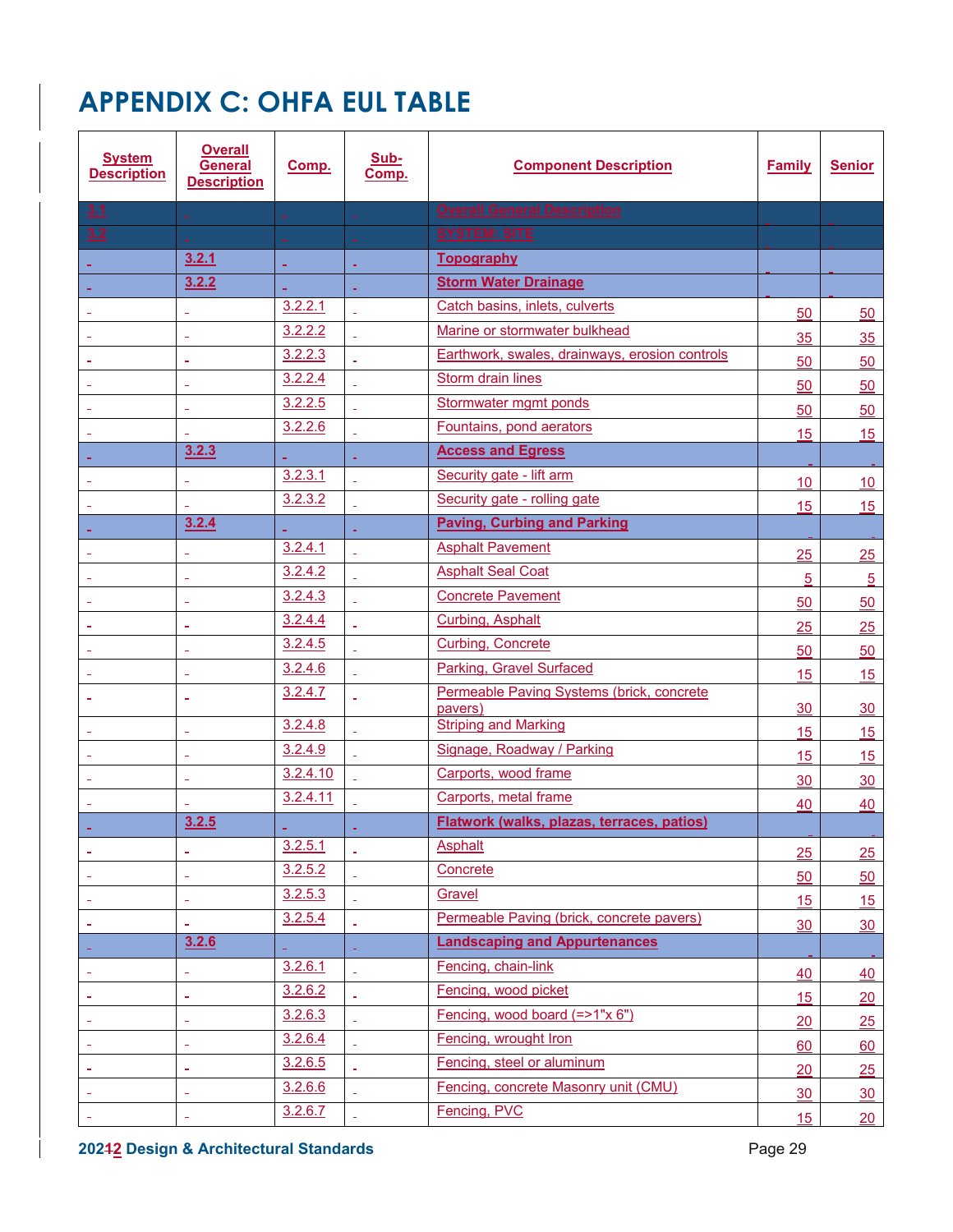|                          |                | 3.2.6.8        |                        | Signage, Entrance/Monument                                         | 25              | 25              |
|--------------------------|----------------|----------------|------------------------|--------------------------------------------------------------------|-----------------|-----------------|
|                          | ÷,             | 3.2.6.9        |                        | <b>Mail Kiosk</b>                                                  | 15              | 20              |
|                          | $\blacksquare$ | 3.2.6.10       |                        | Retaining Walls, heavy block (50-80 lb)                            | 60              | 60              |
|                          | $\equiv$       | 3.2.6.11       | ÷.                     | Retaining Walls, re-inforced concrete masonry<br>unit (CMU)        | 40              | 40              |
|                          | $\blacksquare$ | 3.2.6.12       |                        | Retaining Walls, treated timber                                    | 25              | 25              |
|                          |                | 3.2.6.13       |                        | <b>Storage sheds</b>                                               | 30              | 30              |
|                          | 3.2.7          |                |                        | <b>Recreational Facilities</b>                                     |                 |                 |
|                          | L,             | 3.2.7.1        | ä,                     | <b>Sport Court- asphalt</b>                                        | 25              | 25              |
|                          | ۳              | 3.2.7.2        |                        | <b>Sport Court-synthetic</b>                                       | 15              | 20              |
|                          | ÷              | 3.2.7.3        | $\Box$                 | <b>Sport Court-hardwood</b>                                        | 50              | 50              |
| $\equiv$                 | $\blacksquare$ | 3.2.7.4        | L.                     | Tot Lot (playground equipment)                                     | 10 <sup>°</sup> | 15              |
| $\overline{\phantom{0}}$ | $\blacksquare$ | 3.2.7.5        | ä,                     | Tot Lot- loose ground cover                                        | $\overline{3}$  | $\overline{5}$  |
|                          | ÷              | 3.2.7.6        | ÷,                     | Pool Deck                                                          | 15              | 15              |
|                          | ÷,             | 3.2.7.7        | L.                     | Pool/Spa Plastic Liner                                             | 8               | 8               |
|                          | $\equiv$       | 3.2.7.8        |                        | Pool/Spa pumps and equipment                                       | 10              | 10 <sub>1</sub> |
|                          | $\equiv$       | 3.2.7.9        | L,                     | <b>Decks-treated lumber</b>                                        | 20              | 20              |
|                          | $\blacksquare$ | 3.2.7.10       |                        | Decks-composite                                                    | 50              | 50              |
|                          | 3.2.8          | ä,             | ä,                     | <b>Site Utilities</b>                                              |                 |                 |
|                          |                | 3.2.8.1        |                        | <b>Site Utilities-Water</b>                                        |                 |                 |
|                          |                |                | 3.2.8.1.1              | <b>Water Mains/Valves</b>                                          | 50              | 50              |
|                          | ۳              | ÷              | 3.2.8.1.2              | <b>Water Tower</b>                                                 | 50              | 50              |
|                          | ÷              |                | 3.2.8.1.3              | <b>Irrigation System</b>                                           | 25              | 25              |
|                          | Ξ              | 3.2.8.2        |                        | <b>Site Utilities-Electric</b>                                     |                 |                 |
| $\blacksquare$           | $\blacksquare$ | $\sim$         | 3.2.8.2.1              | <b>Electric distribution center</b>                                | 40              | 40              |
|                          | $\equiv$       | $\blacksquare$ | 3.2.8.2.2              | <b>Electric distribution lines</b>                                 | 40              | 40              |
|                          | ÷,             | L.             | 3.2.8.2.3              | Transformer                                                        | 30              | 30              |
|                          | ÷              | ä,             | 3.2.8.2.4              | <b>Emergency Generator</b>                                         | 25              | 25              |
|                          | $\blacksquare$ | $\equiv$       | 3.2.8.2.5              | Solar Photovoltaic panels                                          | 15              | 15              |
|                          |                |                | $3.2.8.2.\overline{6}$ | <b>Photovoltaic Inverters</b>                                      | 10              | 10              |
|                          | ÷,             | ä,             | 3.2.8.2.7              | Pole mounted lights                                                | 25              | 25              |
| $\equiv$                 | ä,             | ä,             | 3.2.8.2.8              | <b>Ground lighting</b>                                             | 10              | 10              |
|                          |                | L.             | 3.2.8.2.9              | <b>Building Mounted Lighting</b>                                   | 10 <sup>°</sup> | 10 <sup>°</sup> |
| $\blacksquare$           | ÷,             | ÷,             | 3.2.8.2.10             | <b>Building Mounted High Intensity Discharge (HID)</b><br>Lighting | 10 <sup>°</sup> | 20 <sub>2</sub> |
|                          |                | 3.2.8.3        |                        | <b>Site Utilities-Gas</b>                                          |                 |                 |
| $\equiv$                 | $\equiv$       | ÷,             | 3.2.8.3.1              | <b>Gas Main</b>                                                    | 40              | 40              |
| $\blacksquare$           | $\blacksquare$ | ÷,             | 3.2.8.3.2              | <b>Gas Supply Lines</b>                                            | 40              | 40              |
|                          | $\equiv$       | ÷,             | 3.2.8.3.3              | Site Propane, Storage & Distribution                               | 35              | 35              |
| $\blacksquare$           | ÷,             | ÷.             | 3.2.8.3.4              | <b>Gas lights/fire pits</b>                                        | 20              | 20              |
|                          |                | 3.2.8.4        |                        | <b>Site Utilities-Sewer</b>                                        |                 |                 |
|                          | ÷,             | ÷,             | 3.2.8.4.1              | <b>Sanitary Sewer lines</b>                                        | 50              | 50              |
| ۰                        | ÷              |                | 3.2.8.4.2              | <b>Sanitary waste treatment system</b>                             | 40              | 40              |
|                          | ÷              | ä,             | 3.2.8.4.3              | <b>Lift Station</b>                                                | 50              | 50              |
|                          |                | 3.2.8.5        |                        | <b>Site Utilities-Trash</b>                                        |                 |                 |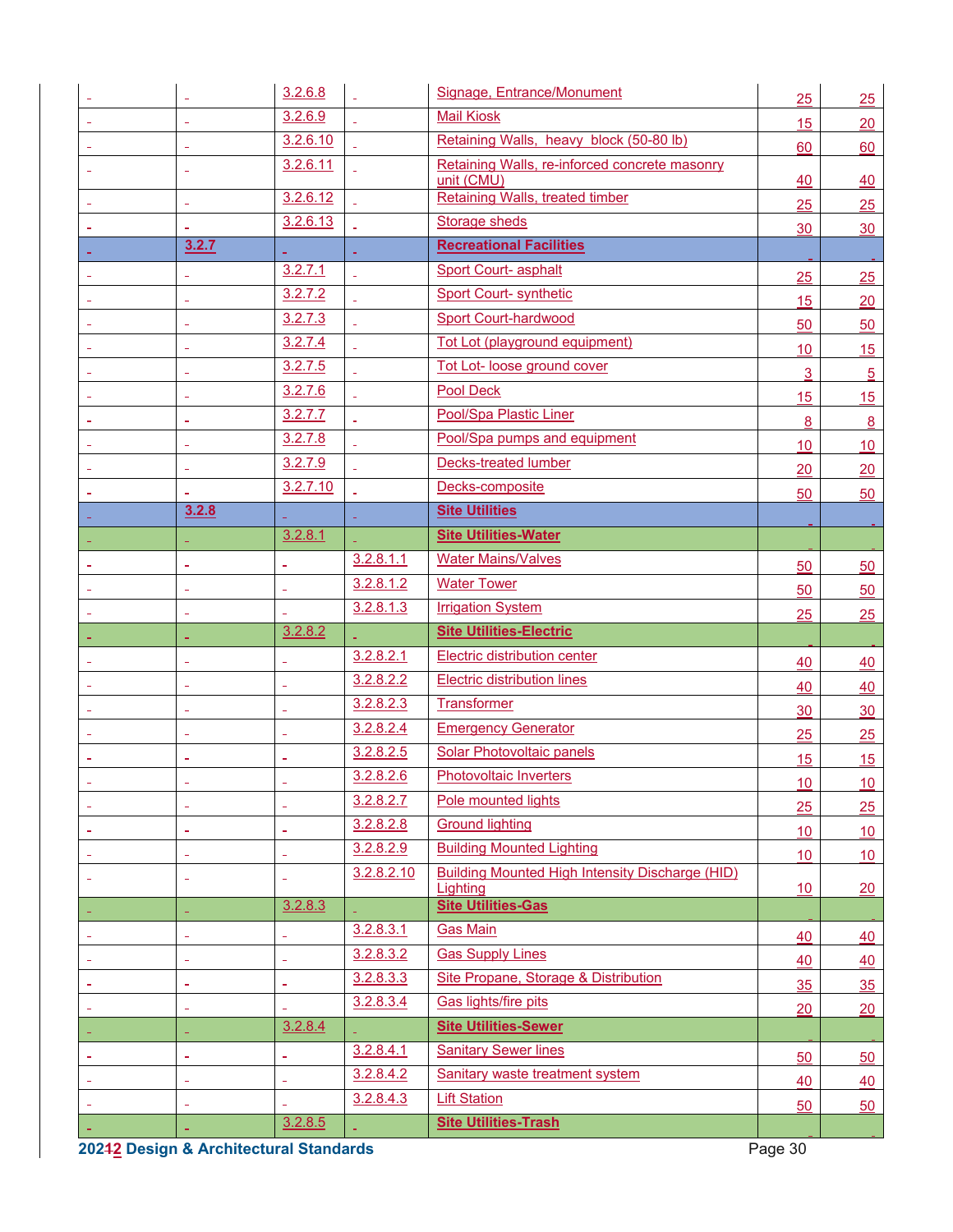|                |                          |                      | 3.2.8.5.1      | <b>Dumpsters</b>                                                  | 15              | 15              |
|----------------|--------------------------|----------------------|----------------|-------------------------------------------------------------------|-----------------|-----------------|
|                | ÷.                       | $\ddot{\phantom{1}}$ | 3.2.8.5.2      | Compactors (exterior, commercial grade)                           | 20              | 20              |
|                |                          |                      | 3.2.8.5.3      | <b>Recycling containers/equipment</b>                             | 15              | 15              |
|                | ÷                        | ÷                    | 3.2.8.5.4      | Composting, organic recycling equipment                           | 10 <sup>°</sup> | 10 <sup>°</sup> |
| 3.3            |                          |                      |                | <b>SYSTEM: BUILDING FRAME AND ENVELOPE</b>                        |                 |                 |
|                | 3.3.1                    |                      | $\sim$         | <b>Foundation</b>                                                 |                 |                 |
|                | ÷                        | 3.3.1.1              | $\overline{a}$ | Slab, reinforced concrete                                         | 100             | 100             |
|                |                          | 3.3.1.2              | L,             | Slab, post tensioned                                              | 100             | 100             |
|                | ÷                        | 3.3.1.3              |                | Continuous reinforced concrete footer and CMU<br>stem wall        | 100             | 100             |
|                | ÷                        | 3.3.1.4              |                | Piers, reinforced concrete footer and CMU pier                    | 100             | 100             |
|                | $\blacksquare$           | 3.3.1.5              |                | Piers, treated timber post/pole                                   | 40              | 40              |
|                | ÷.                       | 3.3.1.6              |                | <b>Foundation Waterproofing</b>                                   | 40              | 40              |
|                | ÷,                       | 3.3.1.7              |                | Foundation suction, drainage, moisture or radon                   |                 |                 |
|                | 3.3.2                    |                      |                | gas controls/alarms<br><b>Building Frame</b>                      | 10              | 10              |
|                |                          | 3.3.2.1              | $\sim$         | <b>Framing System, Floors &amp; Walls</b>                         |                 |                 |
|                |                          |                      | 3.3.2.1.1      | Wood, timbers, dimensioned lumber, laminated                      |                 |                 |
|                | ÷                        |                      |                | beams, trusses                                                    | 100             | 100             |
|                | ÷,                       | L,                   | 3.3.2.1.2      | Tie downs, clips, braces, straps, hangers, shear<br>walls/panels  | 75              | $\overline{75}$ |
|                | $\overline{\phantom{a}}$ | $\equiv$             | 3.3.2.1.3      | Steel, beams, trusses                                             | 100             | 100             |
|                | ÷,                       | $\equiv$             | 3.3.2.1.4      | Reinforced concrete                                               | 100             | 100             |
|                | $\equiv$                 | $\bar{\phantom{a}}$  | 3.3.2.1.5      | Reinforced masonry, concrete masonry units<br>(CMUs)              | 100             | 100             |
|                |                          |                      |                |                                                                   |                 |                 |
|                | $\equiv$                 |                      | 3.3.2.1.6      | <b>Solid Masonry (obsolete)</b>                                   | 100             | 100             |
|                |                          | 3.3.2.2              |                | <b>Crawl Spaces, Envelope Penetrations</b>                        |                 |                 |
|                |                          | ä,                   | 3.3.2.2.1      | Sealed crawl space system                                         | 40              | 40              |
|                | ä,                       | ä,                   | 3.3.2.2.2      | Vents, screens, covers                                            | 30              | 30              |
|                | $\equiv$                 | ÷,                   | 3.3.2.2.3      | Vapor Barrier (VDR) ground or underfloor                          | 30              | 30              |
|                | $\overline{\phantom{a}}$ | ÷                    | 3.3.2.2.4      | Penetrations, caulking/sealing                                    | 15              | 15              |
|                |                          |                      | 3.3.2.2.5      | Crawl space, (de)pressurization, fans, pumps,<br>radon gas alarms | 10 <sup>°</sup> | 10              |
|                |                          | 3.3.2.3              |                | <b>Roof Frame &amp; Sheathing</b>                                 |                 |                 |
| $\blacksquare$ | $\blacksquare$           | ä,                   | 3.3.2.3.1      | Wood frame and board or plywood sheathing                         | 75              | 75              |
|                | ÷,                       | L,                   | 3.3.2.3.2      | Tie downs, clips, braces, straps, hangers                         | 75              | 75              |
| ÷              | ÷,                       | ÷,                   | 3.3.2.3.3      | Steel frame and sheet metal or insulated panel                    |                 |                 |
|                | ۳                        |                      | 3.3.2.3.4      | sheathing<br>Reinforced concrete deck                             | 100             | 100             |
|                | ÷                        | 3.3.2.4              |                | <b>Flashing &amp; Moisture Protection</b>                         | 100             | 100             |
| $\equiv$       | $\blacksquare$           | $\blacksquare$       | 3.3.2.4.1      | <b>Caulking and Sealing</b>                                       | 15              |                 |
| $\blacksquare$ | $\equiv$                 | $\equiv$             | 3.3.2.4.2      | <b>Concrete/Masonry Sealants</b>                                  | 10              | 15<br>10        |
|                |                          |                      | 3.3.2.4.3      | Wood waterproofing and sealants                                   | 10 <sup>°</sup> | 10              |
|                | ÷,                       | ÷,                   | 3.3.2.4.4      | <b>Building wraps &amp; moisture resistant barriers</b>           | 50              | 50              |
|                | ÷                        |                      | 3.3.2.4.5      | Paints and stains, exterior                                       | 8               | 8               |
|                | ÷                        | 3.3.2.5              |                | <b>Attics &amp; Eaves</b>                                         |                 |                 |
| $\blacksquare$ | $\equiv$                 | $\blacksquare$       | 3.3.2.5.1      | Screened gable end or soffit Vents<br>Roof vents, passive         | 30              | 30              |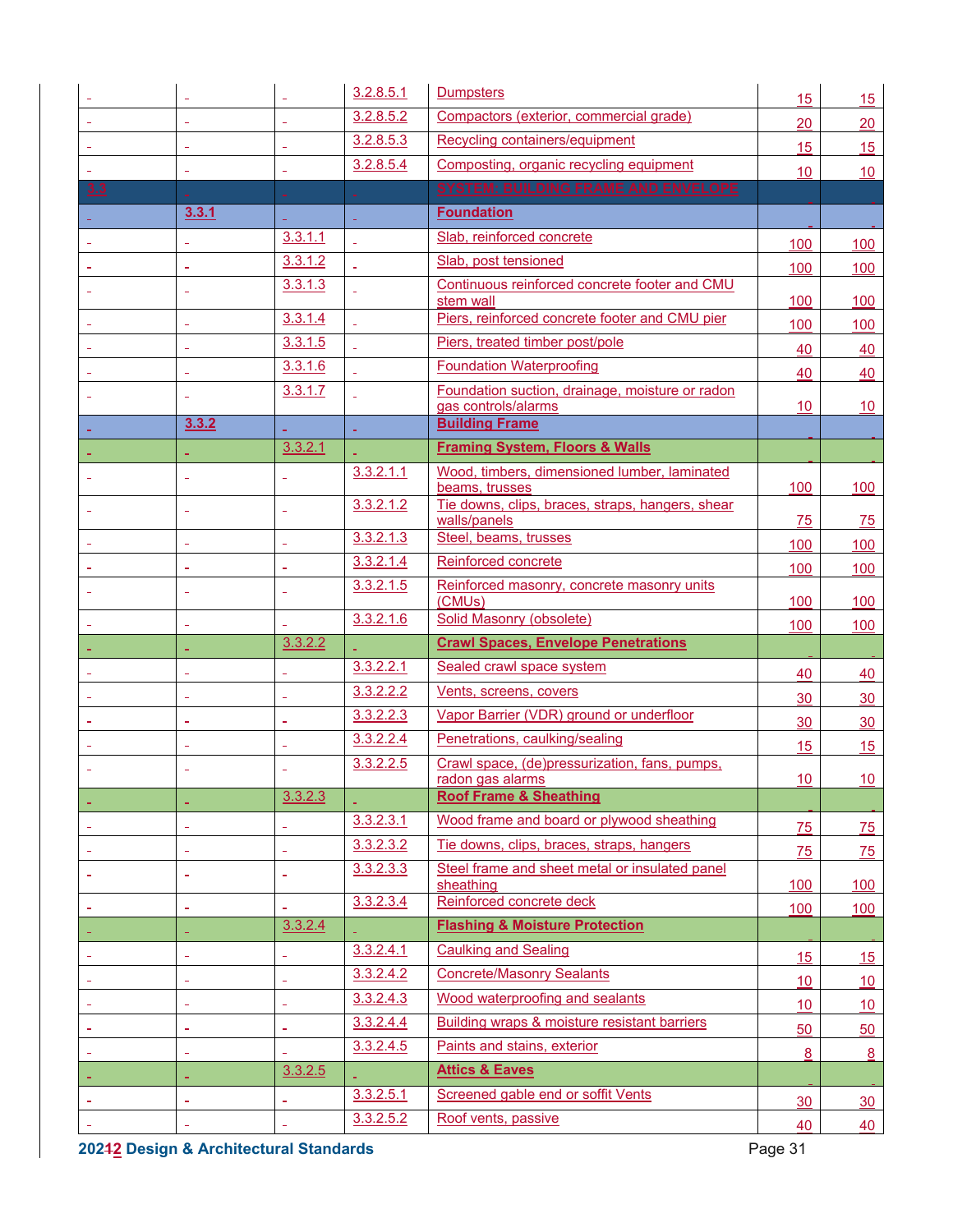|                |                |                          | 3.3.2.5.3              | Roof Vents, powered                                                  | 20                    | 20                   |
|----------------|----------------|--------------------------|------------------------|----------------------------------------------------------------------|-----------------------|----------------------|
|                |                | 3.2.2.6                  |                        | <b>Insulation</b>                                                    |                       |                      |
|                |                |                          | 3.3.2.6.1              | Loose fill, fibre glass, cellulose, mineral wool                     | 50                    | 50                   |
|                | $\blacksquare$ | ÷,                       | 3.3.2.6.2              | Batts, blankets, rolls, fibre glass or mineral wool                  | 60                    | 60                   |
|                | ÷              |                          | 3.3.2.6.3              | <b>Rigid foam board</b>                                              | 60                    | 60                   |
|                | $\equiv$       |                          | 3.3.2.6.4              | <b>Sprayed foam</b>                                                  | 60                    | 60                   |
|                | ÷              | 3.3.2.7                  |                        | <b>Exterior Stairs, Rails, Balconies/Porches,</b><br><b>Canopies</b> |                       |                      |
|                | ÷,             |                          | 3.3.2.7.1              | <b>Exterior Stairs, wood frame/stringer</b>                          | 30                    | 30                   |
|                | ÷              | ÷,                       | 3.3.2.7.2              | <b>Exterior Stair Tread-wood</b>                                     | 15                    | 15                   |
|                | ÷              |                          | 3.3.2.7.3              | <b>Exterior Stairs-steel frame/stringer</b>                          | 40                    | 40                   |
|                | $\blacksquare$ | L,                       | 3.3.2.7.4              | Exterior Stair Tread-metal, concrete filled                          | 20                    | 20                   |
|                | $\blacksquare$ | ÷,                       | 3.3.2.7.5              | <b>Exterior Stairs, Concrete</b>                                     | 50                    | 50                   |
|                | $\equiv$       |                          | 3.3.2.7.6              | Fire escapes, metal                                                  | 50                    | 50                   |
|                | ÷,             | L.                       | 3.3.2.7.7              | Balcony/Porch, wood frame                                            | 25                    | 25                   |
|                | $\blacksquare$ | ä,                       | 3.3.2.7.8              | Balcony/Porch, steel frame or concrete                               | 40                    | 40                   |
|                | $\blacksquare$ | $\equiv$                 | 3.3.2.7.9              | Balcony/Porch, wood decking                                          | 20                    | 20                   |
|                | ÷              | $\overline{\phantom{a}}$ | 3.3.2.7.10             | Balcony/Porch, composite decking                                     | 50                    | 50                   |
|                | $\blacksquare$ | ä,                       | 3.3.2.7.11             | Railings, wood                                                       | 20                    | 20                   |
|                | $\blacksquare$ | $\bar{\phantom{a}}$      | 3.3.2.7.12             | Railings, metal                                                      | 50                    | 50                   |
|                |                |                          | 3.3.2.7.13             | Railings, composite                                                  | 50                    | 50                   |
|                | ÷              | ÷,                       | 3.3.2.7.14             | Canopy, Concrete                                                     | 50                    | 50                   |
|                |                |                          |                        |                                                                      |                       |                      |
|                | ÷              |                          | 3.3.2.7.15             | Canopy, Wood/Metal                                                   | 40                    |                      |
|                | ÷,             | 3.3.2.8                  |                        | <b>Exterior Doors &amp; Entry Systems</b>                            |                       | 40                   |
| $\blacksquare$ | $\blacksquare$ |                          | 3.3.2.8.1              | Unit Entry Door, Exterior, solid wood/metal clad                     |                       |                      |
|                | $\equiv$       |                          | 3.3.2.8.2              | Common Exterior Door, aluminum and glass                             | 25<br>30              | 30<br>30             |
|                | ÷,             | L.                       | 3.3.2.8.3              | Common Exterior Door, solid wood /metal clad                         | 25                    | 25                   |
|                | ÷              |                          | 3.3.2.8.4              | <b>Storm/Screen Doors</b>                                            | 5                     | 10 <sup>°</sup>      |
|                | $\blacksquare$ | $\equiv$                 | 3.3.2.8.5              | <b>Sliding Glass Doors</b>                                           | 25                    | 30                   |
|                |                |                          | 3.3.2.8.6              | French or Atrium Doors, wood/metal clad                              |                       |                      |
|                | $\equiv$       | ä,                       | 3.3.2.8.7              | <b>Automatic Entry Doors</b>                                         | $\overline{25}$<br>30 | $\frac{30}{5}$<br>30 |
| $\equiv$       | ÷,             | ä,                       | 3.3.2.8.8              | <b>Commercial Entry Systems</b>                                      | 50                    |                      |
|                |                |                          | 3.3.2.8.9              | <b>Overhead Door</b>                                                 | 30                    | 50                   |
| $\blacksquare$ | ÷              | ÷,                       | 3.3.2.8.10             | Automatic Opener, overhead door                                      |                       | 30 <sub>2</sub>      |
|                | 3.3.3          |                          |                        | <b>Façades or Curtainwall</b>                                        | 20                    | 20                   |
|                |                | 3.3.3.1                  |                        | <b>Sidewall System</b>                                               |                       |                      |
| $\blacksquare$ | $\blacksquare$ | ÷,                       | 3.3.3.1.1              | <b>Aluminum Siding</b>                                               | 40                    | 40                   |
|                | $\equiv$       |                          | 3.3.3.1.2              | <b>Vinyl Siding</b>                                                  | 25                    | 25                   |
| $\blacksquare$ | ÷,             | L.                       | 3.3.3.1.3              | <b>Cement Board Siding</b>                                           | 45                    | 45                   |
|                |                |                          | 3.3.3.1.4              | <b>Plywood/Laminated Panels</b>                                      | 20                    | 20                   |
| $\equiv$       | $\equiv$       | $\equiv$                 | 3.3.3.1.5              | <b>Exterior Insulation Finishing System (EIFS)</b>                   | 30                    | 30 <sub>2</sub>      |
| ۰              | ÷              | ÷,                       | 3.3.3.1.6              | Stucco, over wire mesh/lath                                          | 50                    | 50                   |
|                | $\blacksquare$ | ÷,                       | 3.3.3.1.7<br>3.3.3.1.8 | <b>Metal/Glass Curtain Wall</b><br>Precast Concrete Panel (tilt-up)  | 40                    | 40                   |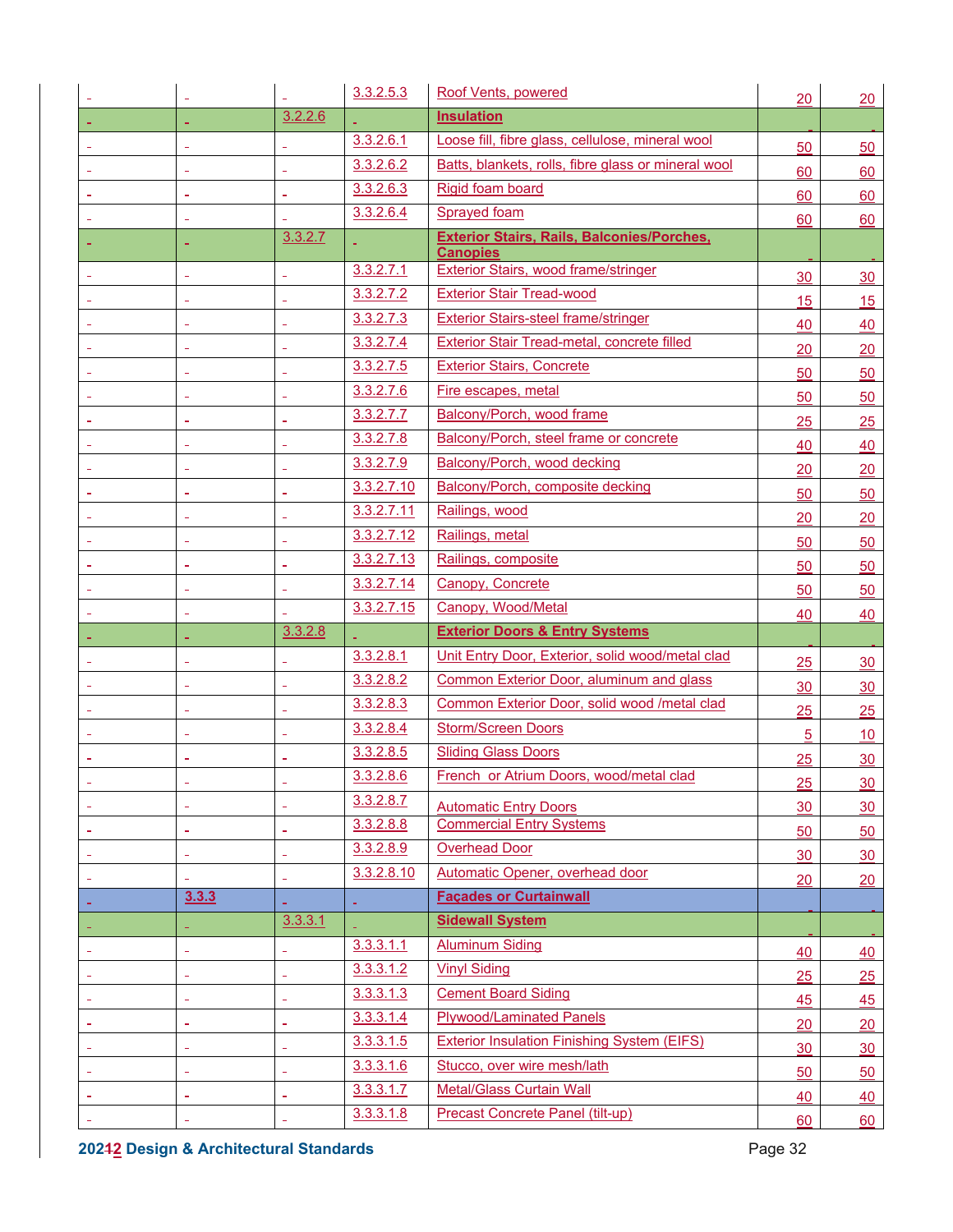|                | $\equiv$       |                          | 3.3.3.1.9  | <b>Brick/block veneer</b>                        | 60              | 60              |
|----------------|----------------|--------------------------|------------|--------------------------------------------------|-----------------|-----------------|
|                | $\equiv$       | $\bar{\phantom{a}}$      | 3.3.3.1.10 | <b>Stone Veneer</b>                              | 50              | 50              |
|                | ÷              |                          | 3.3.3.1.11 | <b>Glass Block</b>                               | 50              | 50              |
|                | ۳              | ÷,                       | 3.3.3.1.12 | Cedar/Redwood shakes, clapboard                  | 50              | 50              |
|                | ÷              |                          | 3.3.3.1.13 | Pine board, clapboard                            | 50              | 50              |
|                | ÷              | 3.3.3.2                  |            | <b>Windows</b>                                   |                 |                 |
|                | ÷              | $\blacksquare$           | 3.3.3.2.1  | Wood, (dbl, sgl hung, casement, awning, sliders) | 35              | 45              |
|                | ÷              | $\blacksquare$           | 3.3.3.2.2  | Wood, fixed pane, picture                        | 40              | 45              |
|                | ÷,             | L.                       | 3.3.3.2.3  | <b>Aluminum</b>                                  | 35              | 40              |
|                | $\blacksquare$ | ä,                       | 3.3.3.2.4  | Vinyl                                            | 30              | 30              |
|                | ÷              | $\equiv$                 | 3.3.3.2.5  | <b>Vinyl/Alum Clad Wood</b>                      | 50              | 50              |
|                |                |                          | 3.3.3.2.6  | <b>Storm/Screen Windows</b>                      | 7               | 15 <sub>1</sub> |
|                | 3.3.4          | ä,                       |            | <b>Roofing and Roof Drainage</b>                 |                 |                 |
|                |                | 3.3.4.1                  |            | <b>Sloped Roofs</b>                              |                 |                 |
|                |                |                          | 3.3.4.1.1  | <b>Asphalt Shingle</b>                           | 20              | 20              |
|                | ۳              | ÷,                       | 3.3.4.1.2  | Metal                                            | 50              | 50              |
|                | ÷              | $\overline{\phantom{a}}$ | 3.3.4.1.3  | <b>Slate shingle</b>                             | 75              | 75              |
|                | $\blacksquare$ | ä,                       | 3.3.4.1.4  | Clay/cementitious barrel tile                    |                 |                 |
|                | ÷              |                          | 3.3.4.1.5  | Wood Shingle, Cedar Shakes/Shingles              | 60              | 60              |
|                |                | 3.3.4.2                  |            | <b>Low Slope/Flat Roofs</b>                      | 25              | 25              |
|                | ٠<br>÷,        | L.                       | 3.3.4.2.1  | Low slope-Built-up Roof, with gravel finish      |                 |                 |
|                | ÷,             | ä,                       | 3.3.4.2.2  | Low slope-Built-up Roof, no mineral or gravel    | 20              | 20              |
|                |                |                          |            | finish                                           | 10 <sup>1</sup> | 10 <sup>°</sup> |
|                | ÷              | $\equiv$                 | 3.3.4.2.3  | Low slope-Adhered rubber membrane, (EPDM)        | 15              | 15 <sub>1</sub> |
|                | $\blacksquare$ |                          | 3.3.4.2.4  | Low slope-Thermoplastic membrane, (TPO, vinyl)   | 15              | 15 <sub>1</sub> |
|                | $\blacksquare$ |                          | 3.3.4.2.5  | Low slope-Rubberized/elastomeric white/cool roof | 15              | 15              |
|                | ٠              | 3.3.4.3                  |            | Roof Drainage, Trim & Accessories                |                 |                 |
|                |                |                          | 3.3.4.3.1  | Gutters/Downspouts, aluminum                     | 20              | 20              |
|                | ÷              | ä,                       | 3.3.4.3.2  | Gutters/Downspouts, copper                       | 50              | 50              |
|                |                |                          | 3.3.4.3.3  | Low slope-roof drains, scuppers                  | 30              | $\frac{30}{2}$  |
| $\blacksquare$ | $\blacksquare$ |                          | 3.3.4.3.4  | Soffits, Wood, Vinyl, Metal                      | 20              | 20              |
| $\blacksquare$ | $\blacksquare$ |                          | 3.3.4.3.5  | Fascia, Wood, Vinyl                              | 20              | 20              |
|                | ÷              |                          | 3.3.4.3.6  | <b>Roof Hatch</b>                                | 30              | 30              |
| $\blacksquare$ | ÷,             |                          | 3.3.4.3.7  | <b>Service Door</b>                              | 30              | 30              |
| $\Box$         | ÷              | ÷,                       | 3.3.4.3.8  | <b>Roof Skylight</b>                             | 30              | 30              |
| <u>3.4</u>     |                |                          |            | <b>SYSTEM: Mech.-Elect.-Plumbing</b>             |                 |                 |
|                | 3.4.1          |                          | ä,         | <b>Plumbing</b>                                  |                 |                 |
|                |                | 3.4.1.1                  |            | <b>Water Supply and Waste Piping</b>             |                 |                 |
| $\equiv$       | ÷,             | ä,                       | 3.4.1.1.1  | PVC/CPVC pipe, supply and waste                  | 75              | 75              |
|                |                |                          | 3.4.1.1.2  | Copper/brass hard pipe, supply                   | 75              | 75              |
| $\equiv$       | ÷              |                          | 3.4.1.1.3  | Copper Tube, supply                              | 50              | 50              |
|                | ۳              |                          | 3.4.1.1.4  | <b>Galvanized pipe, supply</b>                   | 40              | 40              |
| $\blacksquare$ | ÷.             |                          | 3.4.1.1.5  | Cast iron sanitary waste                         | $\overline{75}$ | $\frac{75}{2}$  |
|                | ÷,             |                          | 3.4.1.1.6  | <b>Domestic Cold Water Pumps</b>                 | 20              | 20              |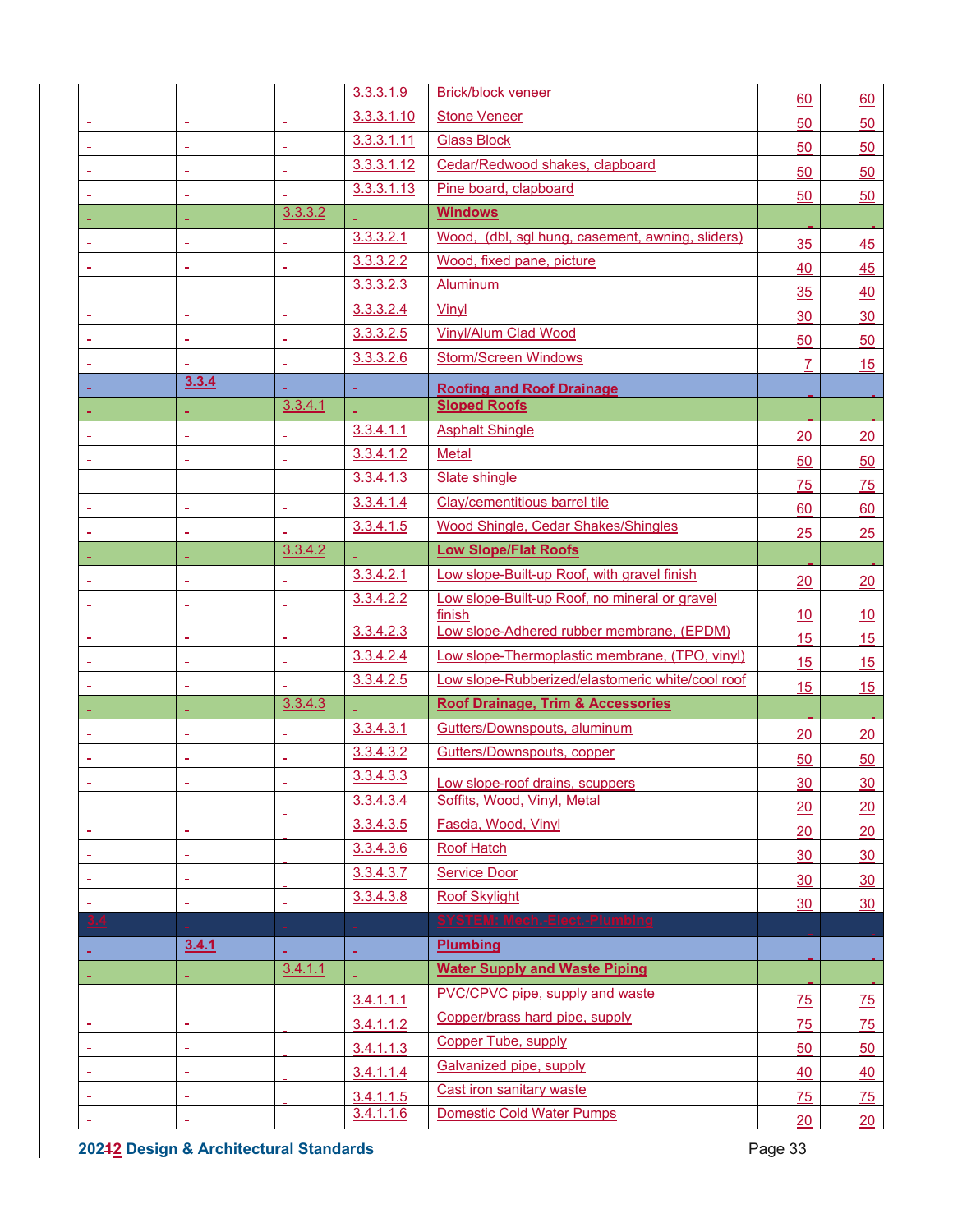|                          |                          |                          | 3.4.1.1.7  | <b>Sewage Ejectors</b>                                                          | 50              | 50              |
|--------------------------|--------------------------|--------------------------|------------|---------------------------------------------------------------------------------|-----------------|-----------------|
| $\equiv$                 | ÷,                       |                          | 3.4.1.1.8  | <b>Commercial Sump Pump</b>                                                     | 20              | 20              |
| $\blacksquare$           | $\overline{\phantom{a}}$ |                          | 3.4.1.1.9  | <b>Residential Sump Pump</b>                                                    | 15              | 15              |
| $\blacksquare$           | ÷,                       | ÷.                       | 3.4.1.1.10 | <b>Water Softener/Filtration</b>                                                | 15 <sub>1</sub> | 15              |
|                          | Ξ                        | 3.4.1.2                  |            | <b>Domestic Water Heating</b>                                                   |                 |                 |
|                          | $\blacksquare$           |                          | 3.4.1.2.1  | <b>DHW</b> circulating pumps                                                    | 15              | 15              |
| $\overline{\phantom{0}}$ | ä,                       |                          | 3.4.1.2.2  | <b>DHW</b> storage tanks                                                        | 15              | 15              |
| $\equiv$                 |                          |                          | 3.4.1.2.3  | Exchanger, in tank or boiler                                                    | 15              | 15              |
|                          | $\blacksquare$           | $\equiv$                 | 3.4.1.2.4  | External tankless heater, gas or electric                                       | 20              | 20              |
| $\equiv$                 | ÷,                       |                          | 3.4.1.2.5  | Solar hot water                                                                 | 20              | 20              |
| $\equiv$                 | $\equiv$                 | ÷,                       | 3.4.1.2.6  | Residential hot water heater, gas or electric                                   | 12              | 15              |
|                          |                          |                          | 3.4.1.2.7  | Flue, gas water heaters                                                         | 35              | 35              |
|                          |                          | 3.4.1.3                  |            | <b>Fixtures</b>                                                                 |                 |                 |
| $\equiv$                 | ÷.                       |                          | 3.4.1.3.1  | <b>Faucets &amp; valves</b>                                                     | 15              | 20              |
| $\blacksquare$           | $\blacksquare$           | $\overline{\phantom{a}}$ | 3.4.1.3.2  | Bath tubs & sinks, cast iron                                                    | 75              | 75              |
| $\equiv$                 | ÷,                       | L,                       | 3.4.1.3.3  | Bubs tubs & sinks, enameled or stainless steel,                                 |                 |                 |
|                          |                          |                          | 3.4.1.3.4  | fiberglass<br>Bath tubs & sinks, porcelain                                      | 40              | 40              |
| $\blacksquare$           | $\blacksquare$           | ÷.                       | 3.4.1.3.5  | Toilets/bidets/urinals                                                          | 50              | 50              |
|                          | $\blacksquare$           | $\blacksquare$           | 3.4.1.3.6  | <b>Flush valves</b>                                                             | 40              | 40              |
| $\blacksquare$           | $\blacksquare$           | Ē,                       | 3.4.1.3.7  | Tub/shower units or integrated assemblies                                       | 10 <sup>°</sup> | 15              |
|                          | 3.4.2                    |                          |            | <b>Centralized HVAC Systems</b>                                                 | 30              | 30              |
|                          |                          | 3.4.2.1                  |            | <b>Centralized Heating/Cooling Equipment</b>                                    |                 |                 |
|                          |                          |                          |            |                                                                                 |                 |                 |
|                          |                          |                          |            |                                                                                 |                 |                 |
| $\blacksquare$           | $\blacksquare$           | ÷,                       | 3.4.2.1.1  | Boilers, Oil Fired, Sectional                                                   | 25              | 25              |
| $\equiv$                 | $\blacksquare$           | $\equiv$                 | 3.4.2.1.2  | Boilers, Gas/Dual Fuel, Sectional                                               | 25              | 25              |
|                          | $\equiv$                 | $\blacksquare$           | 3.4.2.1.3  | Boilers, Gas/Dual Fuel, Low MBH                                                 | 30              | 30              |
| $\equiv$                 | ÷,                       | L,                       | 3.4.2.1.4  | Boilers, Gas/Dual Fuel, High MBH                                                | 40              | 40              |
| $\blacksquare$           | $\blacksquare$           |                          | 3.4.2.1.5  | <b>Boilers, Gas Fired Atmospheric</b>                                           | 25              | 25              |
| $\blacksquare$           | $\blacksquare$           | $\blacksquare$           | 3.4.2.1.6  | <b>Boilers, Electric</b>                                                        | 20              | 20              |
| $\overline{\phantom{a}}$ | $\overline{\phantom{0}}$ |                          | 3.4.2.1.7  | <b>Boiler Blowdown and Water Treatment</b>                                      | 25              | $\overline{25}$ |
| $\overline{\phantom{a}}$ | $\equiv$                 | L,                       | 3.4.2.1.8  | <b>Boiler Room Pipe Insulation</b>                                              | 25              | 25              |
| $\blacksquare$           | ÷,                       | L,                       | 3.4.2.1.9  | <b>Boiler Room Piping</b>                                                       | 50              | 50              |
| $\blacksquare$           |                          |                          | 3.4.2.1.10 | <b>Boiler Room Valves</b>                                                       | 25              | 25              |
| $\equiv$                 | $\blacksquare$           | $\equiv$                 | 3.4.2.1.11 | <b>Boiler Temperature Controls</b>                                              | 15              | 15              |
| $\equiv$                 | $\blacksquare$           |                          | 3.4.2.1.12 | <b>Heat Exchanger</b>                                                           | 35              | 35              |
| $\overline{\phantom{a}}$ | $\equiv$                 | $\blacksquare$           | 3.4.2.1.13 | <b>Combustion Air, Duct with Fixed Louvers</b>                                  | 30              | 30              |
| $\overline{\phantom{a}}$ | ÷,                       | ÷                        | 3.4.2.1.14 | <b>Combustion Air, Motor Louvers and Duct</b>                                   | 25              | 25              |
| $\blacksquare$           | $\blacksquare$           | L,                       | 3.4.2.1.15 | <b>Combustion Waste Flue</b>                                                    | 40              | 40              |
| $\blacksquare$           | ÷,                       | L,                       | 3.4.2.1.16 | <b>Cooling tower</b>                                                            | 25              | 25              |
| $\overline{\phantom{a}}$ | ÷                        |                          | 3.4.2.1.17 | Chilling plant                                                                  | 20              | 20              |
| $\equiv$                 | ÷                        | ÷                        | 3.4.2.1.18 | <b>Steam supply station</b>                                                     | 50              | 50              |
| $\overline{\phantom{a}}$ | $\blacksquare$           |                          | 3.4.2.1.19 | Free standing chimney                                                           | 50              | 50              |
|                          | $\equiv$                 | 3.4.2.2<br>÷,            | 3.4.2.2.1  | <b>Centralized Heat/Air/Fuel Distribution</b><br>Fuel oil/propane storage tanks | 40              | 40              |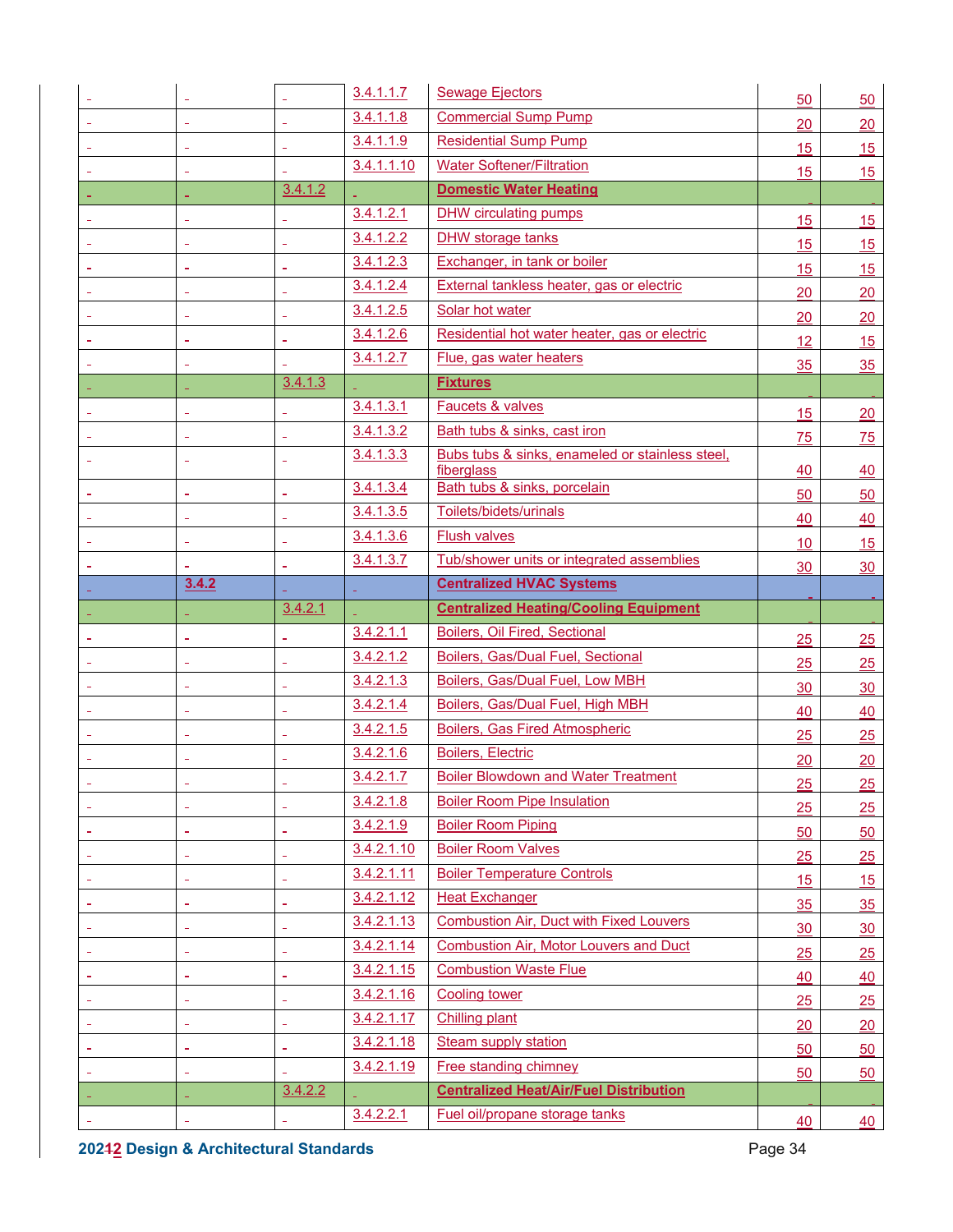|                          |                          |                          | 3.4.2.2.2  | Remediate/remove abandoned tanks/fuel lines                       | 100                   | 100                   |
|--------------------------|--------------------------|--------------------------|------------|-------------------------------------------------------------------|-----------------------|-----------------------|
|                          | $\ddot{\phantom{1}}$     | $\overline{\phantom{a}}$ | 3.4.2.2.3  | Fuel transfer system                                              | 25                    | 25                    |
|                          | $\bar{\phantom{a}}$      | $\overline{\phantom{a}}$ | 3.4.2.2.4  | <b>Gas/oil distribution lines</b>                                 | 50                    | 50                    |
|                          | $\blacksquare$           | $\blacksquare$           | 3.4.2.2.5  | <b>Gas meter</b>                                                  | 40                    | 40                    |
| $\overline{\phantom{0}}$ | $\blacksquare$           | $\overline{\phantom{0}}$ | 3.4.2.2.6  | 2 pipe/4 pipe hydronic distribution-above grade                   | 50                    | 50                    |
| ÷                        | $\equiv$                 | $\bar{\phantom{a}}$      | 3.4.2.2.7  | 2 pipe/4 pipe hydronic distribution-in ground                     | 25                    | 25                    |
| $\blacksquare$           | $\sim$                   | $\sim$                   | 3.4.2.2.8  | <b>Hydronic/Water Circulating Pumps</b>                           | 20                    | 20                    |
|                          |                          |                          | 3.4.2.2.9  | <b>Hydronic/Water Controller</b>                                  | 20                    | 20                    |
|                          | $\blacksquare$           | $\bar{\phantom{a}}$      | 3.4.2.2.10 | Radiation-steam/hydronic (baseboard or<br>freestanding radiator)  | 50                    | 50                    |
|                          | $\blacksquare$           |                          | 3.4.2.2.11 | Fan Coil Unit, Hydronic                                           | 30                    | 30 <sub>2</sub>       |
|                          | $\blacksquare$           |                          | 3.4.2.2.12 | Central exhaust fans/blowers                                      | 20                    | 20                    |
|                          | 3.4.3                    |                          |            | <b>Decentralized and Split HVAC Systems</b>                       |                       |                       |
|                          |                          | 3.4.3.1                  |            | <b>Dwelling/Common Area HVAC Equipment</b>                        |                       |                       |
|                          | $\equiv$                 |                          | 3.4.3.1.1  | Electric heat pump, condenser, pad or rooftop                     | 15                    | 15 <sub>15</sub>      |
|                          | $\overline{\phantom{0}}$ |                          | 3.4.3.1.2  | Electric AC condenser, pad or rooftop                             | 15                    | 15 <sub>1</sub>       |
|                          | ÷,                       | ÷                        | 3.4.3.1.3  | Electric furnace/air handler                                      | 20                    | 20                    |
|                          | $\blacksquare$           | $\blacksquare$           | 3.4.3.1.4  | Gas furnace/air handler                                           | 20                    | 20                    |
| $\blacksquare$           | $\blacksquare$           | $\bar{\phantom{a}}$      | 3.4.3.1.5  | Hydronic heat/electric AC air handler                             | 25                    | 25                    |
|                          | $\blacksquare$           | $\equiv$                 | 3.4.3.1.6  | Hydronic feed electric heat pump/air handler                      | 25                    | 25                    |
|                          | $\blacksquare$           | $\blacksquare$           | 3.4.3.1.7  | Wall mounted electric/gas heater                                  | 25                    | 25                    |
|                          | $\blacksquare$           | $\bar{\phantom{a}}$      | 3.4.3.1.8  | Electric baseboard heater                                         | 30                    | 30                    |
|                          | $\equiv$                 |                          | 3.4.3.1.9  | PTAC Thruwall (packaged terminal air                              |                       |                       |
|                          | ÷,                       | $\blacksquare$           | 3.4.3.1.10 | conditioning)<br>Window or thru-wall air conditioners             | 15<br>10 <sup>°</sup> | 15<br>10 <sup>°</sup> |
| $\overline{\phantom{0}}$ | $\blacksquare$           | $\equiv$                 | 3.4.3.1.11 | Package HVAC roof top                                             | 15                    | 15                    |
|                          | $\equiv$                 | $\equiv$                 | 3.4.3.1.12 | Air filtration/humidity control devices (humidifiers,             |                       |                       |
|                          |                          |                          |            | HRV's)                                                            | 20                    | 20                    |
|                          | $\overline{\phantom{a}}$ |                          | 3.4.3.1.13 | Duct, rigid sheet metal, insulated if not in<br>conditioned space | 35                    | 35                    |
|                          | ÷,                       | $\blacksquare$           | 3.4.3.1.14 | Duct, flexible, insulated                                         | 20                    | 20                    |
|                          |                          |                          | 3.4.3.1.15 | Duct, sealing-mastic or UL 181A or 181B tape.                     | 20                    | 20                    |
|                          |                          |                          | 3.4.3.1.16 | Diffusers, registers                                              | 20                    | 20                    |
| ۰                        | ÷                        | $\blacksquare$           | 3.4.3.1.17 | Fireplace, masonry & firebrick, masonry chimney                   | 75                    | 75                    |
| ٠                        |                          |                          | 3.4.3.1.18 | Fireplace, factory assembled                                      | 35                    | 35                    |
| $\blacksquare$           | $\blacksquare$           | $\blacksquare$           | 3.4.3.1.19 | Fireplace insert, stove                                           | 50                    | 50                    |
| $\blacksquare$           | $\blacksquare$           |                          | 3.4.3.1.20 | Chimneys, metal, and chimney covers                               | 35                    | 35                    |
|                          |                          | 3.4.3.2                  |            | <b>HVAC Controls</b>                                              |                       |                       |
|                          | ÷                        | $\blacksquare$           | 3.4.3.2.1  | Dwelling/common area thermostat                                   | 15                    | 20 <sub>2</sub>       |
|                          | ÷                        |                          | 3.4.3.2.2  | <b>Heat sensors</b>                                               | 15 <sub>15</sub>      | 15 <sub>15</sub>      |
| ÷                        | $\Box$                   | $\equiv$                 | 3.4.3.2.3  | Outdoor temperature sensor                                        | 10 <sub>1</sub>       | 10                    |
|                          | 3.4.4                    |                          | ÷.         | <b>Electrical</b>                                                 |                       |                       |
|                          | Ξ                        | 3.4.4.1                  |            | <b>Electric Service &amp; Metering</b>                            |                       |                       |
|                          | $\blacksquare$           | $\equiv$                 | 3.4.4.1.1  | <b>Building service panel</b>                                     | 50                    | 50                    |
|                          |                          |                          | 3.4.4.1.2  | <b>Building meter</b>                                             | 40                    | 40                    |
|                          | ÷                        | $\equiv$                 | 3.4.4.1.3  | Tenant meters, meter panel                                        | 40                    | 40                    |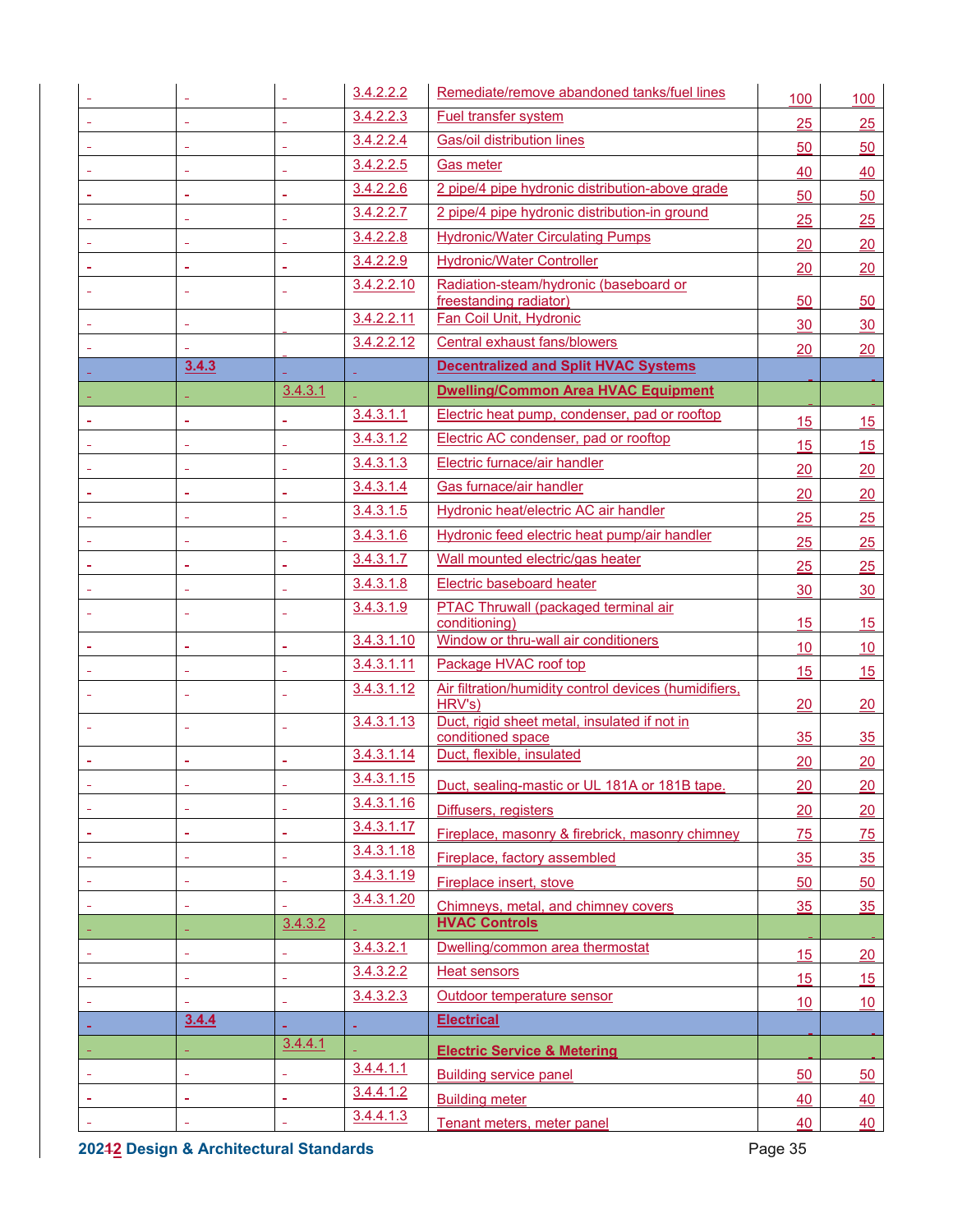|                          |                | 3.4.4.2              |                | <b>Electrical Distribution</b>                    |                  |                  |
|--------------------------|----------------|----------------------|----------------|---------------------------------------------------|------------------|------------------|
| $\blacksquare$           | $\blacksquare$ | ÷                    | 3.4.4.2.1      | <b>Tenant electrical panel</b>                    | 50               | 50               |
| $\overline{\phantom{a}}$ | ÷.             | ÷.                   | 3.4.4.2.2      | <b>Unit/building wiring</b>                       | 50               | 50               |
|                          | ٠              | 3.4.4.3              |                | <b>Electric Lighting &amp; Fixtures</b>           |                  |                  |
|                          | $\equiv$       | $\blacksquare$       | 3.4.4.3.1      | Switches & outlets                                | 35               | 35               |
|                          | ÷,             | ä,                   | 3.4.4.3.2      | <b>Lighting - exterior entry</b>                  | 15               | 20               |
|                          | ÷              | ÷,                   | 3.4.4.3.3      | Lighting- interior common space                   | 25               | 30               |
|                          | $\blacksquare$ | $\blacksquare$       | 3.4.4.3.4      | <b>Lighting - Tenant Spaces</b>                   | 20               | 25               |
| $\blacksquare$           | $\equiv$       | ä,                   | 3.4.4.3.5      | Door bells, chimes                                | 20               | 25               |
|                          | Ξ              | 3.4.4.4              |                | <b>Telecommunications Equipment</b>               |                  |                  |
| $\equiv$                 | $\blacksquare$ | $\ddot{\phantom{1}}$ | 3.4.4.4.1      | Satellite dishes/antennae                         | 20               | 20               |
|                          | ÷,             | $\bar{\phantom{a}}$  | 3.4.4.4.2      | Telecom panels & controls                         | 20               | 20               |
|                          | ÷              | ÷,                   | 3.4.4.4.3      | Telecom cabling & outlets                         | 20               | 20               |
| 5.5                      |                |                      |                | <b>SYSTEM: Vertical Transportation</b>            |                  |                  |
|                          | 3.5.1          |                      | ÷.             | <b>Elevators/Escalators</b>                       |                  |                  |
| $\overline{\phantom{a}}$ | ÷,             | 3.5.1.1              | L,             | <b>Electrical switchgear</b>                      | 50               | 50               |
|                          | $\equiv$       | 3.5.1.2              | $\overline{a}$ | <b>Electrical wiring</b>                          | 30               | 30               |
|                          | $\equiv$       | 3.5.1.3              | L.             | Elevator controller, call, dispatch, emergency    | 10 <sup>°</sup>  | 20               |
|                          | ÷              | 3.5.1.4              |                | Elevator cab, interior finish                     | 10 <sup>°</sup>  | 20               |
|                          | $\blacksquare$ | 3.5.1.5              | ä,             | Elevator cab, frame                               | 35               | 50               |
| $\blacksquare$           | $\blacksquare$ | 3.5.1.6              | L.             | Elevator, machinery                               | 20               | 30               |
| $\blacksquare$           | ÷              | 3.5.1.7              | L.             | Elevator, shaftway doors                          | 10 <sup>°</sup>  | 20               |
| $\equiv$                 | $\blacksquare$ | 3.5.1.8              | L.             | Elevator, shaftway hoist rails, cables, traveling | 20               | 25               |
| $\bar{\phantom{a}}$      | ÷,             | 3.5.1.9              | $\overline{a}$ | Elevator, shaftway hydraulic piston and leveling  | 20               | 25               |
|                          | ÷              | 3.5.1.10             |                | <b>Escalators</b>                                 | 50               | 50               |
|                          |                |                      |                | <b>SYSTEM: Life Safety/Fire Protection</b>        |                  |                  |
|                          | 3.6.1          |                      | $\blacksquare$ | <b>Sprinklers and Standpipes</b>                  |                  |                  |
|                          |                | 3.6.1.1              |                | Building fire supression sprinklers, standpipes   | 50               | 50               |
|                          | $\equiv$       | 3.6.1.2              |                | <b>Fire pumps</b>                                 | 20               | 20               |
|                          | ÷              | 3.6.1.3              |                | <b>Fire hose stations</b>                         | 50               | 50               |
| $\blacksquare$           | ÷              | 3.6.1.4              |                | Fire extinguishers                                | 10 <sup>°</sup>  | 15               |
|                          | 3.6.2          |                      | ä,             | <b>Alarm, Security &amp; Emergency Systems</b>    |                  |                  |
| $\blacksquare$           | ÷,             | 3.6.2.1              | ä,             | Tenant space alarm systems                        | 10 <sup>°</sup>  | 15               |
| $\blacksquare$           | $\blacksquare$ | 3.6.2.2              | $\Box$         | Residential smoke detectors                       | $\overline{5}$   | $\mathcal{I}$    |
|                          | $\blacksquare$ | 3.6.2.3              | $\equiv$       | <b>Call station</b>                               | 10               | 15               |
| $\blacksquare$           | ä,             | 3.6.2.4              | L.             | <b>Emergency/auxillary generator</b>              | 25               | 25               |
|                          | ÷              | 3.6.2.5              |                | Emergency/auxillary fuel storage tank             | 25               | 25               |
| $\overline{\phantom{a}}$ | ÷              | 3.6.2.6              | ÷,             | <b>Emergency lights, illuminated signs</b>        | $\overline{5}$   | 10               |
| $\blacksquare$           | ÷,             | 3.6.2.7              | $\equiv$       | Smoke and fire detection system, central panel    | 15 <sub>15</sub> | 15 <sub>15</sub> |
| $\equiv$                 | $\equiv$       | 3.6.2.8              |                | Buzzer/intercom, central panel                    | 20               | 20 <sub>2</sub>  |
|                          | $\blacksquare$ | 3.6.2.9              | L.             | Tenant buzzer / intercom /secured entry system    | 20               | 20 <sub>2</sub>  |
|                          | 3.6.3          |                      |                | <b>Other Systems</b>                              |                  |                  |
|                          | ÷              | 3.6.3.1              |                | <b>Pneumatic Lines and Controls</b>               | 30 <sub>2</sub>  | 30 <sub>2</sub>  |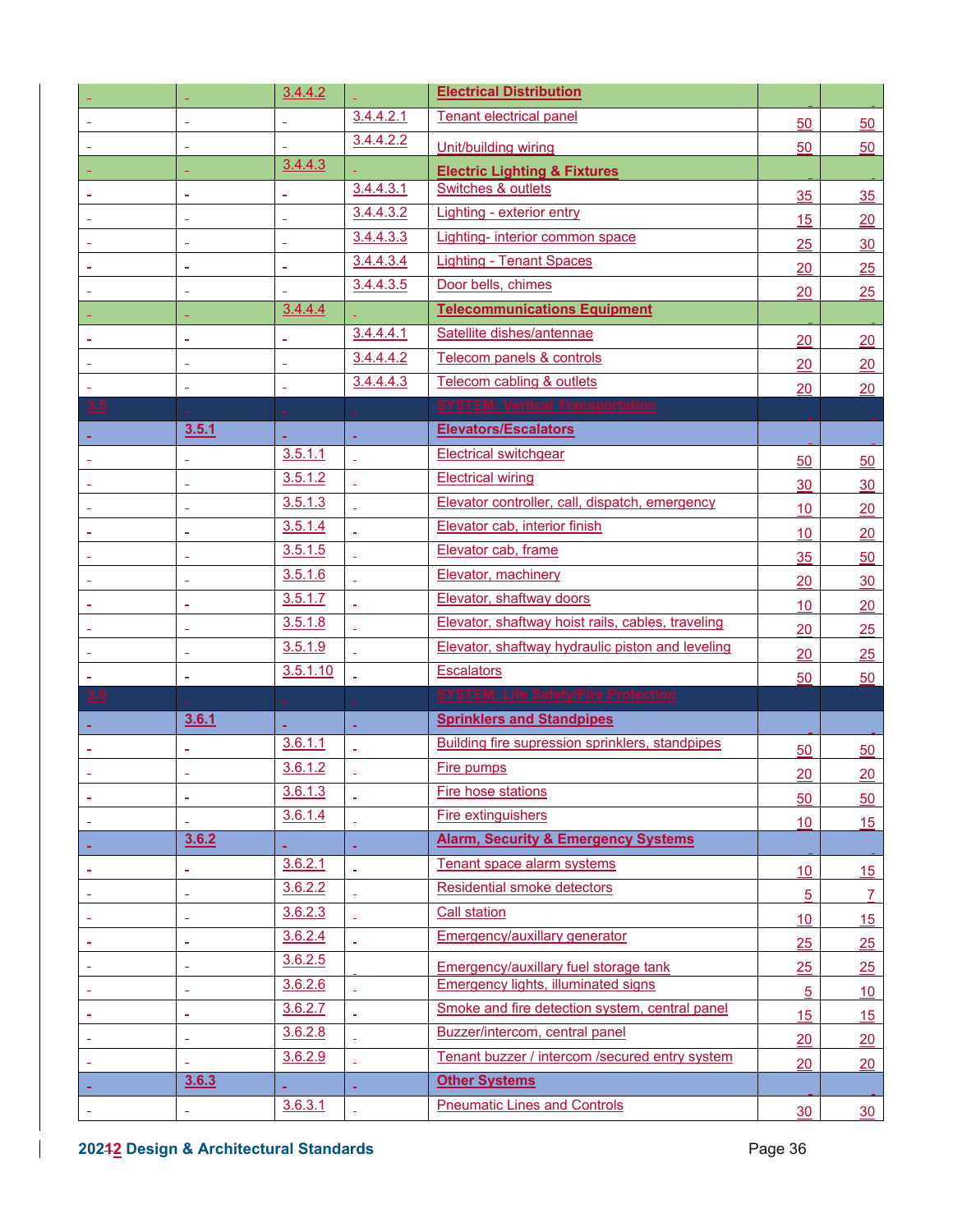|                          |                      | 3.6.3.2        |            | Auto-securing doors/entries/lock down                       | 30              | 30              |
|--------------------------|----------------------|----------------|------------|-------------------------------------------------------------|-----------------|-----------------|
|                          |                      |                |            | <b>SYSTEM: Interior Eleme</b>                               |                 |                 |
|                          | 3.7.1                |                |            | <b>Interiors-Common Areas</b>                               |                 |                 |
|                          |                      | 3.7.1.1        |            | <b>Finished walls, ceilings, floors</b>                     |                 |                 |
|                          | $\blacksquare$       | ä,             | 3.7.1.1.1  | <b>Drywall</b>                                              | 35              | 40              |
|                          | $\blacksquare$       | ÷,             | 3.7.1.1.2  | Plaster                                                     | 50              | 50              |
|                          | $\blacksquare$       | ÷,             | 3.7.1.1.3  | Paints, stains, clear finishes, interior                    | 15              | 20              |
|                          |                      | ÷,             | 3.7.1.1.4  | <b>Wallpapers</b>                                           | 15              | 20              |
|                          | ÷,                   | ÷,             | 3.7.1.1.5  | Wall tile, ceramic, glass, natural stone                    | 35              | 50              |
|                          | $\blacksquare$       | $\blacksquare$ | 3.7.1.1.6  | Floor tile, ceramic, natural stone                          | 40              | 50              |
|                          | $\equiv$             | $\blacksquare$ | 3.7.1.1.7  | Concrete/Masonry/Terrazo                                    | $\overline{75}$ | 75              |
| $\blacksquare$           | $\equiv$             | ÷,             | 3.7.1.1.8  | Hardwood floor (3/4" strip or parquet)                      | 50              | 50              |
|                          | $\equiv$             | ä,             | 3.7.1.1.9  | Wood floor, laminated/veneered                              | 20              | 25              |
|                          | $\blacksquare$       | ÷,             | 3.7.1.1.10 | Resilient tile or sheet floor (vinyl, linoleum)             | 15              | 20              |
|                          | ÷                    | ÷              | 3.7.1.1.11 | Carpet                                                      | 6               | 10 <sup>°</sup> |
|                          | $\blacksquare$       | ÷.             | 3.7.1.1.12 | Acoustic tile/drop ceiling                                  | 15              | 20              |
|                          | Ξ                    | 3.7.1.2        |            | Millwork (doors, trim, cabinets, tops)                      |                 |                 |
|                          | $\equiv$             | ä,             | 3.7.1.2.1  | Interior, hollow core doors                                 | 20              | 25              |
|                          | L,                   | L,             | 3.7.1.2.2  | Interior doors, solid core, wood, metal clad, fire<br>rated | 30              | 35              |
|                          | $\equiv$             | L,             | 3.7.1.2.3  | Door trim                                                   | 20              | 30              |
|                          | ÷,                   | ä,             | 3.7.1.2.4  | Wall trim (base, chair rail, crown moldings)                | 30              | 35              |
|                          | $\blacksquare$       | ÷              | 3.7.1.2.5  | Passage & lock sets                                         | 15              | 20 <sub>2</sub> |
|                          | $\blacksquare$       | ÷,             | 3.7.1.2.6  | <b>Bifold &amp; sliding doors</b>                           | 15              | 20              |
| $\sim$                   | $\blacksquare$       | $\blacksquare$ | 3.7.1.2.7  | <b>Cabinets &amp; vanities</b>                              | 20              | 25              |
|                          | $\blacksquare$       | ÷,             | 3.7.1.2.8  | Tops, granite, natural stone, engineered stone              | 50              | 50              |
|                          | ä,                   | ÷,             | 3.7.1.2.9  | Tops, solid surface, stainless steel                        | 40              | 50              |
|                          | $\blacksquare$       | ÷,             | 3.7.1.2.10 | Tops, plastic laminates, wood                               | 15              | 25              |
|                          | $\blacksquare$       | ÷,             | 3.7.1.2.11 | Vanity tops, cultured marble, molded arcylic,               |                 |                 |
|                          |                      | <u>3.7.1.3</u> |            | fiberglass<br><b>Appliances</b>                             | 25              | 35              |
|                          |                      |                | 3.7.1.3.1  | Refrigerator/freezer                                        |                 |                 |
| $\blacksquare$<br>$\Box$ | $\equiv$<br>$\equiv$ | $\equiv$<br>÷, | 3.7.1.3.2  | Range, cook top, wall oven                                  | 15              | 15              |
| $\blacksquare$           | $\bar{\phantom{a}}$  | $\blacksquare$ | 3.7.1.3.3  | Range hood                                                  | 20<br>20        | 25<br>25        |
| $\blacksquare$           | $\blacksquare$       | ÷,             | 3.7.1.3.4  | Microwave                                                   |                 | 10              |
| ÷,                       | $\blacksquare$       | ÷,             | 3.7.1.3.5  | Disposal (food waste)                                       | 10<br>7         | 10              |
| $\equiv$                 | $\equiv$             | $\equiv$       | 3.7.1.3.6  | Compactors (interior, residential grade)                    | $\overline{7}$  | 10 <sup>°</sup> |
| $\blacksquare$           | $\equiv$             | $\blacksquare$ | 3.7.1.3.7  | <b>Dishwasher</b>                                           | 10              |                 |
| ÷,                       | $\blacksquare$       | $\equiv$       | 3.7.1.3.8  | <b>Clothes washer/dryer</b>                                 |                 | 15              |
|                          |                      | 3.7.1.4        |            | <b>Specialties</b>                                          | 10              | 15              |
|                          | $\blacksquare$       | L,             | 3.7.1.4.1  | <b>Interior Mail Facility</b>                               | 20              | 25              |
| ÷                        | $\blacksquare$       | ۳              | 3.7.1.4.2  | Common area bath accessories                                | 7               | 12              |
| $\equiv$                 | $\equiv$             | $\equiv$       | 3.7.1.4.3  | Mirrors & medicine cabinets                                 | 20              | 25              |
| $\equiv$                 | $\blacksquare$       | ÷,             | 3.7.1.4.4  | Closet/storage specialties, shelving                        | 20              | 25              |
|                          | $\Box$               | ä,             | 3.7.1.4.5  | Common area interior stairs                                 | 50              | 50              |
|                          |                      |                |            |                                                             |                 |                 |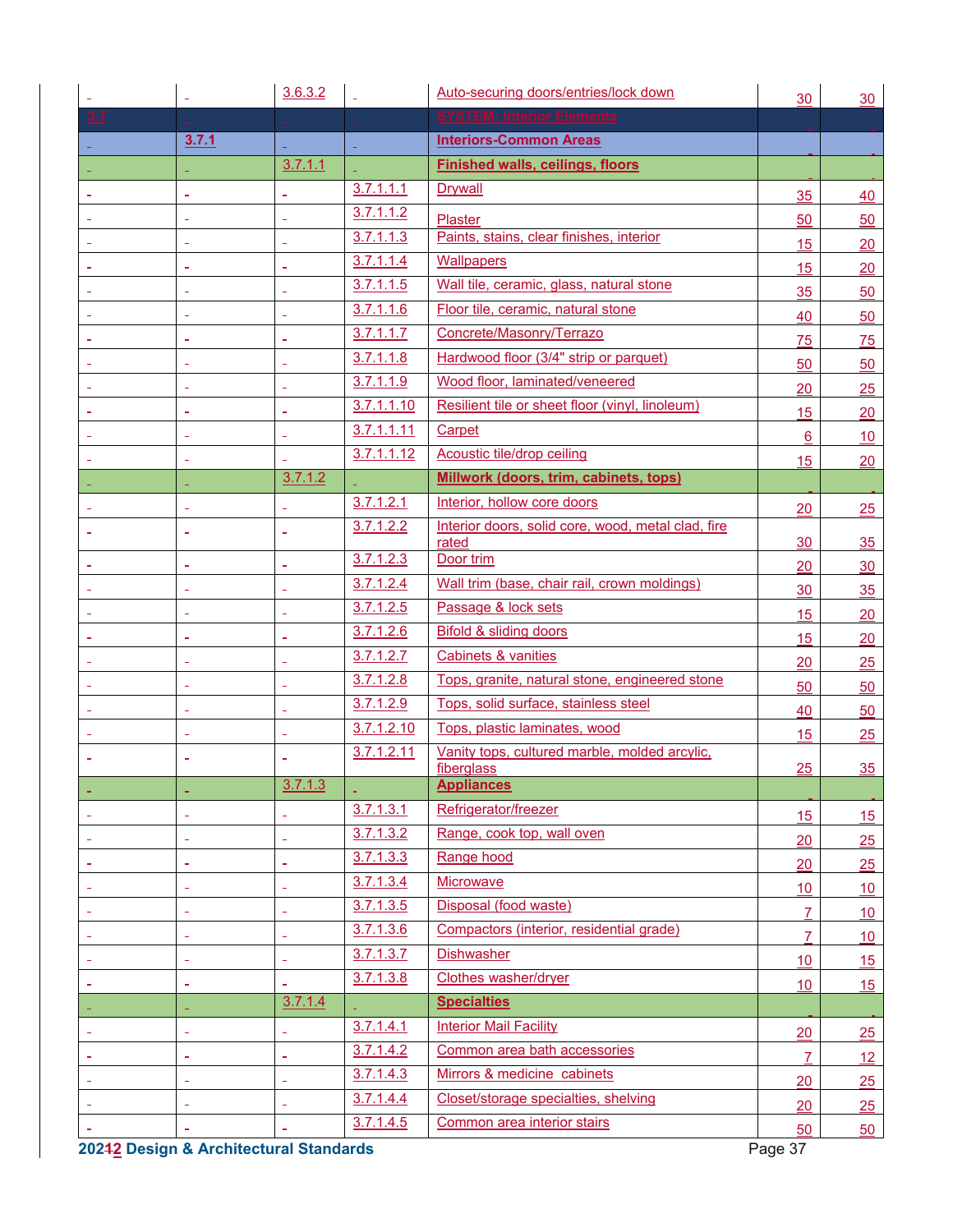|                          |                          |                      | 3.7.1.4.6        | Common area railings                                  | 15               | 25               |
|--------------------------|--------------------------|----------------------|------------------|-------------------------------------------------------|------------------|------------------|
|                          |                          | $\ddot{\phantom{1}}$ | 3.7.1.4.7        | <b>Bath/kitchen vent/exhaust fans</b>                 | 15               | 15               |
|                          |                          | Ĭ.                   | 3.7.1.4.8        | <b>Ceiling fans</b>                                   | 15               | 15 <sub>1</sub>  |
| $\blacksquare$           | ÷,                       | ÷,                   | 3.7.1.4.9        | Window treatments, drapery rods, shades, blinds,      |                  |                  |
|                          |                          |                      | 3.7.1.4.10       | etc<br>Indoor recreation and fitness equipment        | 15               | 25               |
| $\overline{\phantom{0}}$ | ÷,                       | $\equiv$             | 3.7.1.4.11       | Entertainment centers, theatre projection and         | 10 <sup>1</sup>  | 15 <sub>1</sub>  |
|                          | ÷,                       | $\blacksquare$       |                  | seating                                               | 15               | 25               |
|                          | 3.7.2                    |                      | ÷.               | <b>Interiors-Dwelling Units</b>                       |                  |                  |
|                          |                          | 3.7.2.1              |                  | <b>Finished walls, ceilings, floors</b>               |                  |                  |
|                          |                          |                      | 3.7.2.1.1        | <b>Drywall</b>                                        | 35               | 40               |
|                          | $\overline{\phantom{0}}$ | ÷,                   | 3.7.2.1.2        | Plaster                                               | 50               | 50               |
| $\overline{\phantom{a}}$ | $\blacksquare$           | ÷,                   | 3.7.2.1.3        | Paints, stains, clear finishes, interior              | 10 <sup>°</sup>  | 15 <sub>15</sub> |
| $\equiv$                 | $\overline{\phantom{a}}$ | $\blacksquare$       | 3.7.2.1.4        | <b>Wallpapers</b>                                     | 10               | 15               |
| $\equiv$                 | ÷.                       | $\overline{a}$       | 3.7.2.1.5        | Wall tile, ceramic, glass, natural stone              | 30               | 40               |
| $\equiv$                 | Ĭ.                       | ÷,                   | 3.7.2.1.6        | Floor tile, ceramic, natural stone                    | 40               | 50               |
|                          |                          |                      | 3.7.2.1.7        | Concrete/Masonry/Terrazzo                             | 75               | 75               |
|                          | ÷                        | $\blacksquare$       | 3.7.2.1.8        | Hardwood floor (3/4" strip or parquet)                | 50               | 50               |
|                          | $\overline{\phantom{a}}$ | ÷,                   | 3.7.2.1.9        | Wood floor, laminated/veneered                        | 15               | 20               |
| $\equiv$                 | ÷.                       | $\Box$               | 3.7.2.1.10       | Resilient tile or sheet floor (vinyl, linoleum)       | 15               | 20               |
| $\overline{\phantom{a}}$ | $\blacksquare$           | $\blacksquare$       | 3.7.2.1.11       | Carpet                                                | 6                | 10               |
|                          |                          |                      | 3.7.2.1.12       | Acoustic tile/drop ceiling                            | 15               | 20               |
|                          | ÷                        | 3.7.2.2              |                  | Millwork (doors, trim, cabinets, tops)                |                  |                  |
| $\blacksquare$           | Ĭ.                       |                      | 3.7.2.2.1        | Interior, hollow core doors                           | 20               | 25               |
|                          | $\equiv$                 | $\Box$               | 3.7.2.2.2        | Interior doors, solid core, wood, metal clad          | 30               | 35               |
| $\overline{\phantom{0}}$ | $\overline{\phantom{a}}$ | $\blacksquare$       | 3.7.2.2.3        | Door trim                                             | 20               | 30               |
|                          | $\blacksquare$           | ÷,                   | 3.7.2.2.4        | Wall trim (base, chair rail, crown moldings)          | 25               | 35               |
|                          | Ĭ.                       | ÷,                   | 3.7.2.2.5        | Passage & lock sets                                   | 12               | 20               |
|                          |                          |                      | 3.7.2.2.6        | <b>Bifold &amp; sliding doors</b>                     | 12               | 20               |
|                          | $\equiv$                 | ÷,                   | 3.7.2.2.7        | <b>Cabinets &amp; vanities</b>                        | 20               | 25               |
| $\blacksquare$           | $\blacksquare$           | $\equiv$             | <u>3.7.2.2.8</u> | <u>Tops, granite, natural stone, engineered stone</u> | 50               | 50               |
| $\blacksquare$           | $\blacksquare$           | $\equiv$             | 3.7.2.2.9        | Tops, solid surface, stainless steel                  | 40               | 50               |
| $\blacksquare$           | $\equiv$                 | $\Box$               | 3.7.2.2.10       | Tops, plastic laminates, wood                         | 15               | 25               |
| $\blacksquare$           | ä,                       | ä,                   | 3.7.2.2.11       | Vanity tops, cultured marble, molded acrylic,         |                  |                  |
|                          |                          | 3.7.2.3              |                  | fiberglass<br><b>Appliances</b>                       | 25               | 35 <sub>2</sub>  |
|                          |                          |                      | 3.7.2.3.1        | Refrigerator/freezer                                  |                  |                  |
| $\overline{\phantom{a}}$ |                          |                      | 3.7.2.3.2        | Range, cook top, wall oven                            | 12 <sub>2</sub>  | 15               |
| $\blacksquare$           | ÷                        | $\blacksquare$       | 3.7.2.3.3        | Range hood                                            | 15 <sub>15</sub> | 25               |
| $\equiv$                 |                          | ÷,                   | 3.7.2.3.4        | <b>Microwave</b>                                      | 15               | 25               |
| $\equiv$                 | $\blacksquare$           | $\equiv$             | 3.7.2.3.5        | Disposal (food waste)                                 | 10 <sup>°</sup>  | 10               |
| $\blacksquare$           | $\overline{\phantom{a}}$ | $\blacksquare$       |                  |                                                       | $\overline{7}$   | 10               |
| $\equiv$                 |                          |                      | 3.7.2.3.6        | Compactors (interior, residential grade)              | $\overline{7}$   | 10               |
| $\equiv$                 |                          | $\blacksquare$       | 3.7.2.3.7        | <b>Dishwasher</b>                                     | 10 <sub>1</sub>  | 15               |
| $\overline{\phantom{a}}$ |                          |                      | 3.7.2.3.8        | Clothes washer/dryer                                  | 10 <sup>°</sup>  | 15               |
|                          |                          | 3.7.2.4              |                  | <b>Specialties</b>                                    |                  |                  |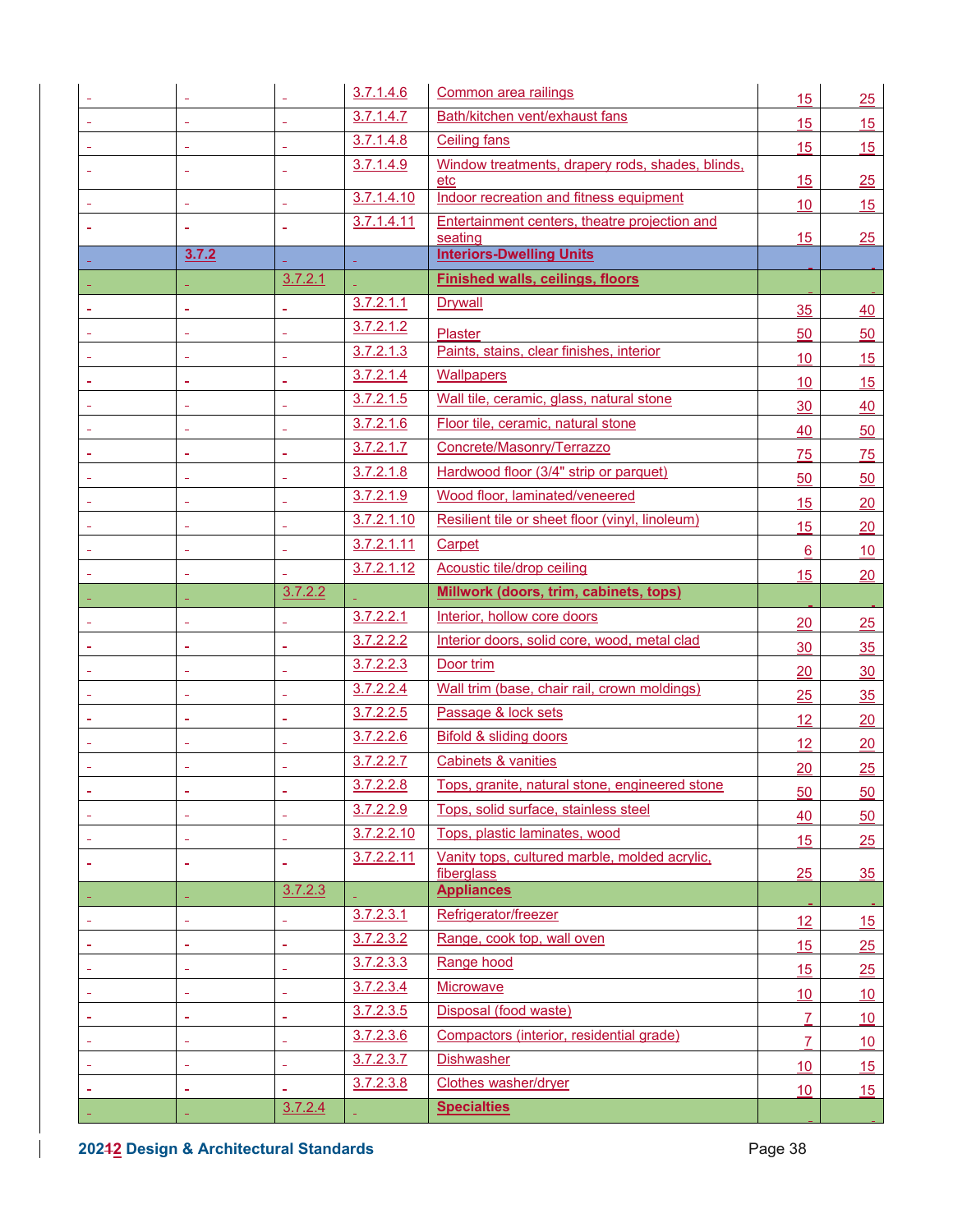|     |                     |                     | 3.7.2.4.1           | Bath accessories (towel bars, grab bars, etc)                      | $\overline{7}$   | 12              |
|-----|---------------------|---------------------|---------------------|--------------------------------------------------------------------|------------------|-----------------|
|     | $\bar{a}$           | $\equiv$            | 3.7.2.4.2           | Mirrors & medicine cabinets                                        | 15 <sub>15</sub> | 25              |
|     | $\bar{\phantom{a}}$ | $\bar{\phantom{a}}$ | 3.7.2.4.3           | Closet/storage specialties, shelving                               | 15 <sub>15</sub> | 25              |
|     | $\blacksquare$      | $\blacksquare$      | 3.7.2.4.4           | <b>Interior stairs</b>                                             | 50               | 50              |
|     | $\bar{\phantom{a}}$ | $\bar{\phantom{a}}$ | 3.7.2.4.5           | <b>Stair and loft railings</b>                                     | 20               | 25              |
|     | $\blacksquare$      | $\blacksquare$      | 3.7.2.4.6           | Bath/kitchen vent/exhaust fans                                     | 15 <sub>1</sub>  | 15 <sub>1</sub> |
|     | $\Box$              | ÷,                  | 3.7.2.4.7           | <b>Ceiling fans</b>                                                | 10               | 15              |
|     | $\bar{\phantom{a}}$ | $\blacksquare$      | 3.7.2.4.8           | Window treatments, drapery rods, shades, blinds,<br>etc            |                  | 20              |
|     |                     |                     |                     |                                                                    | 10 <sup>°</sup>  |                 |
| 4.1 |                     |                     |                     | <b>Environmental Measures (not elsewhere</b>                       |                  |                 |
|     |                     |                     |                     | defined)                                                           |                  |                 |
|     | 4.1.1               | ä,                  | $\sim$              | Radon mitigation system periodic tests                             | 5                | $\overline{5}$  |
|     | 4.1.2               | $\bar{\phantom{a}}$ | $\sim$              | Environmental remediation system periodic tests                    | 5                | $\overline{5}$  |
|     | 4.1.3               | $\Box$              | $\blacksquare$      | <b>Environmental remediation alarms</b>                            | $\overline{5}$   | $\overline{5}$  |
|     | 4.1.4               | ä,                  | $\blacksquare$      | Environmental remediation pumps & equipment                        | 5                | $\overline{5}$  |
|     | 4.1.5               | $\blacksquare$      | $\blacksquare$      | Mold-treat-remediate (see other items for paint,<br>drywall, etc.) | 100              | 100             |
| 4.2 |                     | Ξ                   | ÷,                  | <b>Lead based paint, asbestos remediation</b>                      |                  |                 |
|     | 4.2.1               | $\equiv$            | $\bar{\phantom{a}}$ | <b>Testing</b>                                                     | 100              | 100             |
|     | 4.2.2               | $\bar{a}$           | $\bar{\phantom{a}}$ | Lead based paint encapsulation                                     | 10               | 10 <sup>°</sup> |
|     | 4.2.3               | ÷.                  | $\bar{\phantom{a}}$ | <b>Lead based paint (remove)</b>                                   | 100              | 100             |
|     | 4.2.4               | $\blacksquare$      | $\bar{\phantom{a}}$ | Asbestos (remove)                                                  | 100              | 100             |
| 4.3 |                     |                     |                     | <b>Commercial Tenant Improvements</b>                              |                  |                 |
|     | 4.3.1               | $\Box$              | $\blacksquare$      | Owner provided item(s) (specify)                                   | 5                | $\overline{5}$  |
|     | 4.3.2               | ä,                  | $\bar{a}$           | Owner provided \$ allowance (specify)                              | 5                | $\overline{5}$  |

| <b>SITE: Utilities/Development</b> | <b>Type</b>              | Family        | <b>Senior</b> | <b>Notes</b> |
|------------------------------------|--------------------------|---------------|---------------|--------------|
| <b>Sanitary treatment</b> [MS1]    |                          | 40            | 40            |              |
| <b>Lift station motors</b>         |                          | 40            | 40            |              |
| <b>Lift station enclosures</b>     |                          | $30+$         | $30+$         |              |
| <b>Site sanitary lines</b>         |                          | 40            | 40            |              |
| Site sewer main                    |                          | 40            | 40            |              |
| Site water main                    |                          | 40            | 40            |              |
| Water tower                        |                          | $50+$         | $50+$         |              |
| <b>Storm drain lines</b>           |                          | 40            | 40            |              |
| <b>Catch basin</b>                 |                          | 40            | 40            |              |
| Site gas main                      |                          | 40            | 40            |              |
| <b>Site lighting</b>               |                          | 25            | 25            |              |
| <b>Irrigation systems</b>          |                          | 30            | 30            |              |
| Earthwork/Grading                  |                          | $50+$         | $50+$         |              |
| <b>SITE: Amenities</b>             | <b>Type</b>              | <b>Family</b> | <b>Senior</b> |              |
| <b>Roadways</b>                    | <b>Asphalt (sealing)</b> | 5             | 5             |              |
|                                    | Asphalt                  | 25            | 25            |              |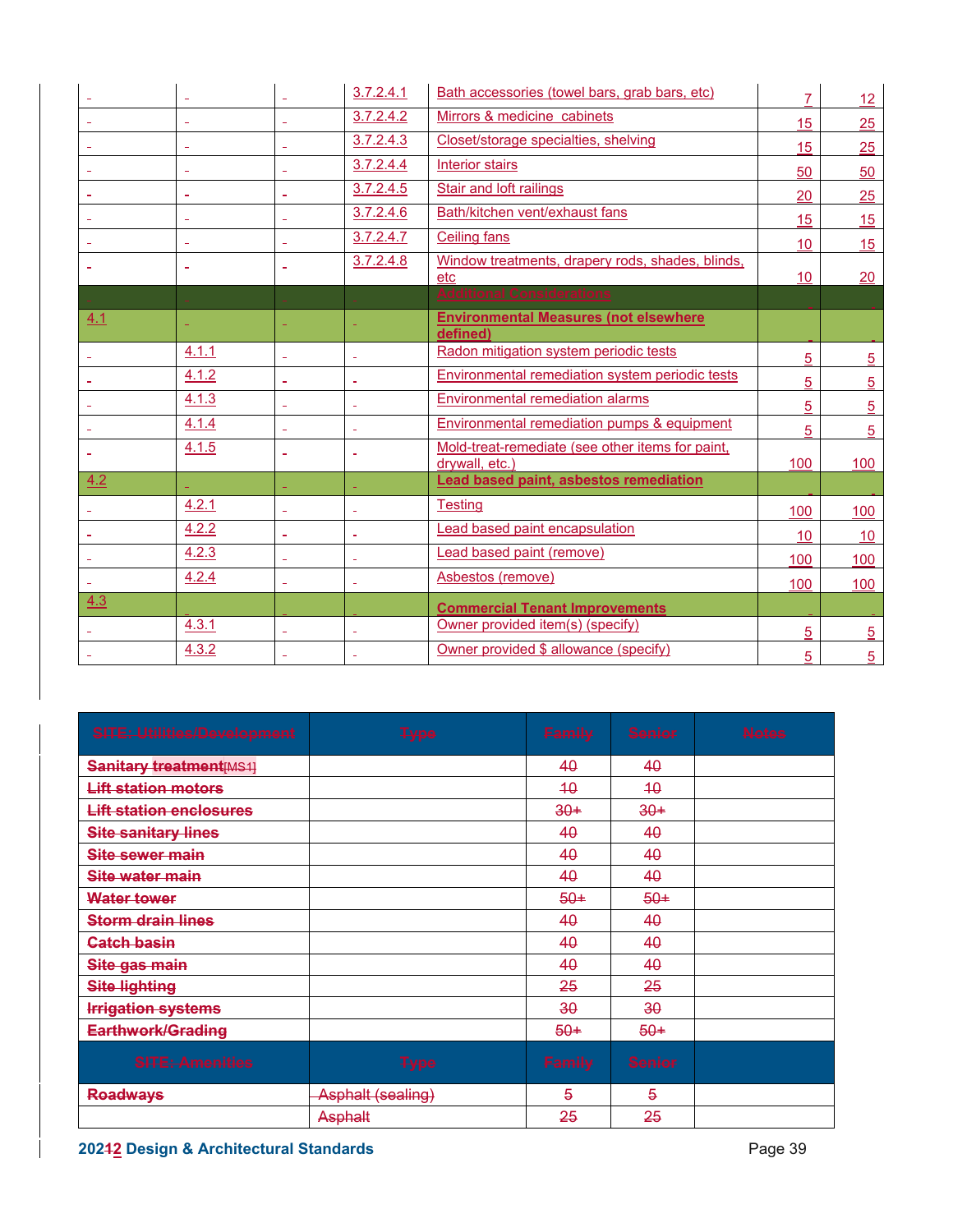| <b>Parking</b>                                   | <b>Asphalt</b>              | 25             | 25              |             |
|--------------------------------------------------|-----------------------------|----------------|-----------------|-------------|
| <b>Pedestrian paving</b>                         | <b>Bituminous</b>           | 45             | 45              |             |
|                                                  | <b>Concrete</b>             | 30             | 30 <sub>o</sub> |             |
| <b>Dumpster enclosures</b>                       |                             | 40             | 40              |             |
| <b>Mail facilities</b><br>(also under Interiors) |                             | 20             | 30              |             |
| Landscaping                                      |                             | 20             | 30              |             |
| <b>Fencing</b>                                   | <b>Chain link</b>           | 25             | 25              |             |
|                                                  | Vinyl post & panel          | 25             | 25              |             |
|                                                  | <b>Stockade</b>             | 45             | 45              |             |
|                                                  | Post and rail               | 45             | 45              |             |
| <b>Built improvements</b>                        |                             |                |                 |             |
| (playgrounds/site furniture)                     |                             | 20             | 20              |             |
| <b>STRUCTURAL</b>                                |                             | <b>Family</b>  | <b>Senior</b>   |             |
| <b>Chimney</b>                                   |                             | 25             | 25              | Repair only |
| <b>Foundations</b>                               |                             | $50+$          | $50+$           |             |
| <b>Exterior stairs</b>                           | Wood                        | 30             | 30              |             |
|                                                  | Filled metal pan            | 20             | 20              |             |
|                                                  | Concrete                    | 25             | 25              |             |
| <b>Fire escape</b>                               |                             | 40             | 40              |             |
| <b>Exterior walls</b>                            | Aluminum siding             | 45             | 45              |             |
|                                                  | <b>Brick or Block</b>       | 40             | 40              |             |
|                                                  | Stone veneer                | 20             | 20              |             |
|                                                  | Glass block                 | 45             | 45              |             |
|                                                  | Granite block               | 40             | 40              |             |
|                                                  | Metal/Glass curtain wall    | 40             | 40              |             |
|                                                  | Precast concrete panel      | 45             | 45              |             |
|                                                  | Vinyl siding 0.030 to 0.040 | 45             | 45              |             |
|                                                  | Vinyl siding 0.042 to 0.055 | 30             | 30              |             |
|                                                  | Wood siding/ shingles       | $\overline{5}$ | $\overline{5}$  |             |
|                                                  | Portland cement stucco      | 30             | 30              |             |
| <b>Parapet wall</b>                              |                             | 30             | 30 <sub>2</sub> |             |
| <b>Basement stairs</b>                           |                             | $50+$          | $50+$           |             |
| <b>Waterproofing foundation</b>                  |                             | $50+$          | $50+$           |             |
| <b>Bulkheads</b>                                 |                             | 6              | 20              |             |
| <b>Retaining walls</b>                           | Concrete                    | 20             | 20              |             |
|                                                  | <b>Masonry</b>              | 45             | 45              |             |
|                                                  | Wood                        | 45             | 45              |             |
|                                                  | <b>Stone</b>                | 45             | 45              |             |
| <b>Wood floor framing</b>                        |                             | $50+$          | $50+$           |             |
| <b>Stair structure</b>                           |                             | $50+$          | $50+$           |             |
| <b>Roof structure</b>                            |                             | $50+$          | $50+$           |             |
| <b>Porches</b>                                   |                             | 50             | 50              |             |
| <b>Wood decks</b>                                |                             | 20             | 20              |             |
| <b>Storage sheds/Accessory</b><br>buildings      |                             | $30^{\circ}$   | 30 <sub>1</sub> |             |
| <b>Carports</b>                                  |                             | 40             | 40              |             |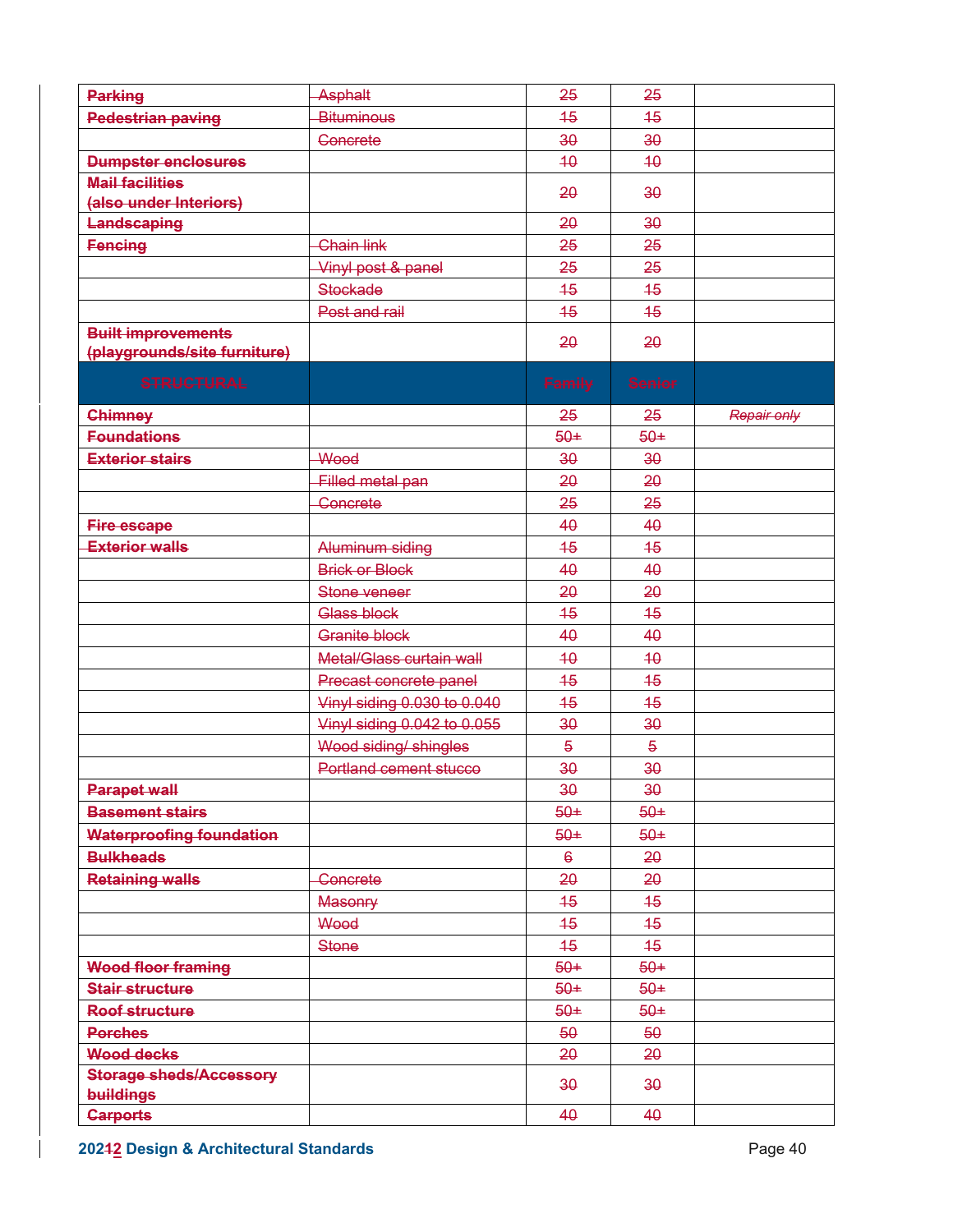| <b>Garages</b>                                                                  |                                                   | $50+$         | $50+$           |                                                                          |
|---------------------------------------------------------------------------------|---------------------------------------------------|---------------|-----------------|--------------------------------------------------------------------------|
| <b>Canopies</b>                                                                 | Wood/Metal                                        | 40            | 40              |                                                                          |
|                                                                                 | <b>Concrete</b>                                   | 20            | 20              |                                                                          |
| <b>EXTERIOR ENVELOPE</b>                                                        |                                                   | <b>Family</b> | <b>Senior</b>   |                                                                          |
| <b>Ceilings, exterior or open</b>                                               |                                                   | 5             | 5               |                                                                          |
| <b>Exterior doors</b>                                                           | Aluminum storefront                               | $20+$         | $30+$           |                                                                          |
|                                                                                 | Steel commercial                                  | 20            | 20              |                                                                          |
|                                                                                 | <b>Steel residential</b>                          | 40            | 20              |                                                                          |
|                                                                                 | <b>Wood residential</b>                           | $20+$         | $30+$           |                                                                          |
|                                                                                 | <b>Historic</b>                                   | Per SHPO      | Per SHPO        |                                                                          |
| <b>Storm/Screen doors</b>                                                       |                                                   | Ŧ.            | 45              |                                                                          |
| <b>Storm/Screen windows</b>                                                     |                                                   | 20            | 20              |                                                                          |
| <b>Windows</b>                                                                  | Single pane and/or metal non-<br>thermally broken | 20            | 20              | <b>Not permitted as</b><br>replacement unless<br><b>SHPO</b> recommended |
|                                                                                 | Aluminum storefront                               | $20+$         | $20+$           |                                                                          |
|                                                                                 | Aluminum thermal broken                           | $30+$         | $30+$           |                                                                          |
|                                                                                 | Vinyl thermal pane                                | $30+$         | $30+$           |                                                                          |
|                                                                                 | <b>Historic</b>                                   | Per SHPO      | Per SHPO        |                                                                          |
| Window frames & glazing                                                         |                                                   | 30            | 30              |                                                                          |
| <b>Window security</b>                                                          |                                                   | 40            | 40              |                                                                          |
| <b>Roof covering</b>                                                            | Aluminum shingles                                 | 40            | 40              |                                                                          |
|                                                                                 | <b>Asphalt shingles</b>                           | 30            | 30              |                                                                          |
|                                                                                 |                                                   |               |                 | Repair only, not                                                         |
|                                                                                 | Built up (BUR)                                    | 20            | 20              | permitted as<br>replacement                                              |
|                                                                                 | <b>Membrane</b>                                   | 20            | 20              |                                                                          |
|                                                                                 | <b>Metal</b>                                      | 40            | 40              |                                                                          |
|                                                                                 | Shingles (slate, tile, clay, etc.)                | $50+$         | $50+$           |                                                                          |
| Roof drainage, exterior<br>(gutter, downspouts,<br>splash blocks, rwc<br>boots) |                                                   | 25            | 25              |                                                                          |
| Roof drainage,<br>interior (drain covers)                                       |                                                   | $50+$         | $50+$           |                                                                          |
| Flashing, fascia, and<br>trim                                                   |                                                   | $20+$         | $20+$           |                                                                          |
| <b>Roof railings</b>                                                            |                                                   | 40            | 40              |                                                                          |
| <b>Hatches/Skylights</b>                                                        | <b>Access hatch</b>                               | $30^{\circ}$  | 30 <sub>°</sub> |                                                                          |
|                                                                                 | Smoke hatch/skylight                              | 25            | 25              |                                                                          |
| <b>Service doors</b>                                                            |                                                   | 25            | 25              |                                                                          |
| Seffits                                                                         | Wood                                              | 5             | $\overline{6}$  | Not permitted as<br>replacement unless<br><b>SHPO</b> recommended        |
|                                                                                 | Aluminum or Vinyl                                 | 25            | 25              |                                                                          |
|                                                                                 | <b>Concrete Board/Fiber</b><br><b>Cement</b>      | $50+$         | $50+$           |                                                                          |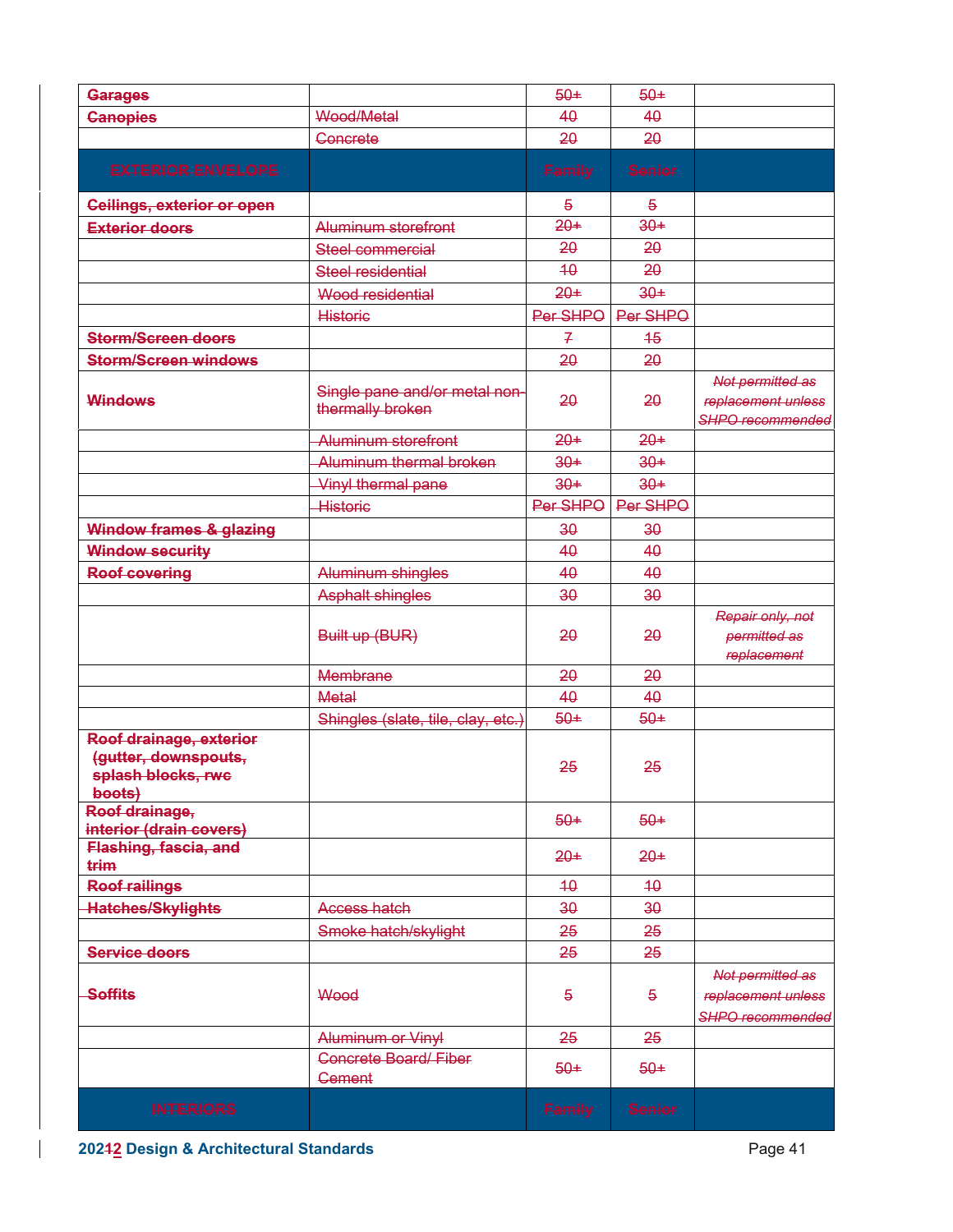| <b>Common Area: Doors</b>                                        | Solid core/steel                    | $20+$                   | $30+$                 |                       |
|------------------------------------------------------------------|-------------------------------------|-------------------------|-----------------------|-----------------------|
| <b>Common Area: Floors</b>                                       | Historic/Terrazzo                   | $50+$                   | $50+$                 |                       |
|                                                                  | <b>T&amp;G hardwood</b>             | $30+$                   | $30+$                 |                       |
|                                                                  | Resilient, vinyl plank              | $+0+$                   | $20+$                 |                       |
|                                                                  | Resilient, sheet vinyl              | $+0+$                   | $20+$                 |                       |
|                                                                  | Resilient, other (epoxy)            | $40+$                   | $20+$                 |                       |
|                                                                  | <b>VCT</b>                          | $45+$                   | $20+$                 |                       |
|                                                                  | Ceramic tile                        | $30+$                   | $50+$                 |                       |
| <b>Common Area: Railings</b>                                     |                                     | $30+$                   | $30+$                 |                       |
| <b>Common Area: Ceilings</b>                                     | Concrete/Drywall/Plaster            | $50+$                   | $50+$                 |                       |
|                                                                  | <b>Acoustic Tile</b>                | 20                      | 20                    |                       |
| <b>Common Area:</b>                                              |                                     |                         |                       |                       |
| <b>Countertop/sink</b>                                           |                                     | 20                      | 20                    |                       |
| <b>Common Area: Bathroom</b>                                     |                                     | $20+$                   | $30+$                 |                       |
| accessories                                                      |                                     |                         |                       |                       |
| <b>Common Area: Dishwasher</b>                                   |                                     | 40                      | 45                    |                       |
| <b>Common Area: Disposal</b>                                     |                                     | $\overline{5}$          | 8                     |                       |
| <b>Common Area: Walls</b>                                        |                                     | $50+$                   | $50+$                 |                       |
| <b>Common Area: Kitchen</b>                                      | <b>HUD spec/plywood/solid</b>       | $20+$                   | $30+$                 |                       |
| cabinets                                                         | wood<br>Wood construction           |                         |                       |                       |
|                                                                  |                                     | 20<br>45                | 25<br>45              |                       |
| <b>Common Area: Refrigerator</b><br><b>Insulation/Wall</b>       |                                     | $50+$                   | $50+$                 |                       |
| <b>Mail facilities</b>                                           |                                     |                         |                       |                       |
|                                                                  |                                     | 20<br>$50+$             | 30<br>$50+$           |                       |
| <b>Dwelling Unit: Slab</b>                                       |                                     |                         |                       |                       |
|                                                                  |                                     |                         |                       |                       |
| <b>Dwelling Unit: Floors</b>                                     | <b>Carpet - solution-dyed nylon</b> | 40                      | 20                    |                       |
|                                                                  | Garpet - olefin                     |                         |                       | Must be replaced with |
|                                                                  |                                     | $\overline{f}$          | 40                    | OHFA-permitted        |
|                                                                  |                                     |                         | $35+$                 | material              |
|                                                                  | <b>T&amp;G hardwood</b>             | $20+$<br>$15+$          | $20+$                 |                       |
|                                                                  | Resilient, vinyl plank              | $15+$                   | $20+$                 |                       |
|                                                                  | Resilient, sheet vinyl              | $45+$                   | $25+$                 |                       |
|                                                                  | Resilient, other (epoxy)            | $40+$                   | $25+$                 |                       |
|                                                                  | VCT (no wax)<br>Ceramic tile        | $30+$                   | $30+$                 |                       |
|                                                                  | <b>Concrete/ Stained</b>            | $50+$                   | $50+$                 |                       |
| <b>Dwelling Unit: Stair finishes</b>                             | Resilient/rubber                    | $20+$                   | $30+$                 |                       |
| <b>Dwelling Unit: Bathroom</b>                                   |                                     |                         |                       |                       |
| accessories/vanities                                             |                                     | 40                      | $\overline{45}$       |                       |
| <b>Dwelling Unit: Interior doors</b>                             | Solid core doors                    | 30 <sub>2</sub>         | $35+$                 |                       |
|                                                                  | <b>Hollow core doors</b>            | $40^{\circ}$            | 20                    |                       |
|                                                                  | Glass doors                         | 25                      | 30 <sub>2</sub>       |                       |
| <b>Dwelling Unit: Kitchen</b>                                    | <b>HUD spec/plywood/solid</b>       |                         |                       |                       |
| cabinets                                                         | wood                                | $20+$                   | $30+$                 |                       |
|                                                                  | Wood construction                   | <del>20</del>           | 25                    |                       |
| <b>Dwelling Unit:</b>                                            |                                     | $45+$                   | $20+$                 |                       |
| <b>Countertop/sink</b>                                           |                                     |                         |                       |                       |
| <b>Dwelling Unit: Dishwasher</b>                                 |                                     | 40                      | $\overline{45}$       |                       |
| <b>Dwelling Unit: Disposal</b><br><b>Dwelling Unit: Ceilings</b> | Concrete/Drywall/Plaster            | $\overline{6}$<br>$50+$ | $\mathbf{8}$<br>$50+$ |                       |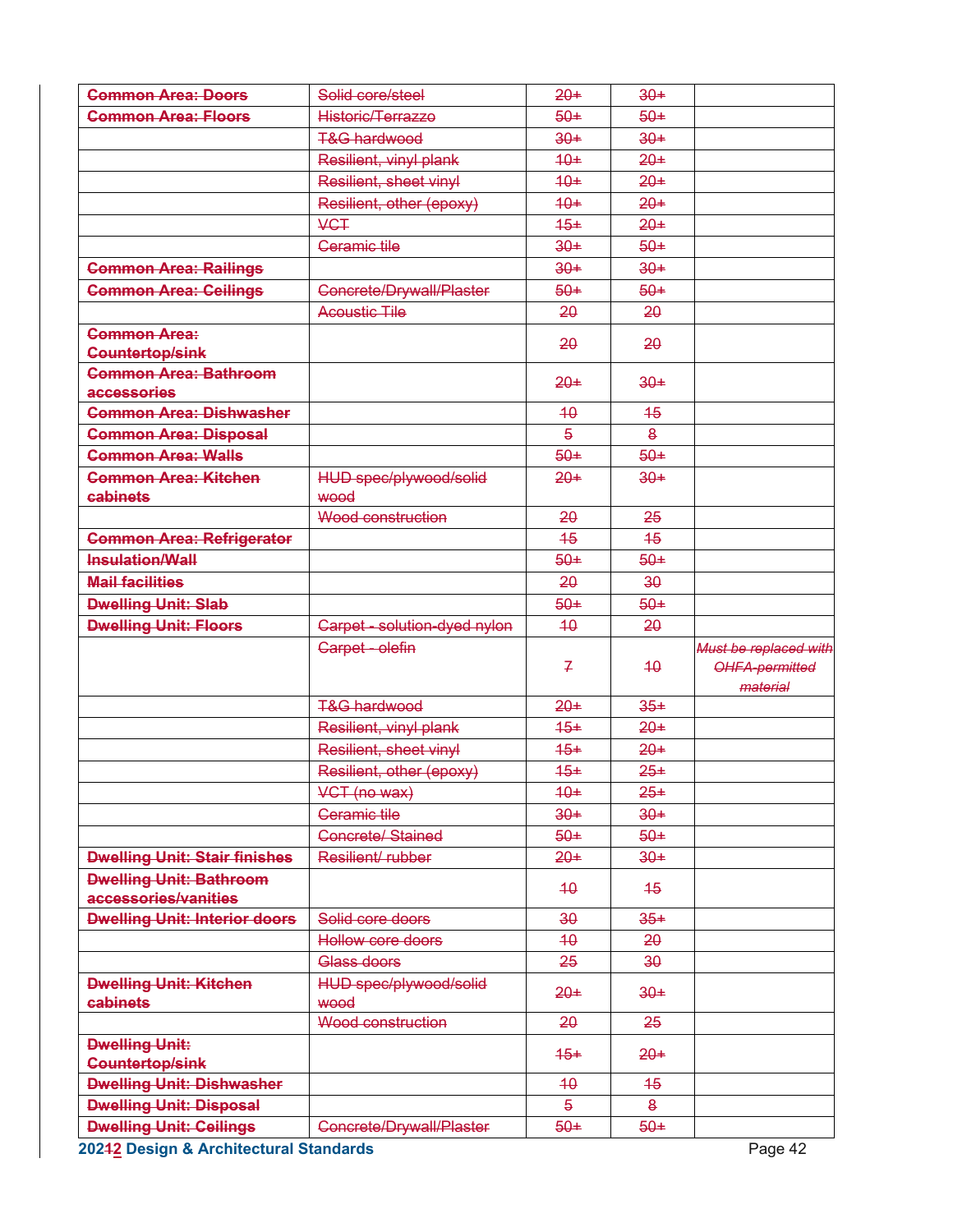|                                                          | <b>Acoustic Tile</b>                            | 20                               | 20                               |  |
|----------------------------------------------------------|-------------------------------------------------|----------------------------------|----------------------------------|--|
| <b>Dwelling Unit: Walls</b>                              |                                                 | $50+$                            | $50+$                            |  |
| <b>Dwelling Unit: Range</b>                              |                                                 | 45                               | 20                               |  |
| <b>Dwelling Unit: Range hood</b>                         |                                                 | 45                               | 45                               |  |
| <b>Dwelling Unit: Refrigerator</b>                       |                                                 | 45                               | $\overline{45}$                  |  |
| <b>ACCESSIBILITY</b>                                     |                                                 | Family                           | <b>Senior</b>                    |  |
| Sidewalk detectable warning                              |                                                 | $5+$                             | $+0+$                            |  |
| <b>strips</b>                                            |                                                 |                                  |                                  |  |
| <b>Parking lot markings</b>                              |                                                 | $2+$                             | $2+$                             |  |
| <b>Parking signs</b>                                     |                                                 | $5+$                             | $7+$                             |  |
| <b>Curb ramps</b>                                        | Concrete                                        | $+0+$                            | $40+$                            |  |
| <b>Accessibility ramps</b>                               | Concrete                                        | $20+$                            | $30+$                            |  |
|                                                          | Metal                                           | $\overline{45}$                  | $45+$                            |  |
|                                                          | Wood                                            | 40                               | 40                               |  |
| <b>Entry door opener</b>                                 |                                                 | $5+$                             | $\overline{a}$                   |  |
| <b>Common area doors</b>                                 | With kick plate protection                      | See solid                        | See solid                        |  |
|                                                          |                                                 | core Doors                       | core Doors                       |  |
| <b>Common area wall guards</b>                           |                                                 | $\overline{5}$<br>$\overline{5}$ | 40                               |  |
| <b>Common area corner guards</b><br>Common area bathroom |                                                 |                                  | 40                               |  |
| <b>fixtures</b>                                          | <b>Toilet and sink</b>                          | 45                               | 20                               |  |
| <b>Common area accessories</b>                           | Grab bars, towel and toilet<br>paper dispensers | $\overline{6}$                   | $\overline{a}$                   |  |
| <b>Accessible unit doors</b>                             | With kick plate protection                      | See solid<br>core doors          | See solid<br>core doors          |  |
| <b>Accessible unit walls</b>                             | With 10" toe kick                               | $20+$                            | $20+$                            |  |
|                                                          | No 10" toe kick protection                      | $5+$                             | $40+$                            |  |
| Accessible unit kitchens                                 |                                                 | $+0+$                            | $20+$                            |  |
| Accessible unit bathrooms                                |                                                 | $40+$                            | $20+$                            |  |
| <b>PLUMBING SYSTEM</b>                                   |                                                 | <b>Family</b>                    | <b>Senior</b>                    |  |
| <b>Gas distribution</b>                                  |                                                 | $50+$                            | $50+$                            |  |
| <b>Tank water heater</b>                                 | <del>Electric</del>                             | $20+$                            | $20+$                            |  |
|                                                          | <b>Gas</b>                                      | $15 - 20$                        | $15 - 20$                        |  |
| <b>Tankless water heater,</b><br>individual units        | <b>Electric</b>                                 | $20+$                            | $30+$                            |  |
|                                                          | <del>Gas</del>                                  | 20                               | $25 -$                           |  |
| <b>Common Area plumbing</b>                              |                                                 | $+5$                             | $+5$                             |  |
| fixtures (sink, toilet, tub)                             |                                                 |                                  |                                  |  |
| <b>Dwelling Unit plumbing</b>                            |                                                 |                                  |                                  |  |
|                                                          |                                                 | 20                               | 20 <sub>1</sub>                  |  |
| fixtures (sink, toilet, tub)                             |                                                 |                                  |                                  |  |
| <b>Radiant heating</b>                                   | <b>Hydronic (baseboard or</b><br>freestanding)  | $50^{\circ}$                     | 50 <sup>°</sup>                  |  |
| Unit-level DHW                                           |                                                 | 40                               | 40                               |  |
| <b>Hot &amp; cold water distribution</b>                 |                                                 | 50                               | 50                               |  |
| <b>Sanitary waste &amp; vent system</b>                  |                                                 | 25                               | 25                               |  |
| Sewage ejectors                                          |                                                 | 25                               | 25                               |  |
| Sump pump                                                | <b>Residential</b><br>Commercial                | $\mathcal{F}$<br>45 <sub>1</sub> | $\mathcal{F}$<br>45 <sub>2</sub> |  |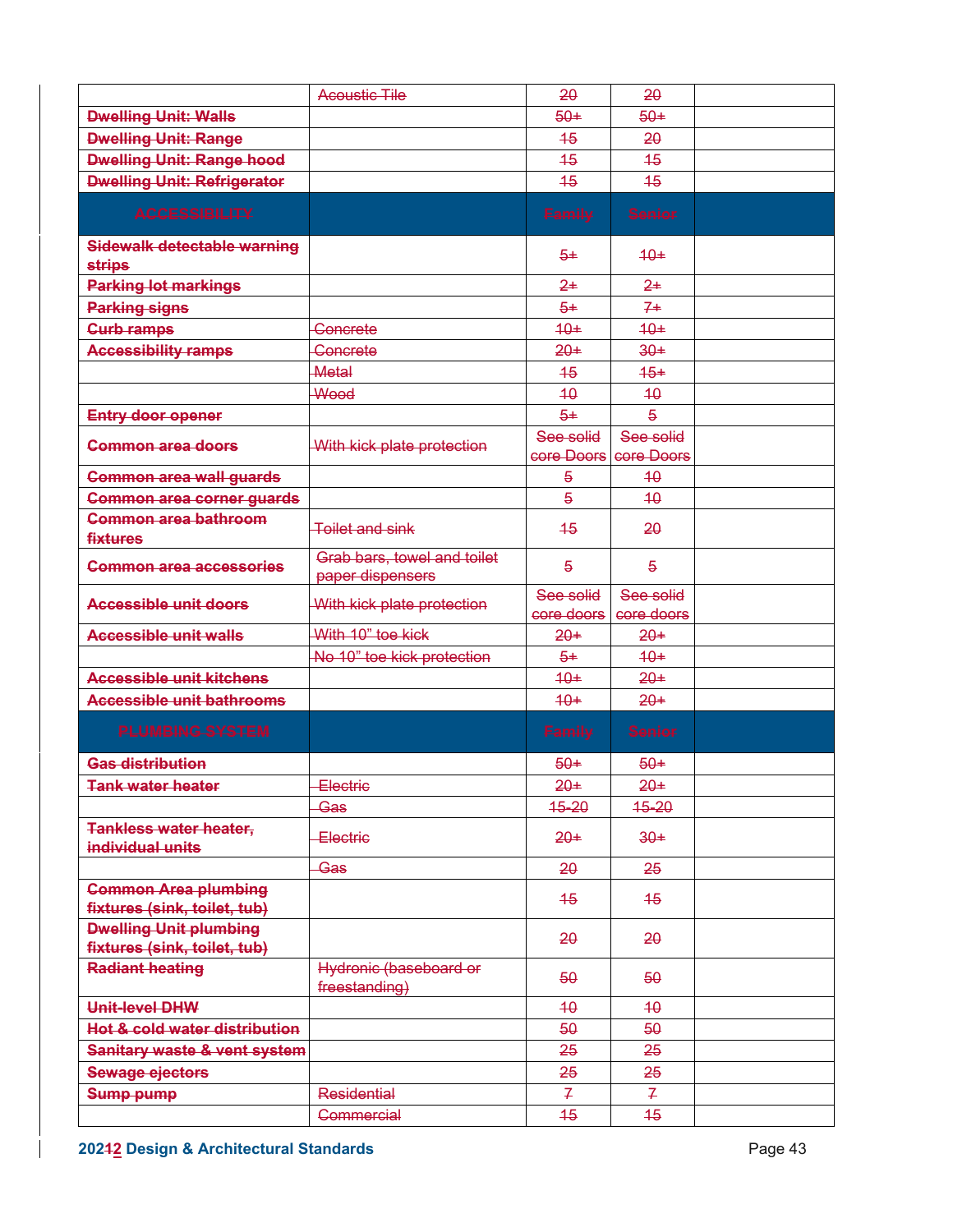| Electric fan coil<br><b>Unit HVAC</b><br>20<br>20<br>Electric heat/AC<br>45<br>45<br>Evap. condenser (swamp<br>20<br>20<br>cooler)<br>Gas furnace, split DX AC<br>20<br>20<br>Heat pump w/suppl. electric<br>45<br>45<br>Heat pump, water source<br>20<br>20<br>Hydronic fan coil<br>30<br>$30^{\circ}$<br>Hydronic heat/electric AC<br>20<br>20<br>Radiant steam heat<br>50<br>50<br>Electric base board heat<br>OHFA-permitted<br>45<br>45<br>option<br>Unit vent/exhaust<br>45<br>45<br><b>Central unit exhaust, roof</b><br>20<br>20<br>mounted<br><b>Chilled water distribution</b><br>25<br>25<br><b>Cooling tower</b><br>40<br>40<br><b>Cooling only</b><br>45<br><b>HVAC</b><br>45<br>Heat only<br>45<br>45<br><b>Heating &amp; Cooling</b><br>45<br>45<br>Boiler room equipment/vents<br>25<br>25<br>Oil-fired, sectional<br><b>Beilers</b><br>22<br>22<br>Gas/dual fuel, sectional<br>25<br>25<br>Oil/gas/dual fired, low MBH<br>30<br>30<br>Oil/gas/dual fired, high MBH<br>40<br>40<br>Gas fired atmospheric<br>25<br>25<br><b>Electric</b><br>20<br>20<br><b>DHW</b> generation<br><b>Tank only, dedicated fuel</b><br>40<br>40<br><b>Boiler</b><br>45<br>45<br><b>External tankless</b><br>45<br>45<br><b>Instantaneous</b><br>20<br>20<br>Small (up to 150gals)<br>42<br><b>DHW storage tanks</b><br>42<br>$\overline{f}$<br>Large (over 150gals)<br>$\overline{f}$<br>Domestic cold water booster<br>45<br>$\overline{45}$<br><b>pumps</b><br><b>Flue exhaust</b><br>w/boiler<br>w/boiler | <b>HVAC SYSTEM</b>                | <b>Family</b> | <b>Senior</b> |                       |
|-----------------------------------------------------------------------------------------------------------------------------------------------------------------------------------------------------------------------------------------------------------------------------------------------------------------------------------------------------------------------------------------------------------------------------------------------------------------------------------------------------------------------------------------------------------------------------------------------------------------------------------------------------------------------------------------------------------------------------------------------------------------------------------------------------------------------------------------------------------------------------------------------------------------------------------------------------------------------------------------------------------------------------------------------------------------------------------------------------------------------------------------------------------------------------------------------------------------------------------------------------------------------------------------------------------------------------------------------------------------------------------------------------------------------------------------------------------------------------------------------------------|-----------------------------------|---------------|---------------|-----------------------|
|                                                                                                                                                                                                                                                                                                                                                                                                                                                                                                                                                                                                                                                                                                                                                                                                                                                                                                                                                                                                                                                                                                                                                                                                                                                                                                                                                                                                                                                                                                           |                                   |               |               |                       |
|                                                                                                                                                                                                                                                                                                                                                                                                                                                                                                                                                                                                                                                                                                                                                                                                                                                                                                                                                                                                                                                                                                                                                                                                                                                                                                                                                                                                                                                                                                           |                                   |               |               |                       |
|                                                                                                                                                                                                                                                                                                                                                                                                                                                                                                                                                                                                                                                                                                                                                                                                                                                                                                                                                                                                                                                                                                                                                                                                                                                                                                                                                                                                                                                                                                           |                                   |               |               |                       |
|                                                                                                                                                                                                                                                                                                                                                                                                                                                                                                                                                                                                                                                                                                                                                                                                                                                                                                                                                                                                                                                                                                                                                                                                                                                                                                                                                                                                                                                                                                           |                                   |               |               |                       |
|                                                                                                                                                                                                                                                                                                                                                                                                                                                                                                                                                                                                                                                                                                                                                                                                                                                                                                                                                                                                                                                                                                                                                                                                                                                                                                                                                                                                                                                                                                           |                                   |               |               |                       |
|                                                                                                                                                                                                                                                                                                                                                                                                                                                                                                                                                                                                                                                                                                                                                                                                                                                                                                                                                                                                                                                                                                                                                                                                                                                                                                                                                                                                                                                                                                           |                                   |               |               |                       |
|                                                                                                                                                                                                                                                                                                                                                                                                                                                                                                                                                                                                                                                                                                                                                                                                                                                                                                                                                                                                                                                                                                                                                                                                                                                                                                                                                                                                                                                                                                           |                                   |               |               |                       |
|                                                                                                                                                                                                                                                                                                                                                                                                                                                                                                                                                                                                                                                                                                                                                                                                                                                                                                                                                                                                                                                                                                                                                                                                                                                                                                                                                                                                                                                                                                           |                                   |               |               |                       |
|                                                                                                                                                                                                                                                                                                                                                                                                                                                                                                                                                                                                                                                                                                                                                                                                                                                                                                                                                                                                                                                                                                                                                                                                                                                                                                                                                                                                                                                                                                           |                                   |               |               |                       |
|                                                                                                                                                                                                                                                                                                                                                                                                                                                                                                                                                                                                                                                                                                                                                                                                                                                                                                                                                                                                                                                                                                                                                                                                                                                                                                                                                                                                                                                                                                           |                                   |               |               | Must be replaced with |
|                                                                                                                                                                                                                                                                                                                                                                                                                                                                                                                                                                                                                                                                                                                                                                                                                                                                                                                                                                                                                                                                                                                                                                                                                                                                                                                                                                                                                                                                                                           |                                   |               |               |                       |
|                                                                                                                                                                                                                                                                                                                                                                                                                                                                                                                                                                                                                                                                                                                                                                                                                                                                                                                                                                                                                                                                                                                                                                                                                                                                                                                                                                                                                                                                                                           |                                   |               |               |                       |
|                                                                                                                                                                                                                                                                                                                                                                                                                                                                                                                                                                                                                                                                                                                                                                                                                                                                                                                                                                                                                                                                                                                                                                                                                                                                                                                                                                                                                                                                                                           |                                   |               |               |                       |
|                                                                                                                                                                                                                                                                                                                                                                                                                                                                                                                                                                                                                                                                                                                                                                                                                                                                                                                                                                                                                                                                                                                                                                                                                                                                                                                                                                                                                                                                                                           |                                   |               |               |                       |
|                                                                                                                                                                                                                                                                                                                                                                                                                                                                                                                                                                                                                                                                                                                                                                                                                                                                                                                                                                                                                                                                                                                                                                                                                                                                                                                                                                                                                                                                                                           |                                   |               |               |                       |
|                                                                                                                                                                                                                                                                                                                                                                                                                                                                                                                                                                                                                                                                                                                                                                                                                                                                                                                                                                                                                                                                                                                                                                                                                                                                                                                                                                                                                                                                                                           |                                   |               |               |                       |
|                                                                                                                                                                                                                                                                                                                                                                                                                                                                                                                                                                                                                                                                                                                                                                                                                                                                                                                                                                                                                                                                                                                                                                                                                                                                                                                                                                                                                                                                                                           |                                   |               |               |                       |
|                                                                                                                                                                                                                                                                                                                                                                                                                                                                                                                                                                                                                                                                                                                                                                                                                                                                                                                                                                                                                                                                                                                                                                                                                                                                                                                                                                                                                                                                                                           |                                   |               |               |                       |
|                                                                                                                                                                                                                                                                                                                                                                                                                                                                                                                                                                                                                                                                                                                                                                                                                                                                                                                                                                                                                                                                                                                                                                                                                                                                                                                                                                                                                                                                                                           |                                   |               |               |                       |
|                                                                                                                                                                                                                                                                                                                                                                                                                                                                                                                                                                                                                                                                                                                                                                                                                                                                                                                                                                                                                                                                                                                                                                                                                                                                                                                                                                                                                                                                                                           |                                   |               |               |                       |
|                                                                                                                                                                                                                                                                                                                                                                                                                                                                                                                                                                                                                                                                                                                                                                                                                                                                                                                                                                                                                                                                                                                                                                                                                                                                                                                                                                                                                                                                                                           |                                   |               |               |                       |
|                                                                                                                                                                                                                                                                                                                                                                                                                                                                                                                                                                                                                                                                                                                                                                                                                                                                                                                                                                                                                                                                                                                                                                                                                                                                                                                                                                                                                                                                                                           |                                   |               |               |                       |
|                                                                                                                                                                                                                                                                                                                                                                                                                                                                                                                                                                                                                                                                                                                                                                                                                                                                                                                                                                                                                                                                                                                                                                                                                                                                                                                                                                                                                                                                                                           |                                   |               |               |                       |
|                                                                                                                                                                                                                                                                                                                                                                                                                                                                                                                                                                                                                                                                                                                                                                                                                                                                                                                                                                                                                                                                                                                                                                                                                                                                                                                                                                                                                                                                                                           |                                   |               |               |                       |
|                                                                                                                                                                                                                                                                                                                                                                                                                                                                                                                                                                                                                                                                                                                                                                                                                                                                                                                                                                                                                                                                                                                                                                                                                                                                                                                                                                                                                                                                                                           |                                   |               |               |                       |
|                                                                                                                                                                                                                                                                                                                                                                                                                                                                                                                                                                                                                                                                                                                                                                                                                                                                                                                                                                                                                                                                                                                                                                                                                                                                                                                                                                                                                                                                                                           |                                   |               |               |                       |
|                                                                                                                                                                                                                                                                                                                                                                                                                                                                                                                                                                                                                                                                                                                                                                                                                                                                                                                                                                                                                                                                                                                                                                                                                                                                                                                                                                                                                                                                                                           |                                   |               |               |                       |
|                                                                                                                                                                                                                                                                                                                                                                                                                                                                                                                                                                                                                                                                                                                                                                                                                                                                                                                                                                                                                                                                                                                                                                                                                                                                                                                                                                                                                                                                                                           |                                   |               |               |                       |
|                                                                                                                                                                                                                                                                                                                                                                                                                                                                                                                                                                                                                                                                                                                                                                                                                                                                                                                                                                                                                                                                                                                                                                                                                                                                                                                                                                                                                                                                                                           |                                   |               |               |                       |
|                                                                                                                                                                                                                                                                                                                                                                                                                                                                                                                                                                                                                                                                                                                                                                                                                                                                                                                                                                                                                                                                                                                                                                                                                                                                                                                                                                                                                                                                                                           |                                   |               |               |                       |
|                                                                                                                                                                                                                                                                                                                                                                                                                                                                                                                                                                                                                                                                                                                                                                                                                                                                                                                                                                                                                                                                                                                                                                                                                                                                                                                                                                                                                                                                                                           |                                   |               |               |                       |
|                                                                                                                                                                                                                                                                                                                                                                                                                                                                                                                                                                                                                                                                                                                                                                                                                                                                                                                                                                                                                                                                                                                                                                                                                                                                                                                                                                                                                                                                                                           |                                   |               |               |                       |
| 35 <sub>5</sub><br>35 <sub>5</sub>                                                                                                                                                                                                                                                                                                                                                                                                                                                                                                                                                                                                                                                                                                                                                                                                                                                                                                                                                                                                                                                                                                                                                                                                                                                                                                                                                                                                                                                                        | <b>Heat exchanger (HRV and/or</b> |               |               |                       |
| condenser exchangers)                                                                                                                                                                                                                                                                                                                                                                                                                                                                                                                                                                                                                                                                                                                                                                                                                                                                                                                                                                                                                                                                                                                                                                                                                                                                                                                                                                                                                                                                                     |                                   |               |               |                       |
| Solar hot water<br>20<br>20                                                                                                                                                                                                                                                                                                                                                                                                                                                                                                                                                                                                                                                                                                                                                                                                                                                                                                                                                                                                                                                                                                                                                                                                                                                                                                                                                                                                                                                                               |                                   |               |               |                       |
| $15+$<br><b>Chillers</b><br>$15+$<br><b>Swamp</b>                                                                                                                                                                                                                                                                                                                                                                                                                                                                                                                                                                                                                                                                                                                                                                                                                                                                                                                                                                                                                                                                                                                                                                                                                                                                                                                                                                                                                                                         |                                   |               |               |                       |
| Geothermal<br>$25+$<br>$25+$                                                                                                                                                                                                                                                                                                                                                                                                                                                                                                                                                                                                                                                                                                                                                                                                                                                                                                                                                                                                                                                                                                                                                                                                                                                                                                                                                                                                                                                                              |                                   |               |               |                       |
| 20 <sub>1</sub><br>20 <sub>2</sub><br>Air exchangers                                                                                                                                                                                                                                                                                                                                                                                                                                                                                                                                                                                                                                                                                                                                                                                                                                                                                                                                                                                                                                                                                                                                                                                                                                                                                                                                                                                                                                                      |                                   |               |               |                       |
| <b>ELECTRICAL SYSTEM</b><br><b>Family</b><br><b>Senior</b>                                                                                                                                                                                                                                                                                                                                                                                                                                                                                                                                                                                                                                                                                                                                                                                                                                                                                                                                                                                                                                                                                                                                                                                                                                                                                                                                                                                                                                                |                                   |               |               |                       |
| <b>Unit wiring</b><br>99<br>99                                                                                                                                                                                                                                                                                                                                                                                                                                                                                                                                                                                                                                                                                                                                                                                                                                                                                                                                                                                                                                                                                                                                                                                                                                                                                                                                                                                                                                                                            |                                   |               |               |                       |
| <b>Emergency</b><br>35 <sub>5</sub><br>35 <sub>1</sub><br>generator/transfer gear                                                                                                                                                                                                                                                                                                                                                                                                                                                                                                                                                                                                                                                                                                                                                                                                                                                                                                                                                                                                                                                                                                                                                                                                                                                                                                                                                                                                                         |                                   |               |               |                       |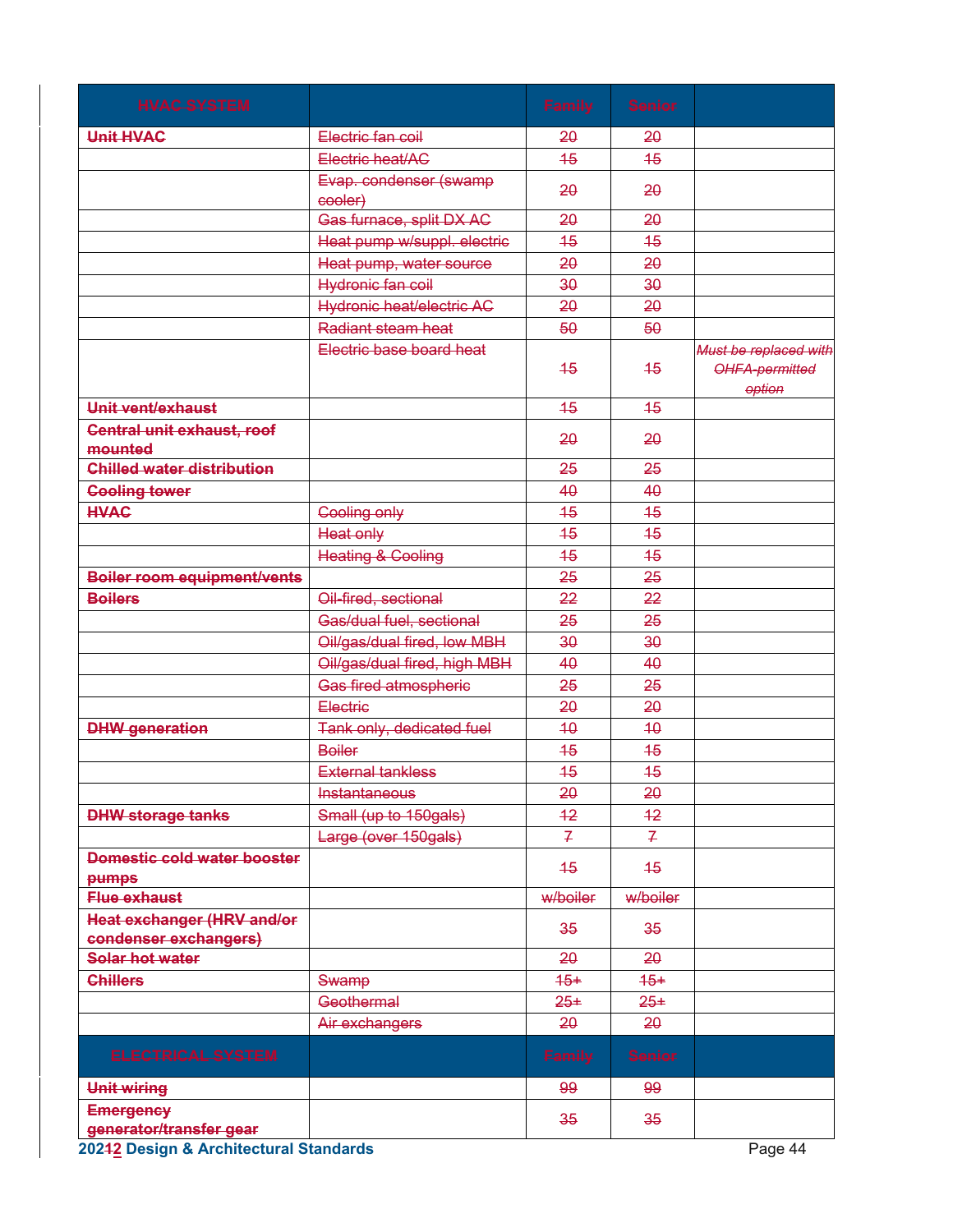| <b>Emergency lights, battery</b><br>operated     |                      | 40              | 40              |  |
|--------------------------------------------------|----------------------|-----------------|-----------------|--|
| <b>Emergency generator</b>                       |                      | 45              | 45              |  |
| <b>Lighting, dwelling unit</b>                   |                      | 20              | 20              |  |
| <b>Residential stand-alone or</b>                |                      |                 |                 |  |
| linked smoke/fire detectors                      |                      | 40              | $40^{\circ}$    |  |
| <b>Building-mounted exterior</b>                 |                      |                 |                 |  |
| <b>lighting</b>                                  |                      | $6^{\circ}$     | 40              |  |
| <b>Building-mounted HID</b>                      |                      |                 |                 |  |
| lighting                                         |                      | 6               | 20              |  |
| <b>Transformer</b>                               |                      | 30              | 30              |  |
| <b>Site power distribution</b>                   |                      | 40              | 40              |  |
| <b>Solar PV panels</b>                           |                      | 40              | 40              |  |
| <b>Solar Inverter</b>                            |                      | $40+$           | $40+$           |  |
| Site electrical main                             |                      | 40              | 40              |  |
| <b>Switches and outlets</b>                      |                      | 20              | $20^{\circ}$    |  |
| Lighting, common area                            |                      | 25              | 25              |  |
| <b>ELEVATORS</b>                                 |                      | Family          | <b>Senior</b>   |  |
| <b>Electrical switchgear</b>                     |                      | $50+$           | $50+$           |  |
| <b>Electrical wiring</b>                         |                      | $50+$           | $50+$           |  |
| Elevator, cab, call station,                     |                      | $\overline{45}$ | 45              |  |
| etc.                                             |                      |                 |                 |  |
| Elevator, machinery                              |                      | 25              | 25              |  |
| <b>Combustion air</b>                            | Duct w/fixed louvers | 25              | 25              |  |
| LIFE SAFETY/FIRE SYSTEM                          |                      | <b>Family</b>   | <b>Senior</b>   |  |
| Smoke and fire control and<br>annunciator panels |                      | $45+$           | $45+$           |  |
| <b>Addressable detectors</b>                     |                      | 40              | 40 <sup>°</sup> |  |
| <b>Flow alarms and controls</b>                  |                      | 45              | 45              |  |
| <b>Fire pumps</b>                                |                      | $25+$           | $25+$           |  |
| <b>Fire service pipes</b>                        |                      | $40+$           | $40+$           |  |
| <b>Sprinkler piping - wet</b>                    |                      | $50+$           | $50+$           |  |
| Sprinkler piping-dry                             |                      | $30^{\circ}$    | $30^{\circ}$    |  |
| <b>Sprinkler heads</b>                           |                      | 45              | 45              |  |
| Sprinkler accessories (pull                      |                      | 45              | 45              |  |
| stations, sprinkler trim)                        |                      |                 |                 |  |
| <b>Smoke &amp; Fire Detection</b>                |                      |                 |                 |  |
| <b>System, central panel</b>                     |                      | 25              | 25              |  |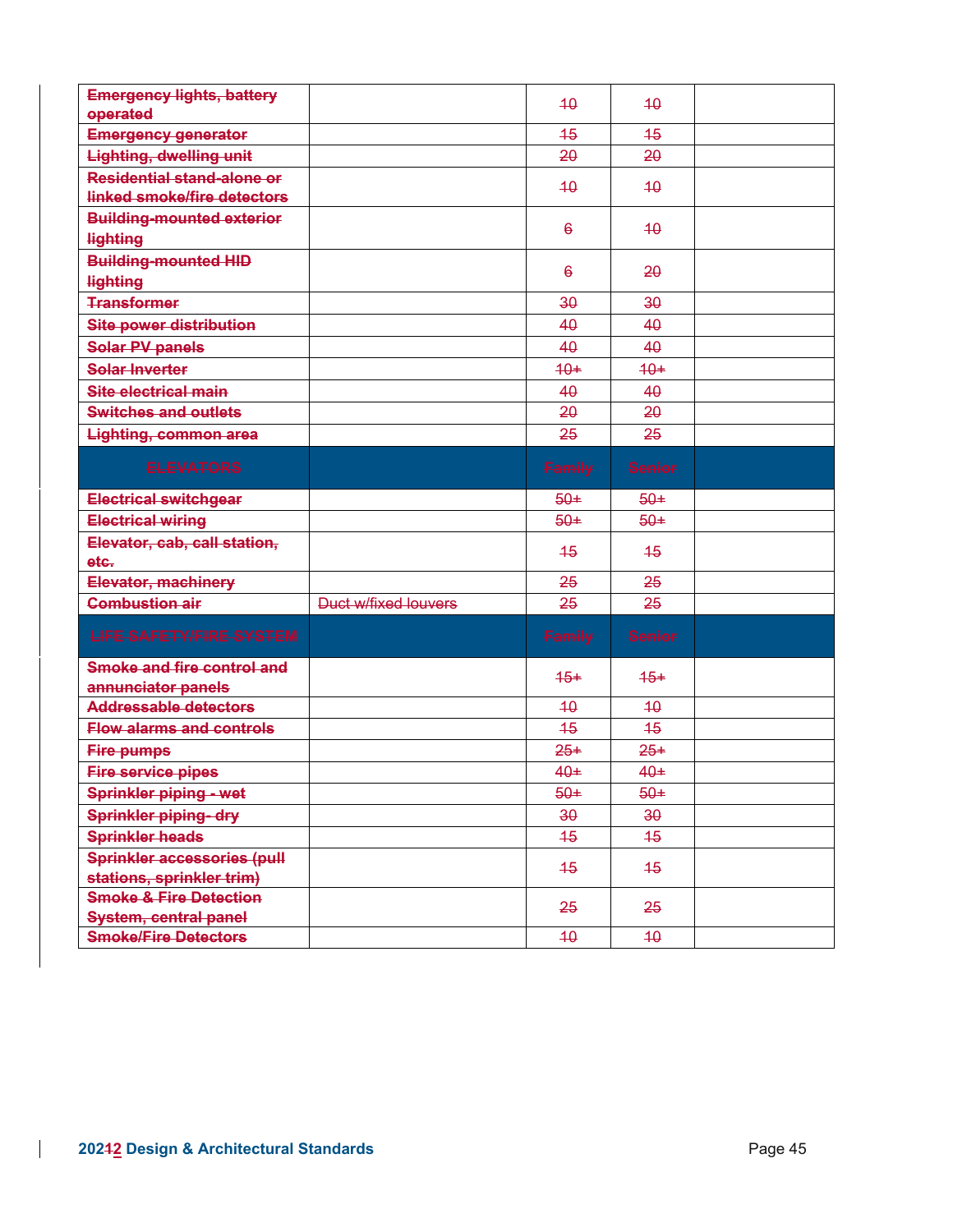# **APPENDIX D: HOME PROPERTY STANDARDS**

In addition to the Standards outlined in the DAS, for all projects receiving HOME funds the following provisions will be applicable as per **24 CFR § 92.251**.

## **§ 92.251 Property standards.**

#### **(a)** *New construction projects.*

**(1)** *State and local codes, ordinances, and zoning requirements.* Housing that is newly constructed with HOME funds must meet all applicable State and local codes, ordinances, and zoning requirements. HOME-assisted new construction projects must meet State or local residential and building codes, as applicable or, in the absence of a State or local building code, the International Residential Code or International Building Code (as applicable to the type of housing) of the International Code Council. The housing must meet the applicable requirements upon project completion.

**(2)** *HUD requirements.* All new construction projects must also meet the requirements described in this paragraph:

**(i)** *Accessibility.* The housing must meet the accessibility requirements of 24 CFR part 8, which implements Section 504 of the Rehabilitation Act of 1973 (29 U.S.C. 794), and Titles II and III of the Americans with Disabilities Act (42 U.S.C. 12131-12189) implemented at 28 CFR parts 35 and 36, as applicable. Covered multifamily dwellings, as defined at 24 CFR 100.201, must also meet the design and construction requirements at 24 CFR 100.205, which implements the Fair Housing Act (42 U.S.C. 3601-3619).

#### **(ii)** [Reserved]

**(iii)** *Disaster mitigation.* Where relevant, the housing must be constructed to mitigate the impact of potential disasters (e.g., earthquakes, hurricanes, flooding, and wildfires), in accordance with State and local codes, ordinances, or other State and local requirements, or such other requirements as HUD may establish.

**(iv)** *Written cost estimates, construction contracts and construction documents.* The participating jurisdiction must ensure the construction contract(s) and construction documents describe the work to be undertaken in adequate detail so that inspections can be conducted. The participating jurisdiction must review and approve written cost estimates for construction and determining that costs are reasonable.

**(v)** *Construction progress inspections.* The participating jurisdiction must conduct progress and final inspections of construction to ensure that work is done in accordance with the applicable codes, the construction contract, and construction documents.

**(vi)** *Broadband infrastructure.* For new commitments made after January 19, 2017 for a new construction housing project of a building with more than 4 rental units, the construction must include installation of broadband infrastructure, as this term is defined in 24 CFR 5.100, except where the participating jurisdiction determines and, in accordance with § 92.508(a)(3)(iv), documents the determination that:

**(A)** The location of the new construction makes installation of broadband infrastructure infeasible; or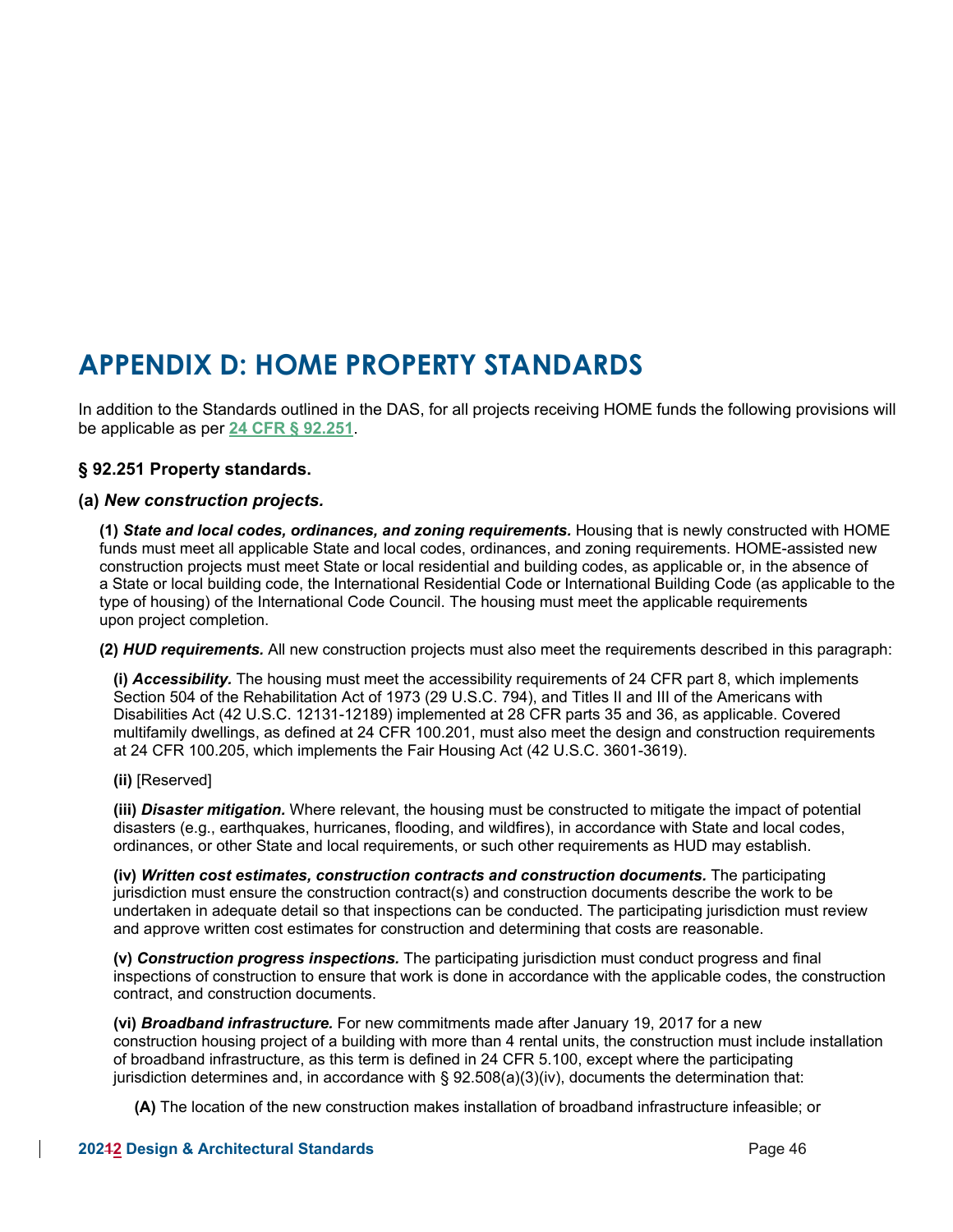**(B)** The cost of installing the infrastructure would result in a fundamental alteration in the nature of its program or activity or in an undue financial burden.

**(b)** *Rehabilitation projects.* All rehabilitation that is performed using HOME funds must meet the requirements of this paragraph (b).

**(1)** *Rehabilitation standards.* The participating jurisdiction must establish rehabilitation standards for all HOMEassisted housing rehabilitation activities that set forth the requirements that the housing must meet upon project completion. The participating jurisdiction's description of its standards must be in sufficient detail to determine the required rehabilitation work including methods and materials. The standards may refer to applicable codes or they may establish requirements that exceed the minimum requirements of the codes. The rehabilitation standards must address each of the following:

**(i)** *Health and safety.* The participating jurisdiction's standards must identify life-threatening deficiencies that must be addressed immediately if the housing is occupied.

**(ii)** *Major systems.* Major systems are: structural support; roofing; cladding and weatherproofing (e.g., windows, doors, siding, gutters); plumbing; electrical; and heating, ventilation, and air conditioning. For rental housing, the participating jurisdiction's standards must require the participating jurisdiction to estimate (based on age and condition) the remaining useful life of these systems, upon project completion of each major systems. For multifamily housing projects of 26 units or more, the participating jurisdiction's standards must require the participating jurisdiction to determine the useful life of major systems through a capital needs assessment of the project. For rental housing, if the remaining useful life of one or more major system is less than the applicable period of affordability, the participating jurisdiction's standards must require the participating jurisdiction to ensure that a replacement reserve is established and monthly payments are made to the reserve that are adequate to repair or replace the systems as needed. For homeownership housing, the participating jurisdiction's standards must require, upon project completion, each of the major systems to have a remaining useful life for a minimum of 5 years or for such longer period specified by the participating jurisdiction, or the major systems must be rehabilitated or replaced as part of the rehabilitation work.

**(iii)** *Lead-based paint.* The participating jurisdiction's standards must require the housing to meet the lead-based paint requirements at 24 CFR part 35.

**(iv)** *Accessibility.* The participating jurisdiction's standards must require the housing to meet the accessibility requirements in 24 CFR part 8, which implements Section 504 of the Rehabilitation Act of 1973 (29 U.S.C. 794), and Titles II and III of the Americans with Disabilities Act (42 U.S.C. 12131-12189) implemented at 28 CFR parts 35 and 36, as applicable. Covered multifamily dwellings, as defined at 24 CFR 100.201, must also meet the design and construction requirements at 24 CFR 100.205, which implements the Fair Housing Act (42 U.S.C. 3601-3619). Rehabilitation may include improvements that are not required by regulation or statute that permit use by a person with disabilities.

**(v)** [Reserved]

**(vi)** *Disaster mitigation.* Where relevant, the participating jurisdiction's standards must require the housing to be improved to mitigate the impact of potential disasters (e.g., earthquake, hurricanes, flooding, and wildfires) in accordance with State and local codes, ordinances, and requirements.

**(vii)** *State and local codes, ordinances, and zoning requirements.* The participating jurisdiction's standards must require the housing to meet all applicable State and local codes, ordinances, and requirements or, in the absence of a State or local building code, the International Existing Building Code of the International Code Council.

**(viii)** *Uniform Physical Condition Standards.* The standards of the participating jurisdiction must be such that, upon completion, the HOME-assisted project and units will be decent, safe, sanitary, and in good repair as described in 24 CFR 5.703. HUD will establish the minimum deficiencies that must be corrected under the participating jurisdiction's rehabilitation standards based on inspectable items and inspected areas from HUDprescribed physical inspection procedures (Uniform Physical Conditions Standards) pursuant to 24 CFR 5.705.

**(ix)** *Capital Needs Assessments.* For multifamily rental housing projects of 26 or more total units, the participating jurisdiction must determine all work that will be performed in the rehabilitation of the housing and the long-term physical needs of the project through a capital needs assessment of the project.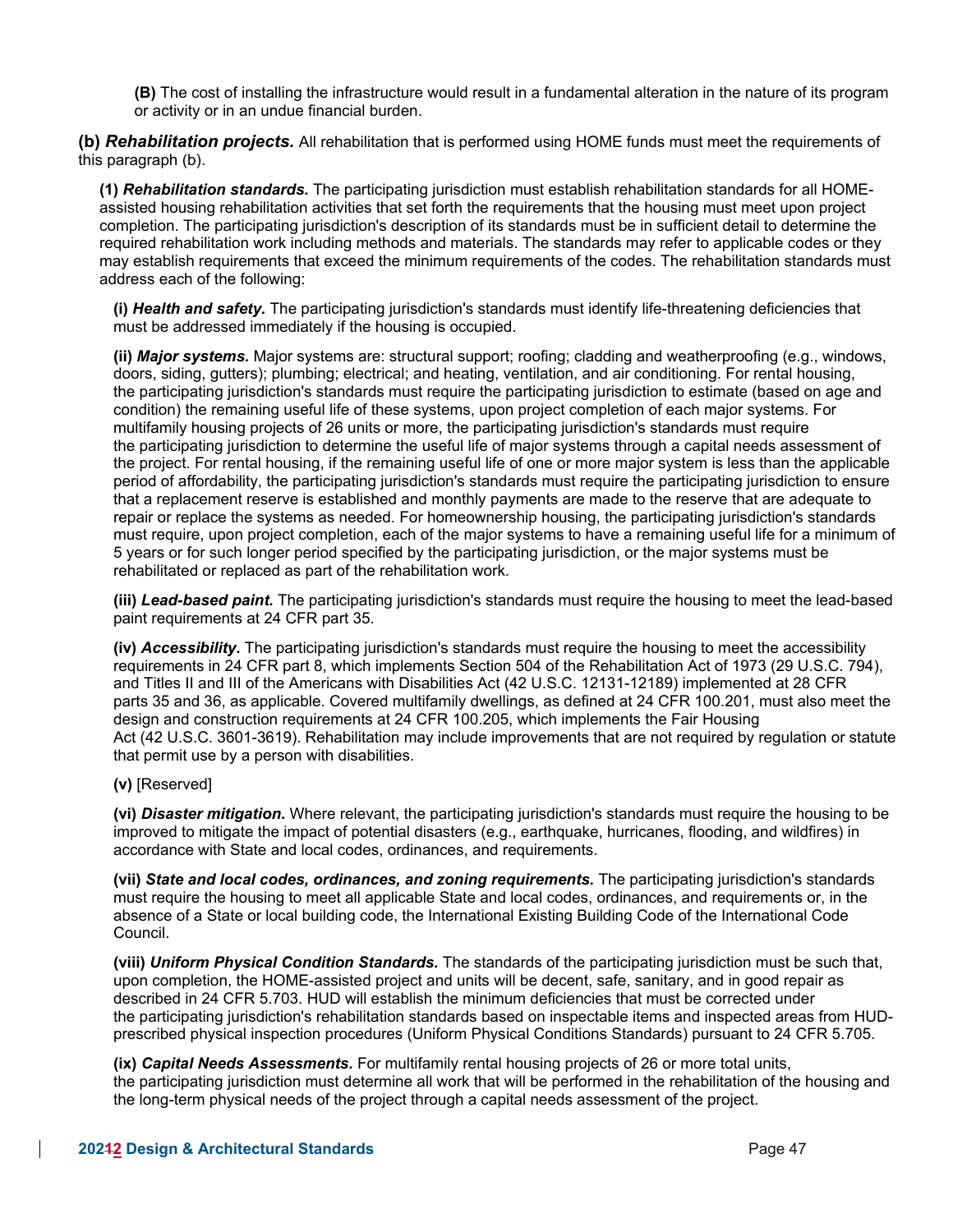**(x)** *Broadband infrastructure.* For new commitments made after January 19, 2017 for a substantial rehabilitation project of a building with more than 4 rental units, any substantial rehabilitation, as defined in 24 CFR 5.100, must provide for installation of broadband infrastructure, as this term is also defined in 24 CFR 5.100, except where the participating jurisdiction determines and, in accordance with § 92.508(a)(3)(iv), documents the determination that:

**(A)** The location of the substantial rehabilitation makes installation of broadband infrastructure infeasible;

**(B)** The cost of installing broadband infrastructure would result in a fundamental alteration in the nature of its program or activity or in an undue financial burden; or

**(C)** The structure of the housing to be substantially rehabilitated makes installation of broadband infrastructure infeasible.

**(2)** *Construction documents and cost estimates.* The participating jurisdiction must ensure that the work to be undertaken will meet the participating jurisdiction's rehabilitation standards. The construction documents (i.e., written scope of work to be performed) must be in sufficient detail to establish the basis for a uniform inspection of the housing to determine compliance with the participating jurisdiction's standards. The participating jurisdiction must review and approve a written cost estimate for rehabilitation after determining that costs are reasonable.

**(3)** *Frequency of inspections.* The participating jurisdiction must conduct an initial property inspection to identify the deficiencies that must be addressed. The participating jurisdiction must conduct progress and final inspections to determine that work was done in accordance with work write-ups.

## **(c)** *Acquisition of standard housing.*

**(1)** Existing housing that is acquired with HOME assistance for rental housing, and that was newly constructed or rehabilitated less than 12 months before the date of commitment of HOME funds, must meet the property standards of paragraph (a) or paragraph (b) of this section, as applicable, of this section for new construction and rehabilitation projects. The participating jurisdiction must document this compliance based upon a review of approved building plans and Certificates of Occupancy, and an inspection that is conducted no earlier than 90 days before the commitment of HOME assistance.

**(2)** All other existing housing that is acquired with HOME assistance for rental housing must meet the rehabilitation property standards requirements of paragraph (b) of this section. The participating jurisdiction must document this compliance based upon an inspection that is conducted no earlier than 90 days before the commitment of HOME assistance. If the property does not meet these standards, HOME funds cannot be used to acquire the property unless it is rehabilitated to meet the standards of paragraph (b) of this section.

**(3)** Existing housing that is acquired for homeownership (e.g., downpaymentdown payment assistance) must be decent, safe, sanitary, and in good repair. The participating jurisdiction must establish standards to determine that the housing is decent, safe, sanitary, and in good repair. At minimum, the standards must provide that the housing meets all applicable State and local housing quality standards and code requirements and the housing does not contain the specific deficiencies proscribed by HUD based on the applicable inspectable items and inspected areas in HUD-prescribed physical inspection procedures (Uniform Physical Condition Standards) issued pursuant to 24 CFR 5.705. The participating jurisdiction must inspect the housing and document this compliance based upon an inspection that is conducted no earlier than 90 days before the commitment of HOME assistance. If the housing does not meet these standards, the housing must be rehabilitated to meet the standards of this paragraph (c)(3) or it cannot be acquired with HOME funds.

**(d)** *Occupied housing by tenants receiving HOME tenant-based rental assistance.* All housing occupied by tenants receiving HOME tenant-based rental assistance must meet the standards in 24 CFR 982.401, or the successor requirements as established by HUD.

**(e)** *Manufactured housing.* Construction of all manufactured housing including manufactured housing that replaces an existing substandard unit under the definition of "reconstruction" must meet the Manufactured Home Construction and Safety Standards codified at 24 CFR part 3280. These standards preempt State and local codes which are not identical to the federal standards for the new construction of manufactured housing. Participating jurisdictions providing HOME funds to assist manufactured housing units must comply with applicable State and local laws or codes. In the absence of such laws or codes, the installation must comply with the manufacturer's written instructions for installation of manufactured housing units. All new manufactured housing and all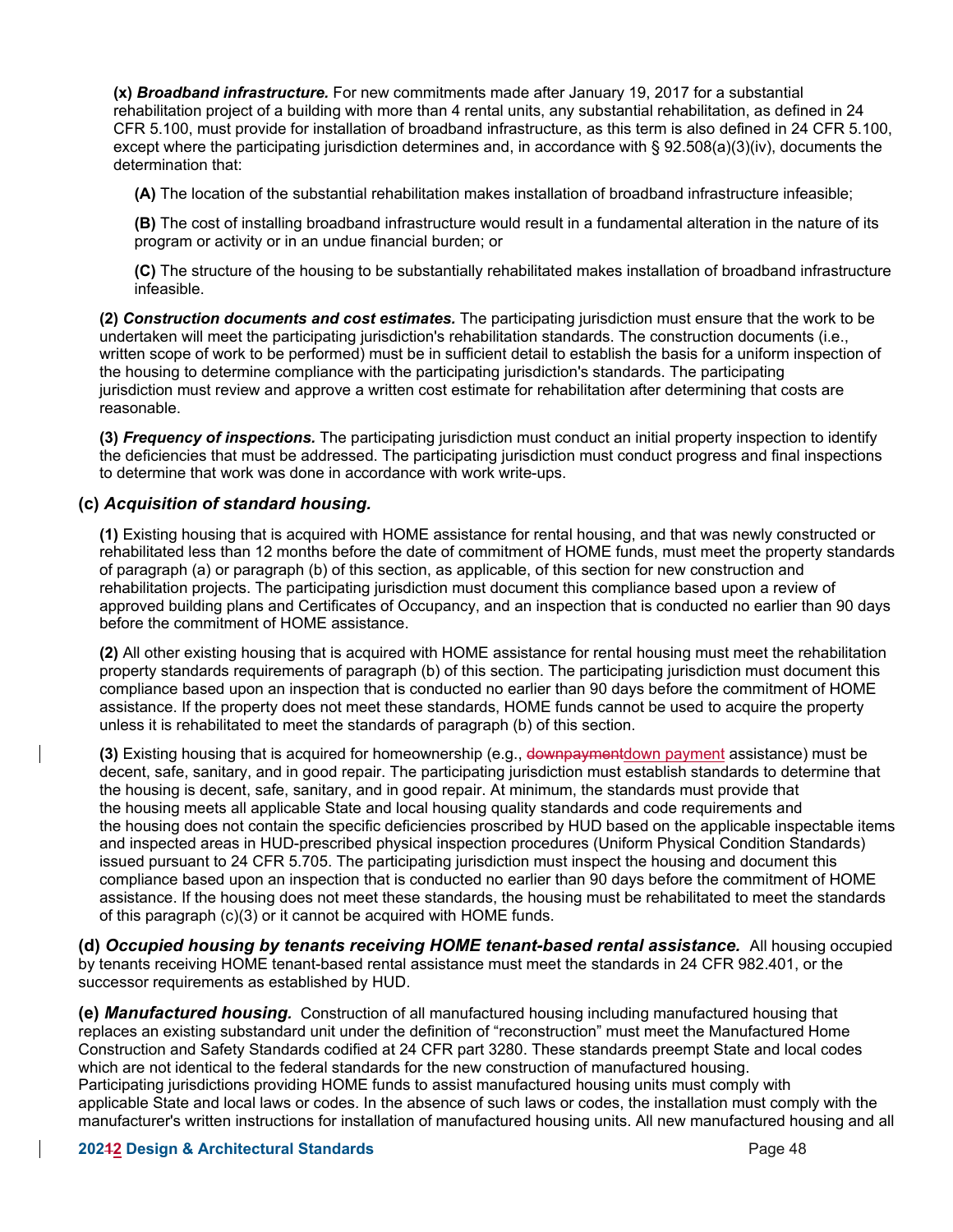manufactured housing that replaces an existing substandard unit under the definition of "reconstruction" must be on a permanent foundation that meets the requirements for foundation systems as set forth in 24 CFR 203.43f(c)(i). All new manufactured housing and all manufactured housing that replaces an existing substandard unit under the definition of "reconstruction" must, at the time of project completion, be connected to permanent utility hook-ups and be located on land that is owned by the manufactured housing unit owner or land for which the manufactured housing owner has a lease for a period at least equal to the applicable period of affordability. In HOME-funded rehabilitation of existing manufactured housing the foundation and anchoring must meet all applicable State and local codes, ordinances, and requirements or in the absence of local or state codes, the Model Manufactured Home Installation Standards at 24 CFR part 3285. Manufactured housing that is rehabilitated using HOME funds must meet the property standards requirements in paragraph (b) of this section, as applicable. The participating jurisdiction must document this compliance in accordance with inspection procedures that the participating jurisdiction has established pursuant to § 92.251, as applicable.

## **(f)** *Ongoing property condition standards: Rental housing.*

**(1)** Ongoing property standards. The participating jurisdiction must establish property standards for rental housing (including manufactured housing) that apply throughout the affordability period. The standards must ensure that owners maintain the housing as decent, safe, and sanitary housing in good repair. The participating jurisdiction's description of its property standards must be in sufficient detail to establish the basis for a uniform inspection of HOME rental projects. The participating jurisdiction's ongoing property standards must address each of the following:

**(i)** *Compliance with State and local codes, ordinances, and requirements.* The participating jurisdiction's standards must require the housing to meet all applicable State and local code requirements and ordinances. In the absence of existing applicable State or local code requirements and ordinances, at a minimum, the participating jurisdiction's ongoing property standards must include all inspectable items and inspectable areas specified by HUD based on the HUD physical inspection procedures (Uniform Physical Condition Standards (UPCS)) prescribed by HUD pursuant to 24 CFR 5.705. The participating jurisdiction's property standards are not required to use any scoring, item weight, or level of criticality used in UPCS.

**(ii)** *Health and safety.* The participating jurisdiction's standards must require the housing to be free of all health and safety defects. The standards must identify life-threatening deficiencies that the owner must immediately correct and the time frames for addressing these deficiencies.

**(iii)** *Lead-based paint.* The participating jurisdiction's standards must require the housing to meet the lead-based paint requirements in 24 CFR part 35.

**(2)** Projects to which HOME funds were committed before January 24, 2015 must meet all applicable State or local housing quality standards or code requirements, and if there are no such standard or code requirements, the housing must meet the housing quality standards in 24 CFR 982.401.

**(3)** *Inspections.* The participating jurisdiction must undertake ongoing property inspections, in accordance with § 92.504(d).

**(4)** *Corrective and remedial actions.* The participating jurisdiction must have procedures for ensuring that timely corrective and remedial actions are taken by the project owner to address identified deficiencies.

**(5)** *Inspection procedures.* The participating jurisdiction must establish written inspection procedures inspections. The procedures must include detailed inspection checklists, description of how and by whom inspections will be carried out, and procedures for training and certifying qualified inspectors. The procedures must also describe how frequently the property will be inspected, consistent with this section, § 92.209, and § 92.504(d).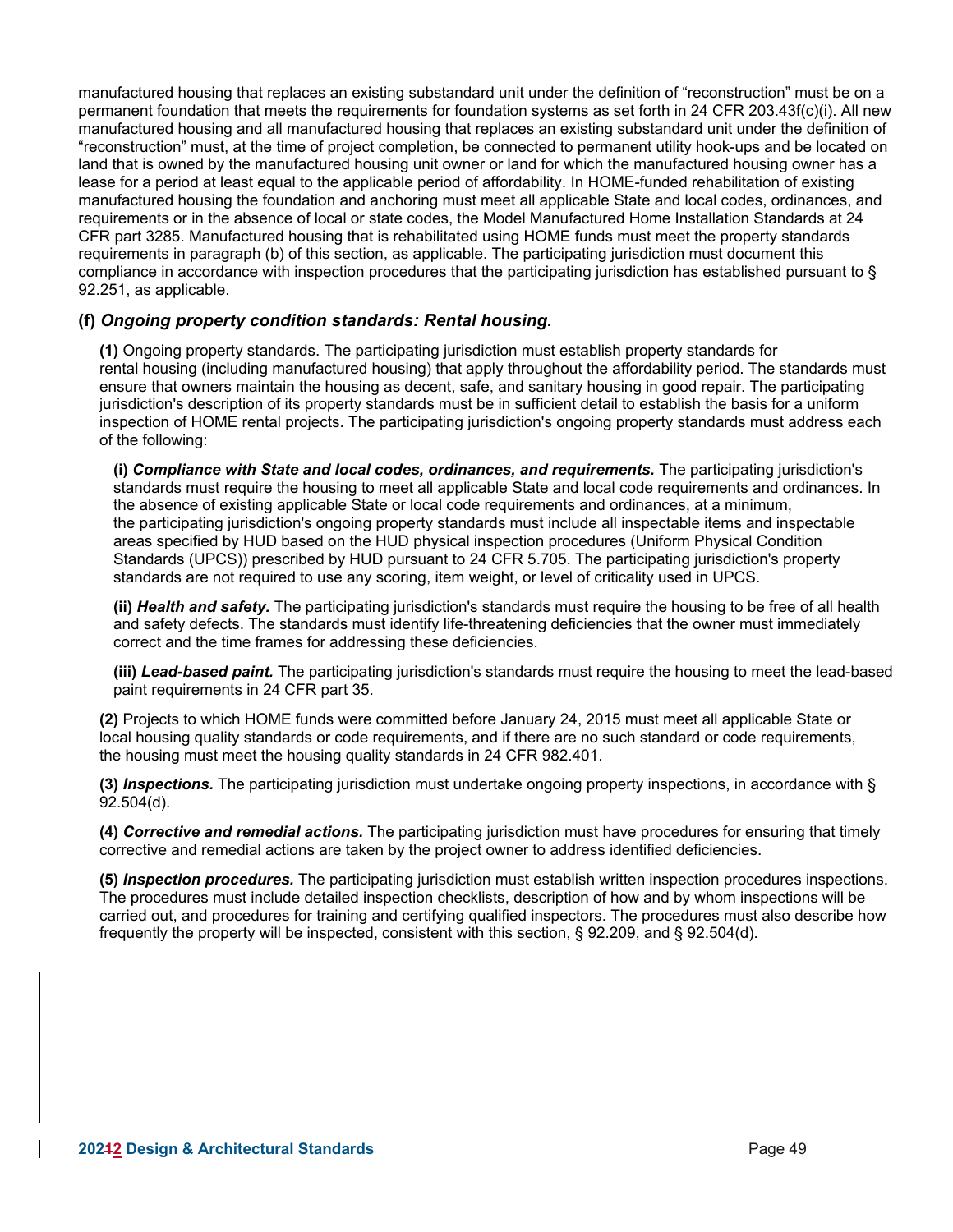# **APPENDIX E: NHTF PROPERTY STANDARDS**

In addition to the Standards outlined in the DAS, for all projects receiving NHTF funds the following provisions will be applicable as per **24 CFR § 93.301**.

## **§ 93.301 Property standards.**

## **(a)** *New construction projects.*

**(1)** State and local codes, ordinances, and zoning requirements. Housing that is newly constructed with HTF funds must meet all applicable State and local codes, ordinances, and zoning requirements. HTF-assisted new construction projects must meet State or local residential and building codes, as applicable or, in the absence of a State or local building code, the International Residential Code or International Building Code (as applicable to the type of housing) of the International Code Council. The housing must meet the applicable requirements upon project completion.

**(2)** *HUD requirements.* All new construction projects must also meet the requirements described in this paragraph:

**(i)** *Accessibility.* The housing must meet the accessibility requirements of 24 CFR part 8, which implements section 504 of the Rehabilitation Act of 1973 (29 U.S.C. 794), and Titles II and III of the Americans with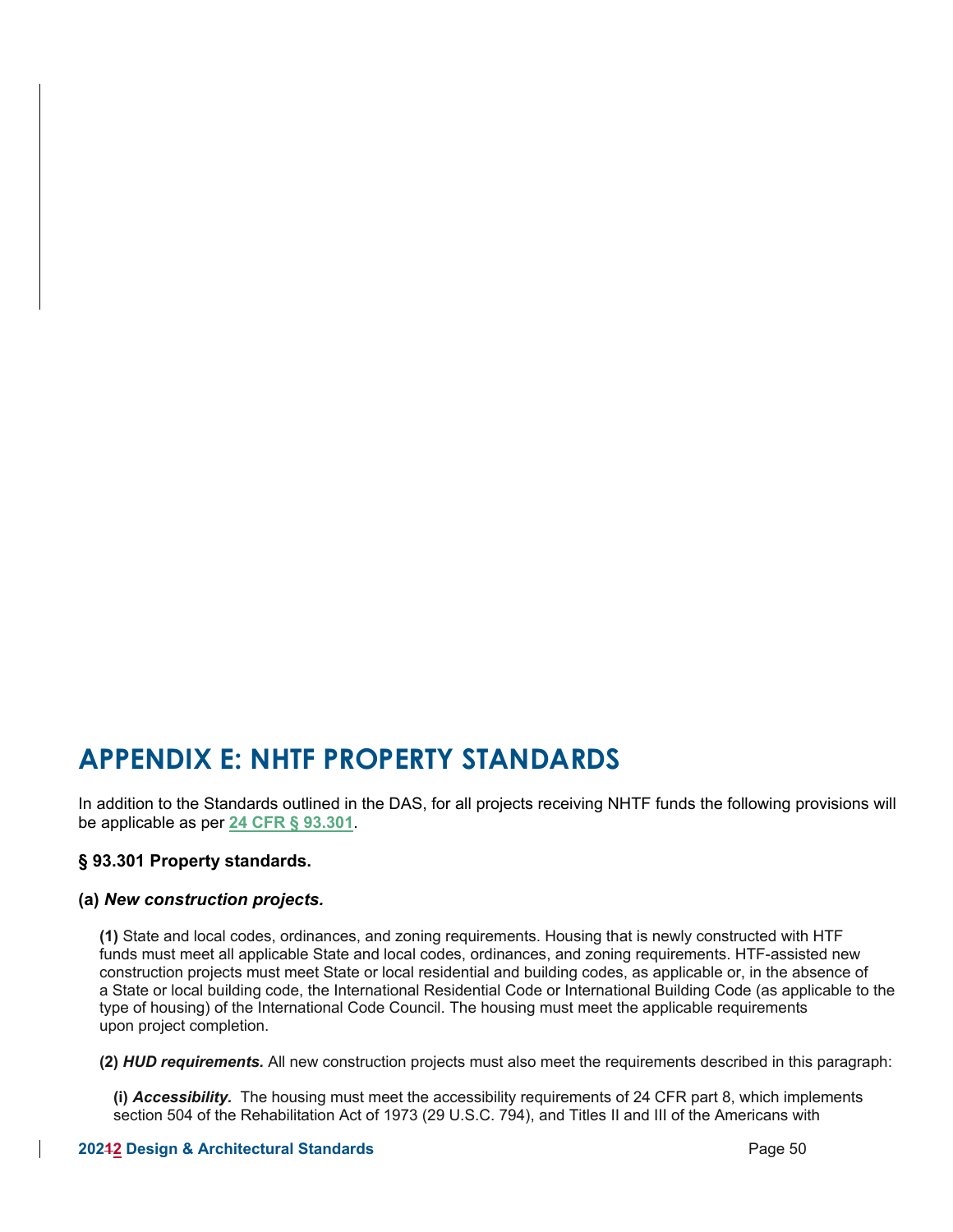Disabilities Act (42 U.S.C. 12131-12189) implemented at 28 CFR parts 35 and 36, as applicable. "Covered multifamily dwellings," as defined at 24 CFR 100.201, must also meet the design and construction requirements at 24 CFR 100.205, which implements the Fair Housing Act (42 U.S.C. 3601-3619).

**(ii)** *Energy efficiency.*The housing must meet the energy efficiency standards established pursuant to section 109 of the Cranston-Gonzalez National Affordable Housing Act (42 U.S.C. 12709).

**(iii)** *Disaster mitigation.* Where relevant, the housing must be constructed to mitigate the impact of potential disasters (e.g., earthquakes, hurricanes, flooding, and wildfires), in accordance with State and local codes, ordinances, or other State and local requirements, or such other requirements as HUD may establish.

**(iv)** *Written cost estimates, construction contracts, and construction documents.* The grantee must ensure the construction contract(s) and construction documents describe the work to be undertaken in adequate detail so that inspections can be conducted. The grantee must review and approve written cost estimates for construction and determine that costs are reasonable.

**(v)** *Construction progress inspections.* The grantee must conduct progress and final inspections of construction to ensure that work is done in accordance with the applicable codes, the construction contract, and construction documents.

**(vi)** *Broadband infrastructure.* For new commitments made after January 19, 2017 for a new construction housing project of a building with more than 4 rental units, the construction must include installation of broadband infrastructure, as this term is defined in 24 CFR 5.100, except where the grantee determines and, in accordance with § 93.407(a)(2)(iv), documents the determination that:

**(A)** The location of the new construction makes installation of broadband infrastructure infeasible; or

**(B)** The cost of installing broadband infrastructure would result in a fundamental alteration in the nature of its program or activity or in an undue financial burden.

**(b)** *Rehabilitation projects.* All rehabilitation that is performed using HTF funds must meet the requirements of this paragraph (b).

**(1)** *Rehabilitation standards.* The grantee must establish rehabilitation standards for all HTFassisted housing rehabilitation activities that set forth the requirements that the housing must meet upon project completion. The grantee's description of its standards must be in sufficient detail to determine the required rehabilitation work including methods and materials. The standards may refer to applicable codes or they may establish requirements that exceed the minimum requirements of the codes. The rehabilitation standards must address each of the following:

**(i)** *Health and safety.* The grantee's standards must identify life-threatening deficiencies that must be addressed immediately if the housing is occupied.

**(ii)** *Major systems.* Major systems are: structural support; roofing; cladding and weatherproofing (e.g., windows, doors, siding, gutters); plumbing; electrical; and heating, ventilation, and air conditioning. For rental housing, the grantee's standards must require the grantee to estimate (based on age and condition) the remaining useful life of these systems, upon project completion of each major system. For multifamily housing projects of 26 units or more, the grantee's standards must require the grantee to determine the useful life of major systems through a capital needs assessment of the project. For rental housing, if the remaining useful life of one or more major system is less than the applicable period of affordability, the grantee's standards must require the grantee to ensure that a replacement reserve is established and monthly payments are made to the reserve that are adequate to repair or replace the systems as needed. For homeownership housing, the grantee's standards must require, upon project completion, each of the major systems to have a remaining useful life for a minimum of 5 years or for such longer period specified by grantee, or the major systems must be rehabilitated or replaced as part of the rehabilitation work.

**(iii)** *Lead-based paint.*The grantee's standards must require the housing to meet the lead-based paint requirements at 24 CFR part 35.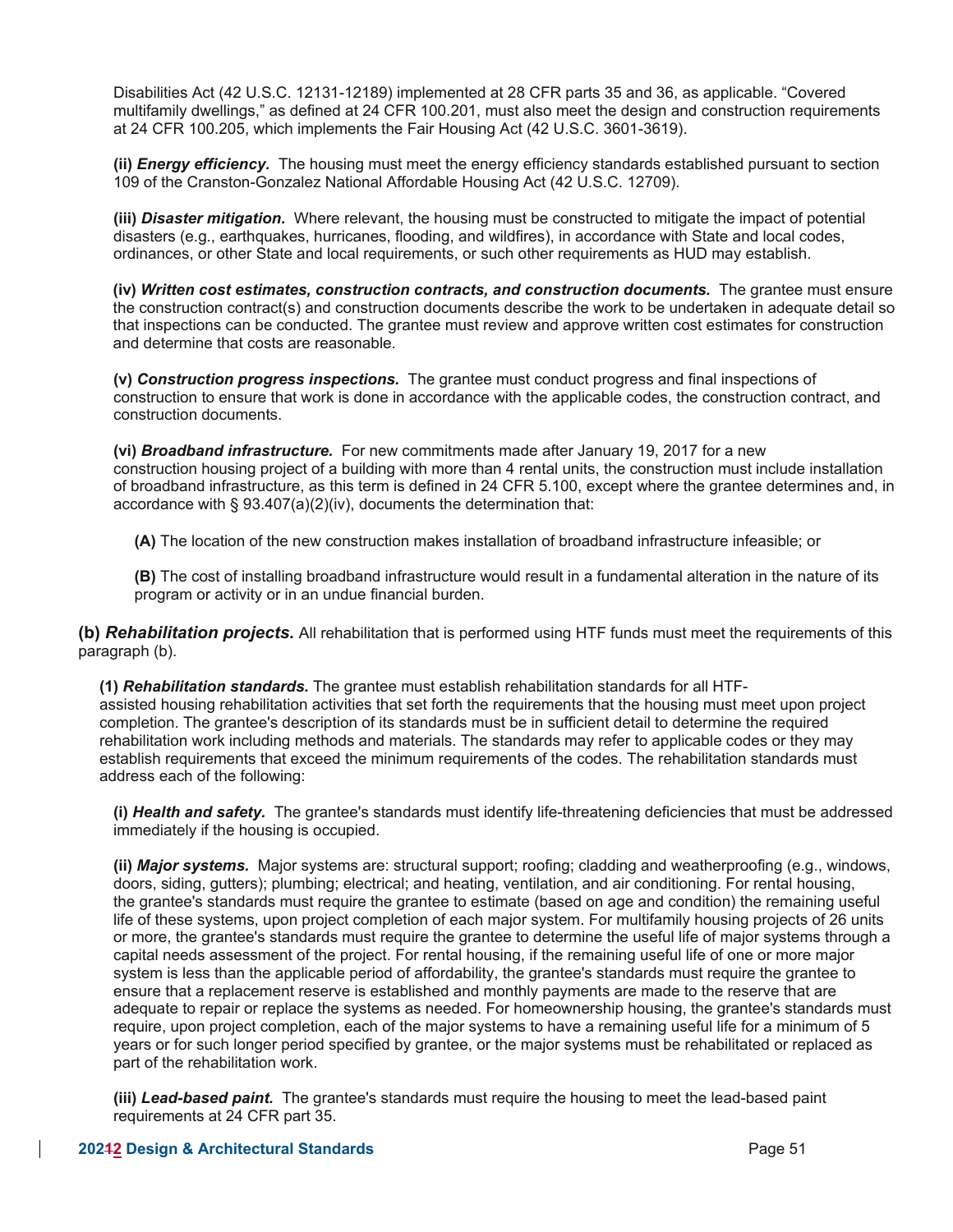**(iv)** *Accessibility.* The grantee's standards must require the housing to meet the accessibility requirements in 24 CFR part 8, which implements section 504 of the Rehabilitation Act of 1973 (29 U.S.C. 794), and Titles II and III of the Americans with Disabilities Act (42 U.S.C. 12131-12189) implemented at 28 CFR parts 35 and 36, as applicable. "Covered multifamily dwellings," as defined at 24 CFR 100.201, must also meet the design and construction requirements at 24 CFR 100.205, which implements the Fair Housing Act (42 U.S.C. 3601-3619). Rehabilitation may include improvements that are not required by regulation or statute that permit use by a person with disabilities.

#### (v) [Reserved].

**(vi)** *Disaster mitigation.* Where relevant, the grantee's standards must require the housing to be improved to mitigate the impact of potential disasters (e.g., earthquake, hurricanes, flooding, and wildfires) in accordance with State and local codes, ordinances, and requirements, or such other requirements as HUD may establish.

**(vii)** *State and local codes, ordinances, and zoning requirements.*The grantee's standards must require the housing to meet all applicable State and local codes, ordinances, and requirements or, in the absence of a State or local building code, the International Existing Building Code of the International Code Council.

**(viii)** *Uniform Physical Condition Standards.* The standards of the grantee must be such that, upon completion, the HTF-assisted project and units will be decent, safe, sanitary, and in good repair as described in 24 CFR 5.703. HUD will establish the minimum deficiencies that must be corrected under the grantee's rehabilitation standards based on inspectable items and inspected areas from HUD-prescribed physical inspection procedures (Uniform Physical Conditions Standards) pursuant to 24 CFR 5.705.

**(ix)** *Capital Needs Assessments.* For multifamily rental housing projects of 26 or more total units, the grantee must determine all work that will be performed in the rehabilitation of the housing and the long-term physical needs of the project through a capital needs assessment of the project.

**(x)** *Broadband infrastructure.* For new commitments made after January 19, 2017 for a substantial rehabilitation project of a building with more than 4 rental units, any substantial rehabilitation, as defined in 24 CFR 5.100, must provide for installation of broadband infrastructure, as this term is also defined in 24 CFR 5.100, except where the grantee determines and, in accordance with § 93.407(a)(2)(iv), documents the determination that:

**(A)** The location of the substantial rehabilitation makes installation of broadband infrastructure infeasible;

**(B)** The cost of installing broadband infrastructure would result in a fundamental alteration in the nature of its program or activity or in an undue financial burden; or

**(C)** The structure of the housing to be substantially rehabilitated makes installation of broadband infrastructure infeasible.

**(2)** *Construction documents and cost estimates.* The grantee must ensure that the work to be undertaken will meet the grantee's rehabilitation standards. The construction documents (i.e., written scope of work to be performed) must be in sufficient detail to establish the basis for a uniform inspection of the housing to determine compliance with the grantee's standards. The grantee must review and approve a written cost estimate for rehabilitation after determining that costs are reasonable.

**(3)** *Frequency of inspections.* The grantee must conduct an initial property inspection to identify the deficiencies that must be addressed. The grantee must conduct progress and final inspections to determine that work was done in accordance with work write-ups.

## **(c)** *Acquisition of standard housing.*

**(1)** Existing housing that is acquired with HTF assistance for rental housing, and that was newly constructed or rehabilitated less than 12 months before the date of commitment of HTF funds, must meet the property standards of paragraph (a) or paragraph (b) of this section, as applicable, for new construction and rehabilitation projects.

#### **20212 Design & Architectural Standards** Page 52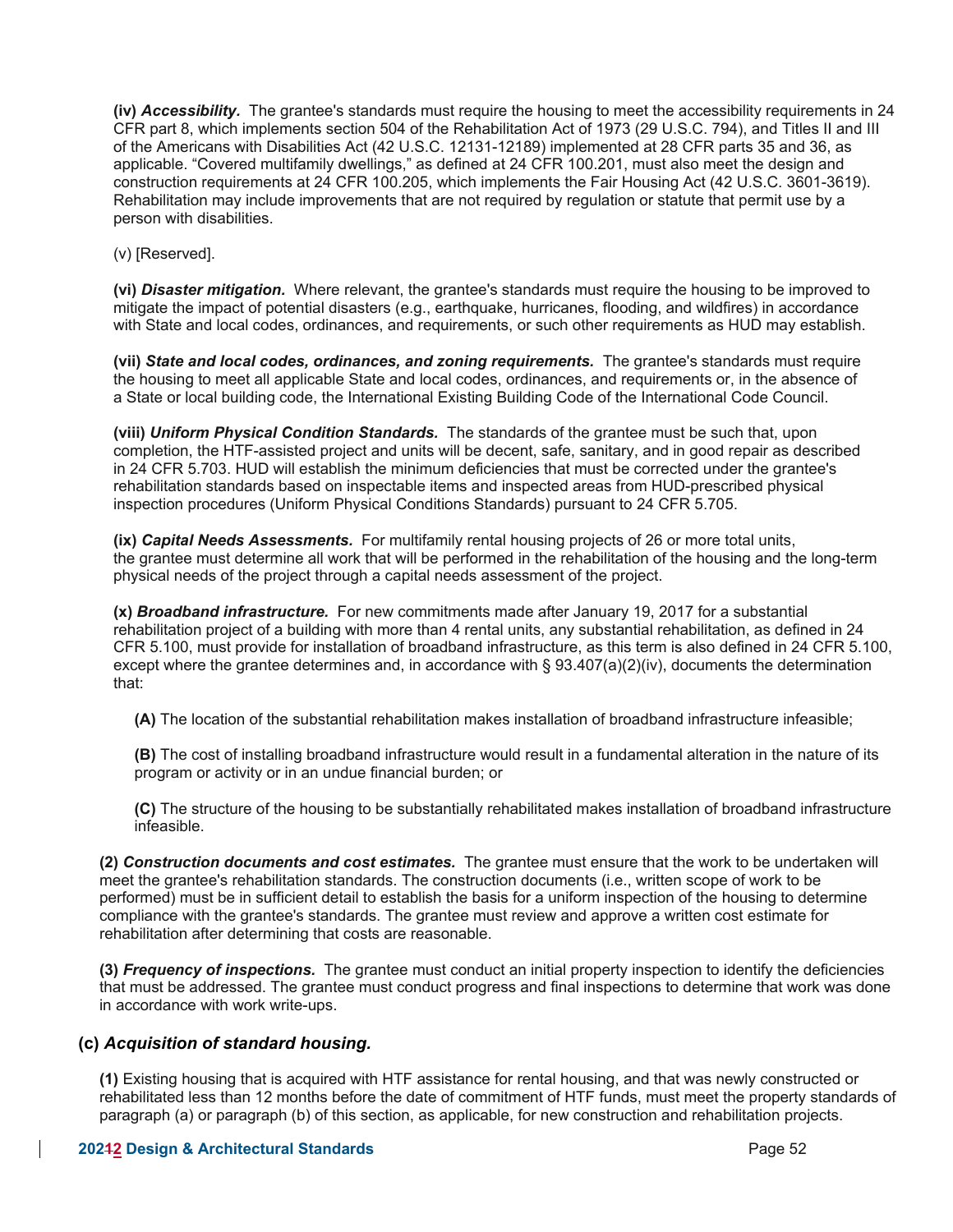The grantee must document this compliance based upon a review of approved building plans and Certificates of Occupancy, and an inspection that is conducted no earlier than 90 calendar days before the date of commitment of HTF assistance.

**(2)** All other existing housing that is acquired with HTF assistance for rental housing must meet the rehabilitation property standards requirements of paragraph (b) of this section. The grantee must document this compliance based upon an inspection that is conducted no earlier than 90 calendar days before the date of commitment of HTF assistance. If the property does not meet these standards, HTF funds cannot be used to acquire the property unless it is rehabilitated to meet the standards of paragraph (b) of this section.

(3) Existing housing that is acquired for homeownership (e.g., downpaymentdown payment assistance) must be decent, safe, sanitary, and in good repair. The grantee must establish standards to determine that the housing is decent, safe, sanitary, and in good repair. At minimum, the standards must provide that the housing meets all applicable State and local standards and code requirements and the housing does not contain the specific deficiencies proscribed by HUD based on the applicable inspectable items and inspected areas in HUD-prescribed physical inspection procedures (Uniform Physical Condition Standards) issued pursuant to 24 CFR 5.705. The grantee must inspect the housing and document this compliance based upon an inspection that is conducted no earlier than 90 calendar days before the date of commitment of HTF assistance. If the housing does not meet these standards, the housing must be rehabilitated to meet the standards of this paragraph (c)(3) or it cannot be assisted with HTF funds.

## **(d)** *Manufactured housing.*

Construction of all manufactured housing (including manufactured housing that replaces an existing substandard unit under the definition of "reconstruction") must meet the Manufactured Home Construction and Safety Standards codified at 24 CFR part 3280. These standards preempt State and local codes which are not identical to the Federal standards for the new construction of manufactured housing. The grantees providing HTF funds to assist manufactured housing units must comply with applicable State and local laws or codes. In the absence of such laws or codes, the installation must comply with the manufacturer's written instructions for installation of manufactured housing units.

All new manufactured housing and all manufactured housing that replaces an existing substandard unit under the definition of "reconstruction" must be on a permanent foundation that meets the requirements for foundation systems as set forth in 24 CFR 203.43f(c)(i). All new manufactured housing (and all manufactured housing that replaces an existing substandard unit under the definition of "reconstruction") must, at the time of project completion, be connected to permanent utility hook-ups and be located on land that is owned by the manufactured housing unit owner or land for which the manufactured housing owner has a lease for a period at least equal to the applicable period of affordability.

In HTF-funded rehabilitation of existing manufactured housing the foundation and anchoring must meet all applicable State and local codes, ordinances, and requirements or in the absence of local or State codes, the Model Manufactured Home Installation Standards at 24 CFR part 3285. Manufactured housing that is rehabilitated using HTF funds must meet the property standards requirements in paragraph (b) of this section, as applicable. The grantee must document this compliance in accordance with inspection procedures that the grantee has established pursuant to § 92.301, as applicable.

## **(e)** *Ongoing property condition standards: Rental housing.*

**(1)** *Ongoing property standards.* The grantee must establish property standards for rental housing (including manufactured housing) that apply throughout the affordability period. The standards must ensure that owners maintain the housing as decent, safe, and sanitary housing in good repair. The grantee's description of its property standards must be in sufficient detail to establish the basis for a uniform inspection of HTF rental projects. The grantee's ongoing property standards must address each of the following:

**(i)** At a minimum, the grantee's ongoing property standards must include all inspectable items and inspectable areas specified by HUD based on the HUD physical inspection procedures (Uniform Physical Condition Standards (UPCS)) prescribed by HUD pursuant to 24 CFR 5.705.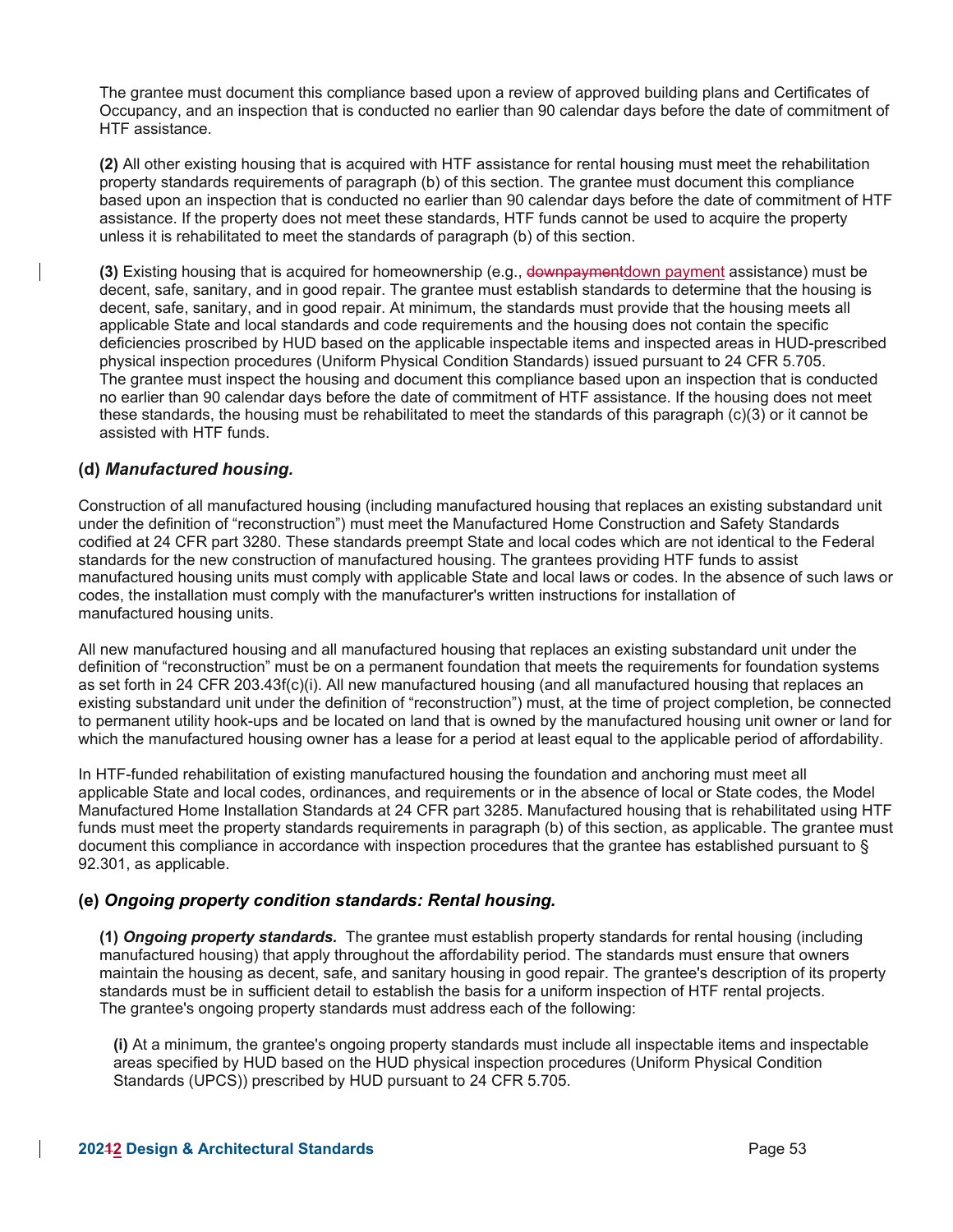**(ii)** *Health and safety.* The grantee's standards must require the housing to be free of all health and safety defects. The standards must identify life-threatening deficiencies that the owner must immediately correct and the time frames for addressing these deficiencies.

**(iii)** *Lead-based paint.* The grantee's standards must require the housing to meet the lead-based paint requirements in 24 CFR part 35.

**(2)** *Inspections.* The grantee must undertake ongoing property inspections, in accordance with § 93.404.

**(3)** *Corrective and remedial actions.*The grantee must have procedures for ensuring that timely corrective and remedial actions are taken by the project owner to address identified deficiencies.

**(4)** *Inspection procedures.* The grantee must establish written inspection procedures. The procedures must include detailed inspection checklists, description of how and by whom inspections will be carried out, and procedures for training and certifying qualified inspectors. The procedures must also describe how frequently the property will be inspected, consistent with section § 93.404(d).

## **(f)** *Environmental provisions.*

#### **(1)** *New construction projects environmental requirements*

**(i)** *Historic preservation* - **(A)** *Standards.*The project activities (including demolition) must not be performed on properties that are either listed in or determined eligible for listing in the National Register of Historic Places, unless the project activities meet the *Secretary of the Interior's Standards for Rehabilitation,* either as certified through the Federal and/or State historic rehabilitation tax credit programs or as verified by someone that meets the relevant *Secretary of the Interior's Professional Qualification Standards;*

**(B)** *Archaeological resources.* If archaeological resources or human remains are discovered on the project site during construction, the grantee must consult with affected tribes and/or descendant communities and comply with the Native American Graves Protection and Repatriation Act (25 U.S.C. 3001- 3013), State law and/or local ordinance (e.g., State unmarked burial law).

**(ii)** *Farmland.* Project activities must not result in the conversion of unique, prime, or statewide or locally significant agricultural properties to urban uses.

**(iii)** *Airport zones.* Projects are not permitted within the runway protection zones of civilian airports, or the clear zones or accident potential zones of military airfields.

*(iv) Coastal Barrier Resource System.* No **projects** may be assisted in Coastal Barrier Resource System (CBRS) units. CBRS units are mapped and available from the U.S. Fish and Wildlife Service.

*(v) Coastal zone management.* Development must be consistent with the appropriate **State** coastal zone management plan. Plans are available from the local coastal zone management agency.

**(vi)** *Floodplains.* Except as modified below, definitions for terms used below can be found at 24 CFR part 55.

**(A)** Construction and other activities in the 100-year floodplain are to be avoided when practicable. If there are no practicable alternatives to new construction or substantial improvement in the 100-year floodplain, the structure must be elevated at least the base flood elevation (BFE) or floodproofedflood proofed to one foot above the BFE. Elevated and floodproofedflood proofed buildings must adhere to National Flood Insurance Program standards. The primary sources of floodplain data are Federal Emergency Management Agency (FEMA) Flood Insurance Rate Maps (FIRMs). When FEMA provides interim flood hazard data, such as Advisory Base Flood Elevations (ABFE) or preliminary maps or studies, the latest of these sources shallmust be used.

**(B)** No HTF assistance may be approved with respect to:

**(1)** Any action, other than a functionally dependent use, located in a floodway;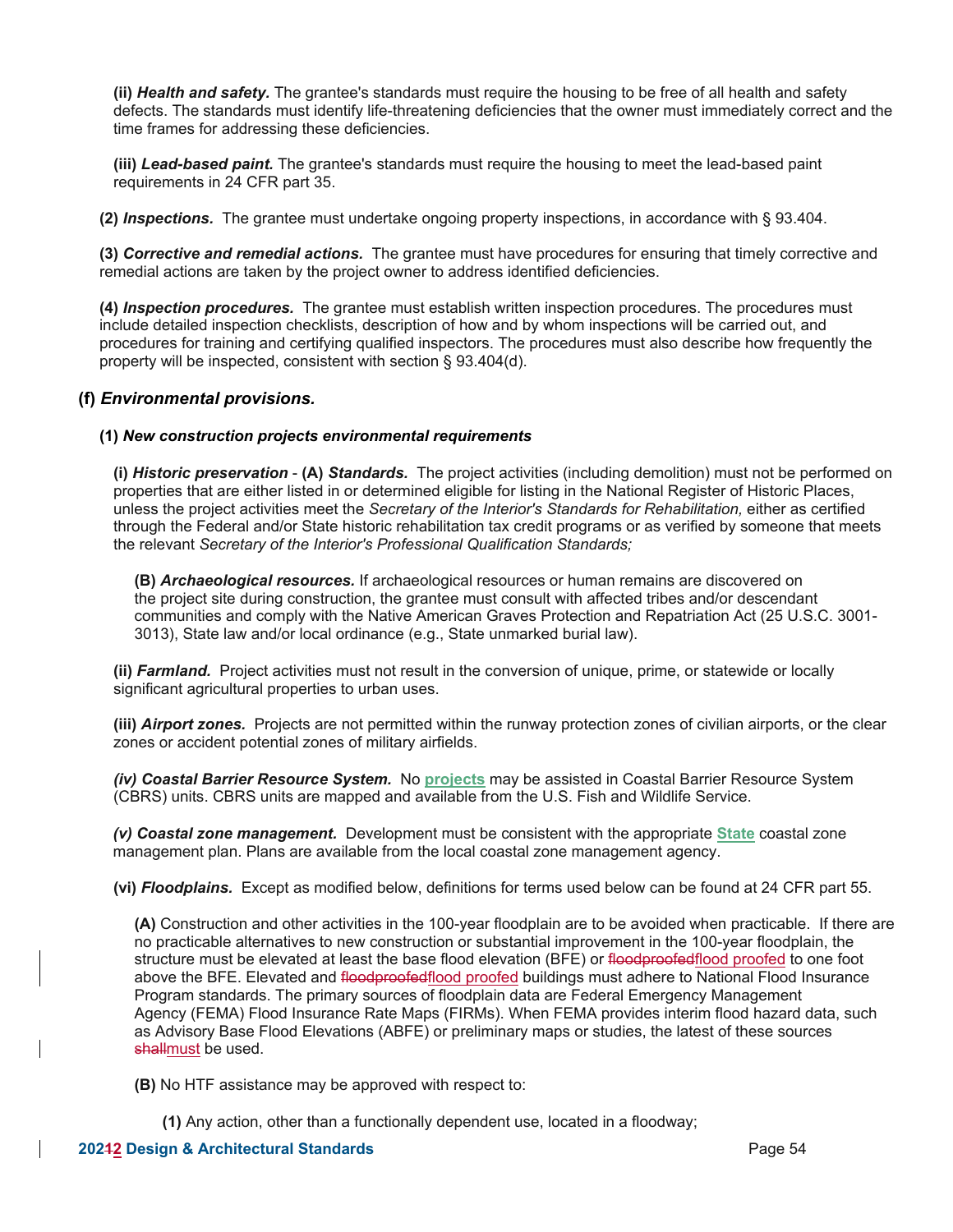**(2)** Any new construction critical action located in a coastal high hazard area, 100- or 500-year floodplain; or

**(3)** Any non-critical new construction action in a coastal high hazard area, unless the action is reconstruction following destruction caused by a disaster and is designed for location in a coastal high hazard area consistent with the FEMA National Flood Insurance Program requirements for V-Zones.

#### **(vii)** *Wetlands.*

**(A)** No draining, dredging, channelizing, filling, diking, impounding, or related grading activities are to be performed in wetlands. No activities, structures, or facilities funded under this program are to adversely impact a wetland.

**(B)** A wetland means those areas that are inundated by surface or ground water with a frequency sufficient to support, and under normal circumstances, does or would support a prevalence of vegetative or aquatic life that requires saturated or seasonally saturated soil conditions for growth and reproduction. Wetlands generally include swamps, marshes, bogs, and similar areas such as sloughs, potholes, wet meadows, river overflows, mud flats, and natural ponds. This definition includes those wetland areas separated from their natural supply of water as a result of activities, such as the construction of structural flood protection methods or solid-fill road beds, or mineral extraction and navigation improvements. This definition is independent of the definition of jurisdictional wetland used by the U. S. Army Corps of Engineers under section 404 of the Clean Water Act (33 U.S.C. 1251 et seq.).

**(viii)** *Explosives and hazards.* Projects must be in compliance with the standards for acceptable separation distance, as set forth at 24 CFR part 51, subpart C.

**(ix)** *Contamination.* All properties assisted with HTF funds must be free of hazardous materials, contamination, toxic chemicals and gases, and radioactive substances, where a hazard could affect the health and safety of occupants or conflict with the intended use of the property.

**(A)** All proposed multifamily (more than four housing units) HTF projects require a Phase I Environmental Site Assessment (ESA-ASTM). If the Phase I ESA identifies recognized environmental concerns (RECs), a Phase II (ESA-ASTM) will be required. ASTM reports shallmust be prepared in accordance with the most current ASTM standard. Single family housing does not require a Phase I ESA.

**(B)** HTF projects must avoid sites located within 0.25 miles of a Superfund or CERCLIS (Comprehensive Environmental Response, Compensation, and Liability Information System) site or other contaminated site reported to Federal, State, or local authorities without a statement in writing from the U.S. Environmental Protection Agency (EPA) or the appropriate State agency that there is no hazard that could affect the health and safety of the occupants or conflict with the intended use of the property.

#### **(x)** *Noise.*

**(A)** Internal noise levels: All activities will be developed to ensure an interior noise level of no more than 45 decibels (dB).

**(B)** External noise levels:

**(1)** Project sites exposed to less than or equal to 65 dB of environmental noise are acceptable.

**(2)** Sites between 65 dB and less than 75 dB are acceptable with mitigation (e.g., noise walls, careful site planning) that result in an interior standard of 45 dB.

**(3)** Locations with environmental noise levels of 75 dB or greater may not have noise sensitive outdoor uses (e.g., picnic areas, tot lots, balconies, or patios) and require sound attenuation in the building shell to achieve the 45 dB interior standard.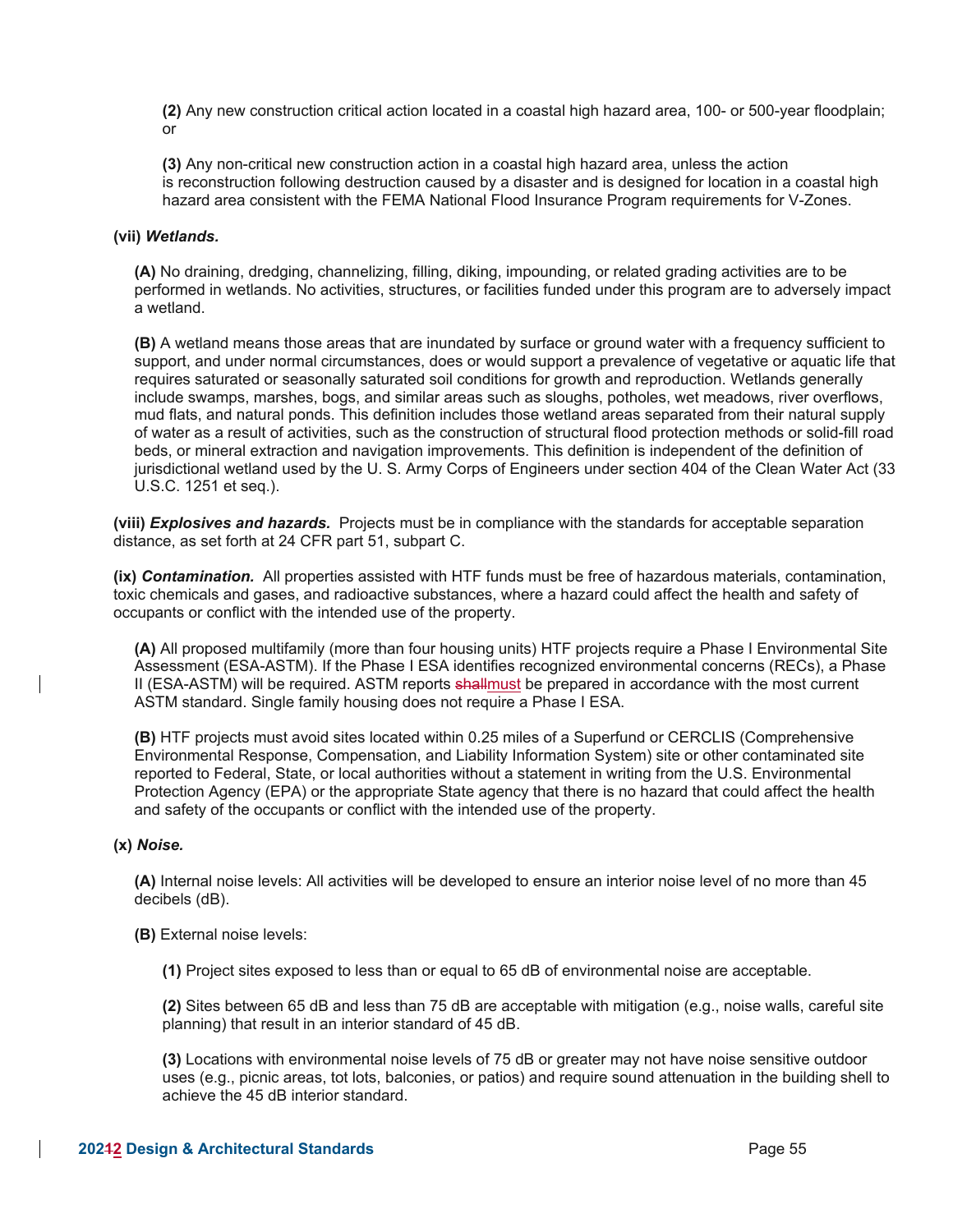**(xi)** *Endangered species.* The grantee must avoid all actions which could jeopardize the continued existence of any endangered or threatened species, as designated by the U.S. Fish and Wildlife Service or National Marine Fisheries Service, or would result in the destruction or adversely modify the designated critical habitat of such species.

**(xii)** *Wild and scenic rivers.* The grantee must avoid activities that are inconsistent with conservation easements, land-use protections, and restrictions adjacent to wild and scenic rivers, as designated/listed by the Departments of Agriculture or Interior. Maps for the National Wild and Scenic Rivers System are available at the governing departments.

**(xiii)** *Safe drinking water.* Projects with a potable water system must use only lead-free pipes, solder, and flux.

**(xiv)** *Sole-source aquifers.* Project activities should avoid sites and activities that have the potential to contaminate sole source aquifer areas (SSAs). EPA defines a sole or principal source aquifer as an aquifer that supplies at least 50 percent of the drinking water consumed in the area overlying the aquifer. If the project overlies an SSA, EPA must review the project. EPA review is designed to reduce the risk of ground water contamination that could pose a health hazard to those who use it.

## **(2)** *Rehabilitation projects environmental requirements*.

#### *(i) Historic preservation.*

**(A)** The project activities (including demolition) must not be performed on properties that are either listed in or determined eligible for listing in the National Register of Historic Places, unless the project activities meet the *Secretary of the Interior's Standards for Rehabilitation,* either as certified through the Federal and/or State historic rehabilitation tax credit programs or as verified by someone that meets the relevant *Secretary of the Interior's Professional Qualification Standards;*

**(B)** *Archaeological resources.* If archaeological resources or human remains are discovered on the project site during construction or rehabilitation, the grantee must consult with affected tribes and/or descendant communities and comply with the Native American Graves Protection and Repatriation Act (25 U.S.C. 3001-3013), State law, and/or local ordinance (*e.g.,* State unmarked burial law).

**(ii)** *Farmland.* Project activities must not result in the conversion of unique, prime, or locally significant agricultural properties to urban uses.

**(iii)** *Airport zones.* Projects are not permitted within the runway protection zones of civilian airports, or the clear zones or accident potential zones of military airfields.

**(iv)** *Coastal Barrier Resource System.* No projects may be assisted in Coastal Barrier Resource System (CBRS) units. CBRS units are mapped and available from the U.S. Fish and Wildlife Service.

**(v)** *Coastal zone management.* Development must be consistent with the appropriate State coastal zone management plan. Plans are available from the local coastal zone management agency.

**(vi)** *Floodplains.* Except as modified below, definitions for terms used below can be found at 24 CFR part 55.

**(A)** Construction and other activities in the 100-year floodplain are to be avoided when practicable. If there are no practicable alternatives to new construction or substantial improvement in the 100-year floodplain, the structure must be elevated at least to the base flood elevation (BFE) or floodproofed to one foot above the BFE. Elevated and floodproofed buildings must adhere to National Flood Insurance Program standards. The primary sources of floodplain data are Federal Emergency Management Agency (FEMA) Flood Insurance Rate Maps (FIRMS). When FEMA provides interim flood hazard data, such as Advisory Base Flood Elevations (ABFE) or preliminary maps or studies, the latest of these sources shallmust be used.

**(B)** No HTF assistance may be approved with respect to:

**(1)** Any action, other than functionally dependent uses, located in a floodway;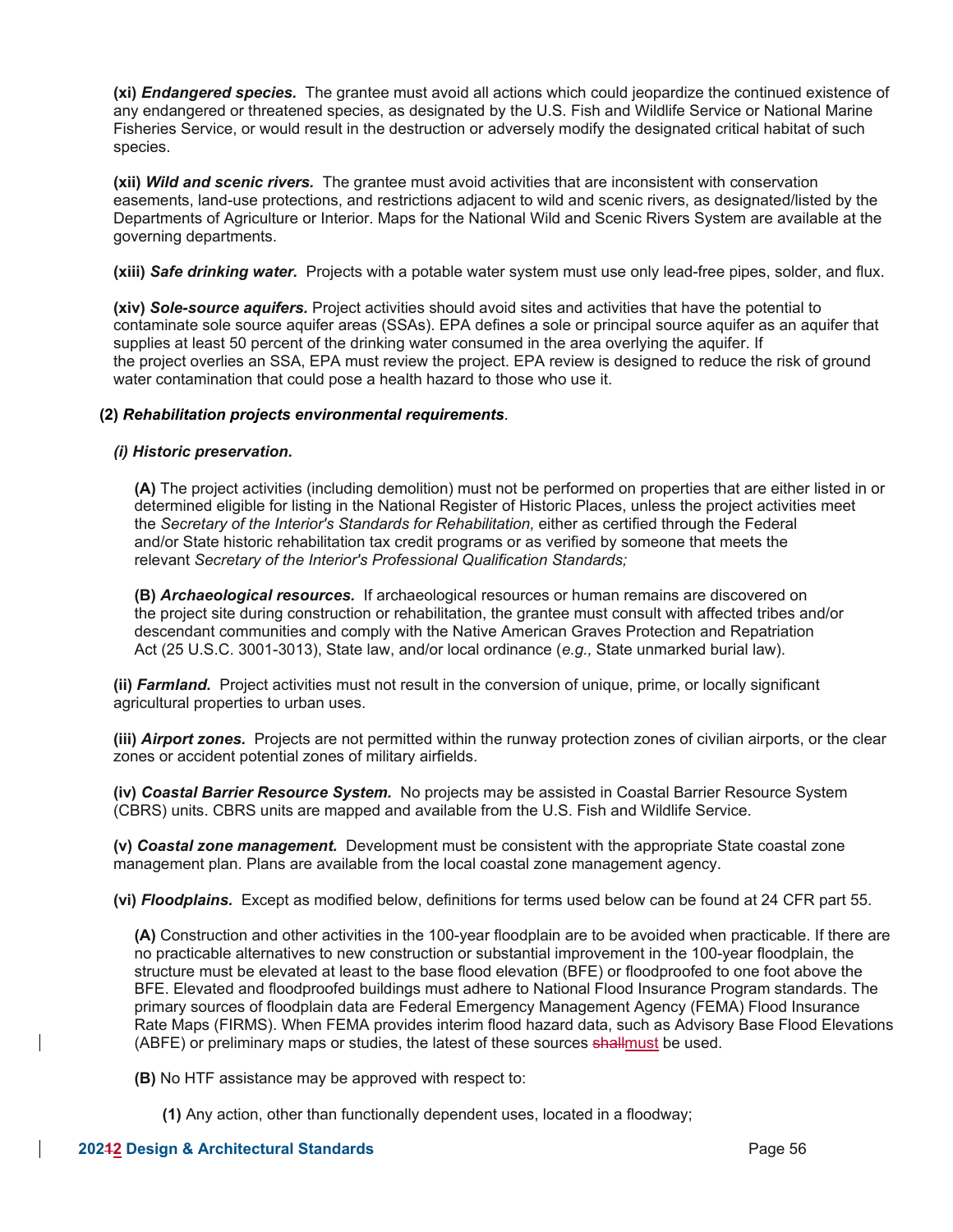**(2)** Any critical action located in a coastal high hazard area, 100- or 500-year floodplain; or

**(3)** Any non-critical action located in a coastal high hazard area, unless the action is designed for location in a coastal high hazard area consistent with the FEMA National Flood Insurance Program requirements for V-Zones. "Any non-critical action in a coastal high hazard area, unless the action is reconstruction following destruction caused by a disaster and is designed for location in a coastal high hazard area consistent with the FEMA National Flood Insurance Program requirements for V-Zones."

**(vii)** *Wetlands.* No rehabilitation of existing properties that expands the footprint into a wetland is allowed. A wetland means those areas that are inundated by surface or ground water with a frequency sufficient to support, and under normal circumstances, does or would support a prevalence of vegetative or aquatic life that requires saturated or seasonally saturated soil conditions for growth and reproduction. Wetlands generally include swamps, marshes, bogs, and similar areas such as sloughs, potholes, wet meadows, river overflows, mud flats, and natural ponds. This definition includes those wetland areas separated from their natural supply of water as a result of activities such as the construction of structural flood protection methods or solid-fill road beds and activities such as mineral extraction and navigation improvements. This definition is independent of the definition of jurisdictional wetland used by the U.S. Army Corps of Engineers under section 404 of the Clean Water Act (33 U.S.C. 1251 *et seq.*).

**(viii)** *Explosives and hazards.* If the rehabilitation of the building increases the number of dwelling units, then the project must be in compliance with the standards for acceptable separation distance as set forth at 24 CFR part 51, subpart C.

**(ix)** *Contamination.* All properties assisted with HTF funds must be free of hazardous materials, contamination, toxic chemicals and gases, and radioactive substances, where a hazard could affect the health and safety of occupants or conflict with the intended use of the property:

**(A)** All proposed multifamily (more than four housing units) HTF project activities require a Phase I Environmental Site Assessment (ESA - ASTM). If the Phase I ESA identifies recognized environmental concerns (RECs), a Phase II (ESA-ASTM) will be required. ASTM reports shall must be prepared in accordance with the most current ASTM standard. Single family housing does not require a Phase I ESA.

**(B)** HTF projects must avoid sites located within 0.25 miles of a Superfund or CERCLIS (Comprehensive Environmental Response, Compensation, and Liability Information System) site or other contaminated site reported to Federal, State, or local authorities without a statement in writing from EPA or the appropriate State agency that there is no hazard that could affect the health and safety of the occupants or conflict with the intended utilization of the property.

## **(x)** *Noise*.

**(A)** *Internal noise levels.* All activities will be developed to ensure an interior noise level of no more Than 45 decibels (dB).

**(B)** [Reserved].

## **(xi)** *Endangered species.*

**(A)** The grantee must avoid all actions that could jeopardize the continued existence of any species designated by the U.S. Fish and Wildlife Service or National Marine Fisheries Service as endangered or threatened.

**(B)** The grantee must avoid all actions that adversely modify the critical habitat of such species.

**(xii)** *Wild and scenic rivers.* The grantee must avoid activities that are inconsistent with conservation easements, land-use protections, and restrictions adjacent to wild and scenic rivers, as designated/listed by the Departments of Agriculture and Interior. Maps for the National Wild and Scenic Rivers System are available at the governing departments.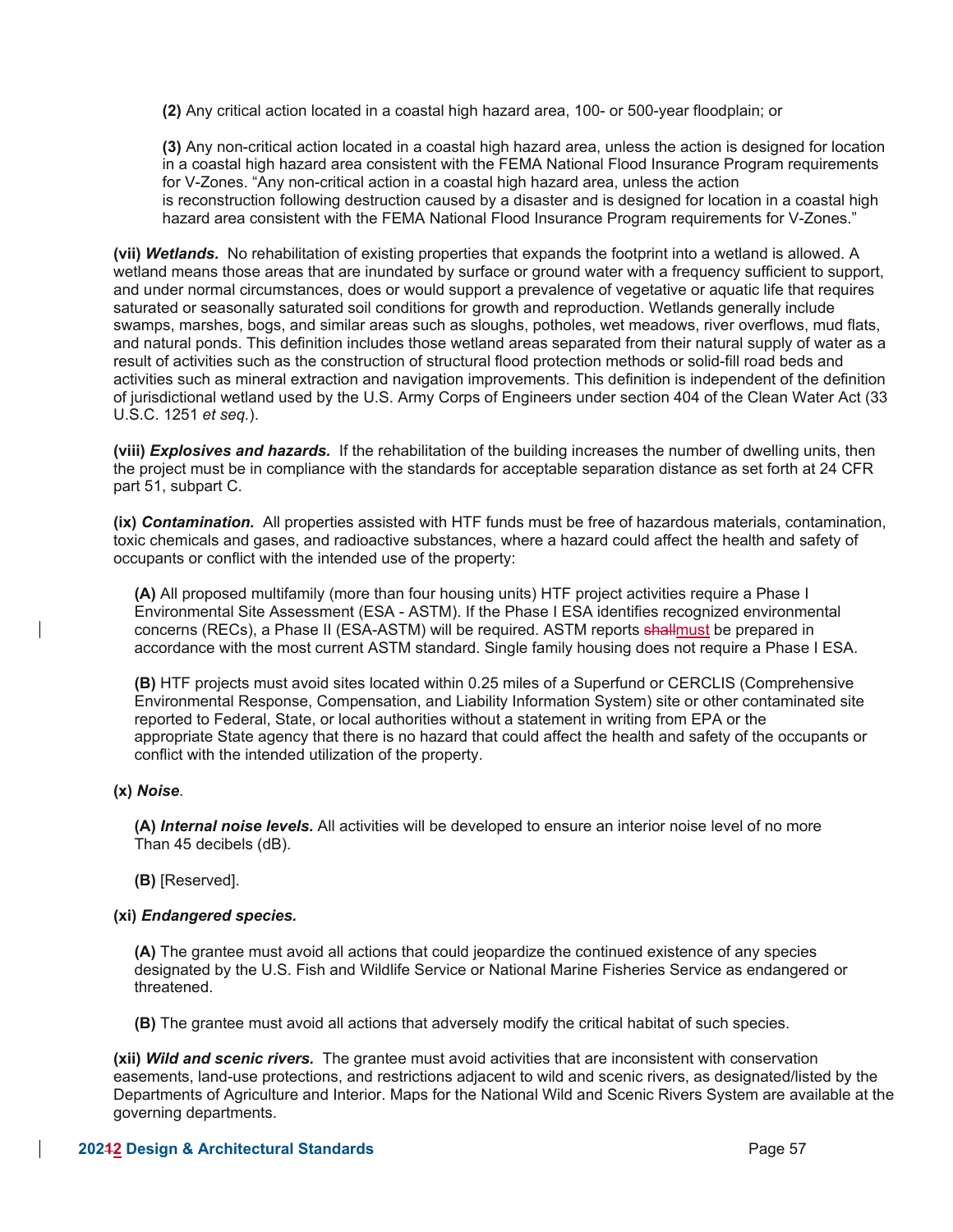**(xiii)** *Safe drinking water.* Projects with a potable water system must use only lead-free pipes, solder, and flux.

**(xiv)** *Sole-source aquifers.* Project activities should avoid sites and activities that have the potential to contaminate sole source aquifer areas (SSAs). The EPA defines a sole or principal source aquifer as an aquifer that supplies at least 50 percent of the drinking water consumed in the area overlying the aquifer. If the project overlies an SSA, the EPA must review the project. The EPA review is designed to reduce the risk of ground water contamination, which could pose a health hazard to those who use it.

#### **(3)** *Acquisition projects environmental requirements.*

**(i) (A)** Existing housing that is acquired with HTF funds, and has been newly constructed or rehabilitated less than 12 months before the commitment of HTF funds must meet the property standards at paragraph (f)(1) of this section.

**(B)** All other existing housing that is acquired with HTF assistance must meet the property standards requirements of paragraph (f)(2) of this section.

**(ii)** If under paragraph (f)(3)(i)(A) or paragraph (B) of this section, the property does not meet these standards, with the exception of the noise standards in paragraph (f)(2) of this section, HTF funds cannot be used to acquire the property.

**(4)** *Manufactured housing environmental requirements.* Manufactured housing is subject to the environmental standards in paragraph (f)(1) of this section for new construction or paragraph (f)(2) of this section for rehabilitation, as applicable. If an existing property does not meet these standards, HTF funds cannot be used to acquire the property unless it is rehabilitated to meet the standards in paragraph (f)(2), as applicable, with the exception of noise standards in paragraph (f)(2)(x).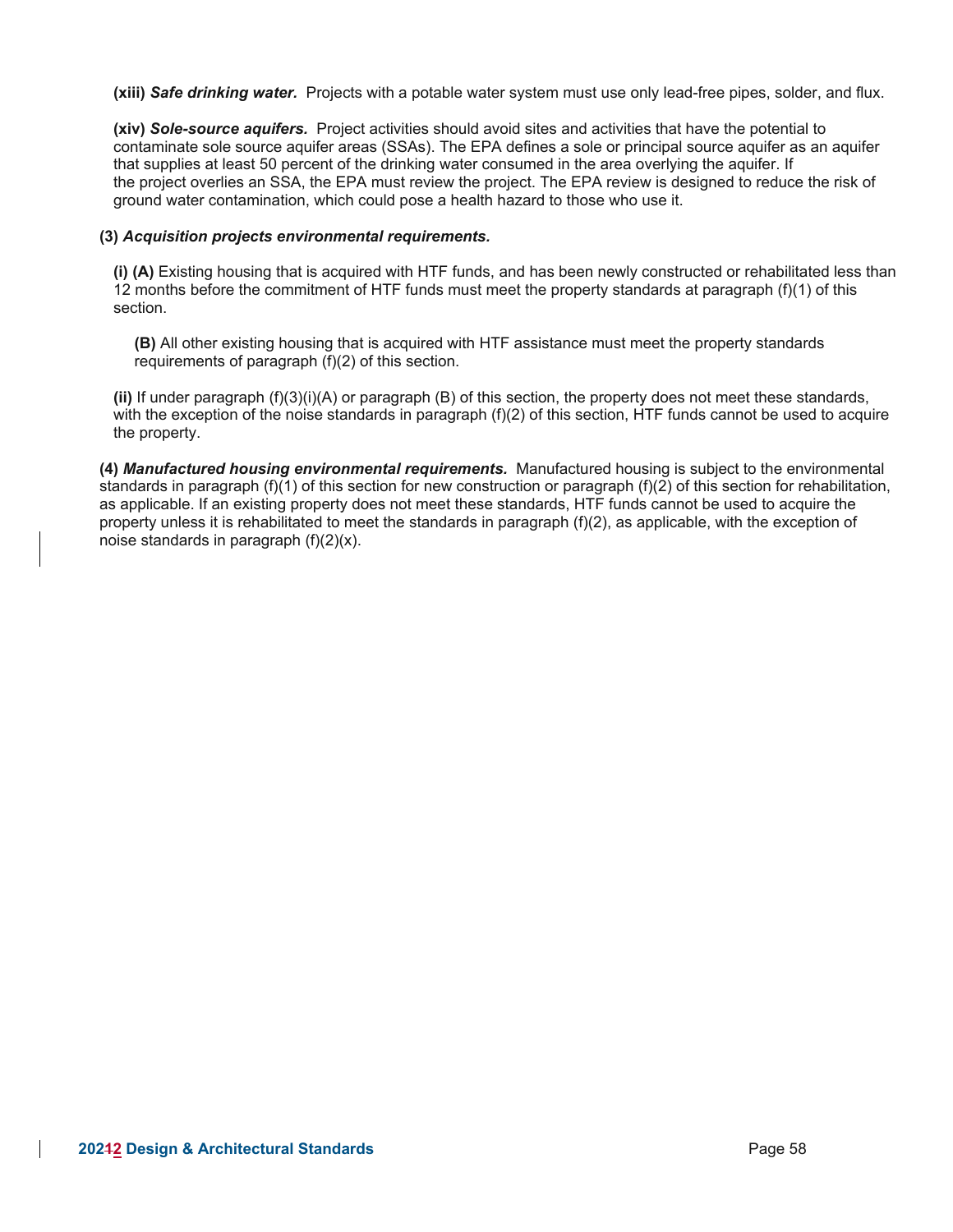# **APPENDIX F: CBDG-DR PROPERTY STANDARDS**

In addition to the Standards outlined in the DAS, for all projects receiving CDBG-DR funds the following provisions will be applicable as per **84 FR 5844**.

# **B. Housing and Related Floodplain Issues**

## **32. Housing-related eligibility waivers.**

*a. Green Building Standard for Replacement and New Construction of Residential Housing.* Grantees must meet the Green Building Standard in this subparagraph for: (i) All new construction of residential buildings and (ii) all replacement of substantially damaged residential buildings. Replacement of residential buildings may include reconstruction (i.e., demolishing and rebuilding a housing unit on the same lot in substantially the same manner) and may include changes to structural elements such as flooring systems, columns, or load bearing interior or exterior walls.

*b. Meaning of Green Building Standard.* For purposes of this notice, the Green Building Standard means the grantee will require that all construction covered by subparagraph a, above, meet an industry-recognized standard that has achieved certification under at least one of the following programs: (i) ENERGY STAR (Certified Homes or Multifamily High-Rise), (ii) Enterprise Green Communities, (iii) LEED (New Construction, Homes, Midrise, Existing Buildings Operations and Maintenance, or Neighborhood Development), (iv) ICC–700 National Green Building Standard, (v) EPA Indoor AirPlus (ENERGY STAR a prerequisite), or (vi) any other equivalent comprehensive green building program acceptable to HUD. Grantees must identify which Green Building Standard will be used in the program policies and procedures.

*c. Standards for rehabilitation of nonsubstantially damaged residential buildings.* For rehabilitation other than that described in subparagraph a, above, grantees must follow the guidelines specified in the HUD CPD Green Building Retrofit Checklist, available at **https://www.hudexchange.info/resource/3684/guidance-on-thecpdgreen-building-checklist/**. Grantees must apply these guidelines to the extent applicable to the rehabilitation work undertaken, including the use of mold resistant products when replacing surfaces such as drywall. When older or obsolete products are replaced as part of the rehabilitation work, rehabilitation is required to use ENERGY STAR-labeled, WaterSense-labeled, or Federal Energy Management Program (FEMP)-designated products and appliances. For example, if the furnace, air conditioner, windows, and appliances are replaced, the replacements must be ENERGY STAR-labeled or FEMP-designated products; WaterSense-labeled products (e.g., faucets, toilets, showerheads) must be used when water products are replaced. Rehabilitated housing may also implement measures recommended in a Physical Condition Assessment (PCA) or Green Physical Needs Assessment (GPNA).

#### *d. Implementation of green building standards.*

(i) For construction projects completed, underway, or under contract prior to the date that assistance is approved for the project, the grantee is encouraged to apply the applicable standards to the extent feasible, but the Green Building Standard is not required.

(ii) For specific required equipment or materials for which an ENERGY STAR- or WaterSense-labeled or FEMPdesignated product does not exist, the requirement to use such products does not apply.

*e. Elevation standards for new construction, repair of substantial damage, or substantial improvement.* The following elevation standards apply to new construction, repair of substantial damage, or substantial improvement of structures located in an area delineated as a flood hazard area or equivalent in FEMA's data source identified in 24 CFR 55.2(b)(1). All structures, defined at 44 CFR 59.1, designed principally for residential use and located in the 100-year (or 1 percent annual chance) floodplain that receive assistance for new construction, repair of substantial damage, or substantial improvement, as defined at 24 CFR 55.2(b)(10), must be elevated with the lowest floor, including the basement, at least two feet above the base flood elevation. Mixed-use structures with no dwelling